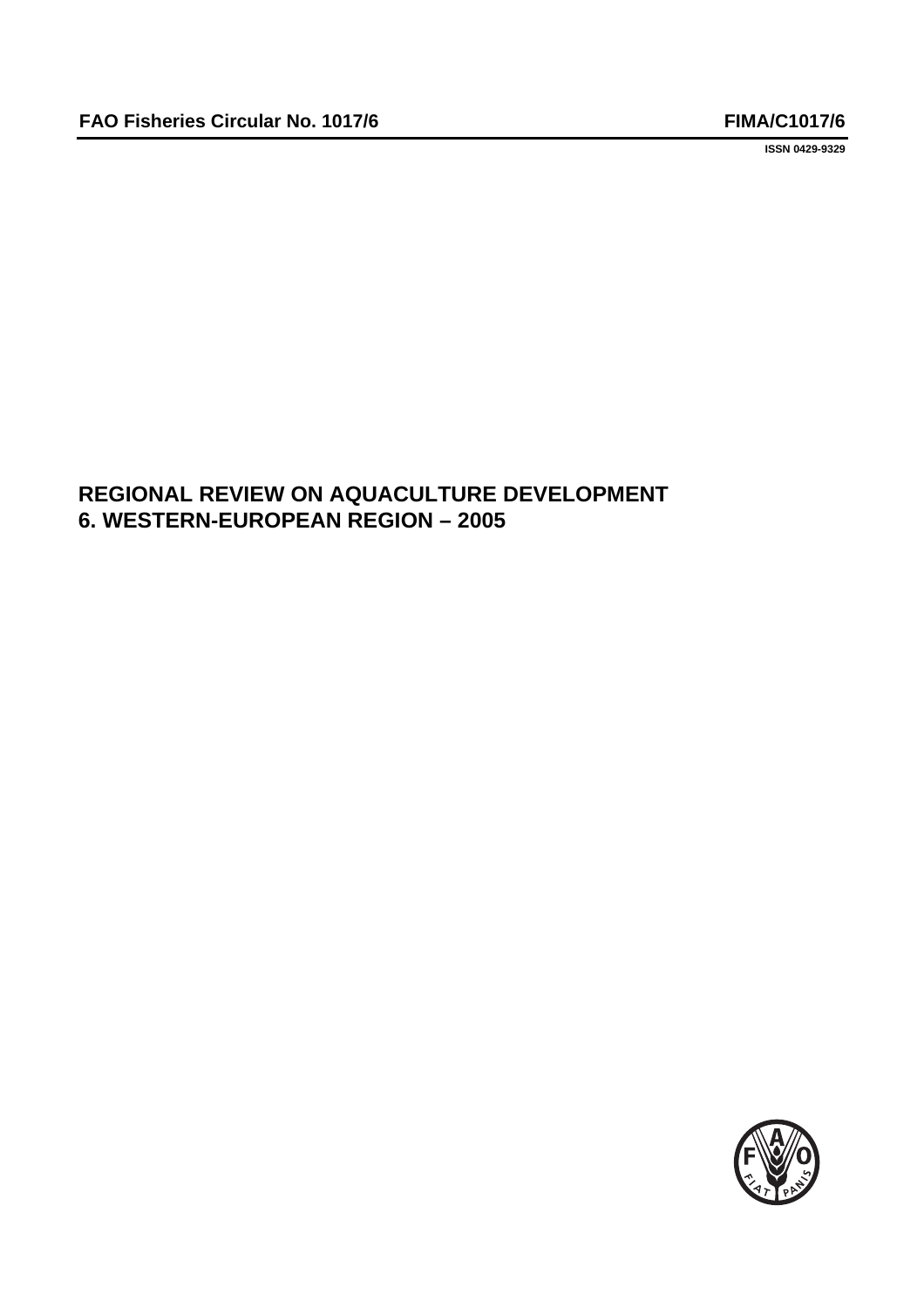Copies of FAO publications can be requested from: Sales and Marketing Group Communication Division FAO Viale delle Terme di Caracalla 00153 Rome, Italy E-mail: publications-sales@fao.org Fax: (+39) 06 57053360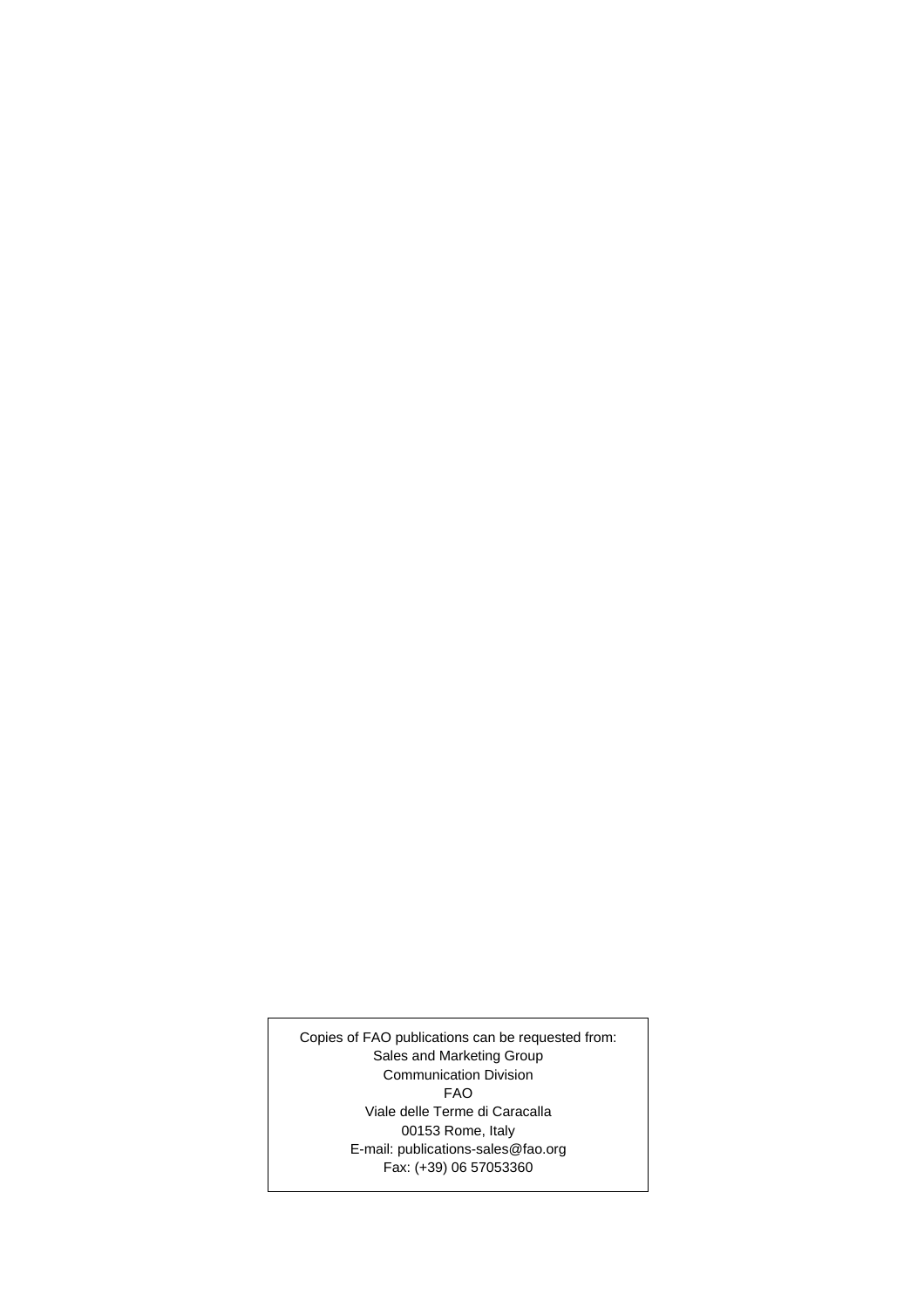# **REGIONAL REVIEW ON AQUACULTURE DEVELOPMENT 6. WESTERN-EUROPEAN REGION – 2005**

by

**K.J. Rana**  Institute of Aquaculture Stirling, United Kingdom of Great Britain and Northern Ireland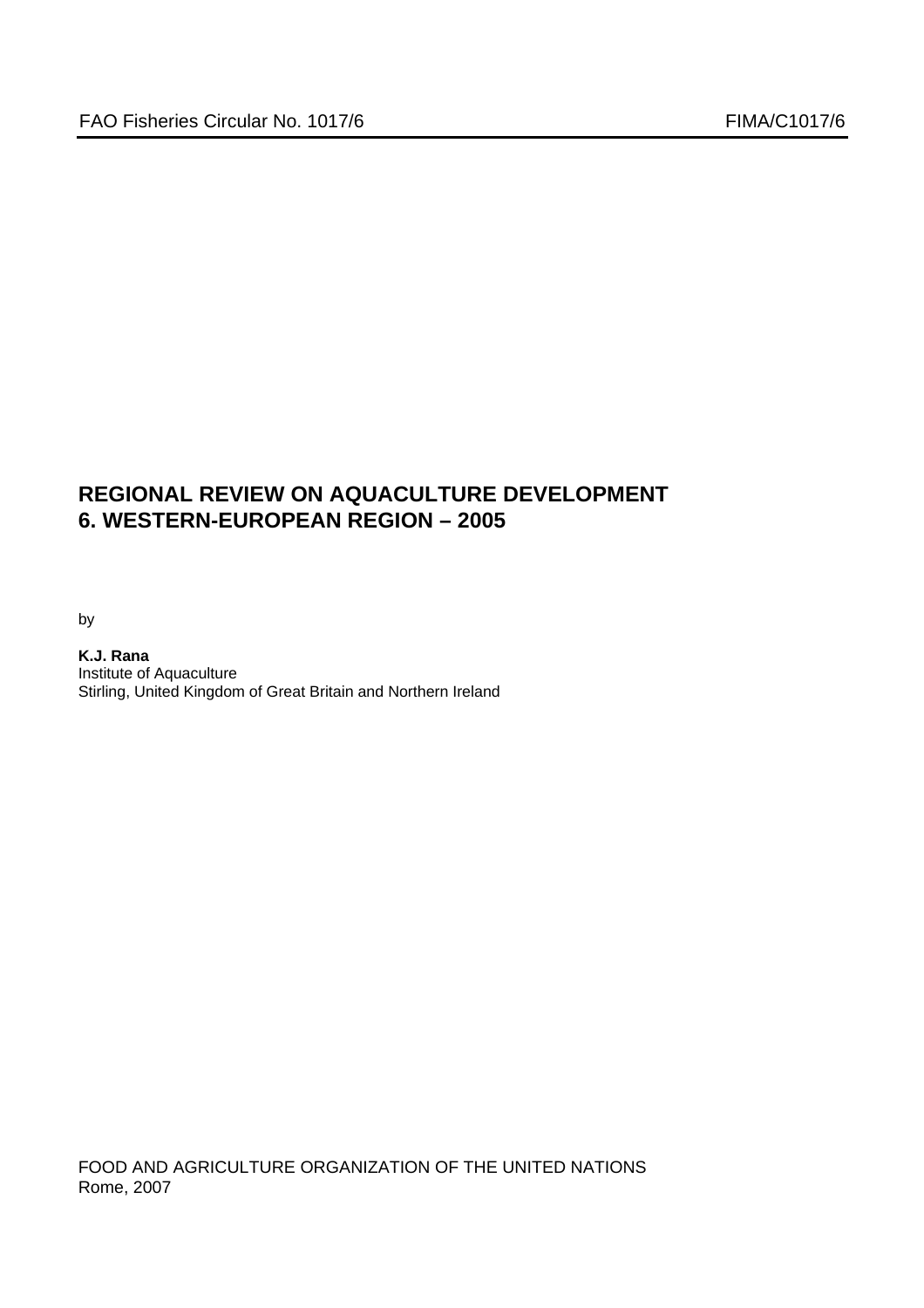The views expressed in this publication are those of the author(s) and do not necessarily reflect the views of the Food and Agriculture Organization of the United Nations.

The designations employed and the presentation of material in this information product do not imply the expression of any opinion whatsoever on the part of the Food and Agriculture Organization of the United Nations concerning the legal or development status of any country, territory, city or area or of its authorities, or concerning the delimitation of its frontiers or boundaries. The mention of specific companies or products of manufacturers, whether or not these have been patented, does not imply that these have been endorsed or recommended by the Food and Agriculture Organization of the United Nations in preference to others of a similar nature that are not mentioned.

ISBN 978-92-5-105744-5

All rights reserved. Reproduction and dissemination of material in this information product for educational or other non-commercial purposes are authorized without any prior written permission from the copyright holders provided the source is fully acknowledged. Reproduction of material in this information product for resale or other commercial purposes is prohibited without written permission of the copyright holders. Applications for such permission should be addressed to the Chief, Electronic Publishing Policy and Support Branch, Communication Division, FAO, Viale delle Terme di Caracalla, 00153 Rome, Italy or by e-mail to copyright@fao.org

© **FAO 2007**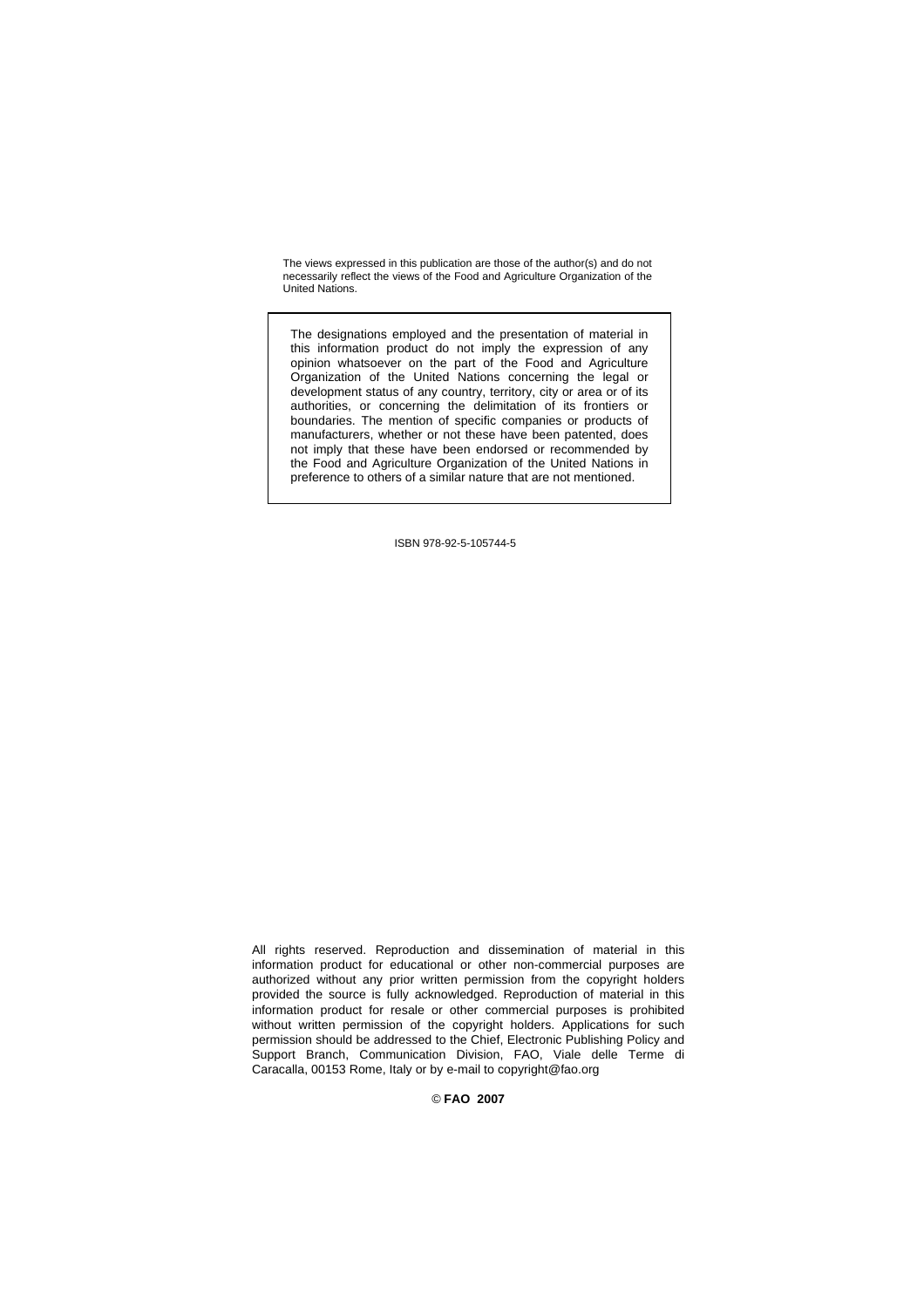# **FOREWORD**

The world population is on the rise, as is the demand for aquatic food products. Production from capture fisheries at the global level is levelling off and most of the main fishing areas have reached their maximum potential. Sustaining fish supplies from capture fisheries will, therefore, not be able to meet the growing global demand for aquatic food.

At present, the aquaculture sector contributes a little over 40 million tonnes (excluding aquatic plants) to the world aquatic food production. According to recent FAO predictions, in order to maintain the current level of per capita consumption at the minimum, global aquaculture production should reach 80 million tonnes by 2050. Aquaculture has great potential to meet this increasing demand for aquatic food in most regions of the world. However, in order to achieve this, the sector (and aqua-farmers) will face significant challenges.

A major task ahead for sustainable aquaculture production will be to develop approaches that will increase the contribution of aquaculture to the global food supply. These approaches must be realistic and achievable within the context of current social, economic, environmental and political circumstances. Accurate and timely information on the aquaculture sector is essential in order to evaluate the efficacy of these approaches and how they can be improved.

Under the FAO Fisheries and Aquaculture Department's current work programme, the Aquaculture Management and Conservation Service (FIMA) of the Fisheries and Aquaculture Management Division, using a wide-ranging consultative process, regularly conducts reviews on the status and trends in aquaculture development (FAO Fisheries Circular No. 886 – Review of the State of World Aquaculture and FAO Fisheries Circular No. 942 – Review of the State of World Inland Fisheries). The last review (both regional and global) was conducted in 1999/2000 and was published following the Global Conference on Aquaculture in the Third Millennium held in Bangkok, Thailand, in 2000 (NACA/FAO, 2001, Aquaculture in the Third Millennium). These reviews are seen as important milestones and the documents produced are recognized as significant reference materials for planning, implementing and managing responsible and sustainable aquaculture development worldwide.

As part of this continuing process and with the current objective of preparing a global aquaculture development status and trends review, FIMA had embarked on a series of activities. These are:

- National Aquaculture Sector Overviews and National Aquaculture Legal Overviews in selected countries;
- Prospective Analysis of Future Aquaculture Development PAFADs in selected countries;
- five regional workshops to discuss the status and trends in aquaculture development in Asia and the Pacific, Central and Eastern Europe, Latin America and the Caribbean, Near East and North Africa, and sub-Saharan Africa; and
- seven regional aquaculture development status and trends reviews in Asia and the Pacific, Central and Eastern Europe, Latin America and the Caribbean, Near East and North Africa, North America, sub-Saharan Africa and Western-European region.

This document presents the regional synthesis for the Western-European region. This review is based in part on data and information compiled and synthesized by the author. Preparatory work for the review of aquaculture in the Western European region was undertaken by FIMA in consultation with experts of the European Aquaculture Society (EAS), the Federation of European Aquaculture Producers (FEAP), and the CONSENSUS Project. In 2005, the CONSENSUS project facilitated the preparation of six thematic status and overview papers on most recent issues and trends in European aquaculture. These six papers are made available in this report in the attached CD ROM which has been contributed by the CONSENSUS Project.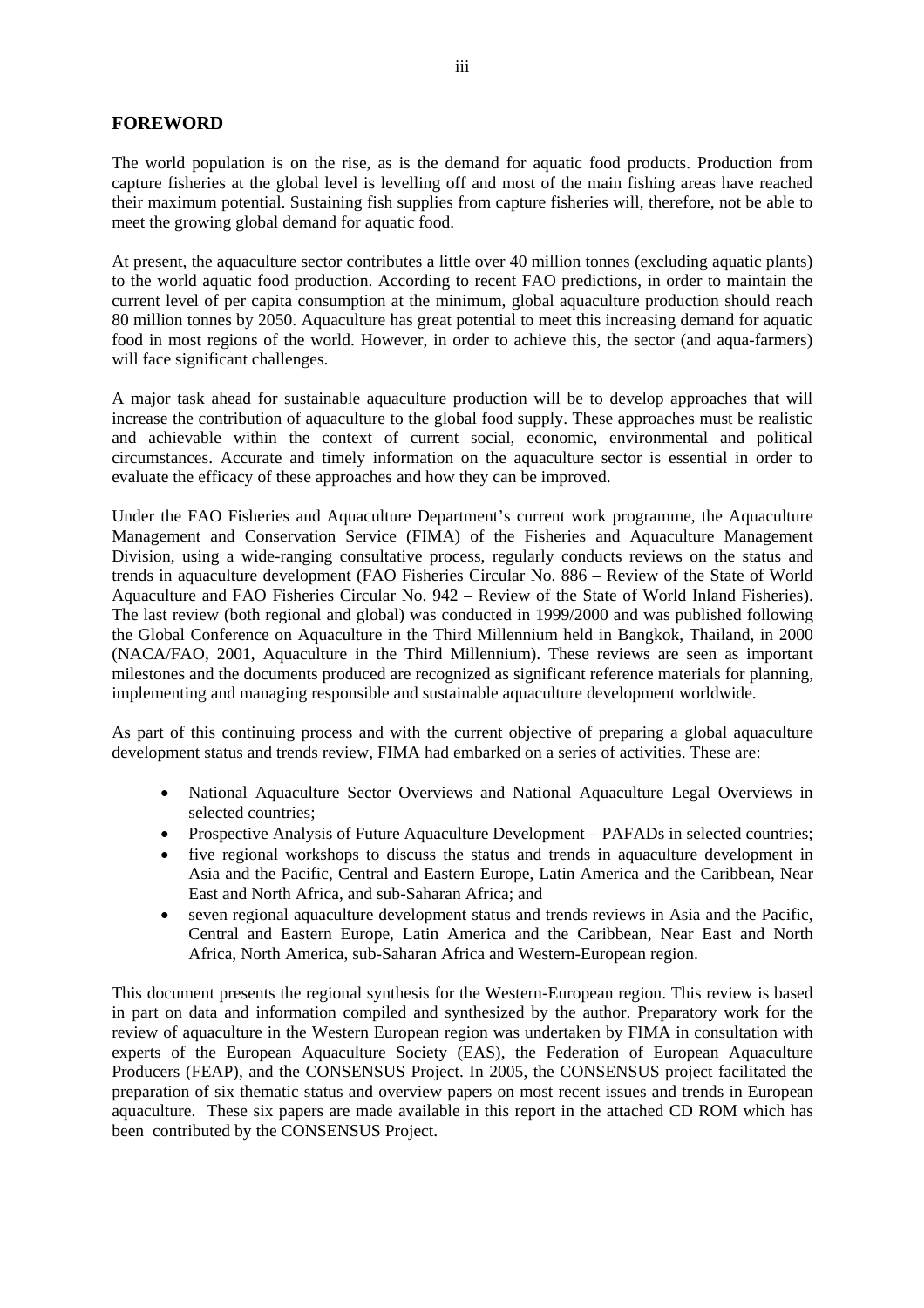#### **ACKNOWLEDGEMENTS**

Appreciation is extended to the author, K. Rana, Institute of Aquaculture (University of Stirling, United Kingdom of Great Britain and Northern Ireland). We are particularly grateful to the following experts for thorough review of draft materials including text, data and presentation, and for their substantial contributions and improvements they provided in the course of finalization of this document: P. Christofilogiannis (AQUARK, Athens), A. D'Andrea (FAO Legal Office), K. Fisher (Danish Institute for Fisheries Research), B. Guillaumie (European Mollusc Producers Association), C. Hough (Federation of European Aquaculture Producers), A. Lane (European Aquaculture Society), K. Maroni and J.A Grottum (FHL Aquaculture, Trondheim), L. Varadi (HAKI, Szarvas), J. Verreth and C. Martins (Wageningen University and Research). For their interest, constructive suggestions and helpful contributions we thank especially A. Lane (EAS/CONSENSUS project coordinator) and the CONSENSUS project. Reference is made in particular to the contribution of six CONSENSUS "Existing knowledge/position papers" which were prepared in 2005 by the following CONSENSUS Working Groups:

- Semi-static freshwater systems Chaired by Laszlo Varadi, Research Institute for Fisheries, Aquaculture and Irrigation (HAKI), Hungary.
- Flow-through freshwater systems Chaired by Benoît Fauconneau, Institut national de la recherche agronomique (INRA), France.
- Recirculation systems Chaired by Johan Verreth, Wageningen University and Research (WUR), The Netherlands.
- Inter-tidal marine systems Chaired by Douglas McLeod, Association of Scottish Shellfish Growers (ASSG), United Kingdom.
- Coastal systems Chaired by Rosa Flos, Technical University of Catalonia (UPC), Spain.
- Post-harvest operations, processing & traceability Chaired by Erling Larsen, Danish Institute for Fisheries Research (DIFRES), Denmark.

The finalization of the document required extensive work on presentation, layout and proofreading as well as technical editing and review, which was carried out respectively by Rine Sola and Uwe Barg, both staff of FAO's Fisheries and Aquaculture Department.

#### **Rana, K.J.**

*Regional review on aquaculture development. 6. Western-European region – 2005*. FAO Fisheries Circular. No. 1017/6. Rome, FAO. 2007. 56 pp. Contains a CD-ROM.

#### **ABSTRACT**

FAO regularly conducts global and regional reviews of aquaculture status and trends, most recently during 2005 and 2006. The present regional synthesis for Western-Europe provides an overview of major issues and trends in the aquaculture sector. Stagnating capture fisheries and soaring demand for seafood products in Europe have spurred the expansion of aquaculture in this region. In 2003 farmed finfish accounted for 62 percent in volume and 79 percent of value while farmed molluscs accounted for 38 percent and 21 percent of volume and value, respectively. The expansion between 1994 and 2003 was dominated by marine finfish production particularly of Atlantic salmon in Norway (71 percent), United Kingdom (19 percent) and Faeroe Islands (10 percent). Seabass and seabream farming in Greece, Turkey, Spain, Italy and France in 2003 accounted for 95 percent of production. The increased production and supply of fish was accompanied by falling farmgate prices triggering restructuring of the industry, as well as substantial increases in volume of the key finfish species. The review confirms features of a maturing aquaculture industry including specialization, increasing skills and professionalism, diversification of technology and products, efficient production, vertical integration and market development. The growing environmental and social awareness and recognition of consumer and food safety preferences by the industry and the public sector are contributing to good farm management and governance measures which are enabling effective efforts towards sustainable development and responsible practices in aquaculture.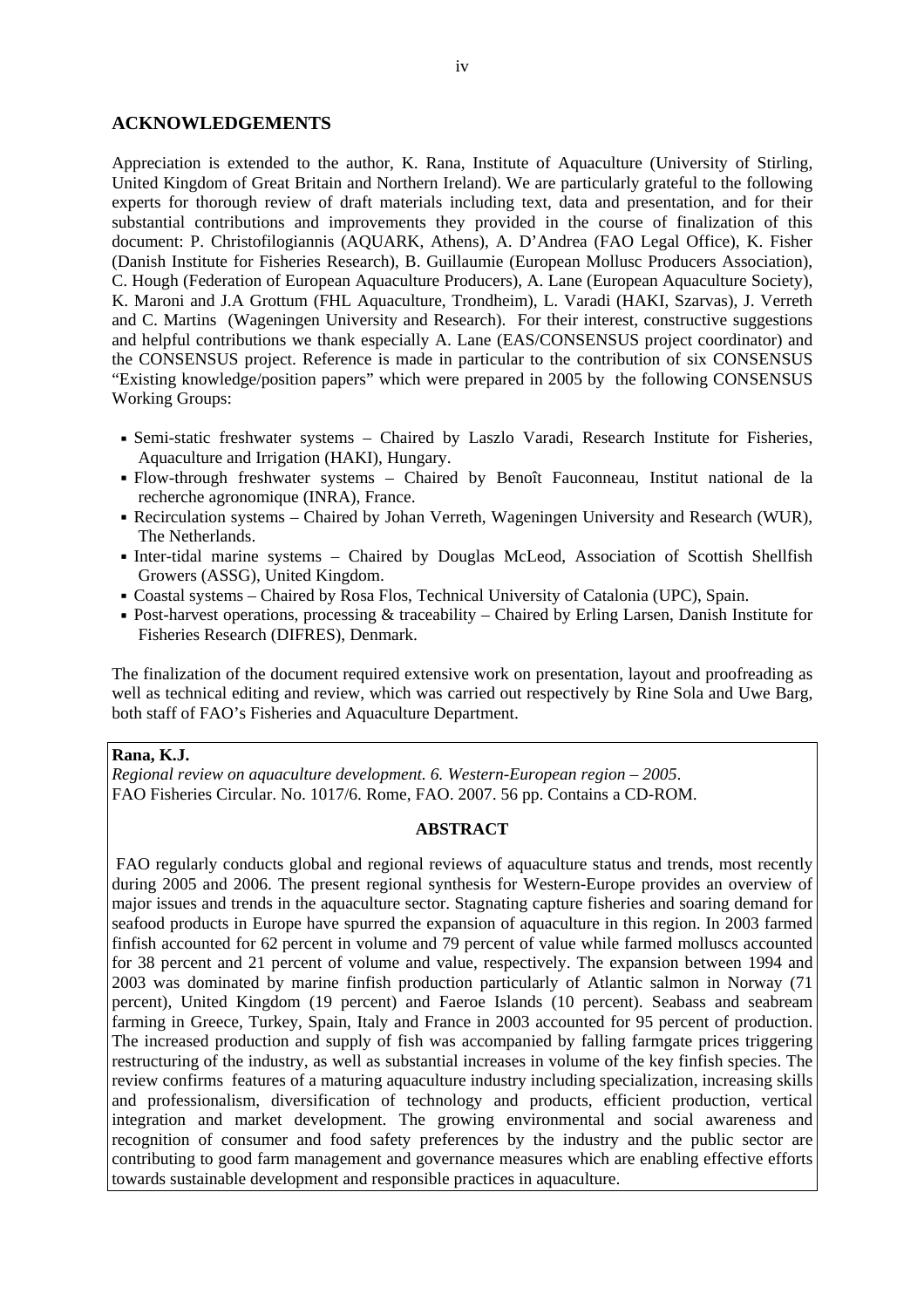|     |                                                                                         | Page |
|-----|-----------------------------------------------------------------------------------------|------|
|     |                                                                                         |      |
|     |                                                                                         |      |
|     |                                                                                         |      |
|     |                                                                                         |      |
|     |                                                                                         |      |
|     |                                                                                         |      |
|     |                                                                                         |      |
| 1.  |                                                                                         |      |
| 1.1 |                                                                                         |      |
| 1.2 |                                                                                         |      |
| 1.3 |                                                                                         |      |
| 1.4 |                                                                                         |      |
| 2.  | PRODUCTION, SPECIES AND VALUES OF MAJOR SPECIES 10                                      |      |
| 2.1 |                                                                                         |      |
| 2.2 |                                                                                         |      |
| 2.3 |                                                                                         |      |
| 3.  |                                                                                         |      |
| 3.1 |                                                                                         |      |
| 3.2 |                                                                                         |      |
| 3.3 |                                                                                         |      |
| 3.4 |                                                                                         |      |
| 4.  | CONTRIBUTION TO FOOD SECURITY; ACCESS TO FOOD, NUTRITION AND                            |      |
|     |                                                                                         |      |
| 4.1 | Contribution of fish supply compared with other sources of meat protein in the region24 |      |
| 4.2 |                                                                                         |      |
|     |                                                                                         |      |
| 5.1 |                                                                                         |      |
| 5.2 |                                                                                         |      |
| 5.3 |                                                                                         |      |
| 6.  | LEGAL, INSTITUTIONAL AND MANAGEMENT ASPECTS OF THE                                      |      |
|     |                                                                                         |      |
| 6.1 |                                                                                         |      |
| 6.2 | Envisaged shortcoming in national and EU regulations for sustainable management of      |      |
|     |                                                                                         |      |
| 7.  | SOCIAL IMPACTS, EMPLOYMENT AND POVERTY REDUCTION 41                                     |      |
| 7.1 |                                                                                         |      |
| 7.2 |                                                                                         |      |
| 7.3 |                                                                                         |      |
| 7.4 |                                                                                         |      |
| 8.  |                                                                                         |      |
| 8.1 |                                                                                         |      |
| 8.2 |                                                                                         |      |
| 8.3 |                                                                                         |      |
| 8.4 |                                                                                         |      |
| 8.5 |                                                                                         |      |
| 8.6 |                                                                                         |      |
| 9.  |                                                                                         |      |
| 10. |                                                                                         |      |
|     |                                                                                         |      |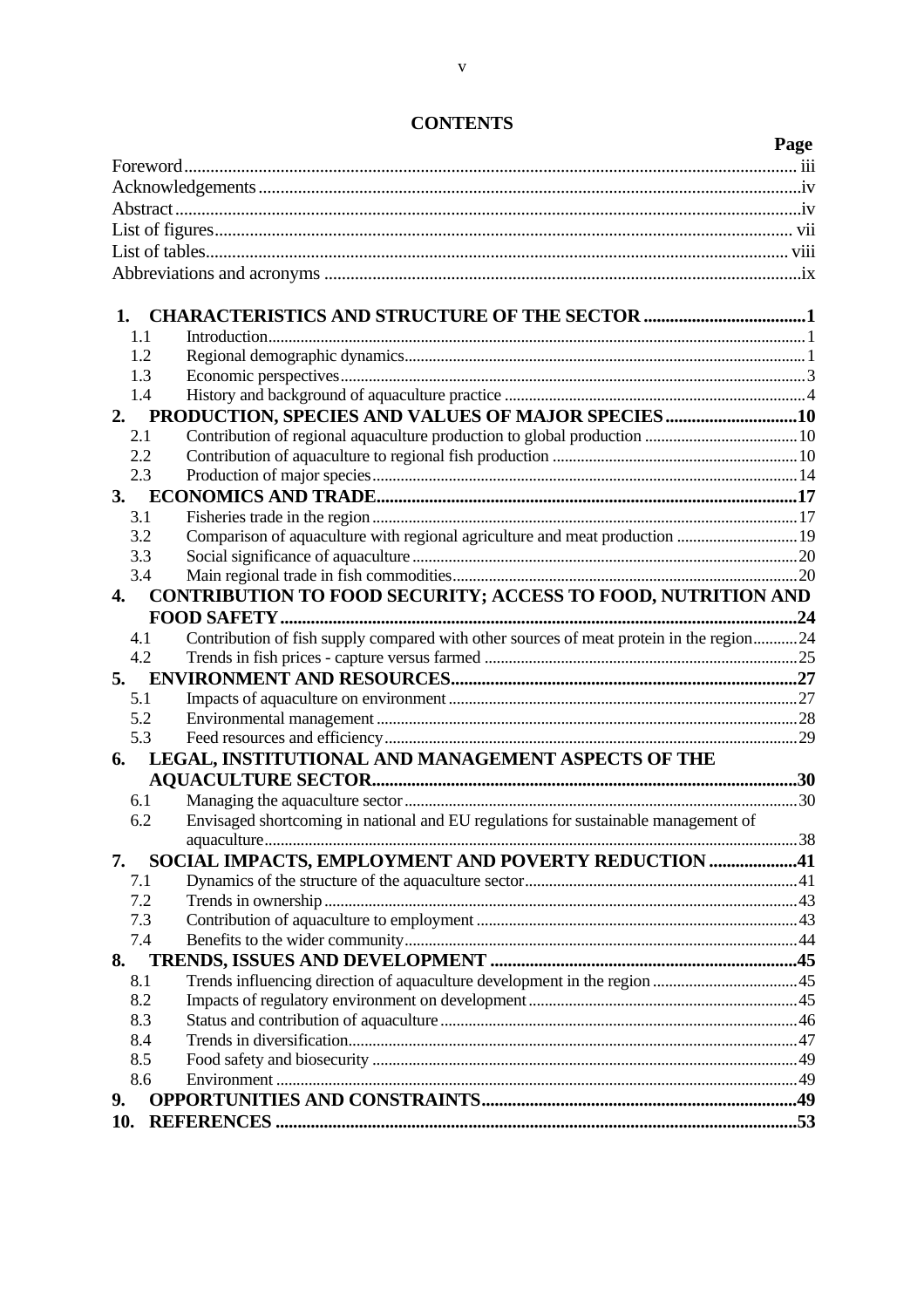# **CD ROM – Links to "Existing knowledge/position papers" by CONSENSUS Working Groups**

A CD ROM is attached inside the back cover of this document to provide readers with the "Existing knowledge/position papers" on European aquaculture which were prepared in 2005 by the below CONSENSUS Working Groups:

- **WG 1 SEMI-STATIC FRESHWATER SYSTEMS** Chaired by Laszlo Varadi, Research Institute for Fisheries, Aquaculture and Irrigation (HAKI), Hungary.
	- ¾ D:\resources\papers\WG1\_Semi-staticSystems.pdf
- **WG 2 FLOW-THROUGH FRESHWATER SYSTEMS** Chaired by Benoît Fauconneau, Institut national de la recherche agronomique (INRA), France.
	- ¾ D:\resources\papers\WG2\_Flow-throughSystems.pdf
- **WG 3 RECIRCULATION SYSTEMS** Chaired by Johan Verreth, Wageningen University and Research (WUR), The Netherlands.
	- ¾ D:\resources\papers\WG3\_RecirculationSystems.pdf
- **WG 4 INTER-TIDAL MARINE SYSTEMS** Chaired by Douglas McLeod, Association of Scottish Shellfish Growers (ASSG), United Kingdom.
	- ¾ D:\resources\papers\WG4\_ShellfishProduction.pdf
- **WG 5 COASTAL SYSTEMS** Chaired by Rosa Flos, Technical University of Catalonia (UPC), Spain.
	- ¾ D:\resources\papers\WG5\_CoastalSystems.pdf
- **WG 6 POST-HARVEST OPERATIONS, PROCESSING & TRACEABILITY** Chaired by Erling Larsen, Danish Institute for Fisheries Research (DIFRES), Denmark
	- ¾ D:\resources\papers\WG6\_PostHarvestOperations.pdf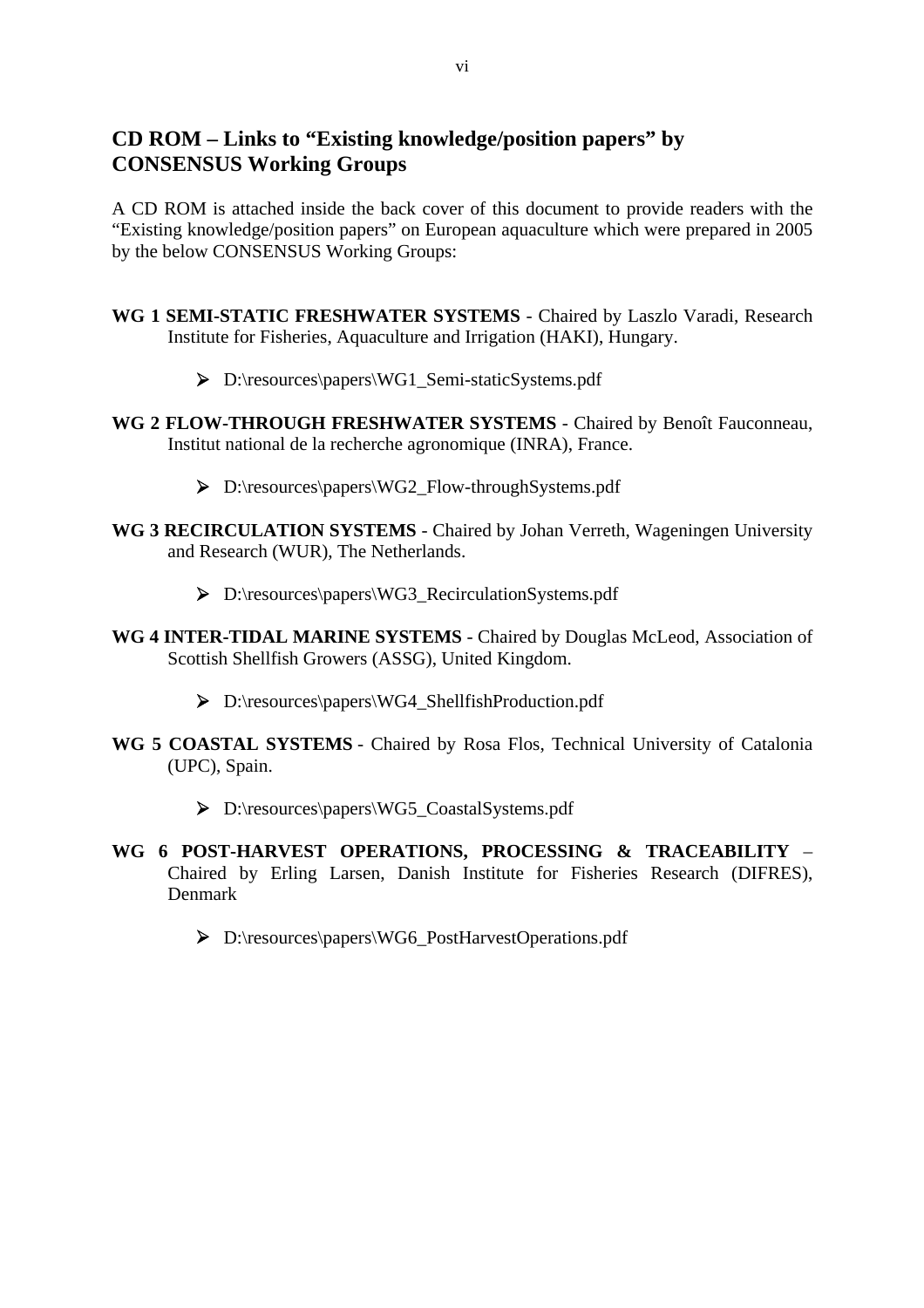# **LIST OF FIGURES**

# **Page**

| Figure 1<br>Figure 2 | Predicted change in population structure in selected countries within the W-                                                                                   | $\overline{2}$ |
|----------------------|----------------------------------------------------------------------------------------------------------------------------------------------------------------|----------------|
|                      |                                                                                                                                                                | $\mathfrak{2}$ |
| Figure 3             | Relative strengths of economies as changes in GDP in selected countries in                                                                                     | 3              |
| Figure 4             | Temporal changes in net per capita (as purchasing power standards - PPS in $\bigoplus$                                                                         | 3              |
| Figure 5             | Recent trends in the buying power of inhabitants (PPS in $\oplus$ in selected                                                                                  | $\overline{4}$ |
| Figure 6             | Evolution in the use of culture environments expressed as (A) total production                                                                                 | 5              |
| Figure 7             | Temporal changes in the significance of regional aquaculture to global output                                                                                  | 10             |
| Figure 8             | Contribution of aquaculture and capture fisheries in the W-ER to fisheries                                                                                     | 10             |
| Figure 9             | Relative growth rate of aquaculture and capture fisheries production in the W-                                                                                 | 11             |
| Figure 10            | Temporal changes in value, quantity and unit value of aquaculture production                                                                                   | 11             |
| Figure 11            | Evolution of aquaculture production in (a) Major and (b) Minor contributing                                                                                    | 13             |
| Figure 12            | Chronological changes in unit prices of major farmed finfish and shell fish                                                                                    | 16             |
| Figure 13            |                                                                                                                                                                | 18             |
| Figure 14            | Changes in the contribution of aquaculture to national GDP of countries in the                                                                                 | 18             |
| Figure 15            | Recent changes in the relative value of aquaculture to agriculture and meat in                                                                                 | 19             |
| Figure 16            | Comparison of recent changes in average price index of major food items in                                                                                     | 19             |
| Figure 17            | Regional and temporal trends in the annual per capita supply of fisheries                                                                                      | 20             |
| Figure 18            | Per capita supply of fish and various meats in selected countries in the W-ER<br>in 2002. Values in brackets given with country names refer to ranking of fish | 25             |
| Figure 19            |                                                                                                                                                                | 25             |
| Figure 20            |                                                                                                                                                                | 26             |
| Figure 21            | Comparison of prices of seabass and seabream from capture and aquaculture                                                                                      | 26             |
| Figure 22            | Indicative contribution of marine and brackish water finfish culture to total                                                                                  | 27             |
| Figure 23            |                                                                                                                                                                | 29             |
| Figure 24            | Changing relationship between feed usage, cost of feed and production costs                                                                                    | 30             |
| Figure 25            | Profile of annual total aquaculture production showing (A) exponential and                                                                                     |                |
|                      |                                                                                                                                                                | 50             |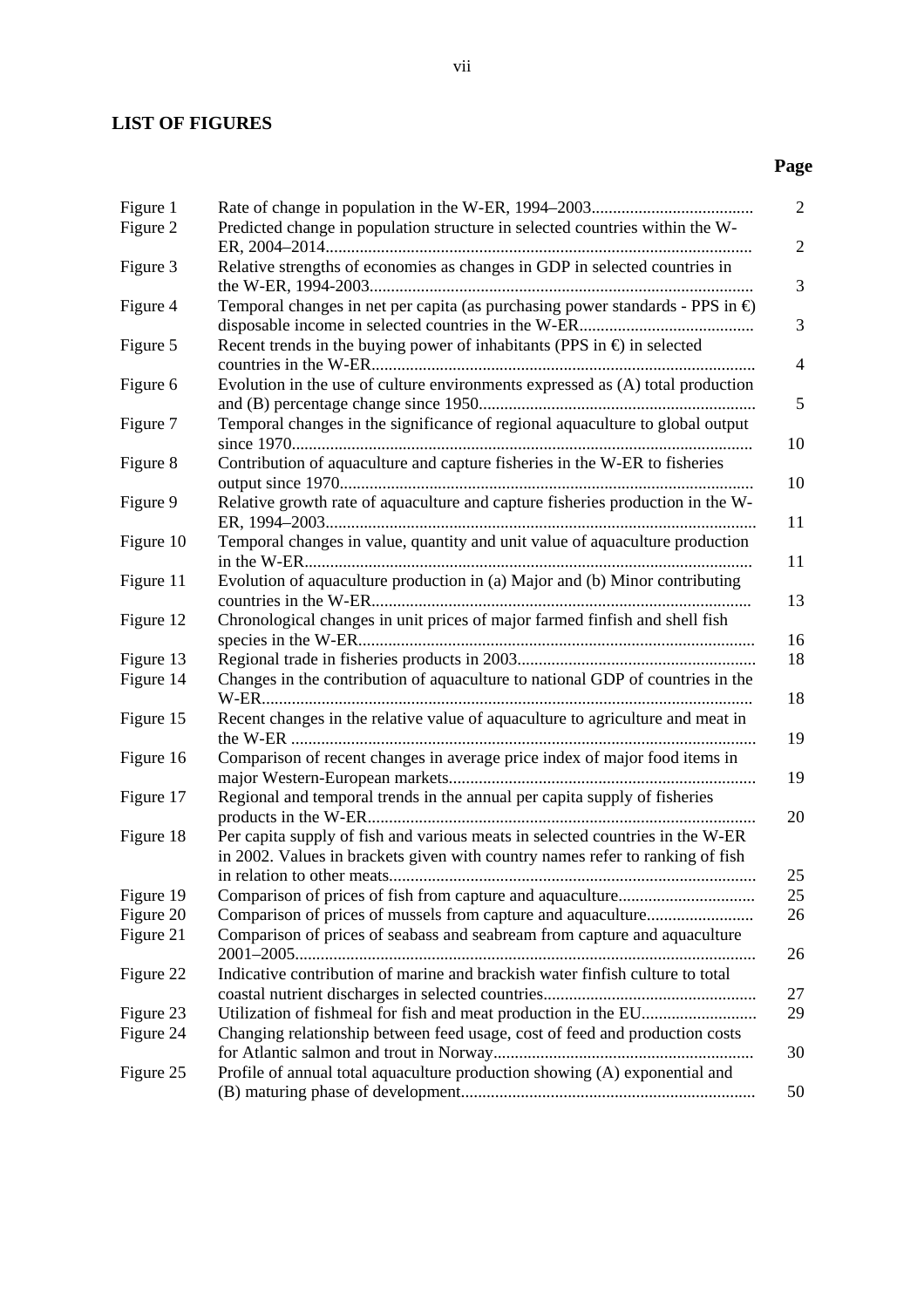# **LIST OF TABLES**

# **Page**

| Table 1  | Major aquaculture developments in selected countries in the W-ER giving key                                                              | 6      |
|----------|------------------------------------------------------------------------------------------------------------------------------------------|--------|
| Table 2  | Production and structural characteristic matrix of major groups of species                                                               | $\tau$ |
| Table 3  | Quantity and value of aquaculture production in top ten countries in the W-ER                                                            | 12     |
| Table 4  |                                                                                                                                          | 14     |
| Table 5  | Heterogeneity in growth of key species/groups produced in the region since                                                               | 14     |
| Table 6  | Temporal changes in the relative importance (as percent of annual quantity) of                                                           | 15     |
| Table 7  | Main fish and shellfish commodities and product types traded in the W-ER                                                                 | 21     |
| Table 8  | Total export and import value (US\$ million) matrix for key species groups                                                               | 23     |
| Table 9  | Supply of meat and fish for human consumption in the W-ER in 2001                                                                        | 24     |
| Table 10 | Average fishmeal consumption in the EU by different uses in 1998 and 2002                                                                | 29     |
| Table 11 | Examples of sector governing categories of legislation by environment in                                                                 | 32     |
| Table 12 | EU legislation influencing establishment and management of aquaculture                                                                   | 33     |
|          | Section 1: EU and/or European Council legislation concerning siting of                                                                   | 33     |
|          | Section 2: EU and/or European Council legislation concerning procedural                                                                  | 33     |
|          | Section 3: EU and/or European Council legislation and communications<br>concerning <i>water quality</i> with implications on aquaculture | 34     |
|          | Section 4: EU and/or European Council legislation and communications with                                                                | 34     |
|          | Section 5: EU and/or European Council legislation concerning aquatic animal<br>diseases and health with implications on aquaculture      | 35     |
|          | Section 6: EU and/or European Council legislation concerning feed additives                                                              | 37     |
|          | Section 7: EU and/or European Council legislation concerning coastal zone                                                                | 37     |
| Table 13 | Trends in diversification: production and growth rate of new aquaculture                                                                 | 48     |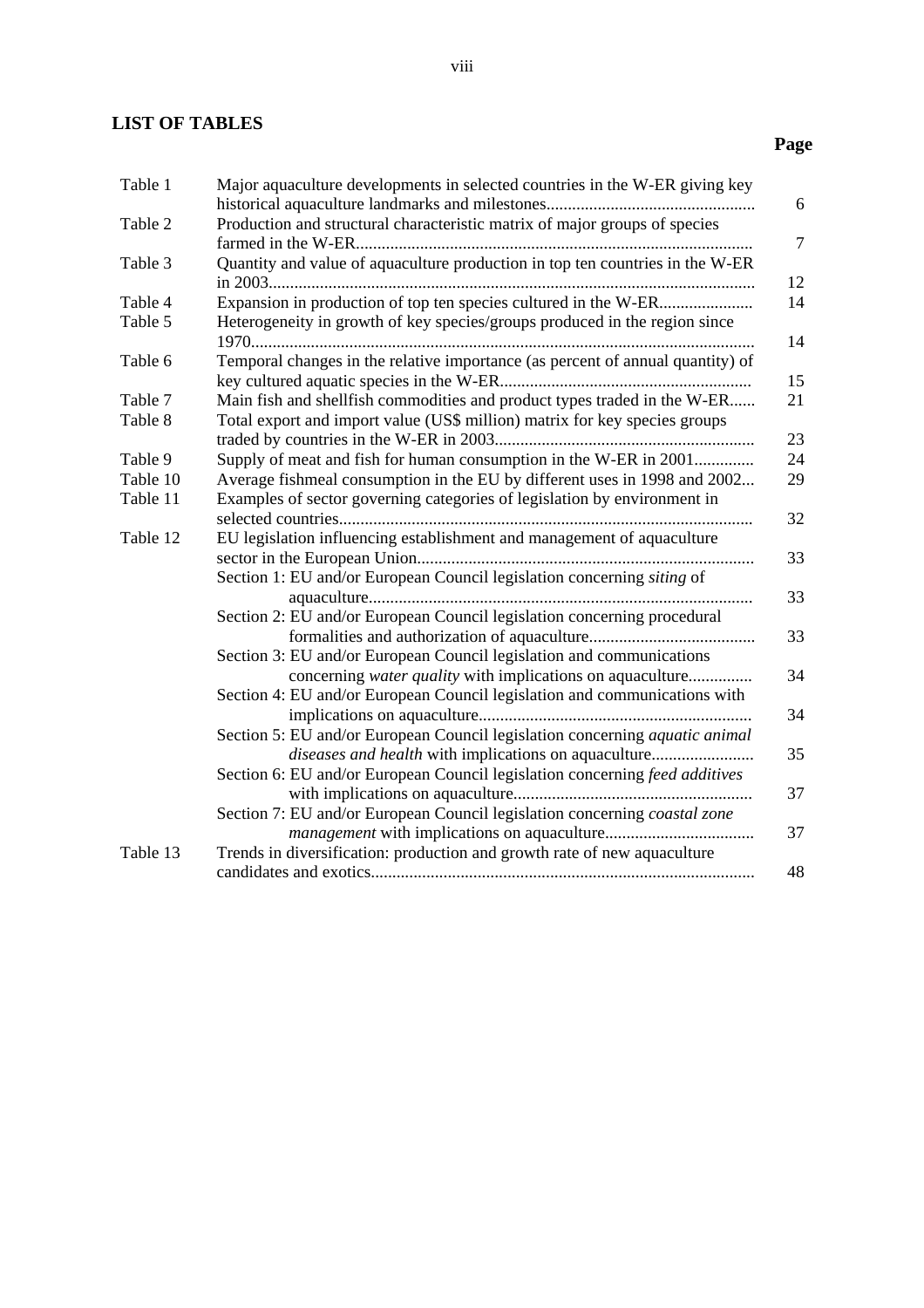# **ABBREVIATIONS AND ACRONYMS**

| <b>AQUAFLOW</b> | European Network for the dissemination of Aquaculture RTD information    |
|-----------------|--------------------------------------------------------------------------|
| BSE             | Bovine spongiform encephalopathy (mad cow disease)                       |
| <b>CBD</b>      | <b>Convention on Biological Diversity</b>                                |
| <b>CFP</b>      | <b>Common Fisheries Policy</b>                                           |
| <b>CORDIS</b>   | Community Research and Development Information Service                   |
| <b>EAS</b>      | <b>European Aquaculture Society</b>                                      |
| EFF             | European Fisheries Fund                                                  |
| EIA             | <b>Environmental Impact Assessment</b>                                   |
| <b>EMPA</b>     | European Mollusc Producers Association                                   |
| <b>EU-25</b>    | European Union with 25 Member States, as of 2005                         |
| <b>FCR</b>      | <b>Food Conversion Ratio</b>                                             |
| FEAP            | Federation of European Aquaculture Producers                             |
| <b>FIFG</b>     | Financial Instrument for Fisheries Guidance                              |
| <b>FTEs</b>     | <b>Full Time Equivalents</b>                                             |
| <b>GDP</b>      | <b>Gross Domestic Product</b>                                            |
| <b>IHN</b>      | Infectious Haematopoietic Necrosis                                       |
| <b>ISO-EN</b>   | International Organization for Standardization – EN (European) Standards |
| <b>MASMANAP</b> | Methodology for seafood market studies with the aim of introducing new   |
|                 | aquaculture products                                                     |
| <b>MRS</b>      | <b>Multiple Retail Stores</b>                                            |
| <b>PPS</b>      | <b>Purchasing Power Standards</b>                                        |
| R&D             | <b>Research and Development</b>                                          |
| <b>RAS</b>      | <b>Recirculatory Aquaculture Systems</b>                                 |
| <b>VHS</b>      | Viral Haemorrhagic Septicaemia                                           |
| W-ER            | Western-European region                                                  |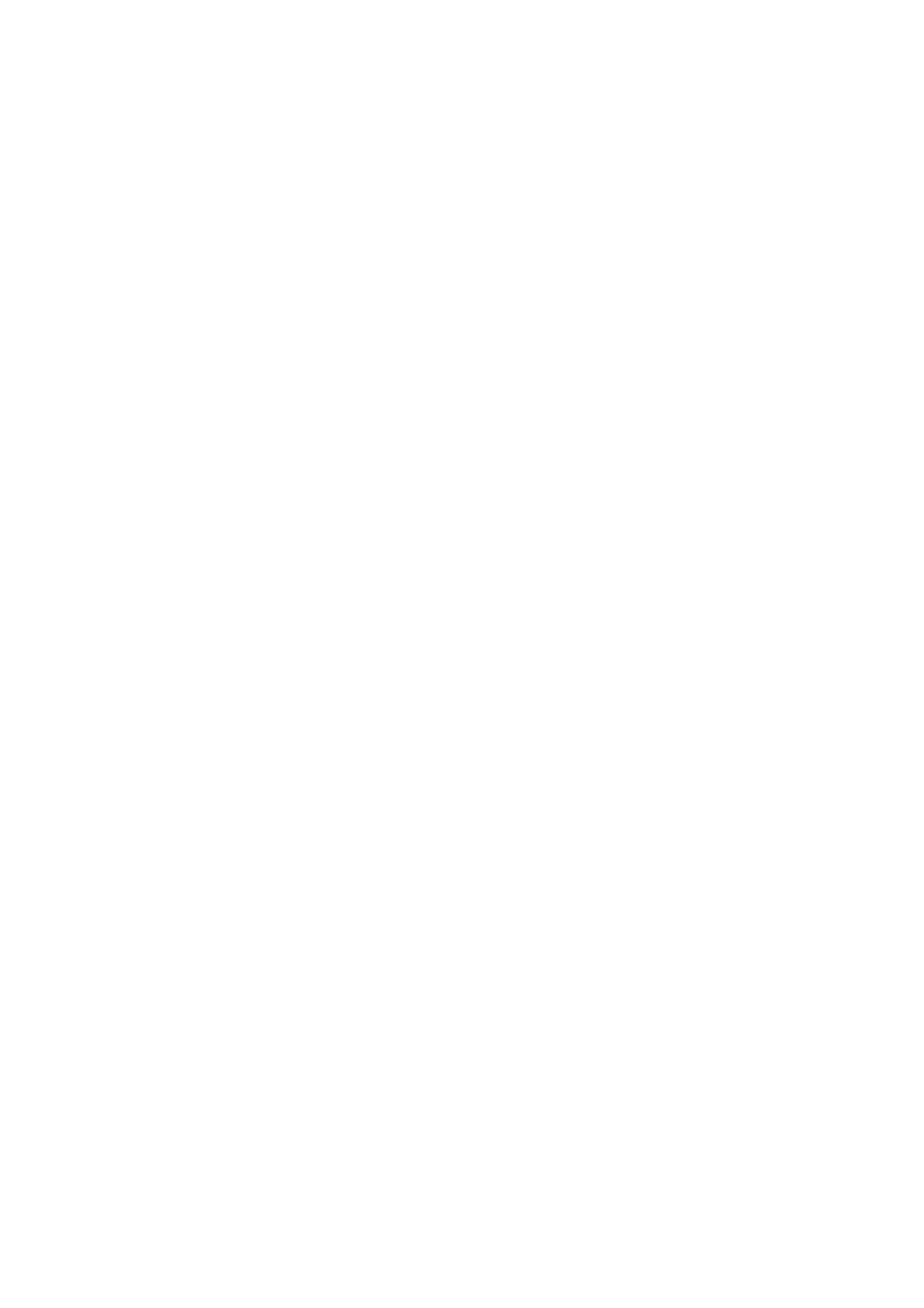### **The Western-European region (W-ER)**

For this review the target countries in the Western-European region  $(W-ER)^{1}$  were: Austria, Belgium, Channel Islands, Cyprus, Denmark, Faeroe Islands, Finland, France, Germany, Greece, Iceland, Ireland, Israel, Italy, Luxembourg, Malta, the Netherlands, Norway, Portugal, Spain, Sweden, Switzerland, Turkey and United Kingdom (UK).

# **1. CHARACTERISTICS AND STRUCTURE OF THE SECTOR**

# **1.1 Introduction**

The impetus for the successful and sustainable aquaculture in the W-ER is based on two key linked drivers. The historically and traditionally established use of finfish and shellfish as integral components of a healthy diet by coastal as well as inland populations and declining wild fish stocks and consequent reduction in capture fisheries activities in Europe**.** 

A broad assessment of recent aquaculture output may be divided into three market or consumer segments:

- (a) one that is driven by historic and traditional consumption of aquatic products such as shellfish;
- (b) another by economic affluence promoting consumption of high image marine finfish such as salmonids, tuna, turbot, seabass and seabreams, and
- (c) another which is that fish is a healthy product to consume, an approach that covers all fish products from capture fisheries and aquaculture.

The rise in consumption across the W-ER is also sustained by the consistency of supply of assured quality products demanded by well-established multiple retail stores, including increasingly supermarkets.

Across the W-ER these incentives and opportunities for development and investment continue to occur against a backdrop of rising population, overall growth of economies, expanding European trading blocks and changing structural reforms. The rate of growth of the aquaculture sector will therefore in part be influenced by demographic changes, the economic health of the individual target countries in the W-ER and national priorities afforded to its expansion. The European Union is in third place worldwide in terms of population, and although it is in a clear distance behind the highly populated countries of China and India, it is ahead of the United States of America, Brazil and Japan, and is a major consumer of aquatic products from the W-ER.

# **1.2 Regional demographic dynamics**

 $\overline{a}$ 

The population in the countries of the W-ER has grown at an average of 0.21 percent from 381 million in 1994 to 390 million in 2003. This, together with the expansion of the European Union (EU-25), has increased the potential market to around 460 million people in 2003 with the W-ER accounting for over 80 percent of the population.

<sup>&</sup>lt;sup>1</sup> Western-European region: herewith after referred to as W-ER to facilitate reading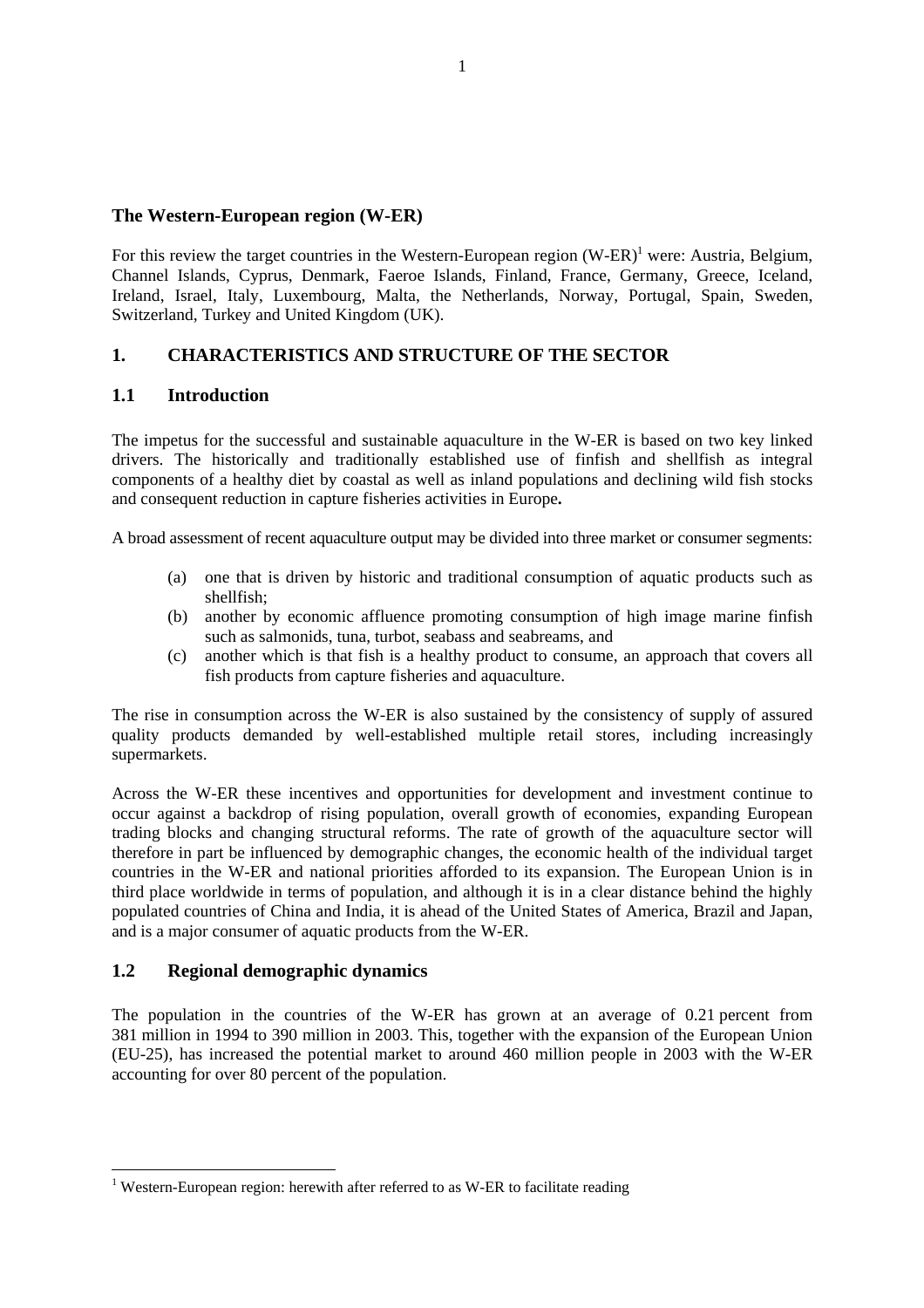

**Figure 1. Rate of change in population in the W-ER, 1994-2003 (adapted from Eurostat, 2006)**

In the last reporting decade (1994– 2003) aquaculture has developed in the region where national populations were expanding albeit at heterogeneous rates (Figure 1). Using the EU-25 as a benchmark (0.3 percent/year) the rate of population increase in Israel was over 10 fold higher. This high rate, however, reflects Israel's unique migration pattern.

Of the 24 countries that make up the W-ER, Germany (82.5 million) has the most number of inhabitants and makes up more than 21 percent of the W-ER population, followed by

A striking feature of the population across the region is the decline in the proportion of young people and an increase in older age groups. The proportion of younger age groups is predicted to fall even further in the next decade (Figure 2). By 2014 the proportion of 20 year-old people in Luxembourg, Denmark and Malta are predicted to fall by around 18–21 percent whilst in UK, Cyprus, Sweden and Germany the age group of 10-year olds are likely to decrease by 15, 17, 26 and 12 percent, respectively. By contrast population of 60– 70 year old people in countries such as Sweden, Belgium, Germany, UK and Cyprus will rise by as much as 47, 48, 57, 30 and 31 percent, respectively. This changing age structure could also influence consumer preference of

France (60 million), UK (59.6 million) and Italy (57.6 million), with around 15 percent each. These four countries accounted for over two-thirds of the total number of inhabitants of the W-ER in 2003 and are likely to have a significant bearing on fish demand and consumption. In these countries however, total population has increased at a lower annual rate of 0.23, 0.4, 0.2 and 0.13 percent/year between 1994 and 2003, respectively, compared with countries such as Turkey (1.4 percent/year), Cyprus (1.3 percent/year) and Ireland (1.1 percent/year).



**Figure 2. Predicted change in population structure in selected countries within the W-ER, 2004-2014 (adapted from Eurostat, 2006)**

aquatic products and product forms in the future which in turn may impact on the nature and direction of aquaculture development in W-ER. The capacity of aquaculture to be sustained and expanded in the region will also be influenced by current bullishness of economies and capacity of its inhabitants to consume farmed aquatic products.

2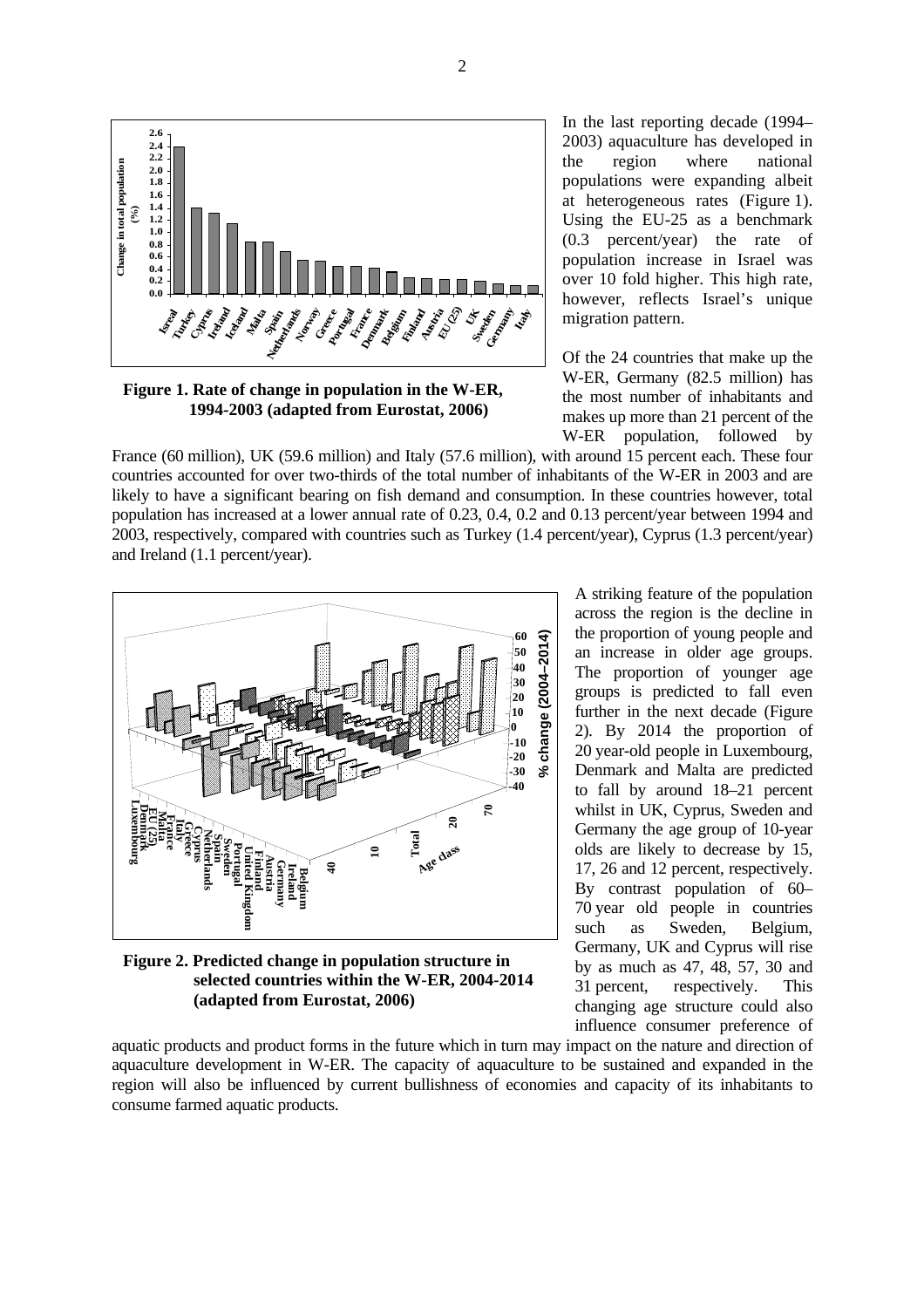#### **1.3 Economic perspectives**

The gross domestic product (GDP) of countries in the W-ER for 2003, based on current prices, was  $\bigoplus$  0 283 billion (Eurostat, 2006).

Although the region achieved an actual GDP growth of 4.8 percent between 1994 and 2003, in 2003 it was considerably lower at 1.4 percent. The GDP, a measure of the strength of the economies, has increased in all countries in the W-ER at varying rates from a mean 20 percent/year for Ireland to just 2 percent/year for Germany between 1994 and 2003 (Figure 3).

The majority of countries in the W-ER grew at a higher rate than the EU-25 average of 4.8 percent. The GDP of countries such as Luxembourg, Norway Spain, Greece, UK, Iceland and Portugal increased by 8–9.5 percent/year (Figure 3). In 2002–2003, however, the growth of almost all national economies were sluggish and countries such as UK, Norway and Sweden decreased by 4, 2.6 and 2.7 percent, respectively.

It is more appropriate to consider GDP per capita for comparing national economies due to the heterogeneous circumstances in the countries with different price levels. Throughout the region the per capita GDP adjusted for purchasing power standards (PPS) had risen between 1994 and 2003 by 2–10 percent/year. In terms of GDP per capita (as PPS), Luxembourg took the leading position in 2003 with  $€47,400$ . Norway (€31,800), Ireland  $(\text{\textcircled{29}} 100)$ , Switzerland ( $\text{\textcircled{28}}$  300), the Netherlands  $(\text{\textsterling}27\ 100)$  and Austria ( $\text{\textsterling}6\,300$ ) follow as second to fifth, respectively. These countries are significantly ahead of Germany  $(\text{\textsterling}23 600)$  and clearly show a higher level of



**Figure 3. Relative strengths of economies as changes in GDP in selected countries in the W-ER, 1994–2003 (adapted from Eurostat, 2006)**



**Figure 4. Temporal changes in net per capita (as PPS in €) disposable income in selected countries in the W-ER (adapted from Eurostat, 2006)**

economic development based on the EU average (EU-25:  $\epsilon$ 21 700: see Figure 4). Overall, all the nations in the region have increased their wealth. As the region is also the main market, the capacity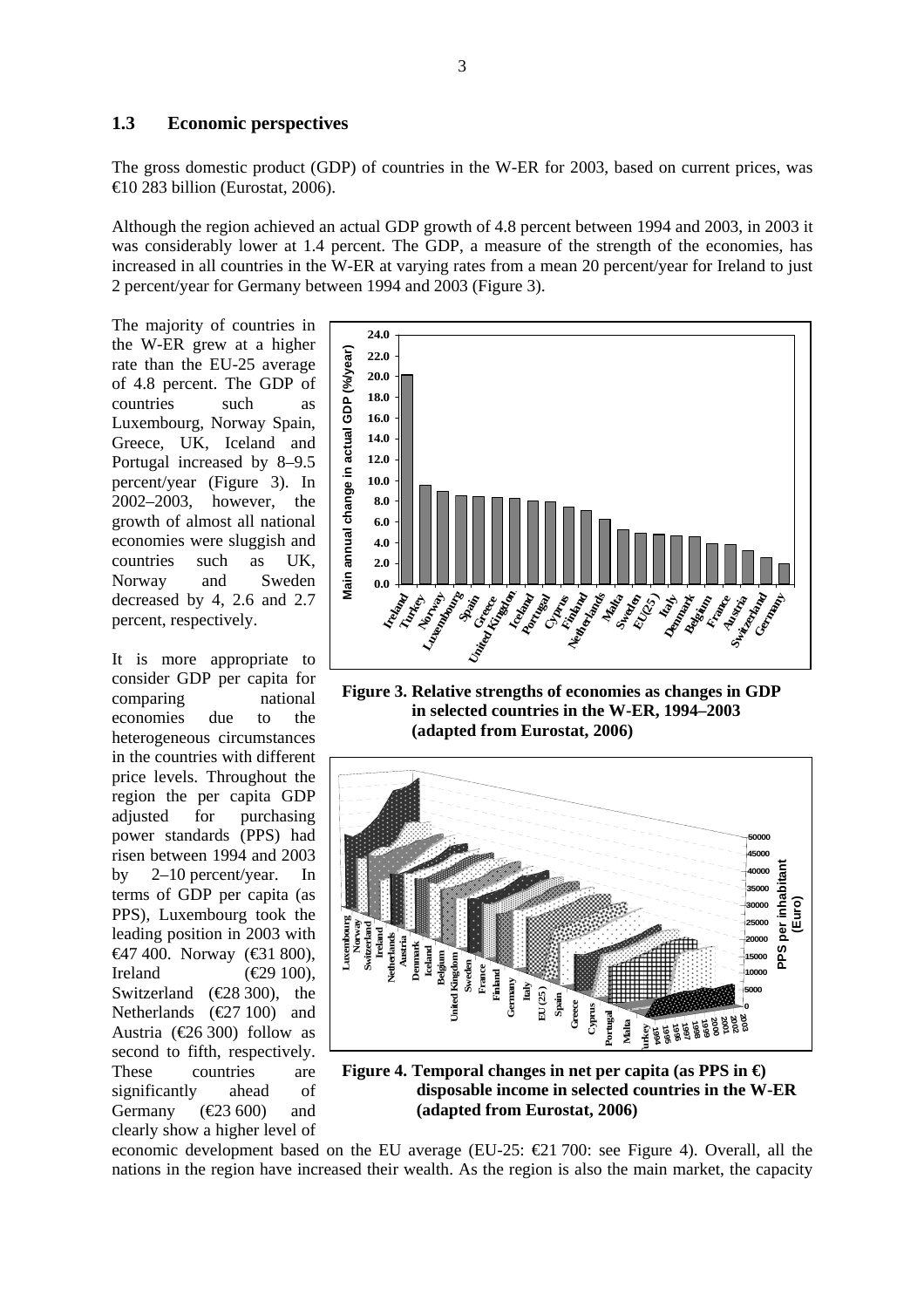of its inhabitants to consume aquatic products will also be dictated by their disposable income and targeted marketing.

The disposable income in all the major countries in the region has increased in recent years (Figure 5). From the 24 countries in the region the UK, Austria, Germany, France and Belgium lead the way with the highest net disposable incomes in 2003 of  $\epsilon$ 16 700,  $\epsilon$ 15 400,  $\epsilon$ 14 900 and  $\epsilon$ 16 900, respectively. The fastest growing disposable incomes for 1994–2002 were recorded in France (5.8 percent/year), Netherlands (5.7 percent/year), Austria (5.6 percent/year) and Ireland (5.2 percent) whilst the slowest rise was in Denmark (2.7 percent/year) and Germany (2.9 percent/year).



**Figure 5. Recent trends in the buying power of inhabitants (PPS in €) in selected countries in the W-ER. (Values in parenthesis on X axis give mean rate of change-%/year, 1994-2002) (adapted from Eurostat, 2006)**

# **1.1 History and background of aquaculture practice**

The practice of fish rearing in both freshwater and marine environments in the W-ER dates back to biblical and Roman times. In the Etruscan culture (Italy) the earliest extensive marine farms date back to the sixth century BC. In Greece shellfish rearing was practised in the fifth century BC (Basurco and Lovatelli, 2003) and carp rearing in earthen ponds in Germany dates back to the eleventh century.

In recent times, aquaculture in the W-ER covers:

- family owned and operated units (mainly shellfish and freshwater fish farms);
- limited companies (mainly freshwater fish farms and small-medium size marine fish farms), and
- publicly-listed and multinational companies (mainly salmon, tout and seabass/seabream farming).

Prior to 1950 most aquacultural activities (85 percent) were undertaken in traditional intertidal coastal systems in the Mediterranean region producing shellfish and by 1950 around 145 000 tonnes of mussels were being produced in the region. Modern aquaculture practices since the 1950s brought about dramatic increases in production from both freshwater and marine culture environments in the W-ER (Figure 6A).

Such changes in the utilization of these environments for aquaculture in the W-ER have occurred in three main phases. An initial phase between 1950 and 1965 is characterized by the doubling of shellfish output and by the rapid transition of freshwater farming technologies from an experimental to commercial phase which saw freshwater production increase five-fold from 8 000 to nearly 40 000 tonnes. This emphasis on freshwater aquaculture development resulted in the doubling of its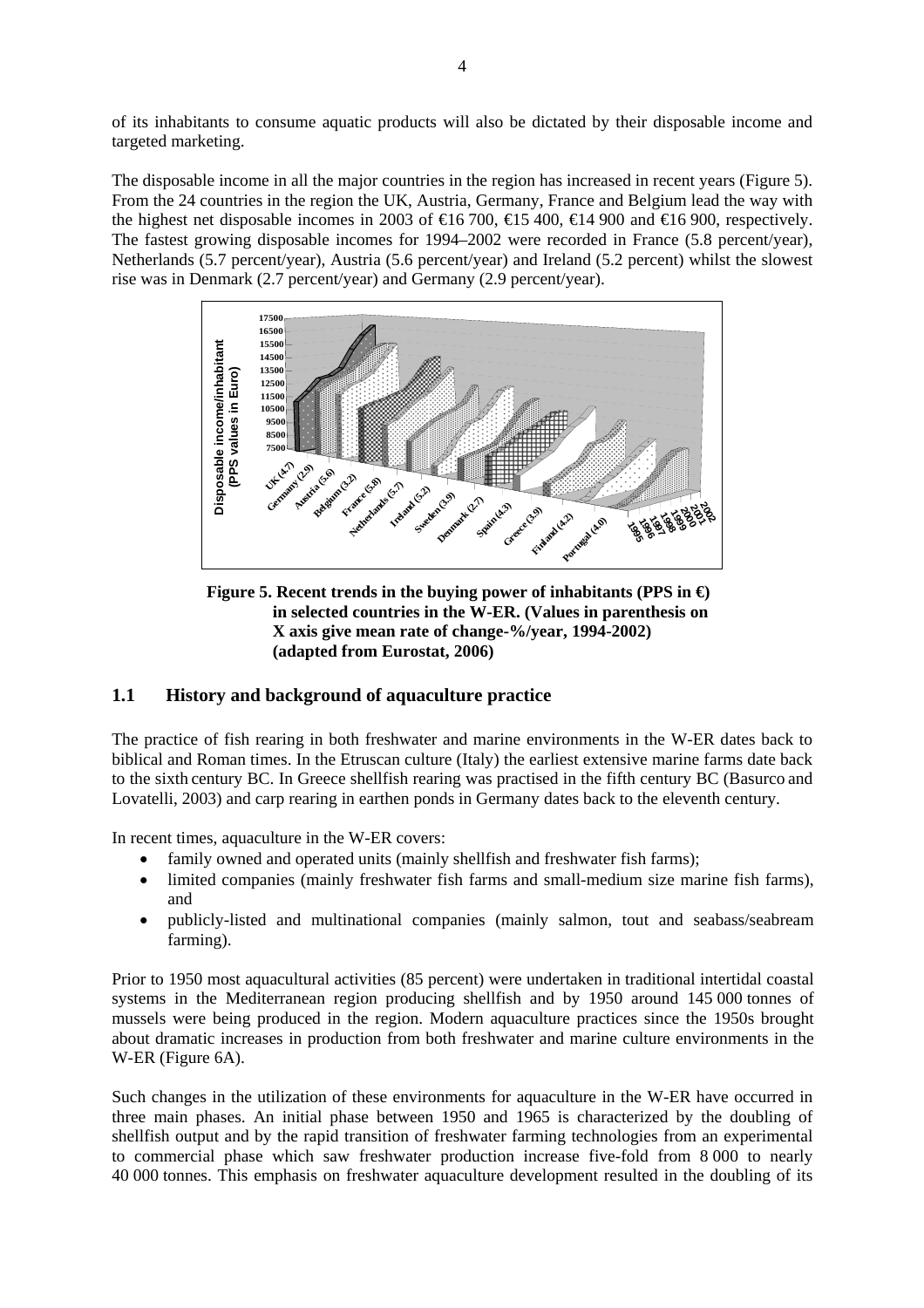contribution to total production from 5.5 to 12 percent. During the same period output from the marine environment declined from 95 to 87 percent (Figure 6B). The second phase between 1965 and 1990–1992 was characterized by a continued but marked expansion in freshwater culture during which output increased to its maximum of 100 000 tonnes or  $20-22$  percent. This increase was almost entirely due to emphasis on trout production predominantly in France, Italy, Spain, Denmark, Germany and UK. These increases also resulted in the continued fall of proportional production from marine environment to 70 percent. The third phase was dominated by rapid expansion in marine finfish culture in northern Europe, in particular around 600 000 tonnes of Atlantic salmon, mainly in Norway and UK and 105 000 tonnes of seabass and seabream in southern Europe notably in Greece, Italy, Spain and France. This dramatic rise also increased the contribution of mariculture from 70 percent in 1990 to 86 percent in 2003 at the expense of freshwater production (Figure 6).



**Figure 6. Evolution in the use of culture environments expressed as (A) total production and (B) percentage change since 1950 (data adapted from FAO FISHSTAT Plus, 2005)** 

The major production systems in these three environment types have also evolved with the changing demands placed on aquaculture in the region. This evolution in system types has progressed from extensive intertidal systems in Greece, Spain, Italy and France, through to land based semi-static systems using earthen ponds and closed recirculating systems, and cages in coastal offshore systems. Such recent developments and key dynamics of aquaculture practice in the W-ER are presented in Table 1 by milestones and in Table 2 by species groups.

Two major species groups, the salmonids and molluscs, continue to dominate aquaculture development in the region. Atlantic salmon accounted 35 and 37 percent of the production and value, respectively in 2003, while the rainbow trout represented 14 and 16 percent. Mussels, which are lower-valued, accounted for 30 percent of regional production. Although the cupped oyster and clam are exotic species, they like rainbow trout are well established in the region and together in 2003 accounted for 11 and 7 percent of quantity and value, respectively. Although collectively seabass and seabream accounted for only 6 percent of production they represented 16.5 percent of regional value. There is also evidence in the region of producers responding to market intelligence and producers are diversifying through production of new farmed candidates (Table 2). These include Atlantic cod and Arctic char in northern Europe and turbot, sturgeons, tuna and prawns in southern Europe. Although tilapia production is not new in Israel and Belgium its introduction in Spain is new. Other exotic introductions such as the African catfish into the Netherlands and Belgium for intensive culture in recirculation aquaculture systems (RAS) have also seen their production double in five years (Table 2).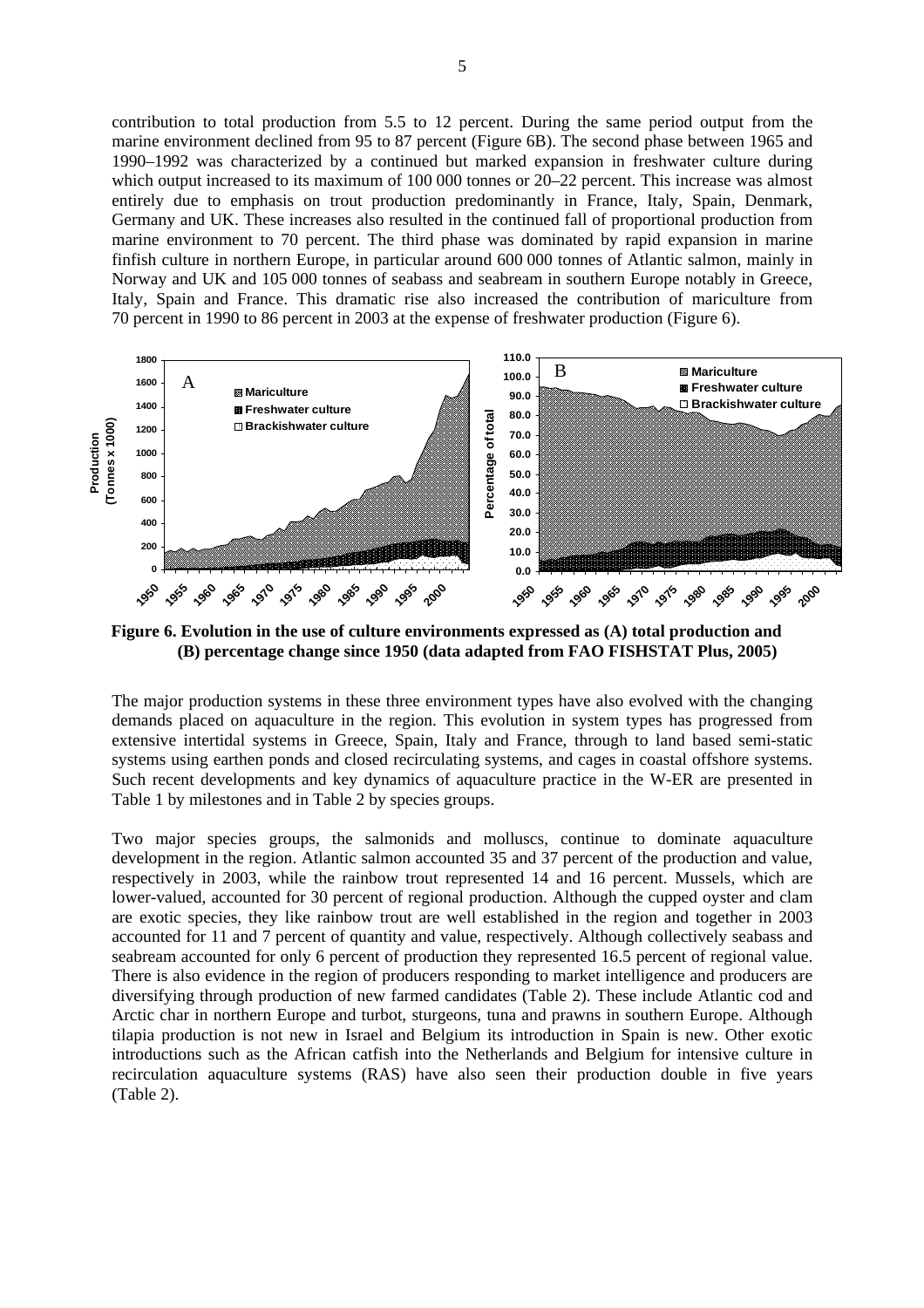**Table 1. Major aquaculture developments in selected countries in the W-ER giving key historical aquaculture landmarks and milestones** 

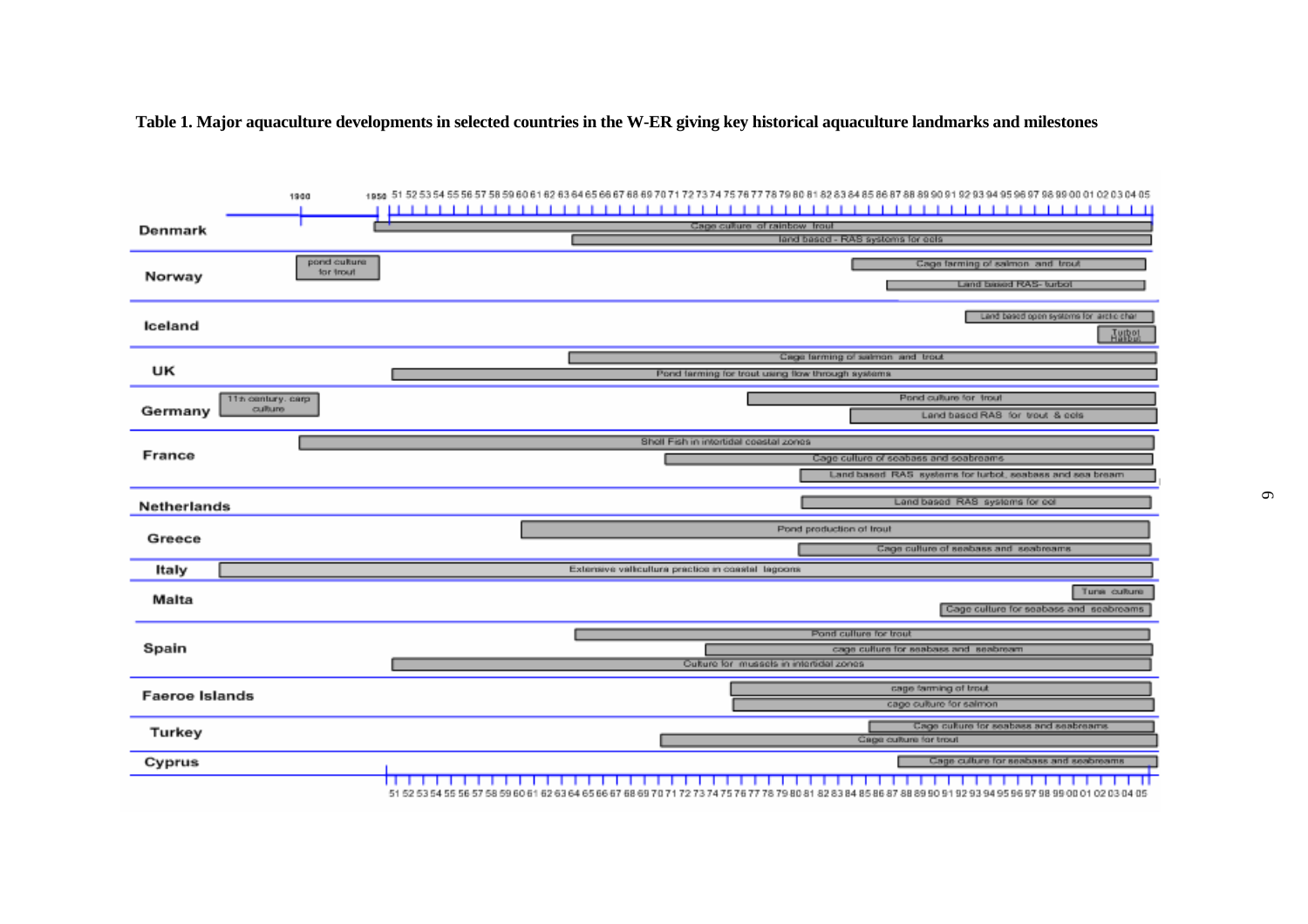| Species groups:<br>key species              | Major centres of<br>production                                                                                                              | <b>System for</b><br>production                     | <b>Method of</b><br>production                     |                | <b>Total production of</b><br>group (tonnes) | <b>Significance</b><br>in 2003 (% total) |              | <b>Major markets for</b><br>products                                                             | Major issues for further<br>development                                                                                                                                                                                             | <b>Drivers</b>                                                                                                                                                        |
|---------------------------------------------|---------------------------------------------------------------------------------------------------------------------------------------------|-----------------------------------------------------|----------------------------------------------------|----------------|----------------------------------------------|------------------------------------------|--------------|--------------------------------------------------------------------------------------------------|-------------------------------------------------------------------------------------------------------------------------------------------------------------------------------------------------------------------------------------|-----------------------------------------------------------------------------------------------------------------------------------------------------------------------|
| $tonnes$ in 2003)                           | (tonnes in 2003)                                                                                                                            |                                                     |                                                    | 1999           | 2003                                         | <b>Ouantity</b>                          | <b>Value</b> |                                                                                                  |                                                                                                                                                                                                                                     |                                                                                                                                                                       |
| <b>FINFISH</b>                              |                                                                                                                                             |                                                     |                                                    | <b>FINFISH</b> |                                              |                                          |              |                                                                                                  | <b>FINFISH</b>                                                                                                                                                                                                                      |                                                                                                                                                                       |
| <b>Salmon</b><br>Salmo salar                | (507000)<br>Norway<br>(146000)<br>Scotland<br>(56000)<br>Faeroe Is                                                                          | Coastal in<br>shore and off<br>shore systems        | Cages                                              | 612 000        | 730 000                                      | 35.4                                     | 37           | France, Sweden<br>Denmark and, Russia<br>and far east                                            | Bio security<br>(i)<br>Environmental<br>(ii)<br>sustainability<br>(iii)<br>Fish welfare<br>Waste disposal<br>(iv)<br>Genetic interactions of<br>(v)<br>wild stocks<br>Conflict with tourism<br>(vi)<br>Poor media coverage<br>(vii) | Established & expanding<br>markets                                                                                                                                    |
| <b>Rainbow trout</b><br>Oncorhynchus mykiss | (69000)<br>Norway<br>(39000)<br>France<br>(38000)<br>Italy<br>(33000)<br>Spain<br>(30000)<br>Denmark<br>(23000)<br>Germany<br>UK<br>(15000) | Flow through<br>and coastal<br>near shore<br>system | Earthen ponds,<br>raceways,<br>tanks and<br>cages  | 275 000        | 282 000                                      | 13.6                                     | 16           | Mainly home markets<br>but export made to<br>Germany and some<br>other minor national<br>markets | Regulations and discharge<br>(i)<br>Supply of water<br>(ii)<br>Fish welfare<br>(iii)<br>Rising costs<br>(iv)<br>Waste disposal<br>(v)                                                                                               | Regular and traditional<br>(i)<br>demand in mass and<br>niche local& export<br>market<br>Good valorization<br>(ii)<br>potential<br>(iii) Best management<br>practices |
| <b>Seabass</b><br>Dicentrarchus labrax      | (25000)<br>Greece<br>Spain<br>(10000)<br>Italy<br>(4000)<br>(4000)<br>France                                                                | Coastal in<br>shore<br>systems                      | <b>Mainly Cages</b><br>but some<br>onshore units s | 49 000         | 66 000                                       | 2.2                                      | 8.0          | Italy France and<br>Spain                                                                        | Declining prices<br>(i)<br>Limited supply of quality<br>(ii<br>seed<br>(iii) Competition for sites                                                                                                                                  | National and EU<br>(i)<br>Investment incentives<br>(ii) Buoyant export<br>markets                                                                                     |
| <b>Gilthead seabream</b><br>Sparus aurata   | (38000)<br>Greece<br>(13000)<br>Spain<br>(9000)<br>Italy                                                                                    | Coastal in<br>shore<br>systems                      | <b>Mainly Cages</b><br>but some<br>onshore units   | 63 000         | 84 000                                       | 4.1                                      | 8.5          | Italy France and Spain                                                                           | (iv) Fish welfare                                                                                                                                                                                                                   | (iii) Market expansion                                                                                                                                                |
| <b>Common Carp</b><br>Cyprinus carpio       | (16000)<br>Germany<br>(4700)<br>France<br>(700)<br>Italy                                                                                    | Semi static<br>systems                              | Ponds/lakes                                        | 23 000         | 26 000                                       | 1.5                                      | 1.5          | Often local but also to<br>Germany, Austria,<br>eastern & central<br>Europe                      | Rapidly rising production<br>(i)<br>costs threatening economic<br>viability<br>(ii) Lower value species<br>(iii) Shift in consumer<br>preferences                                                                                   | Traditional established<br>market                                                                                                                                     |
| Eel<br>Anguilla anguilla                    | Netherlands (4 200)<br>(2000)<br>Denmark<br>(1600)<br>Italy                                                                                 | RAS <sup>1</sup><br>except in<br>southern<br>Europe | Tanks and<br>raceways<br>RAS in north              | 10438          | 8814                                         | 0.4                                      | 1.4          | Netherlands Germany<br>and Italy                                                                 | Declining supplies of wild<br>(i)<br>glass eels (exported to<br>Asia)<br>Stable but small market<br>(ii)<br>(iii) Rising glass-eel,<br>production and feeding<br>costs<br>(iv) Fish welfare<br>(v) Cheap imports from Asia          | Use of RAS and therefore<br>non-dependence on<br>environmental regulations<br>due to RAS                                                                              |

# **Table 2. Production and structural characteristic matrix of major groups of species farmed in the W-ER (data from FAO FISHSTAT Plus, 2005)**

 $\overline{\phantom{a}}$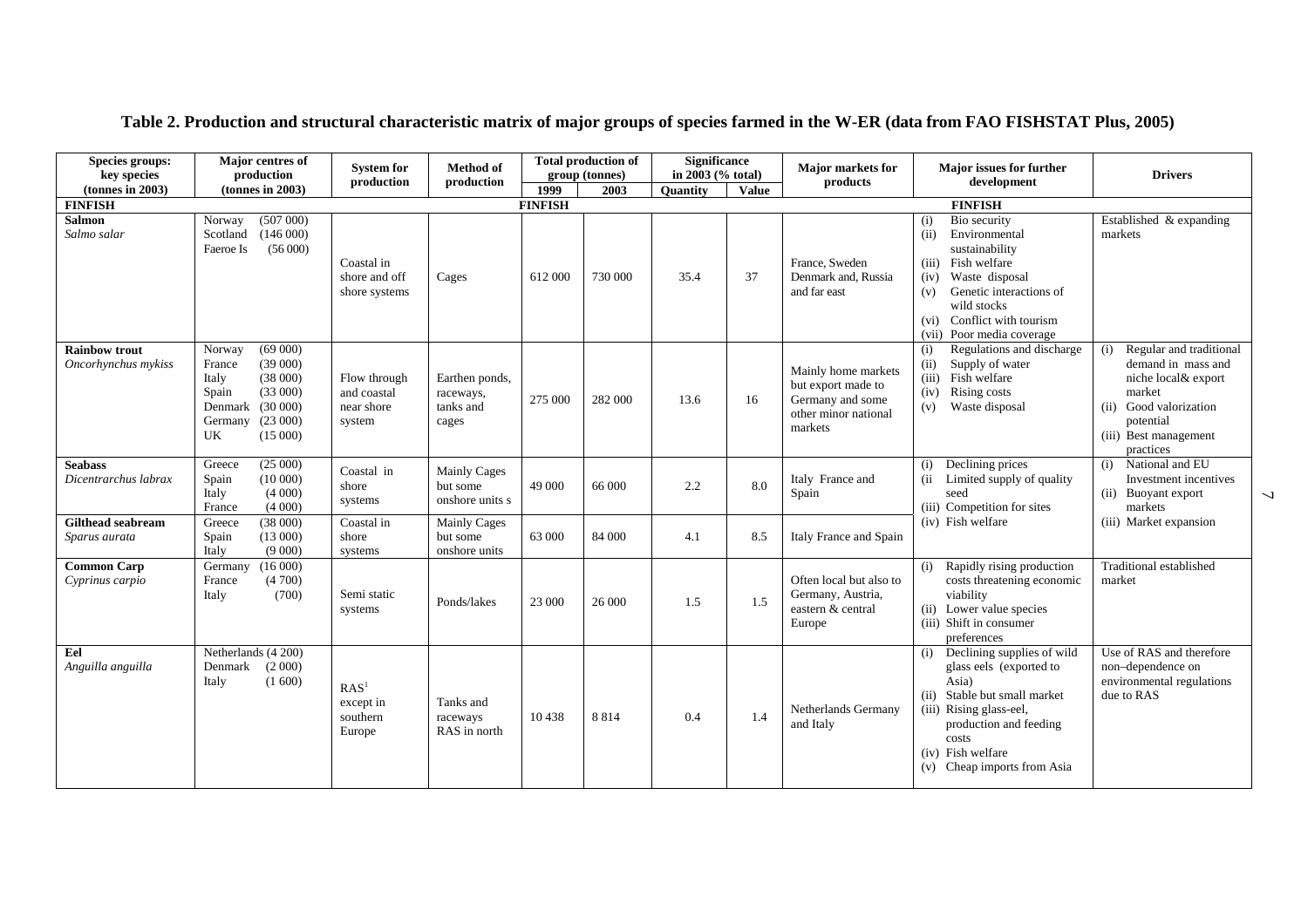| Species groups:<br>key species                                                                  | Major centres of<br>production                                                                                                                                                    | <b>System for</b>                             | <b>Method of</b>                                                                  |                  | <b>Total production of</b><br>group (tonnes) | <b>Significance</b><br>in 2003 (% total) |              | <b>Major markets for</b>                                         | Major issues for further                                                                                                                                                             | <b>Drivers</b>                                                                                                                                                           |
|-------------------------------------------------------------------------------------------------|-----------------------------------------------------------------------------------------------------------------------------------------------------------------------------------|-----------------------------------------------|-----------------------------------------------------------------------------------|------------------|----------------------------------------------|------------------------------------------|--------------|------------------------------------------------------------------|--------------------------------------------------------------------------------------------------------------------------------------------------------------------------------------|--------------------------------------------------------------------------------------------------------------------------------------------------------------------------|
| (tonnes in 2003)                                                                                | $tonnes$ in 2003)                                                                                                                                                                 | production                                    | production                                                                        | 1999             | 2003                                         | <b>Ouantity</b>                          | <b>Value</b> | products                                                         | development                                                                                                                                                                          |                                                                                                                                                                          |
| <b>SHELLFISH</b>                                                                                |                                                                                                                                                                                   |                                               |                                                                                   | <b>SHELLFISH</b> |                                              |                                          |              |                                                                  | <b>SHELLFISH</b>                                                                                                                                                                     |                                                                                                                                                                          |
| <b>Mussels</b><br>Mytilus edulis<br>(450000)<br><b>Mytilus</b><br>galloprovincialis<br>(145000) | (250000)<br>Spain<br>Italy<br>(100000)<br>(68000)<br>France<br>(39000)<br>Ireland<br>$(19\,200)$<br>British Is<br>Netherlands (56 000)<br>(29000)<br>Germany<br>(32000)<br>Greece | Intertidal<br>systems                         | bottom<br>extensive<br>culture.<br>suspended<br>culture and<br>bouchot<br>culture | 604 000          | 606 000                                      | 28.9                                     | 7.0          | Italy, France, Spain<br>and Netherlands                          | Negative impact of external<br>factors - microbiological<br>loading, Industrial pollutants,<br>harmful algal blooms<br>(ii) Further development:<br>Available sites<br>Water quality | Low inputs.<br>(i)<br>(ii) Well established<br>historic and traditional<br>markets.<br>(iii) Historic economic<br>importance - Rural<br>employment, public<br>health     |
| Oysters<br>Crassostrea gigas<br>(123000)<br>Ostrea edulis<br>(5000)                             | (117000)<br>France<br>Ireland<br>(5000)<br>Netherlands (3 000)<br>(3000)<br>Spain<br><b>British Is</b><br>(1 200)                                                                 | Intertidal<br>systems                         | mesh trays or<br>bags                                                             | 156 000          | 131 000                                      | 8.0                                      | 6.3          | France and Spain                                                 | Food safety<br>$\blacksquare$<br>Disease/pests<br>New markets<br>(iii) Food safety                                                                                                   | (iv) Offset job losses from<br>capture fisheries                                                                                                                         |
| Clam<br>Ruditapes<br>philippinarum<br>(27000)                                                   | (25000)<br>Italy<br>Spain<br>(1500)<br>(750)<br>France<br>Ireland<br>(150)                                                                                                        | Intertidal<br>systems                         | <b>Beds</b>                                                                       | 52 000           | 28 000                                       | 3.0                                      | 0.7          | Italy                                                            |                                                                                                                                                                                      |                                                                                                                                                                          |
| <b>NEW FARMING CANDIDATES</b>                                                                   |                                                                                                                                                                                   |                                               |                                                                                   |                  | <b>NEW FARMING CANDIDATES</b>                |                                          |              |                                                                  | <b>NEW FARMING CANDIDATES</b>                                                                                                                                                        |                                                                                                                                                                          |
| Tilapias nei<br>Oreochromis spp.                                                                | Israel<br>(16 800)<br>(200E)<br>Belgium<br>(127)<br>Spain                                                                                                                         | $RAS1$ ,<br>semi-<br>static systems           | Tanks, ponds                                                                      | 6 6 5 0          | 7400                                         | 0.4                                      |              | Israel, Belgium, UK,<br>France, Belgium,<br>Germany, Netherlands | Cost of production,<br>(i)<br>marketing<br>(ii) Valorization of products<br>(iii) Competition from catfish                                                                           | (i) Shortage of whitefish<br>in Europe<br>(ii) Increased awareness of<br>fish by consumers                                                                               |
| <b>Turbot</b><br>Psetta maxima<br>(5300)                                                        | Spain<br>(3800)<br>(900)<br>France<br>(310)<br>Portugal                                                                                                                           | RAS <sup>1</sup>                              | <b>Tanks</b>                                                                      | 4 1 0 0          | 5 3 0 0                                      | 0.4                                      | 0.85         | France, Spain and<br>Italy                                       | Niche markets                                                                                                                                                                        | Established niche and<br>national markets-popular<br>high quality product                                                                                                |
| Catfish<br>Clarias gariepinus<br>(3600)                                                         | (3 200)<br>Netherlands<br>(200E)<br>Belgium                                                                                                                                       | RAS <sup>1</sup>                              | Tanks                                                                             | 1750             | 3 5 9 0                                      | 0.2                                      | 0.07         | Germany, Italy,<br>Netherlands and UK                            | Limited and under-<br>(i)<br>developed market<br>(ii) Low prices<br>(iii) Fish welfare                                                                                               | (i) High productivity<br>(ii) Low production costs<br>(iii) Reasonable market<br>acceptance<br>(iv) Rising national market                                               |
| <b>Atlantic cod</b><br>Gadus morhua<br>(2600)                                                   | (2180)<br>Norway<br>Iceland<br>(380)<br>UK<br>(50)                                                                                                                                | Coastal in<br>shore<br>systems                | Cages                                                                             | 157              | 2 600                                        | 0.1                                      | 0.05         | Norway, UK                                                       | Quality supply of fingerling<br>(i)<br>(ii) Production systems and<br>technology                                                                                                     | Decline in wild catches<br>(i)<br>(ii) Well known and<br>appreciated product<br>(iii) Economical production<br>costs<br>(iv) Diversification<br>(v) Market acceptability |
| Arctic char (1700)<br>Salvelinus alpinus                                                        |                                                                                                                                                                                   | Coastal in<br>shore<br>and onshore<br>systems | Cages                                                                             | 1 0 0 0          | 1670                                         | 0.08                                     | 0.12         | Iceland, Finland,<br>Norway and Sweden                           | Niche markets and value adding                                                                                                                                                       | Domestic niche markets                                                                                                                                                   |

 $\infty$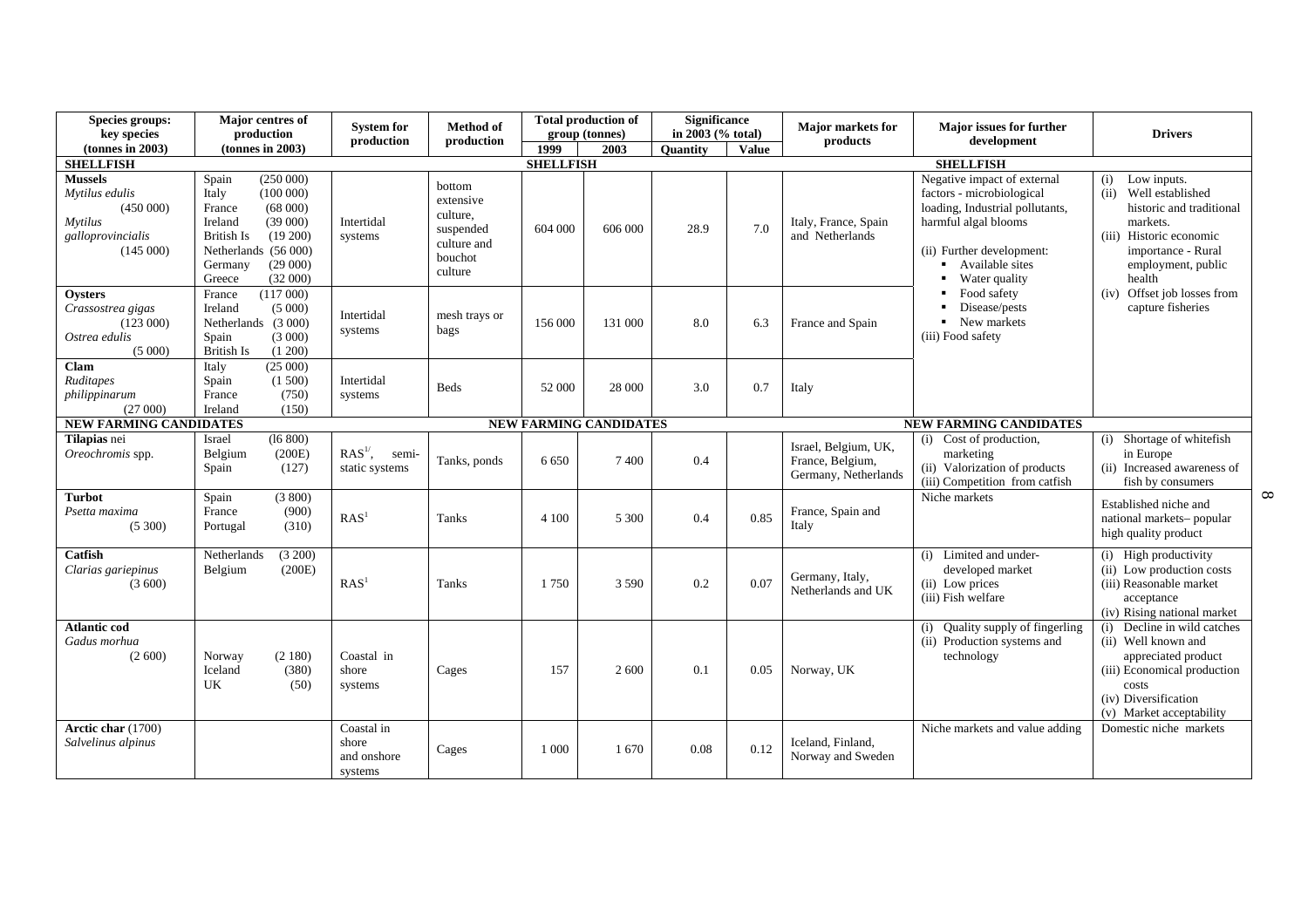| <b>Species groups:</b><br>key species                    | <b>Major centres of</b><br>production |                          | <b>System for</b><br>production |             | Method of |      | <b>Total production of</b><br>group (tonnes)<br>production |              | <b>Significance</b><br>in $2003$ (% total) |                                                                       | <b>Major markets for</b><br>products                   | <b>Major issues for further</b><br>development | <b>Drivers</b> |
|----------------------------------------------------------|---------------------------------------|--------------------------|---------------------------------|-------------|-----------|------|------------------------------------------------------------|--------------|--------------------------------------------|-----------------------------------------------------------------------|--------------------------------------------------------|------------------------------------------------|----------------|
| $tonnes$ in 2003)                                        |                                       | (tonnes in 2003)         |                                 | 1999        |           | 2003 | <b>Ouantity</b>                                            | <b>Value</b> |                                            |                                                                       |                                                        |                                                |                |
| <b>Sturgeons</b> $(1\,340)$<br>Acipenseridae             | Italy<br>Spain<br>France              | (1000)<br>(225)<br>(115) | Semi static<br>systems          | Ponds/tanks | 550       | 250  | 0.07                                                       | 0.16         | France, Italy                              | Market acceptability of meat<br>and caviar                            | Declining wild stocks for<br>caviar                    |                                                |                |
| <b>Prawns:</b><br>(85)<br>Kuruma<br>(80)<br>Indian white | France<br>Spain<br>Italy              | (40)<br>(21)<br>(8)      | RAS <sup>1</sup>                | Tanks       | 125       | 160  | 0.08                                                       | 0.07         | Japan                                      | Insignificant production levels<br>Competition from non EU<br>regions | Highly priced products                                 |                                                |                |
| (value in US\$<br>Koi<br>million)                        | Israel                                |                          | Semi static<br>systems          | ponds       |           |      |                                                            |              | UK, France, Germany,<br>Spain              | Bio security issues KHV                                               | Good market, need to<br>diversify markets &<br>farming |                                                |                |

 ${}^{1}RAS$  = recirculating aquaculture systems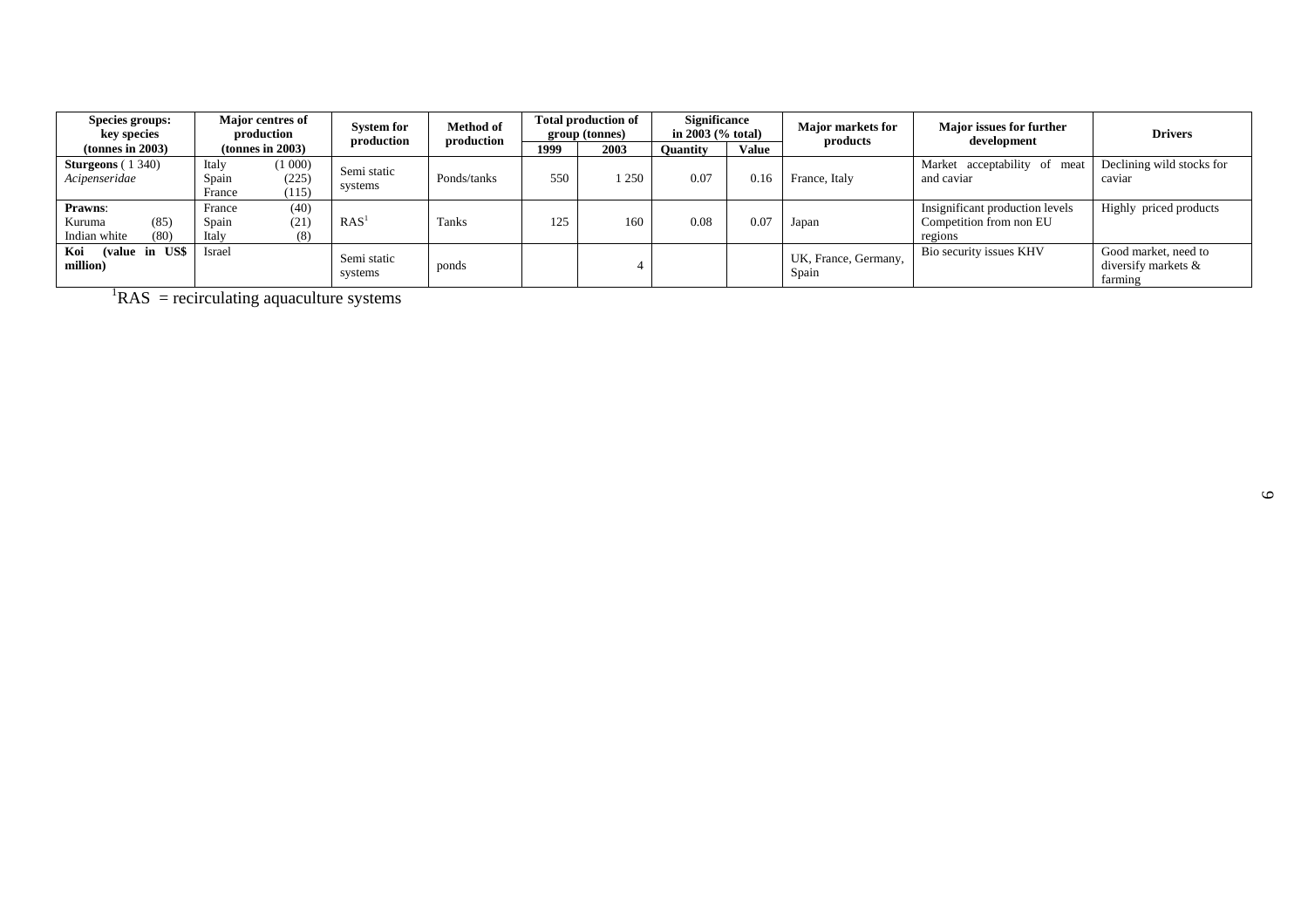**2. PRODUCTION, SPECIES AND VALUES OF MAJOR SPECIES** 



### **2.1 Contribution of regional aquaculture production to global production**

**Figure 7. Temporal changes in the significance of regional aquaculture to global output since 1970 (adapted from FAO FISHSTAT Plus, 2005)**

Aquaculture within the W-ER has grown by 8 percent in absolute terms; however its contribution to world aquaculture production has declined due to the higher rate of growth in the Asian region. In the 1970s aquaculture from the W-ER accounted for 12 percent of world production and since then its global share has declined to 4 percent in 2003 (Figure 7). However, when aquaculture production in China is excluded (World minus China, in Figure 7), the region's significance shows the same negative trend but its contribution is considerably higher. In fact it has declined from 19 percent in 1970 to 13 percent in 2003 (Figure 7). The trend in contribution of the total value (US\$) produced by the region to total

value of global aquaculture production was also similar and by 2003 the region accounted for 7 percent of global value. Excluding China's production increased the region's contribution to 16 percent.



#### **2.2 Contribution of aquaculture to regional fish production**

**Figure 8. Contribution of aquaculture and capture fisheries in the W-ER to fisheries output since 1970 (adapted from FAO FISHSTAT Plus, 2005)** 

Since the 1970s aquaculture production has continued to make an increasing contribution to the fisheries sector in the W-ER when compared to capture fisheries production which has been stagnant (Figure 8). This rapid increase in contribution resulted in aquaculture increasing its share of fisheries output nearly four fold from 4 percent in 1970 to 16 percent in 2003. Given the population rise in the region and stagnation of capture fisheries the increase in per capita fish supply can be attributed to a combination of aquaculture production and increased imports. The per capita fish supply for the region has risen from 22 kg in 1984 to 31 kg in 2001, representing an increase of 34 percent (Eurostat, 2006).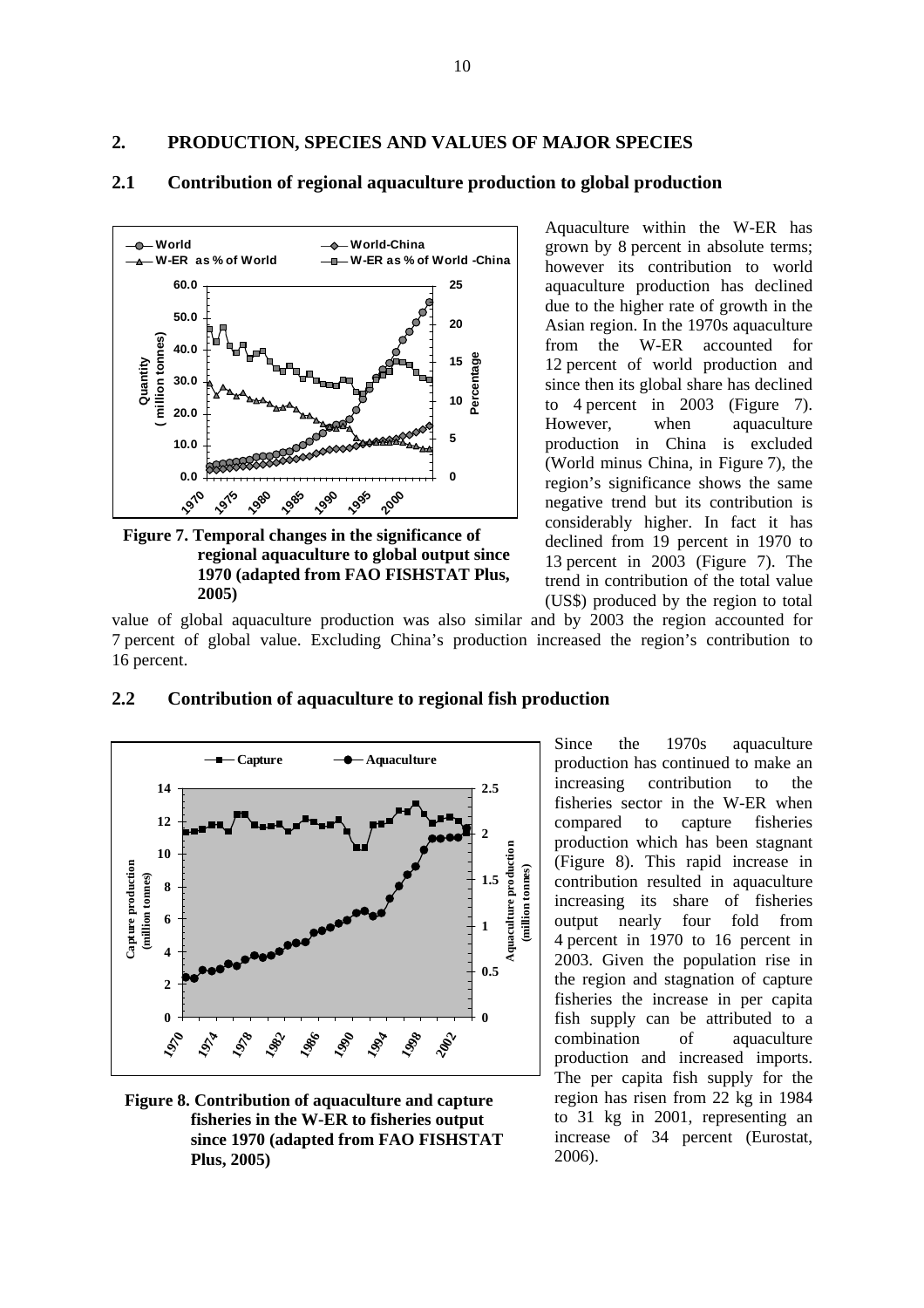The relative changes within the fisheries sector in the region, however, were not uniform (Figure 9). For example, between 1994 and 2003 in the Faeroe Islands capture fisheries expanded by an annual average of 16 percent whilst the Cypriot and Maltese capture fisheries production declined by 11 and 5 percent/year, respectively (Figure 9). In sharp contrast to capture fisheries, aquaculture output from countries such as Faeroe and Channel Islands, Turkey and Cyprus which had a small production base increased respectively by 25, 74, 54 and 60 percent/year.

Unlike capture fisheries which showed near zero growth the total aquaculture production in the last two decades in this region has increased since 1984 by 8 percent/year and 15 percent/year in volume and value, respectively, to reach 2.1 million tonnes and US\$4.9 billion in 2003 (Figure 10). The continual increase in production was interrupted in the late-1980s to mid-1990s by several different events. There was a sharp decline in blue mussel production due to increasing occurrence of red tides and market saturation; salmonid (salmon and trout) production had continued to increase while seabass and seabream were emerging in the Mediterranean. In global terms production from the W-ER in 2003 represented a modest 4 and 7 percent/year increase in volume and value, respectively, when compared with global increases of 23 and 24 percent/year in the same period. If aquaculture production in China is excluded, however, the regional share for quantity and



**Figure 10. Temporal changes in value, quantity and unit value of aquaculture production in the W-ER (adaped from FAO FISHSTAT Plus, 2005)** 

value is higher at 6 percent and 16 percent, respectively; compared with global (minus production in China) rises of 8 and 16 percent, respectively.

During the period 1984–2002 the average unit value of aquaculture products in the region rose from US\$1.45/kg to its maximum of US\$2.75/kg in 1990 reflecting the contribution of the higher market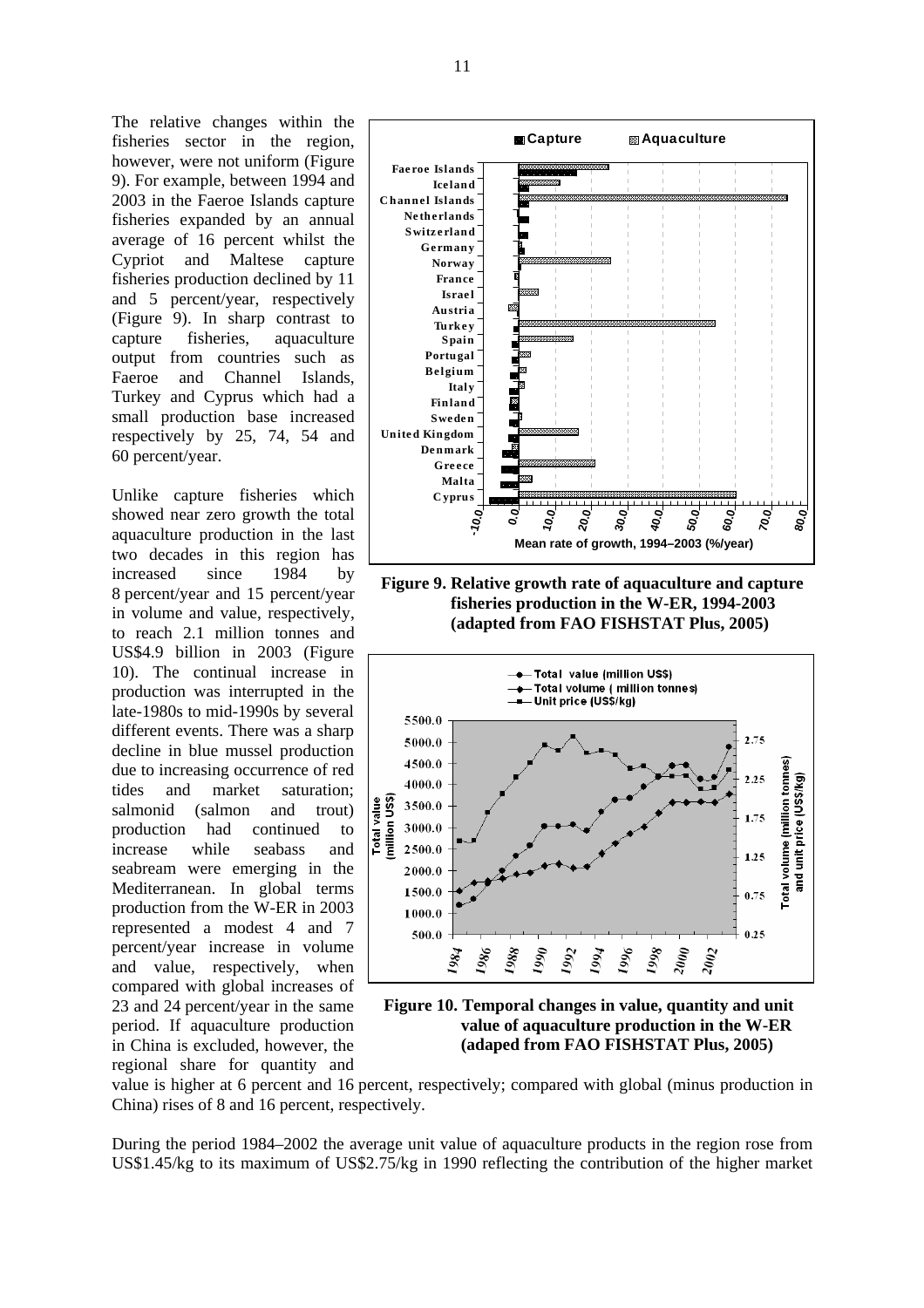prices of salmon, seabass and seabream. The average value dropped to US\$2.25/kg by 2003, reflecting the market difficulties encountered by all sectors at that time (Figure 10).

The historical use of aquatic environments for aquaculture production was presented in Figure 6 above. Typically much of the aquaculture production comes from marine environment and in 2003 this accounted for 86 percent of volume (1.7 million tonnes) and 80 percent of value (US\$3.6 billion). The total value of production from the marine environment grew at a remarkable mean annual rate of 47 percent since 1994 compared with 17 percent and 6 percent from brackish and freshwater, respectively. Most of the expansion in the marine environment was attributable to Atlantic salmon, blue Mediterranean mussel, rainbow trout, seabass and seabream. The production of these and other species in the region was heterogeneous with two main regional centres of development in the W-ER *viz.* northern and southern Europe.

Although all but one (Luxembourg) of the 24 countries in the region have reported production data to FAO in 2003 well over 90 percent of production originates from the top ten countries listed in Table 3. Norway leads the region, accounting for 28 percent of production by volume and value. Although Spain is ranked second in production, its ranking in value slips to sixth place due to lower values of mussels compared with finfishes. The achievements in the region in 2003 mask the efforts made by countries, especially those with a lower production base (Figure 11a and b), to expand aquaculture in recent years.

|                    |               | Quantity                |                   | <b>Value</b>            |
|--------------------|---------------|-------------------------|-------------------|-------------------------|
|                    | <b>Tonnes</b> | $%$ of total in<br>2003 | US\$<br>(million) | $%$ of total in<br>2003 |
| Norway             | 582 016       | 28.3                    | 1 3 3 8.8         | 27.5                    |
| Spain              | 313 288       | 15.2                    | 361.5             | 7.4                     |
| France             | 245 846       | 11.9                    | 595.2             | 12.2                    |
| Italy              | 191 662       | 9.3                     | 519.4             | 10.7                    |
| United Kingdom     | 181 837       | 8.8                     | 517.4             | 10.6                    |
| Greece             | 101 209       | 4.9                     | 357.5             | 7.3                     |
| Turkey             | 79 943        | 3.9                     | 278.6             | 5.7                     |
| Germany            | 74 280        | 3.6                     | 161.4             | 3.3                     |
| <b>Netherlands</b> | 67025         | 3.3                     | 123.5             | 2.5                     |
| Faeroe Islands     | 65 517        | 3.2                     | 187.8             | 3.9                     |
| Others             | 157 005       | 7.6                     | 196.8             | 8.9                     |
| <b>Total</b>       | 2 059 628     |                         | 4875.3            |                         |

**Table 3. Quantity and value of aquaculture production in top ten countries in the W-ER in 2003 (adapted from FAO FISHSTAT Plus, 2005)** 

Amongst the top producing countries, Norway by far has had the greatest impact on aquaculture development in the region. This success was predominately attributable to increases in production and productivity of Atlantic salmon in the 1990s and driven by significant improvements in feed and improved technologies and farm management, genetic selection and biosecurity (Aslesen, 2004). Strong growth was also exhibited by Greece (21 percent/year), UK (16 percent/year) and Spain (15 percent/year).

FAO statistics (FAO FISHSTAT Plus, 2005) report seabass and seabream production at 64 700 tonnes in 2002 whilst estimates from other sources suggest that as much as 103 000 tonnes were potentially produced in Greece in 2003 (Stirling Aquaculture, 2004). The expansion of seabass and seabream could be attributed to a significant increase in the number of farms entering the activity from around 100 in 1990 to around 269 in 2000. This increase was facilitated by major EU grant funding, adoption of the cage-farming technologies from the salmon industry, the increasing market demands for these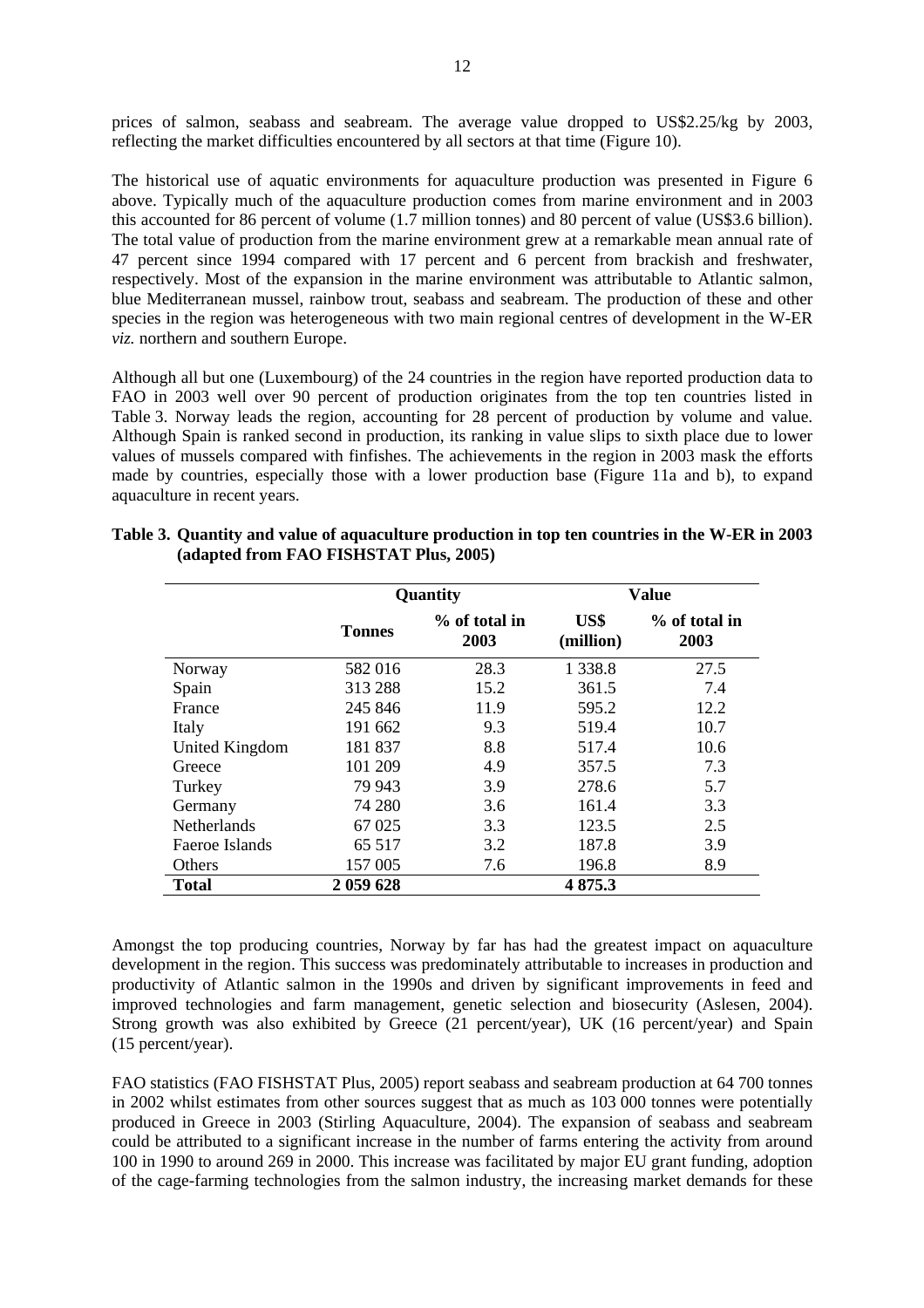species and favourable environmental conditions offered by Greece's climate and extensive shoreline. The expansion ceased in 2003 and a consolidation period was evident until 2005 due to a significant market crisis that lead to the closure of farms and companies as well as significant integration through mergers and acquisitions effected by the large groups (Christofilogiannis, 2005). In 2002 the number of companies actively engaged in aquaculture has dropped to 169.

Aquaculture development in France has been stagnant since the 1980s (Figure 11a) and declined by percent/year between 1994 and 2003. French aquaculture is dominated by the Pacific cupped oyster (*Crassostrea gigas)* which has limited potential for growth and is at high risk from detrimental changes in water quality and climate change. Perhaps more importantly the competitive uses of coastal resources for fishing activities, recreation, tourism and nature conservation provide strong opposition to long-term aquaculture development (Lacroix, 2005). In Spain the recovery of mussel farming from severe red tides in the early 1990s had spurred growth in mussel output from 91 000 tonnes in 1991 to 250 000 tonnes in 2003 (Stirling Aquaculture, 2004).

Amongst the smaller producing countries, a few have begun to emerge as significant players in regional aquaculture (Figure 11b). The Faeroe Islands recognized the unsaturated markets for Atlantic salmon and increased its production



**Figure 11. Evolution of aquaculture production in (a) Major and (b) Minor contributing countries in the W-ER (adapted from FAO FISHSTAT Plus, 2005)** 

by 25 percent/year since 1994 from 15 000 tonnes to 66 000 in 2003. Fish farming provides virtually the only alternative to wild fisheries as a major activity. The continued expansion**,** however, may be in doubt due to poor quality of currently available smolts and lack of venture capital (Reyni, in preparation). In the south, aquaculture production in Turkey has expanded at a phenomenal rate of 75 percent/year since 1994 increasing from 16 000 tonnes to 70 000 tonnes by 2003. This increase was largely due to the expansion of freshwater trout production from 7 000 tonnes in 1994 to 35 000 tonnes from around 1 300 farms in 2002 and seabream and seabass from 8 000 to 31 000 tonnes from 219 farms in the same period (OECD, 2003).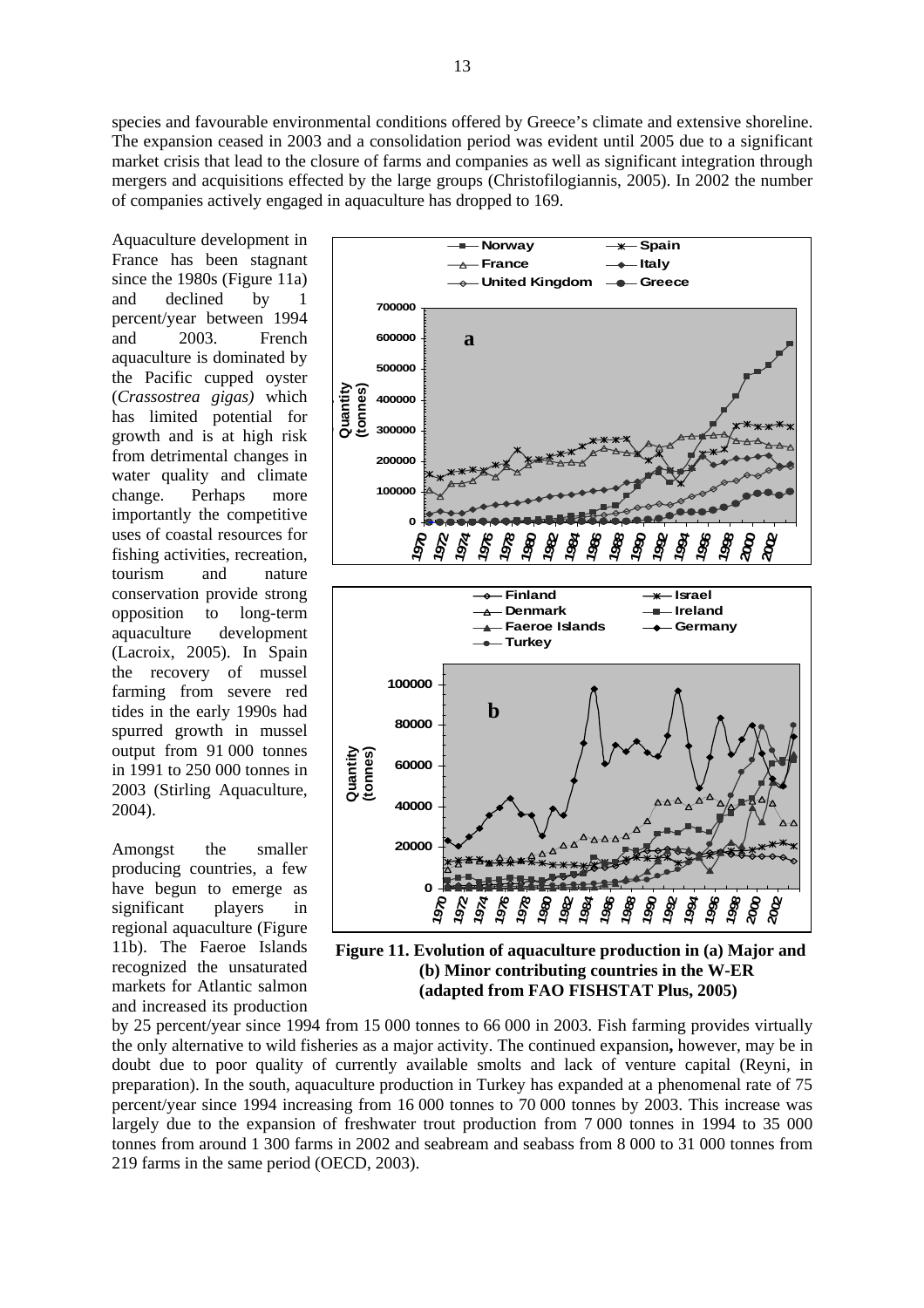#### **2.3 Production of major species**

European aquaculture is diverse; in 2003 the production data of over 75 species were reported to FAO. Of these, the production of 30 species exceeded 1 000 tonnes and of these the top ten species accounted for over 90 percent of production (Table 4). The contribution of these major species to the growth and development of aquaculture in the region, however, has not been uniform and has varied between species and with time. The rates of production growth between the decades given in Table 5 illustrate the main phases of increase of production for the various species since the 1970s. The highest rate of growth for Atlantic salmon (373 percent/year) in the region was attained from 1980 to 1990 but slowed considerably since 2000 to 6 percent/year (Table 5). The rapid expansion phase for seabass and seabream followed salmon between 1990 and 2000.

|                          |                            | Volume                                           | <b>Value</b>          |                                                  |  |  |
|--------------------------|----------------------------|--------------------------------------------------|-----------------------|--------------------------------------------------|--|--|
|                          | <b>Tonnes</b><br>(x 1 000) | Mean rate of<br>growth in 1994–<br>2003 (%/year) | <b>US\$</b> (million) | Mean rate of<br>growth in 1994–<br>2003 (%/year) |  |  |
| Atlantic salmon          | 730.02                     | 16.1                                             | 1 825.40              | 4.7                                              |  |  |
| Blue mussel              | 450.32                     | 4.0                                              | 338.12                | 8.0                                              |  |  |
| Rainbow trout            | 281.06                     | 1.7                                              | 777.91                | 0.5                                              |  |  |
| Mediterranean<br>mussel  | 145.34                     | 4.6                                              | 109.27                | 5.7                                              |  |  |
| Pacific cupped<br>oyster | 122.54                     | $-2.1$                                           | 304.55                | $-0.5$                                           |  |  |
| Gilthead seabream        | 84.02                      | 38.2                                             | 413.79                | 17.2                                             |  |  |
| Gilhead seabass          | 65.85                      | 36.9                                             | 273.37                | 14.6                                             |  |  |
| Trouts nei               | 40.87                      | 48.6                                             | 100.13                | 15.9                                             |  |  |
| Common carp              | 30.10                      | 1.5                                              | 70.85                 | 2.3                                              |  |  |
| Japanese carpet<br>shell | 27.41                      | $-3.2$                                           | 145.48                | 4.6                                              |  |  |
| Others                   | 82.10                      | 3.1                                              | 348.84                | 3.0                                              |  |  |

#### **Table 4. Expansion in production of top ten species cultured in the W-ER (adapted from FAO FISHSTAT Plus, 2005)**

#### **Table 5. Heterogeneity in growth of key species/groups produced in the region since 1970 (adapted from FAO FISHSTAT Plus, 2005)**

| Major species/group   | Mean annual rate of increase in production (%/year) between |           |           |           |           |  |  |  |  |  |
|-----------------------|-------------------------------------------------------------|-----------|-----------|-----------|-----------|--|--|--|--|--|
|                       | 1970–1980                                                   | 1980–1990 | 1990–2000 | 2000-2003 | 1994–2003 |  |  |  |  |  |
| Atlantic salmon       | 169.0                                                       | 373.0     | 20.3      | 5.8       | 16.1      |  |  |  |  |  |
| Gilthead seabream     | 247.0                                                       | 157.3     | 168.4     | 2.4       | 38.2      |  |  |  |  |  |
| <b>Seabass</b>        | 171.4                                                       | 255.5     | 160.5     | 3.0       | 36.9      |  |  |  |  |  |
| Mediterranean mussel  | 21.2                                                        | 9.6       | 2.2       | 5.2       | 4.6       |  |  |  |  |  |
| Pacific cupped oyster | 15.1                                                        | 3.8       | $-0.2$    | $-4.3$    | $-2.1$    |  |  |  |  |  |
| Rainbow trout         | 13.5                                                        | 10.3      | 3.3       | 0.8       | 1.8       |  |  |  |  |  |
| Blue mussel           | 2.6                                                         | 0.3       | 2.1       | 1.0       | 4.5       |  |  |  |  |  |
| <b>Sector</b>         | 5.4                                                         | 6.9       | 7.3       | 1.5       | 6.7       |  |  |  |  |  |

Although aquaculture production has expanded by 7 percent/year between 1994 and 2003, its growth slowed to 1.5 percent/year from 2000 to 2003.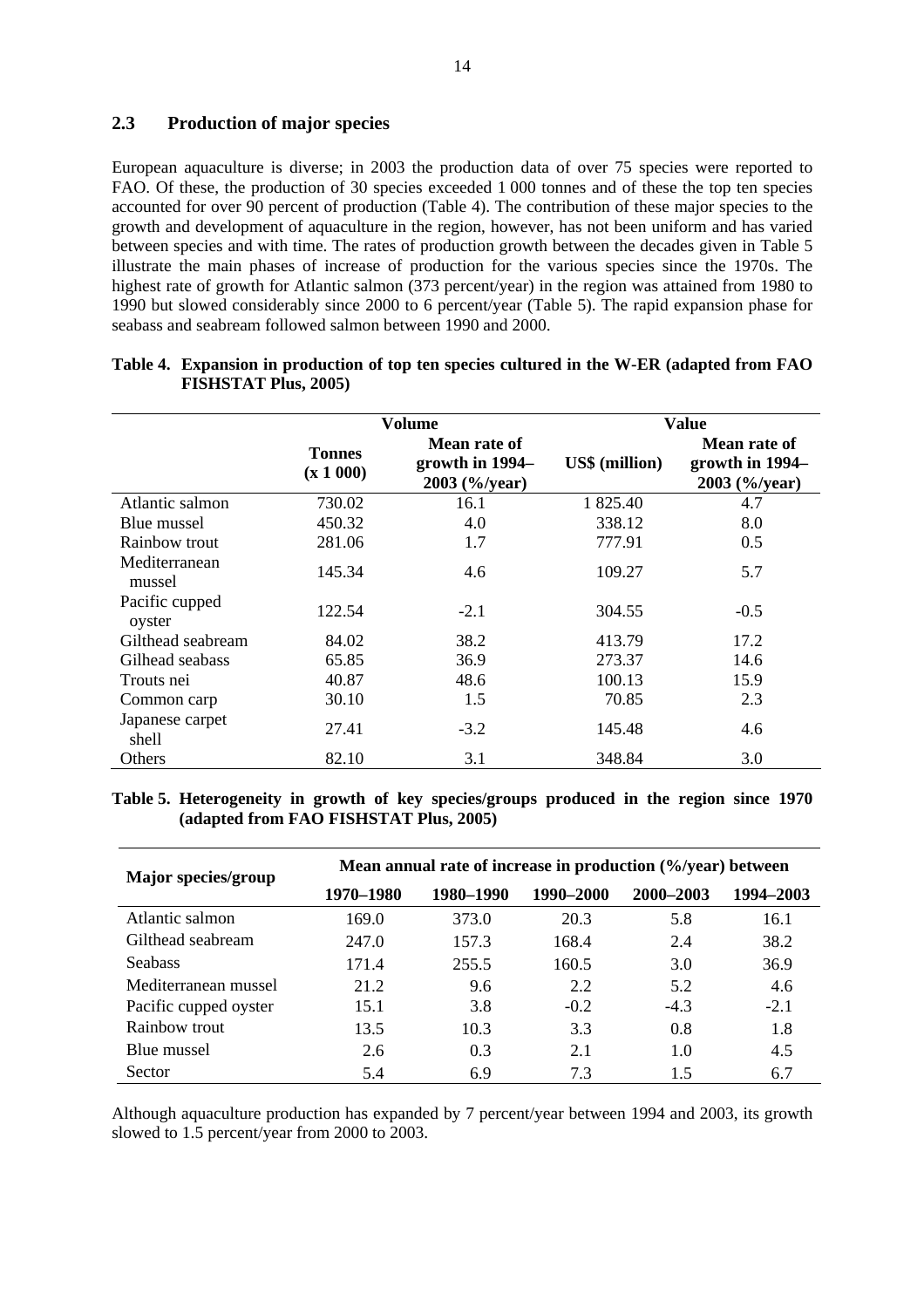The most important species groups farmed in the W-ER in 2003 were finfishes accounting for 62 percent in volume and 79 percent of value while molluscs accounted for 38 percent and 21 percent of volume and value, respectively. In marked contrast to finfish, mollusc output was almost stagnant. The trends in the contribution of the major species annual share to aquaculture production are shown in Table 6.

|                       | 1994 | 1995 | 1996 | 1997 | 1998 | 1999 | 2000 | 2001 | 2002 | 2003 |
|-----------------------|------|------|------|------|------|------|------|------|------|------|
| Atlantic salmon       | 28.8 | 24.3 | 26.2 | 28.2 | 27.4 | 30.5 | 31.1 | 32.2 | 33.6 | 34.4 |
| Blue mussel           | 31.0 | 23.6 | 24.9 | 23.1 | 26.0 | 23.9 | 21.9 | 20.4 | 21.1 | 21.2 |
| Trout                 | 23.8 | 17.5 | 16.9 | 16.7 | 15.5 | 14.0 | 14.0 | 15.6 | 15.4 | 13.5 |
| Mediterranean mussel  | 9.9  | 7.5  | 6.5  | 6.3  | 6.3  | 6.2  | 6.3  | 6.8  | 6.3  | 6.8  |
| Pacific cupped oyster | 14.5 | 10.1 | 9.8  | 9.1  | 7.7  | 7.3  | 7.0  | 5.7  | 6.0  | 5.8  |
| Gilthead seabream     | 1.8  | 1.5  | 1.9  | 2.3  | 2.7  | 3.2  | 3.8  | 3.9  | 3.7  | 4.0  |
| <b>Seabass</b>        | 1.5  | 1.4  | 1.5  | 1.8  | 2.0  | 2.5  | 2.9  | 2.8  | 2.7  | 3.1  |
| Common carp           | 2.5  | 1.9  | 1.7  | 1.7  | 1.4  | 1.3  | 1.2  | 1.2  | 1.3  | 1.4  |
| Japanese carpet shell | 3.9  | 4.1  | 2.5  | 2.4  | 2.7  | 2.6  | 2.8  | 2.8  | 2.1  | 1.3  |
| European eel          | 0.8  | 0.5  | 0.5  | 0.5  | 0.5  | 0.5  | 0.5  | 0.5  | 0.4  | 0.4  |

| Table 6. Temporal changes in the relative importance (as percent of annual quantity) of key |
|---------------------------------------------------------------------------------------------|
| cultured aquatic species in the W-ER (adapted from FAO FISHSTAT Plus, 2005)                 |

#### **Salmon and trout**

Salmon and trout accounted for 51 percent of aquaculture production in volume and 55 percent of value in the W-ER in 2003. This reflects a notable change since 1994 when this group accounted for 42 percent of volume and 60 percent of value indicating a decline in unit price of salmon and trout over this period. Unit prices for salmon and trout fell by 43 and 20 percent since 1994 from US\$4.15 and US\$3.13 to US\$2.40 and US\$2.50/kg, respectively in 2003.

#### *Salmon*

Despite this sharp fall in prices the Atlantic salmon was by far the most important species farmed in the W-ER and the only major species that contributed a significant increase in production to the region. Salmon output increased at a rate of 15 percent/year since 1994 reaching 703 000 tonnes in 2003, valued at US\$1.82 billion. By 2003 it accounted for 35 percent of aquaculture output, an increase in 6 percentage points since 1994 (Table 6). These production gains were achieved primarily through technological improvements, especially feed management, use of vaccines, improved performance of selected species strains, automation, higher productivity as well as improved site selection. In the UK the number of fish vaccinated increased from 25 to 42 million in 10 years. Such measures in Norway have reduced overall losses through diseases from 8.3 percent in 1998 to 4.9 percent in 2002. It is important to note that the structure of this sector changed considerably. Corporate consolidation and the increased vertical integration of aquaculture companies (i.e. feed and production companies) have become evident, especially in Scotland and Norway.

#### *Trout*

Although the output of trout in absolute terms showed a modest increase of three percent between 1994 and 2003, its overall share of annual production in the same period declined from 24 to 14 percent (Table 6). The main production base remains table-sized fish from freshwater installations (ponds, raceways, tanks). This segment showed a decline in production from 200 000 to 180 000 tonnes between 1994 and 2003 in favour of production in sea cages. In 1994, 84 percent of production originated from freshwater and only 10 percent from marine waters. By 2003 production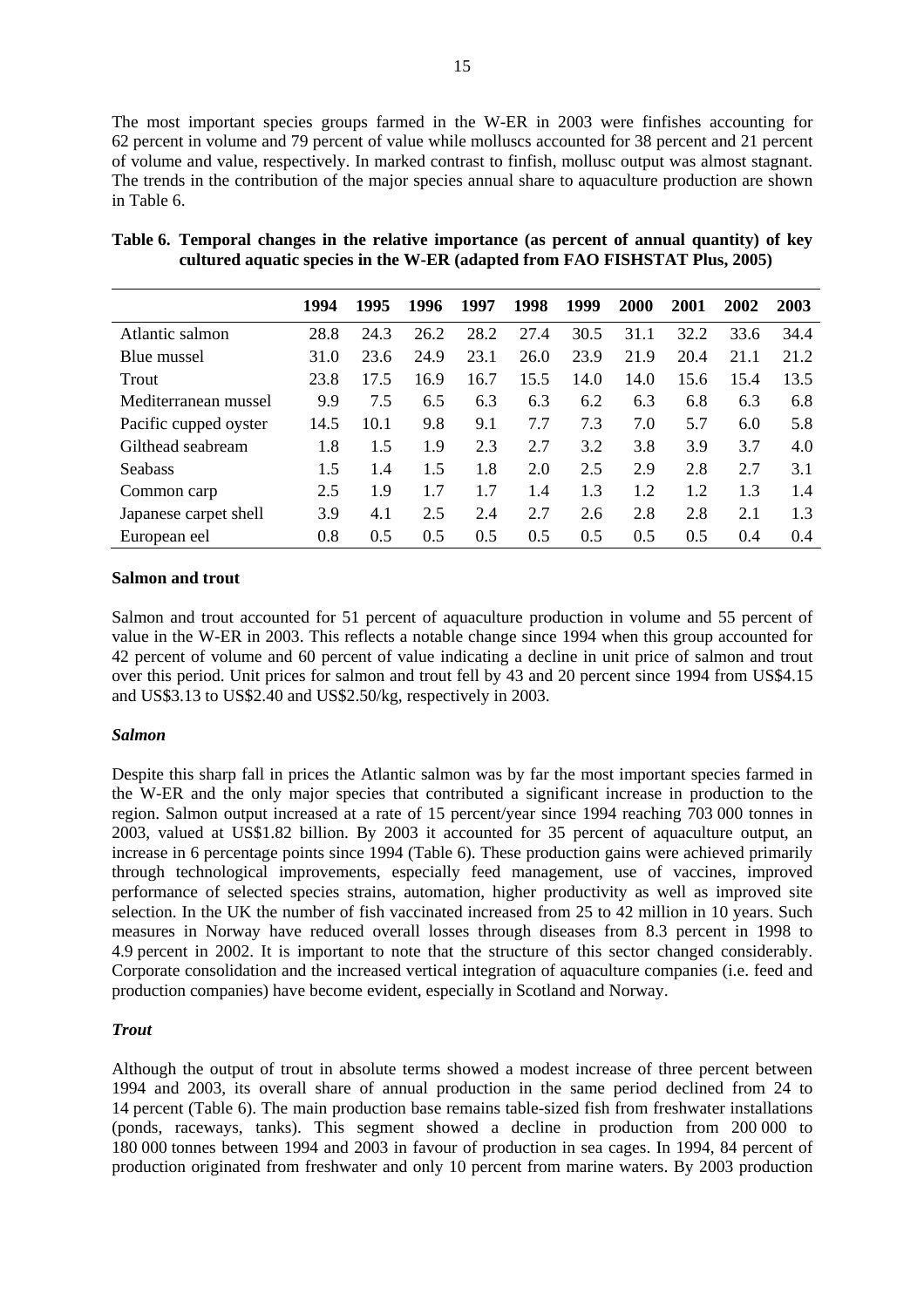from freshwater dropped to 65 percent while that from marine waters increased nearly four fold from 25 000 to 89 000 tonnes, especially in Norway, Denmark, Sweden and Finland. Much of this shift was due to production of larger rainbow trout  $(1 \text{ kg})$  which is preferred for the smoking and filleting markets, and also provides eggs for the roe market. This shift was also encouraged by the establishment of feed quota for salmon production, a system used to stem uncontrolled production growth.

#### **Seabass and seabream**

The European seabass (*Dicentrarchus labrax*) and gilthead seabream (*Sparus aurata*) are the major seabass and seabream species farmed in the W-ER, with the production centred in the Mediterranean. Over 80 percent of all seabass and seabream production are grown in sea cages moored near to the seashore in depths less than 40 m. In Greece alone there are 377 cage sites capable of producing over 100 000 tonnes (virtually all of national production) and in Turkey there are 219 registered sites producing 47 000 tonnes annually in cages (97 percent of national production) (FAO FISHSTAT Plus, 2005; Stirling Aquaculture, 2004).



**Figure 12. Chronological changes in unit prices of major farmed finfish and shellfish species in the W-ER (adapted from FAO FISHSTAT Plus, 2005)** 

The species are farmed semi intensively to intensively in cages (up to 20–  $25 \text{ kg/m}^3$ ) and most farms produce both species. The seabass and seabream have a lower production than the salmonids (7 percent of regional output in 2003) but are still relatively higher valued species. Between 1994 and 2003 seabass and seabream production increased by 38 and 37 percent/year in volume, respectively and 17 and 15 percent/year in value (Table 4). This sector had developed rapidly but then faltered against an environment of rapidly falling prices although a small recovery in prices occurred since 2001 (Figure 12). Between 1994 and 2003 the unit price of seabass and seabream was basically halved from around US\$8.00/kg in 1994 to US\$4.00/kg in 2001 (Figure 12).

#### **Carps**

Carps were the second most important freshwater finfish species after rainbow trout and much of the 30 000 tonnes valued at US\$71 million in 2003. Production originated from pond based farming in Israel and Germany. At the regional level its importance has decreased mainly due to changes in consumer preferences and eating habits. Since 1994 its contribution to annual share has declined from 2.5 percent to 1.4 percent (Table 6).

#### **Molluscs**

In contrast to major finfish species, even though the absolute production of mussels increased, its relative contribution to annual production continued to decline from 31 percent in 1994 to 21 percent in 2003 (Table 6). Two main species dominated production; the blue mussel (*Mytilus edulis)* and Mediterranean mussel (*Mytilus galloprovincialis)*, which between them accounted for 600 000 tonnes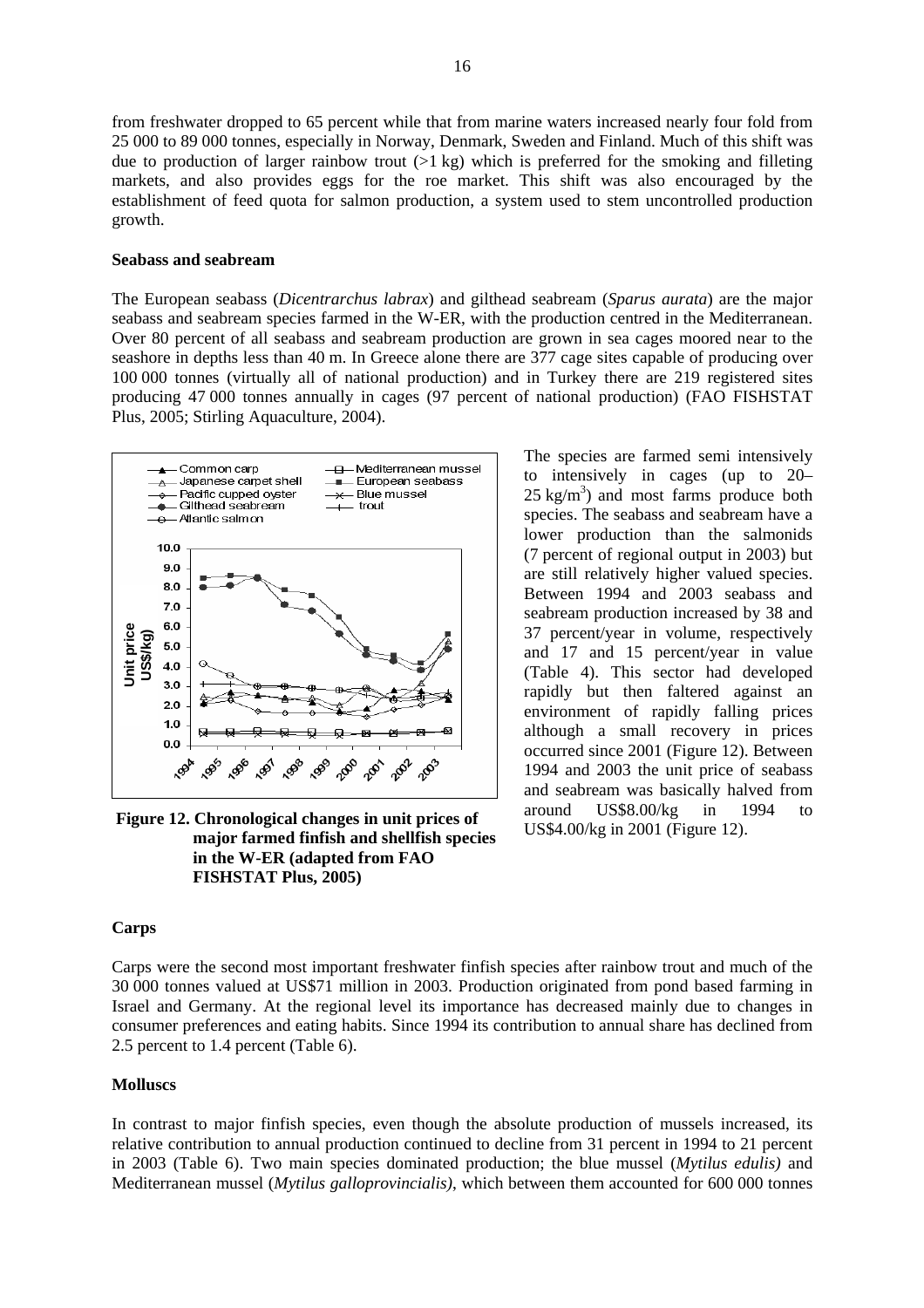of production in 2003. Mussels are farmed extensively using three main methods; spat are attached to either poles or "bouchots" staked to the sea bed for around 15 months. Alternatively spat may be attached to ropes or placed in bags and suspended in water or spread on specially prepared sea beds.

#### **Oysters**

Although two native species of oysters (*Ostrea edulis)*, the European flat oyster and the Portuguese cupped oyster (*Crassostrea angulata*) are available, the bulk of reported production is exotic Pacific cupped oyster (*C. gigas*), which comes from the Pacific Ocean. The development of oyster farming was at its optimum between 1970 and 1980 when production grew at 14 percent/year followed by a sharp decline in growth rate (Table 5). Thereafter the growth of the sector was in continual decline. Since 1994 the production of the Pacific cupped oyster declined from 150 000 tonnes (valued at US\$322 million) to 123 000 tonnes (valued at US\$305 million) in 2003. This decrease was accompanied by a drop in unit price from US\$2.15/kg in 1994 to US\$1.50 in 2000. The price has shown some gain since then and by 2003 reached US\$2.50 (Figure 12).

Oyster-growing techniques in the region had been modified to generate new higher priced markets. Top quality oysters may undergo the process of "affinage", where feeding on blue algae (*Navicula* sp.) gives a green tinge to the oyster, which is duly called a "fine de claire". Cultivation is usually a three-year process that starts with the collection of small oysters on a support from which they can be easily removed after six to eight months. During the second year of culture, oysters are spread out in the intertidal range, either directly on the ground (bottom culture), or in bags on trestles, or suspended (McLeod *et al.*, 2006).

# **3. ECONOMICS AND TRADE**

# **3.1 Fisheries trade in the region**

All 24 countries in the W-ER have a high dependence on fisheries products and in 2003 the region was a net importer of fisheries products to the value of US\$6.23 billion. The high capacity to add value to fish products and the huge diversity of possible types and forms of fisheries products has enabled producing and non-producing countries in the W-ER to engage in fisheries sector. Unfortunately, it is not possible to separate aquaculture products from capture fisheries except for those species where it is known that the vast majority of production originates from aquaculture.

The total trade in fisheries products in the region is presented in Figure 13. Within the major trading nations the Scandinavian countries, the Netherlands and Ireland show a net positive trade balance. Norway had the highest trade surplus of US\$3.1 billion. Iceland and Denmark were second and third with surpluses of US\$1.43 and US\$1.04 billion, respectively. In contrast to these lowly populated countries, Italy, Spain, France, Germany and UK reported trading deficits of US\$3.11, US\$2.68, US\$2.46, US\$1.37 and US\$0.85 billion, respectively. The ability of aquaculture to offset this deficit in the region will depend on whether farmed products can be transformed from highly priced products to main stream commodities for mass markets. In the case of salmon and trout this status has been fast achieved with falling prices and wider distribution through chains such as hyper and supermarkets. Although the gate prices of key farmed finfish have decreased, this decrease does not appear to be entirely passed on to consumers.

The priority which the countries in the region place on aquaculture may also depend on the significance of aquaculture to national economies. As shown in Figure 14 the contribution of aquaculture to GDP for most countries is low (EU-25=0.04 percent of GDP) but significant. Aquaculture is of greatest national economic importance in Norway. In 2003 it contributed 0.6 percent to GDP, down to 0.2 percent from its maximum of 0.83 percent in 2000. The significance of aquaculture in Iceland, Greece and Turkey was similar between 1994 and 2003 and its contribution in 2003 was 0.25, 0.21 and 0.17 percent, respectively (Figure 14). Aquaculture is of lesser importance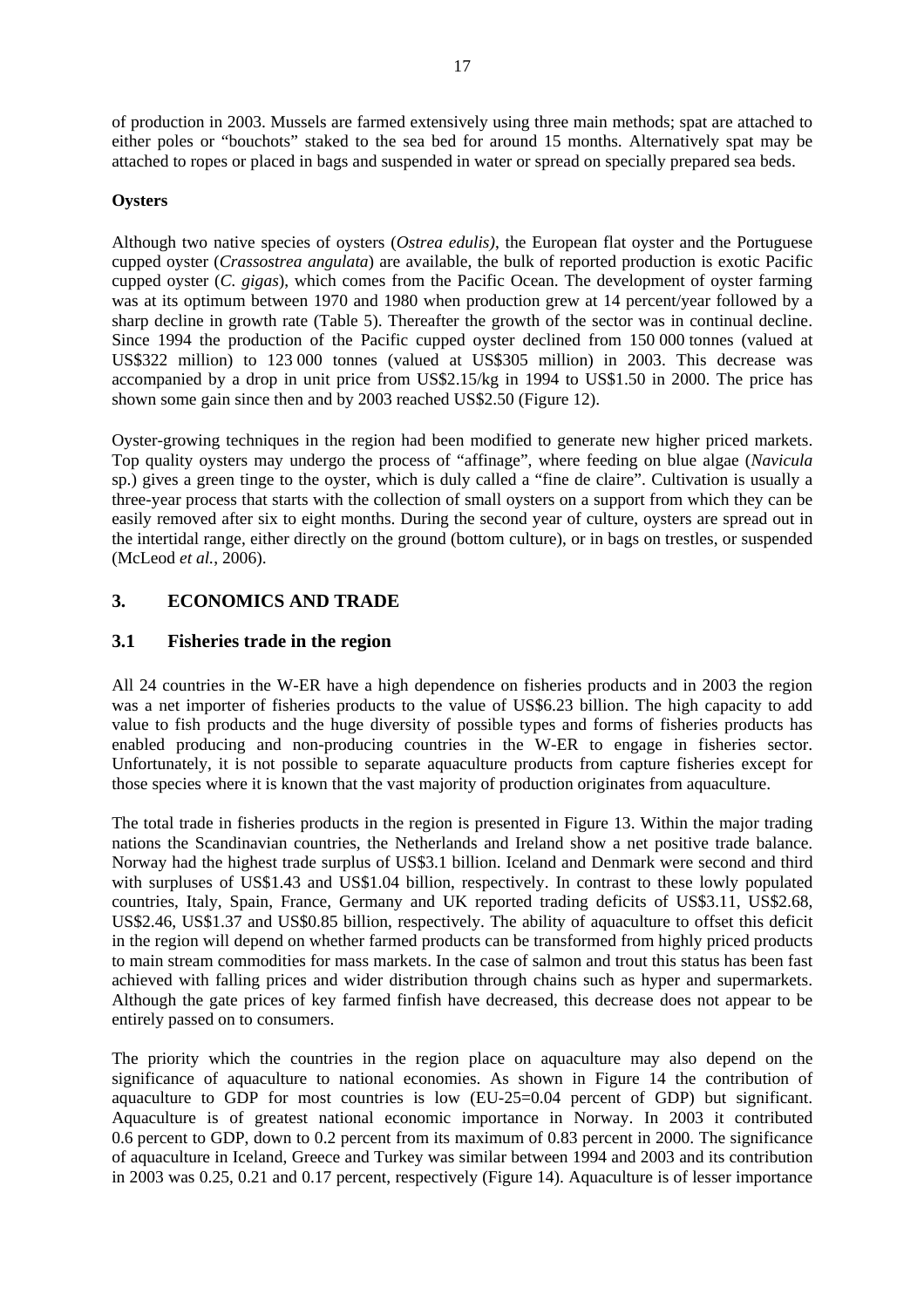in the rest of the region contributing 0.001–0.007 percent of GDP in Belgium, Switzerland, Austria, Sweden and Germany and 0.02–0.04 percent in the Netherlands, Finland, Portugal, France, United Kingdom, Italy and Denmark. The level of contribution has not changed in the last reporting decade (Figure 14).



**Figure 13. Regional trade in fisheries products in 2003 (adapted from Eurostsat, 2006)** 



**Figure 14. Changes in the contribution of aquaculture to national GDP of countries in the W-ER (adapted from Eurostat, 2006)**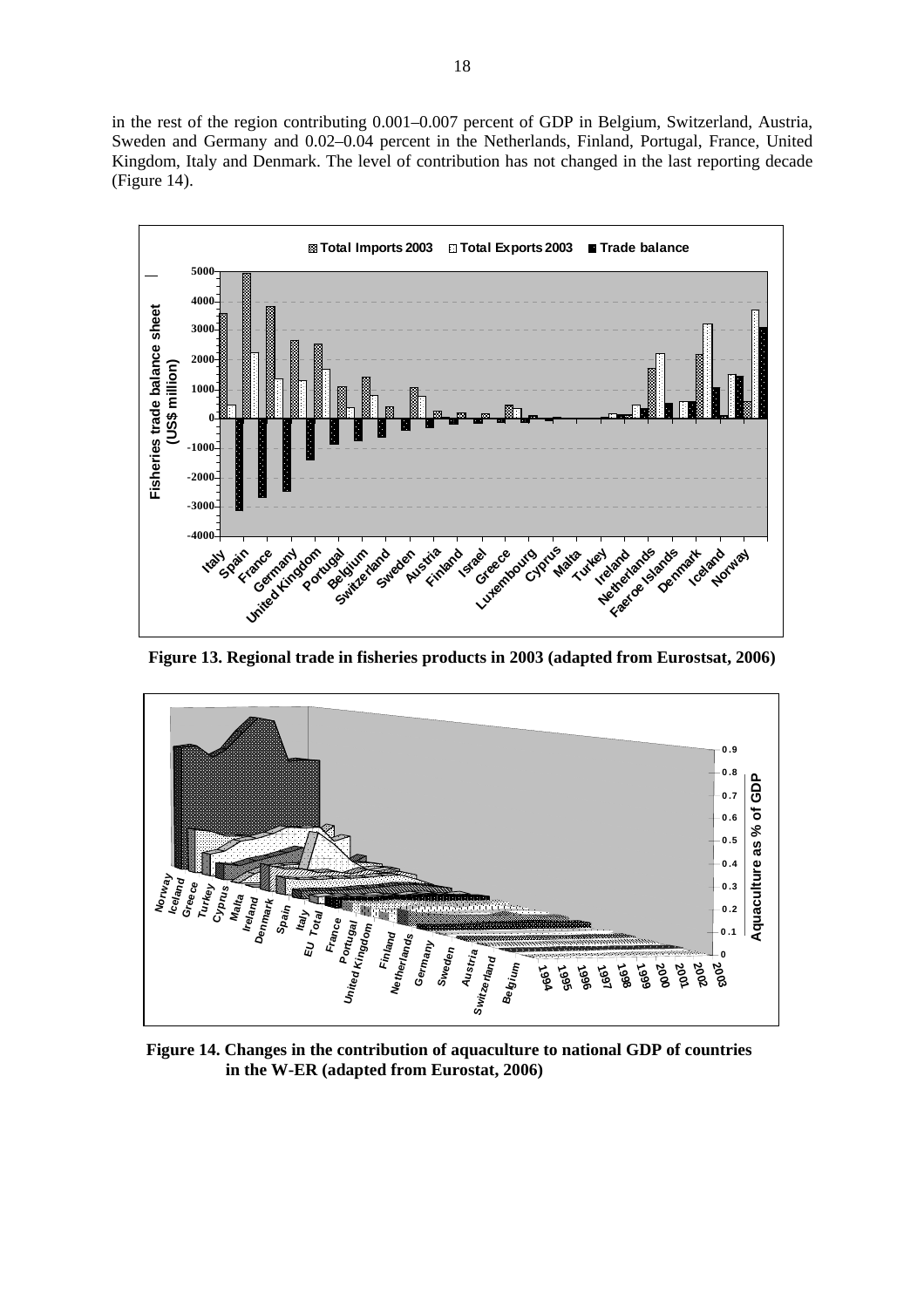The value of aquaculture compared with agriculture or meat production is small at  $\Theta$ .9 billion in 2003. In the same period, the value of total agricultural and meat output at producer prices was  $\epsilon$ 255 and  $\epsilon$ 107 billion, respectively, representing a mean annual growth of only 0.7 percent for agriculture and a decline of 0.3 percent for the value of meat between 1994 and 2003. In contrast aquaculture showed an annual increase of 4.5 percent. This stagnation in the former sectors resulted in aquaculture increasing its share. Between 1994 and 2003 values of aquaculture as a percentage of total agricultural value increased from 1.4 to 1.9 percent. Similarly aquaculture output as a percentage of total meat value increased from 3.1 percent to 4.6 percent (Figure 15).

In the W-ER fish will have to compete with other animal proteins and food items and although health benefits are recognized by the consumer, consumption remains price sensitive. The cost and affordability of major food items has changed markedly in the region and in particular the rise in fish and seafood prices in the region was amongst the highest of key food types (Figure 16). Although the data here is for the EU-25 countries it is indicative of the W-ER as the major consumer countries are common to both.

Since  $1996 (=100$  percent) the relative cost of fish and fish food has risen by 30 points, almost by 2.5 times that of meat (112 percent). Also, the relative price of meat has remained unchanged since 2000. These higher prices for fish and fish products are also



**Figure 15. Recent changes in the relative value of aquaculture to agriculture and meat in the W-ER (adapted from Eurostat, 2006)** 



**Figure 16. Comparison of recent changes in average price index of major food items in major Western-European markets (adapted from Eurostat, 2006)**

#### **3.2 Comparison of aquaculture with regional agriculture and meat production**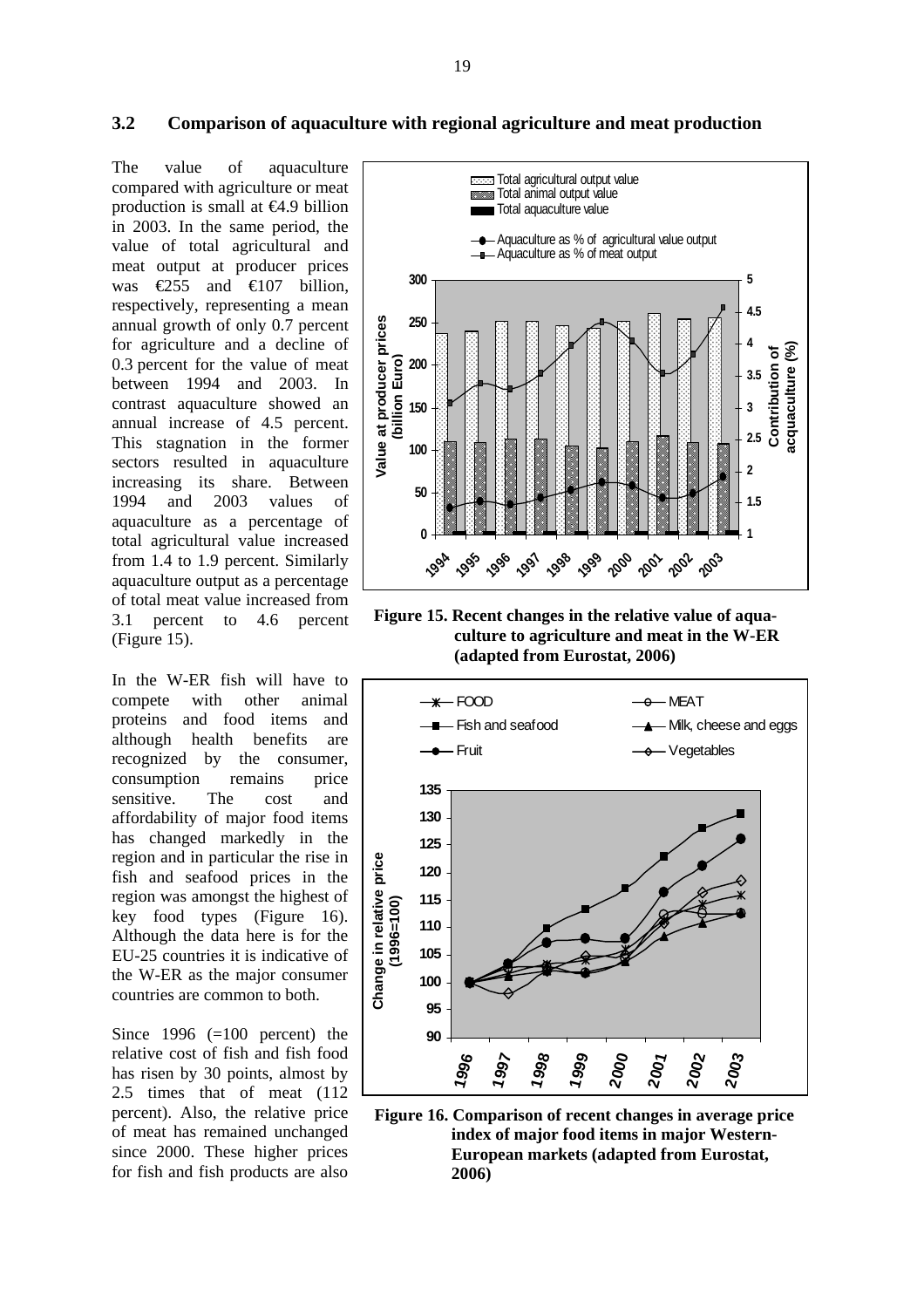probably indicative of higher and rising demand and falling supplies of these products. Consequently farmed fish is likely to be considered a non-essential commodity by consumers and its contribution as a food item to food security for poorer households within the W-ER is likely to decrease or at best remain unchanged.

It is not possible to establish the contribution of aquaculture to annual fish consumption in the region as in many countries aquaculture products are exported and post harvest production cannot be disaggregated from capture. Since landings from capture fisheries are stagnant and population has

risen, the share of aquaculture to annual per capita supplies is likely to have increased. The importance of fish and shellfish within the region, however, is markedly varied ranging from Turkey where the annual per capita supply from 1993 to 2001 ranged between 7 and 8 kg/year to Iceland at around 90 kg/year (Figure 17). In most countries per capita fish supply has not changed in recent years. The highest increase was noted for Malta where per capita supply increased by 122 percent between 1993 and 2001, followed by the Netherlands (75 percent), Spain (16 percent) and Norway (16 percent).



**Figure 17. Regional and temporal trends in the annual per capita supply of fisheries products in the W-ER (adapted from Eurostat, 2006)**

# **3.3 Social significance of aquaculture**

The main recent developments in finfish aquaculture were undertaken by commercial companies some of which are public, who have made large capital investments in the activity, especially in main centres of production such as Norway, UK, Ireland, Greece, Spain and Turkey. Restructuring of the sector and subsectors has followed a regular pattern – production growth accompanied by price instability. Consequently, many small and family owned businesses have either consolidated, through mergers or sale in favour of national and international companies. As a result social participation in aquaculture is increasingly in the form of employment as opposed to investment.

As pressure on prices inevitably leads to required increases in productivity, automation is needed. Nonetheless, there has been a significant rise in specialized services, leading to subcontracting of tasks that would otherwise have been delegated to employees. Furthermore, the increased supplies to the processing sector also support employees in this sector. Consequently, while on-farm productionlinked jobs have stabilized, even though production has increased, aquaculture supports many upstream and downstream activities (C. Hough, pers. comm.).

Shellfish farming remains traditional and many farms are still small family run businesses.

# **3.4 Main regional trade in fish commodities**

Once aquaculture products leave the sites of production it is difficult to disaggregate data from capture fisheries products. Since the bulk of some species entering the market chain originate from aquaculture, however, they are considered sufficiently discrete to analyse.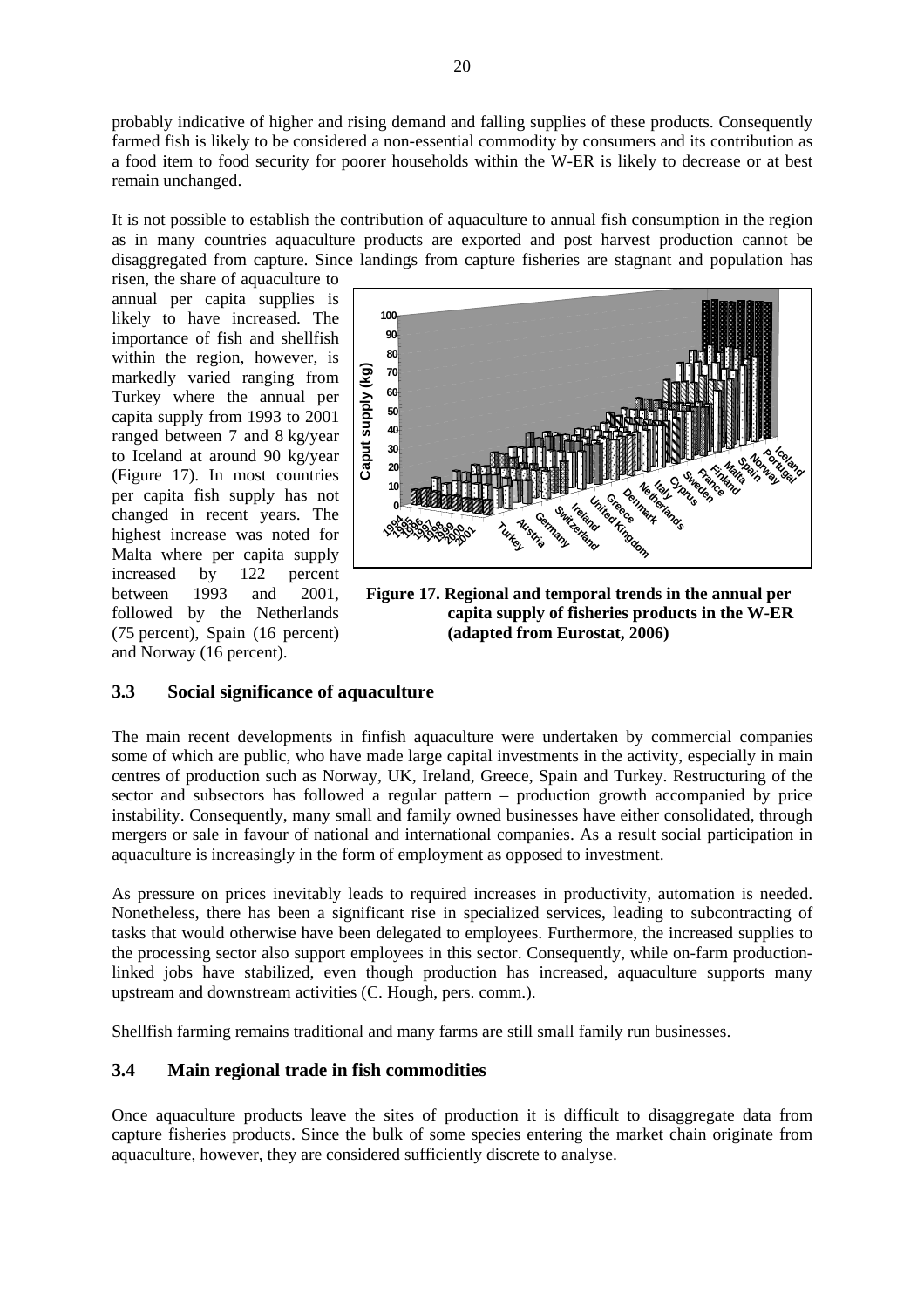Three finfish and two shellfish species groups dominate trade in farmed aquatic products in the region. In 2003 salmon, trout, seabass and seabream accounted for 92 percent of regional export and 90 percent import trade of farmed products. For finfish the most dominant product forms were fresh chilled whole fish on ice. In the case of salmon and trout there was a significant market for fresh fillets and smoked products. The vast majority of shellfish were sold live on ice (Table 7).

The major regional markets for farmed species are given in Table 2 and the trade by product form in specific commodities within the region is shown in Table 7.

|                        | Commodity of fish and shellfish by species groups |                               |                         |                                 |                               |  |  |  |  |
|------------------------|---------------------------------------------------|-------------------------------|-------------------------|---------------------------------|-------------------------------|--|--|--|--|
|                        | <b>Salmon</b>                                     | <b>Trout</b>                  | Seabass and<br>seabream | <b>Mussels</b>                  | Oysters                       |  |  |  |  |
| <b>Product</b><br>form | fresh or chilled                                  | fillets, fresh<br>and chilled | fresh or<br>chilled     | fresh or<br>chilled             | fresh or<br>chilled           |  |  |  |  |
|                        | frozen                                            | fillets, frozen               | frozen                  | shelled<br>frozen and<br>canned | in shell, fresh<br>or chilled |  |  |  |  |
|                        | smoked                                            | smoked                        |                         |                                 |                               |  |  |  |  |
|                        | fillets fresh or<br>chilled                       |                               |                         |                                 |                               |  |  |  |  |
|                        | fillets, frozen                                   |                               |                         |                                 |                               |  |  |  |  |
|                        | salmon sides,<br>salted or in brine               |                               |                         |                                 |                               |  |  |  |  |

**Table 7. Main fish and shellfish commodities and product types traded in the W-ER (adapted from FAO FISHSTAT Plus, 2005)**

Although the main centres of production for salmon in the region are Norway, UK and Faeroe Islands various forms of salmon products are exported in varying amounts from all but three countries in the region, Channel Islands, Israel and Malta (Table 8). With an estimated consumption of about 13 000 tonnes, farmed salmon imported from Norway has substituted cod as the number one fish species being consumed in Denmark. This change in consumption is due to rising prices of cod and lower prices of salmon from Norway (K. Fischer, pers. comm.).

Trade in Atlantic salmon between the Scandinavian countries is high. In 2003 Norway exported US\$1.4 billion worth of Atlantic salmon mainly in the fresh or chilled form, while Denmark, Sweden and Germany imported US\$620 and US\$320 million and US\$144 million of salmon, respectively. Apart from Germany much of this salmon was processed and re-exported thereby generating further economic activity and employment opportunities in these countries. Denmark imported large amounts (50 000–100 000 tonnes) of fresh whole salmon from Norway, much of which were filleted and smoked for re-export (K. Fischer, pers. comm.). In 2003 Denmark and Sweden exported US\$740 and US\$280 million of fresh and chilled salmon. In Germany a significant amount was consumed nationally leading to US\$133 million in exports. Other major consumers of salmon in 2003 were Belgium (US\$107 million), France (US\$413 million) and Italy (US\$93 million).

Trout was the second most valuable export commodity totalling US\$525 million in 2003. Most of the product was traded in the frozen form (US\$200 million). Norway was the leading producer and exporter, exporting US\$178 million followed by Denmark (US\$80 million). The Faeroe Islands (US\$24 million), Spain (US\$20 million) and Germany (US\$11 million) also showed notable exports in 2003 all exporting frozen trout. Trout was the preferred fish in Germany with imports of US\$58 million in 2003.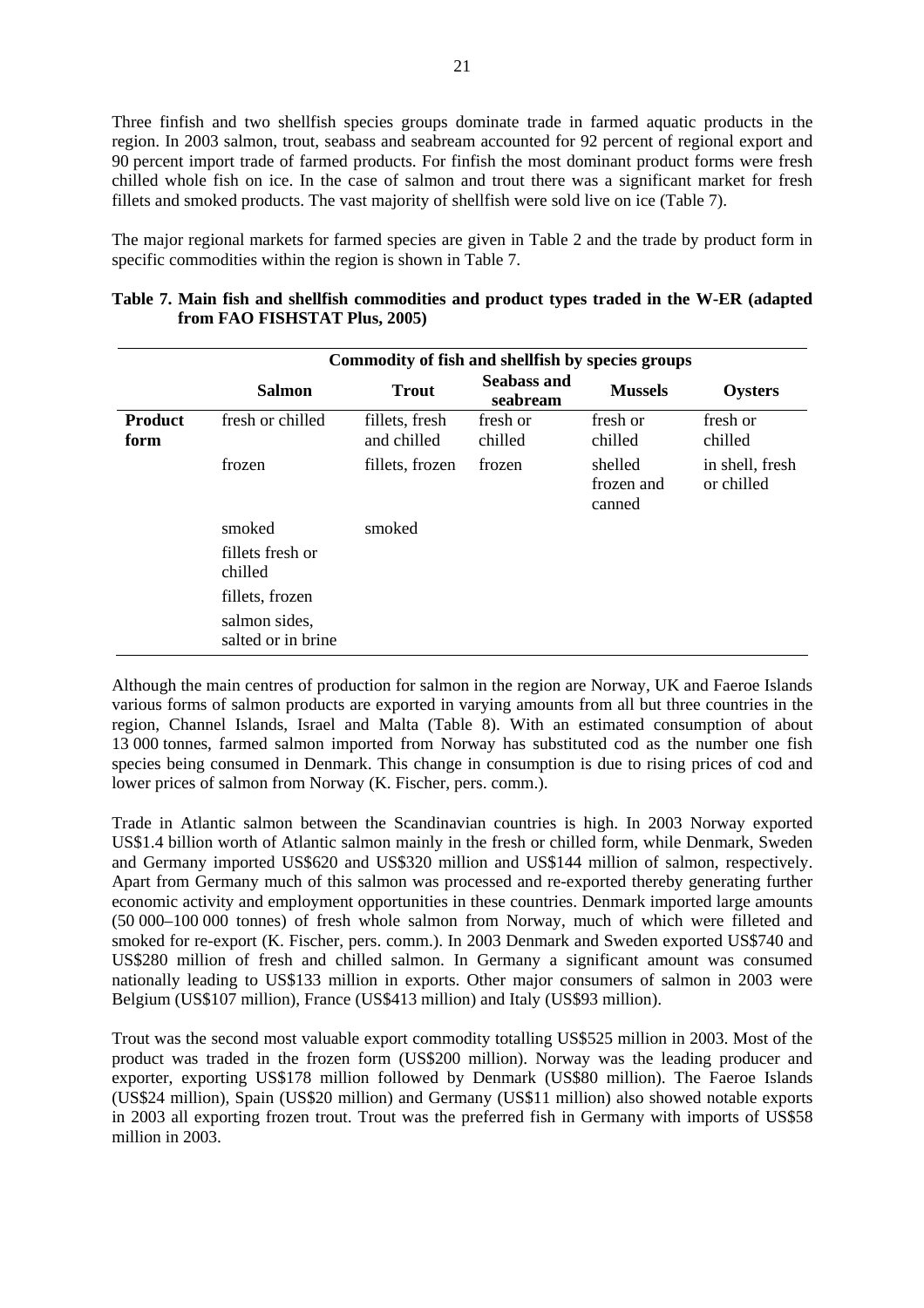The Mediterranean countries in the region were the major exporters and consumers of fresh or chilled seabass and seabream. Greece was by far the largest exporter at US\$181 million. France (US\$41 million), Turkey (US\$30 million) and Spain (US\$29 million) were in third to sixth places. In 2003, Italy was the largest consumer of seabass and seabream importing US\$149 million followed by Spain (US\$82 million). Although France was the second largest exporter, they also imported US\$34 million of fresh seabass and seabream.

Fresh chilled mussels were the most popular form of mussel sales and consumption. In addition mussels are processed mainly in Spain for meat and are sold frozen or canned. Such products are mainly used by the expanding food services sector and retailers (McLeod *et al.*, 2006). The Netherlands were the leading traders in mussels exporting over US\$121 million in 2003 followed by UK (US\$35 million), Spain (US\$27 million) and Italy (US\$23 million). The region is also a high consumer of mussels with Belgium, France, Spain and Italy spending US\$85, US\$54, US\$63 and US\$35 million, respectively, on importing fresh mussels.

The intraregional trade in oysters is relatively small at US\$16 million and is mainly centred in France where oysters are sold with quality marks to sophisticated consumers. France is the centre of production in the region and most of the production is consumed nationally. The vast majority of oysters are traded in the live chilled form and traded in France through a variety of marketing chains from on-farm sales directly to public to large merchants who have centralized purification and transport facilities (McLeod *et al.*, 2006).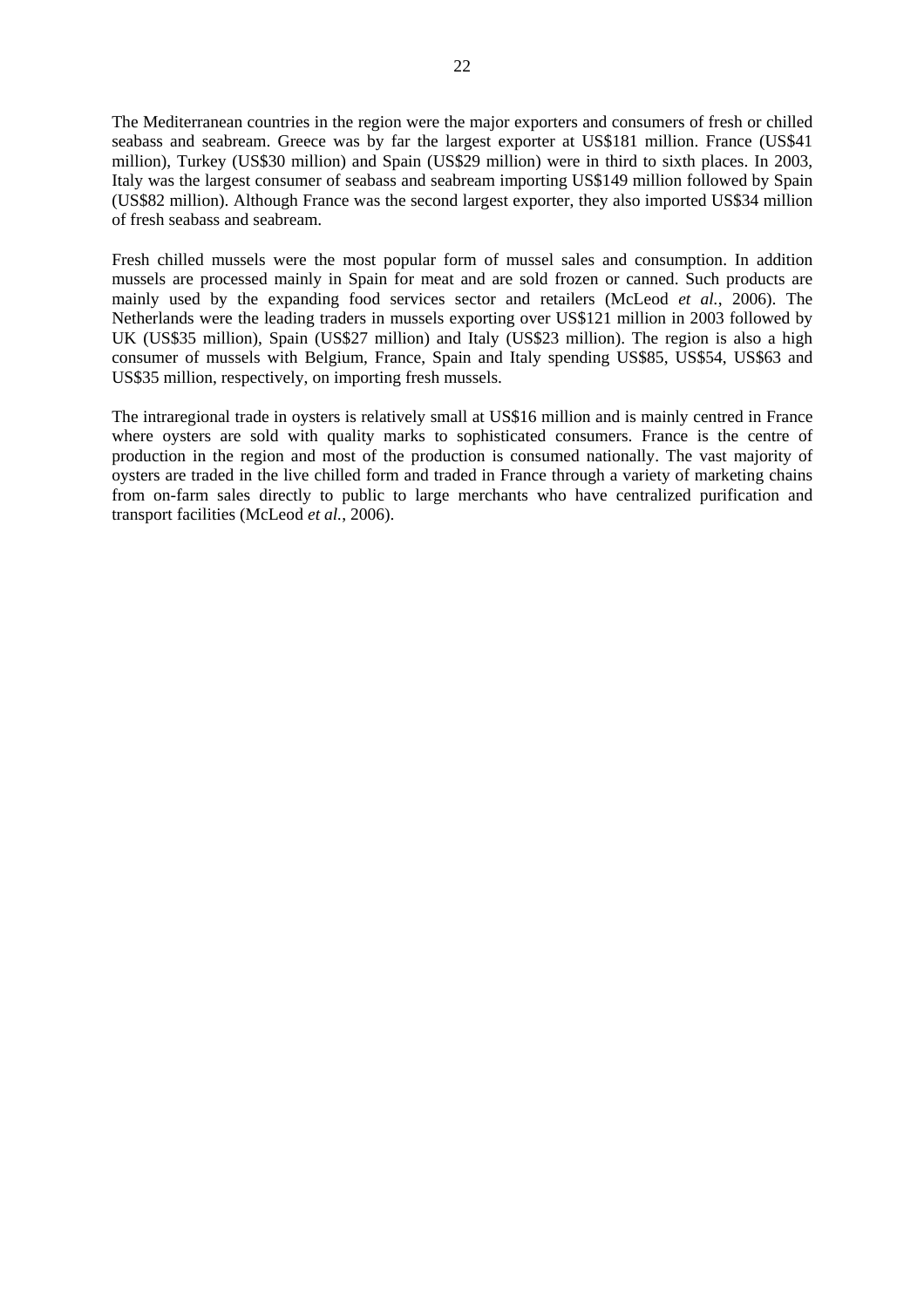| <b>Countries</b>      | <b>Salmon</b> |          | <b>Trout</b>  |        |               | <b>Seabass and</b><br><b>Mussels</b><br>seabream |               | <b>Oysters</b> |               | <b>TOTAL</b> |               |          |
|-----------------------|---------------|----------|---------------|--------|---------------|--------------------------------------------------|---------------|----------------|---------------|--------------|---------------|----------|
|                       | <b>Export</b> | Import   | <b>Export</b> | Import | <b>Export</b> | Import                                           | <b>Export</b> | Import         | <b>Export</b> | Import       | <b>Export</b> | Import   |
| Austria               | 0.72          | 18.27    | 0.41          | 2.91   | 2.60          | 3.94                                             | 0.06          | 0.74           | 0.00          | 0.11         | 3.79          | 25.97    |
| Belgium               | 32.17         | 107.17   | 2.29          | 9.11   | 2.34          | 5.78                                             | 1.65          | 84.96          | 0.37          | 7.68         | 0.37          | 214.70   |
| Channel Islands       | 0.00          | 0.00     | 0.00          | 0.00   | 0.00          | 0.00                                             | 0.00          | 0.00           | 0.00          | 0.00         | 0.00          | 0.00     |
| Cyprus                | 0.16          | 0.72     | 0.00          | 0.00   | 1.38          | 0.25                                             | 0.00          | 0.00           | 0.00          | 0.08         | 1.54          | 1.05     |
| <b>Denmark</b>        | 739.86        | 620.59   | 80.00         | 5.22   | 0.38          | 0.32                                             | 9.71          | 0.71           | 4.63          | 0.50         | 834.58        | 627.34   |
| Faeroe Islands        | 87.32         | 0.09     | 24.26         | 0.00   | 0.00          | 0.00                                             | 0.00          | 0.00           | 0.00          | 0.00         | 111.58        | 0.09     |
| Finland               | 0.69          | 2.52     | 1.28          | 21.53  | 0.03          | 0.07                                             | 0.01          | 0.29           | 0.12          | 0.13         | 2.13          | 24.52    |
| <b>France</b>         | 58.39         | 413.54   | 5.49          | 5.89   | 41.21         | 34.39                                            | 9.18          | 53.61          | 0.00          | 0.00         | 114.27        | 507.43   |
| Germany               | 133.02        | 400.47   | 10.75         | 58.23  | 0.38          | 10.58                                            | 10.50         | 14.26          | 0.12          | 1.93         | 154.77        | 485.47   |
| <b>Greece</b>         | 28.69         | 7.84     | 0.61          | 0.36   | 181.12        | 14.87                                            | 9.72          | 1.73           | 0.01          | 0.02         | 220.15        | 24.82    |
| Iceland               | 8.47          | 0.05     | 5.17          | 0.00   | 0.46          | 0.00                                             | 0.17          | 0.02           | 0.00          | 0.00         | 14.27         | 0.07     |
| Ireland               | 9.63          | 2.18     | 1.85          | 0.60   | 1.66          | 0.83                                             | 17.24         | 0.76           | 2.54          | 0.01         | 32.92         | 4.38     |
| Israel                | 0.00          | 13.79    | 0.00          | 0.00   | 1.65          | 0.00                                             | 0.00          | 0.00           | 0.00          | 0.41         | 1.65          | 14.20    |
| Luxembourg            | 0.25          | 4.99     | 0.09          | 0.69   | 0.82          | 0.88                                             | 0.83          | 2.21           | 0.02          | 0.38         | 2.01          | 9.15     |
| Italy                 | 0.49          | 93.37    | 5.70          | 1.49   | 11.69         | 148.82                                           | 23.41         | 34.64          | 0.58          | 12.48        | 41.87         | 290.80   |
| Malta                 | 0.00          | 0.96     | 0.00          | 0.11   | 3.96          | 0.03                                             | 0.00          | 0.04           | 0.00          | 0.03         | 3.96          | 1.17     |
| <b>Netherlands</b>    | 18.93         | 45.55    | 7.10          | 9.42   | 2.36          | 6.95                                             | 121.91        | 29.32          | 6.82          | 1.22         | 157.12        | 92.46    |
| <b>Norway</b>         | 1 400.08      | 2.85     | 177.83        | 17.71  | 0.00          | 0.08                                             | 0.88          | 0.25           | 0.09          | 0.00         | 1578.88       | 20.89    |
| Portugal              | 0.83          | 12.07    | 0.01          | 10.75  | 1.57          | 16.41                                            | 1.93          | 1.10           | 0.07          | 0.05         | 4.41          | 40.38    |
| <b>Spain</b>          | 4.54          | 20.00    | 18.64         | 2.17   | 27.29         | 81.21                                            | 27.12         | 62.88          | 0.00          | 0.00         | 77.59         | 166.26   |
| Sweden                | 290.71        | 377.51   | 180.61        | 18.13  | 0.00          | 0.12                                             | 0.63          | 0.53           | 0.00          | 0.26         | 471.95        | 396.55   |
| Switzerland           | 1.82          | 37.70    | 0.00          | 2.72   | 0.00          | 0.06                                             | 0.00          | 4.41           | 0.00          | 0.00         | 1.82          | 44.89    |
| Turkey                | 0.01          | 1.50     | 0.00          | 0.00   | 29.86         | 0.02                                             | 0.00          | 0.00           | 0.42          | 0.00         | 30.29         | 1.52     |
| <b>United Kingdom</b> | 103.93        | 16.58    | 2.47          | 1.57   | 2.11          | 22.72                                            | 34.55         | 5.41           | 0.00          | 0.00         | 143.06        | 46.28    |
| <b>Total</b>          | 2920.71       | 2 200.31 | 524.56        | 168.61 | 312.87        | 348.33                                           | 269.50        | 297.87         | 15.79         | 25.29        | 4 043.42      | 3 040.41 |

**Table 8. Total export and import value (US\$ million) matrix for key species groups traded by countries in the W-ER in 2003 (adapted from FAO FISHSTAT Plus, 2005)** (Major producing countries are given in italics)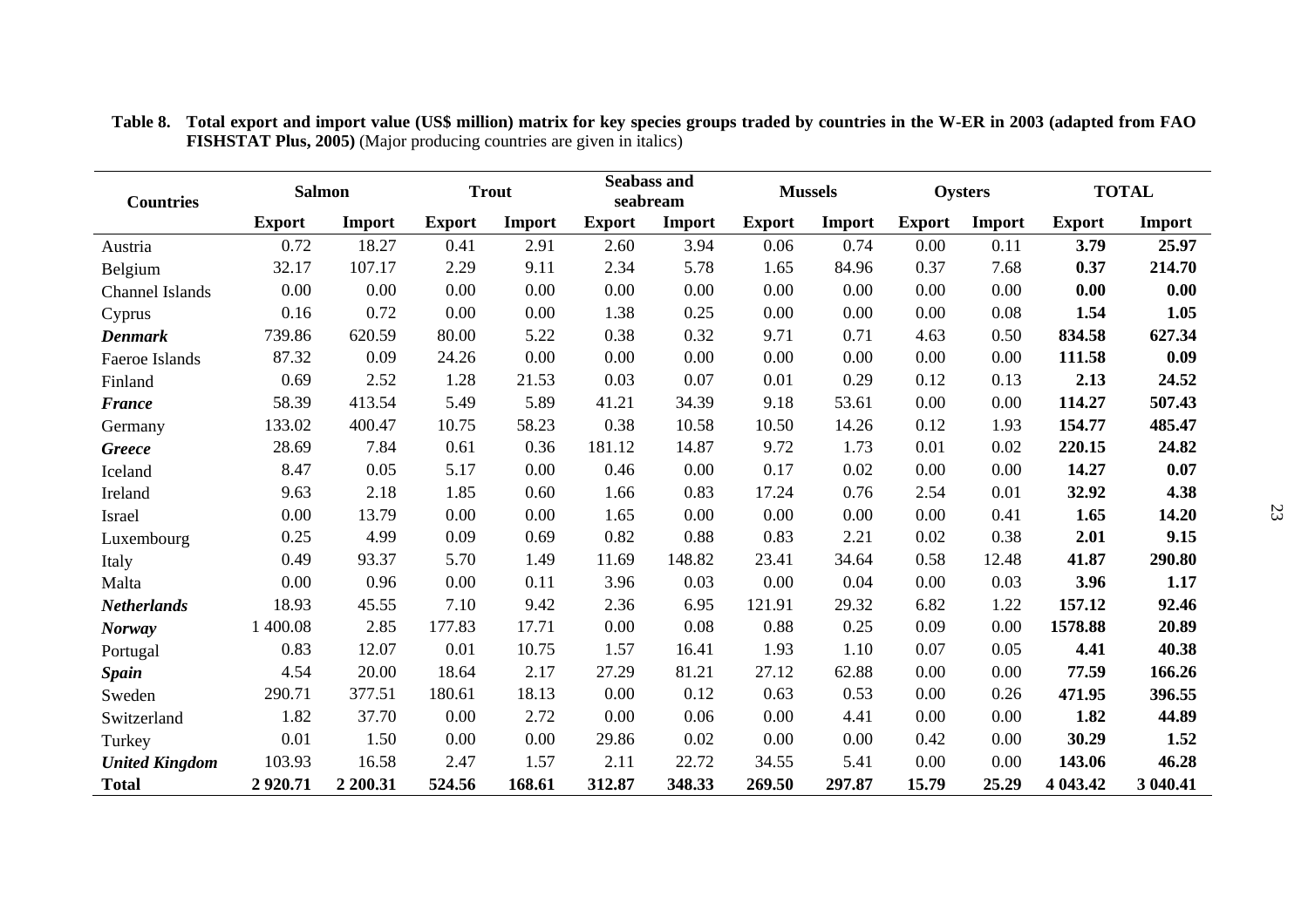### **4. CONTRIBUTION TO FOOD SECURITY; ACCESS TO FOOD, NUTRITION AND FOOD SAFETY**

### **4.1 Contribution of fish supply compared with other sources of meat protein in the region**

The inhabitants, especially those living away from coastlines have historically relied on many sources of proteins. These include protein from meat from cattle, pigs, sheep and goats and poultry and fish.

Although comprehensive data on unit meat supplies across the region are poor, available data suggest that the relative importance of each of these sources of protein, estimated as per capita supply, varies across the region (Table 9, Figure 18). Apart from two countries pig meat was the most important available source of protein, especially in Denmark and Spain where capita supplies exceeded 60 kg/person/year (Table 9). The apparent consumption of cattle, poultry and fish were similar across the region in 2001. Consumers, however, have a high apparent preference for fish. In 2001, fish supply was ranked second highest in most countries signifying its high importance in the region (Table 9 and Figure 18). For Portugal, the available data suggest that fish provided the highest per capita supply of protein meat. In Iceland the availability of fish is even higher at 91 kg/person/year. More detailed trends in apparent fish consumption are presented in Figure 19.

|                       | Per capita supply in 2001 (kg/person/year) <sup>1</sup> |             | <b>Ranking</b>      |      |           |                |                |
|-----------------------|---------------------------------------------------------|-------------|---------------------|------|-----------|----------------|----------------|
|                       | Cattle                                                  | <b>Pigs</b> | Sheep/goats Poultry |      | Fish      | <b>Pigs</b>    | Fish           |
| Belgium               | NA                                                      | NA          | NA                  | NA   | <b>NA</b> |                |                |
| Denmark               | 22.5                                                    | 63.1        | 1.3                 | 19.1 | 23.2      | 1              | $\overline{2}$ |
| Germany               | 10.0                                                    | 54.1        | 1.1                 | 16.0 | 12.3      | 1              | 3              |
| Greece                | 18.7                                                    | 32.3        | 13.5                | 19.7 | 23.1      | 1              | $\overline{2}$ |
| Spain                 | 13.1                                                    | 65.4        | 5.9                 | 29.3 | 45.0      | 1              | $\mathfrak{2}$ |
| France                | 25.6                                                    | 36.6        | 4.3                 | 24.8 | 29.9      | 1              | $\overline{2}$ |
| Ireland               | 17.3                                                    | 40.1        | 4.5                 | 33.6 | 17.6      | 1              | 3              |
| Italy                 | 22.8                                                    | 37.9        | 1.6                 | 19.0 | 24.6      | 1              | $\overline{2}$ |
| Luxembourg            | 28.2                                                    | 43.4        | 2.1                 | 13.1 | <b>NA</b> | 1              |                |
| Malta                 | <b>NA</b>                                               | <b>NA</b>   | <b>NA</b>           | NA   | 39.2      |                |                |
| Netherlands           | 19.0                                                    | 42.6        | 1.4                 | 21.6 | 23.8      | 1              | $\overline{2}$ |
| Austria               | 18.3                                                    | 56.4        | 1.2                 | 17.2 | 11.7      | 1              | 4              |
| Portugal              | 15.4                                                    | 43.6        | 3.5                 | 30.3 | 56.5      | $\overline{c}$ | 1              |
| Finland               | 17.9                                                    | 32.0        | 0.3                 | 13.3 | 30.5      | 1              | $\overline{2}$ |
| Sweden                | 20.5                                                    | 34.7        | 1.0                 | 12.5 | 27.7      | 1              | $\overline{2}$ |
| <b>United Kingdom</b> | 18.6                                                    | 25.1        | 5.7                 | 28.8 | 21.1      | 2              | 3              |
| Iceland               | NA                                                      | NA          | NA                  | NA   | 91.3      |                |                |
| Norway                | <b>NA</b>                                               | NA          | <b>NA</b>           | NA   | 52.0      |                |                |
| Switzerland           | <b>NA</b>                                               | NA          | NA                  | NA   | 14.8      |                |                |

| Table 9. Supply of meat and fish for human consumption in the W-ER in 2001 (adapted from |  |  |  |  |
|------------------------------------------------------------------------------------------|--|--|--|--|
| <b>Eurostat, 2006)</b>                                                                   |  |  |  |  |

 $1$  NA = not available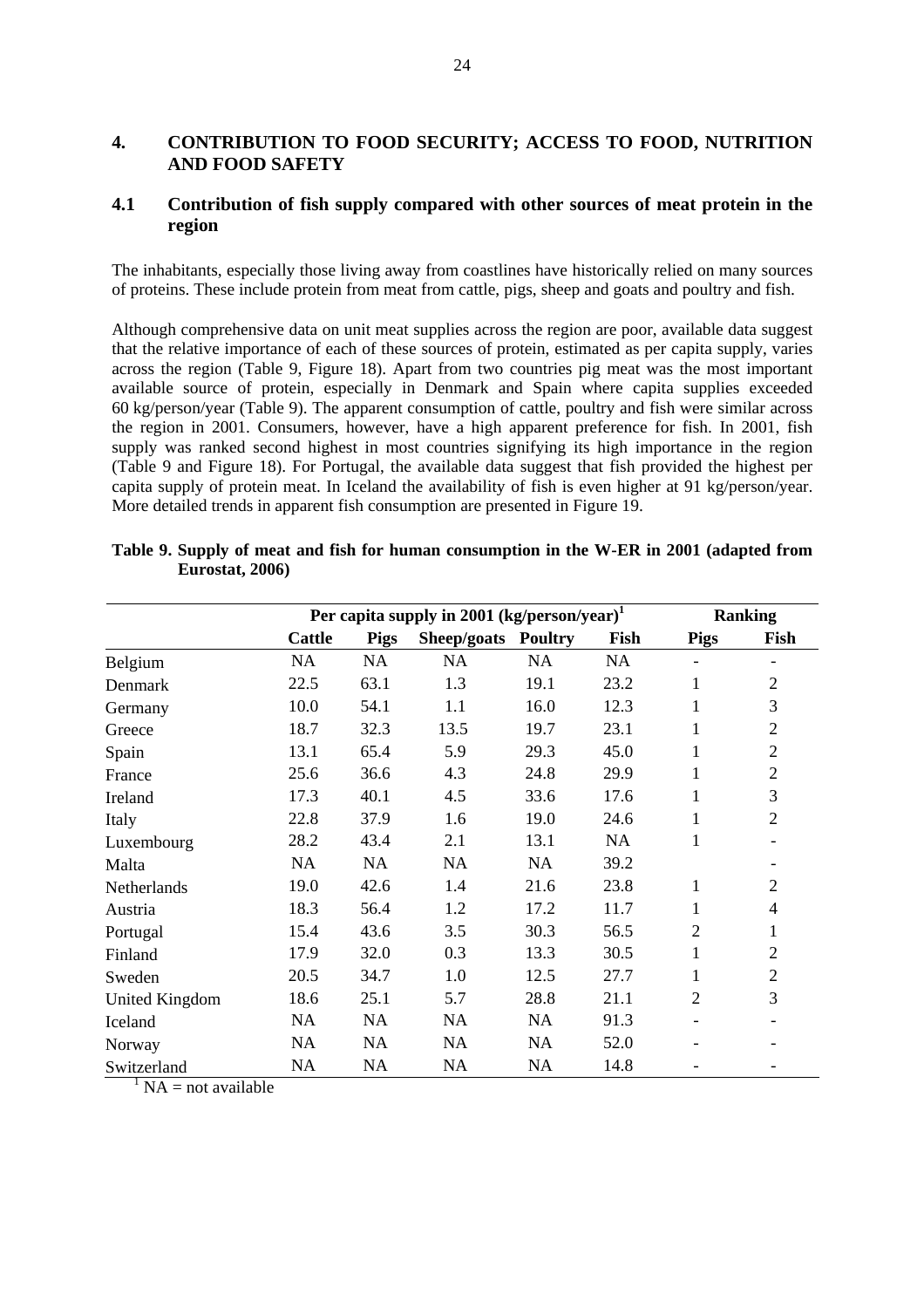

**Figure 18. Per capita supply of fish and various meats in selected countries in the W-ER in 2002. Values in brackets given with country names refer to ranking of fish in relation to other meats (adapted from Eurostat, 2006)**

#### **4.2 Trends in fish prices – capture versus farmed**

The differential between prices for major farmed and wild caught fish has narrowed considerably in recent years and in the last few years farmed products were cheaper than wild caught. The price of fresh Atlantic salmon for example is now about the same (approx. €4) when compared with frozen blocks of cod fillets (Figure 19) which are accessible to the mass consumer markets. With these falling prices salmon has become more accessible to the consumers in the region and in recent years is a regularly traded commodity.



**Figure 19. Comparison of prices of fish from capture and aquaculture (GLOBEFISH)**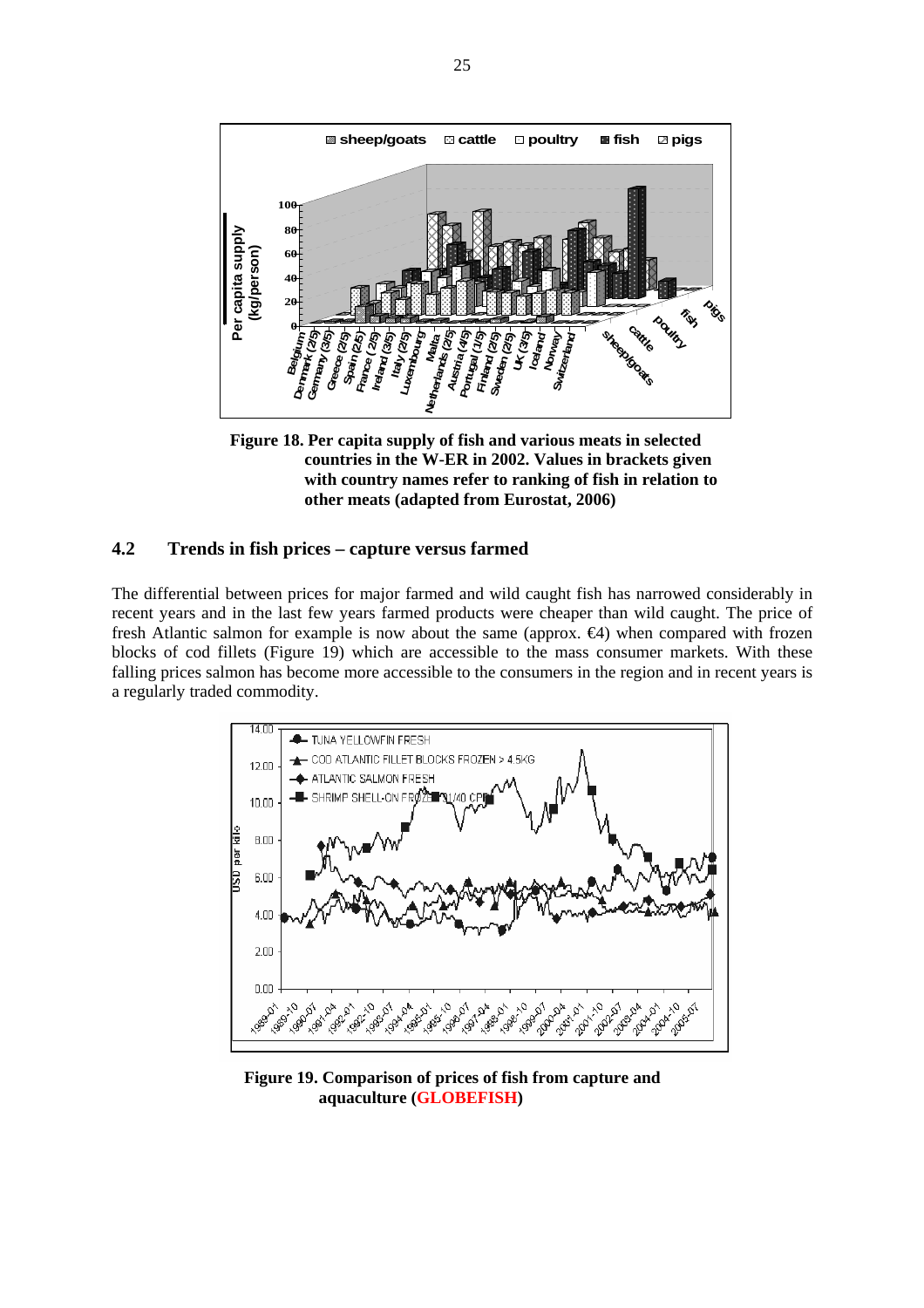

**Figure 20. Comparison of prices of mussels from capture and aquaculture (GLOBEFISH)**



**Figure 21. Comparison of prices of seabass and seabream from capture and aquaculture 2001–2005 (FISH INFOnetwork Market Report, 2006)**

Recent price trends for mussels in Spain suggest that wild mussels consistently fetch a higher price than their cultured counterparts and those prices for both have been steadily rising (Figure 20). It is noteworthy that discerning consumers in traditional markets such as France, Spain and Italy have indepth knowledge of product quality and prefer wild products for which they are prepared to pay higher prices. Wild mussels only constitute 10 percent of total production therefore the bulk of the lower priced cultured mussels are more affordable and accessible to the wider inhabitants in the region and contributing to a healthier diet and local food security.

Almost all the seabass and seabream traded originate from aquaculture and prices in the main producer countries have been continuously falling. Since 2001 the price of seabass and seabream has dropped from €5.50 and  $€/kg$  to around  $€/kg$ (Figure 21). The prices of trout were lower and had fallen below €2/kg. In Germany and France where production costs may be higher, farmers are selling directly to the retailers to maintain acceptable profit margins.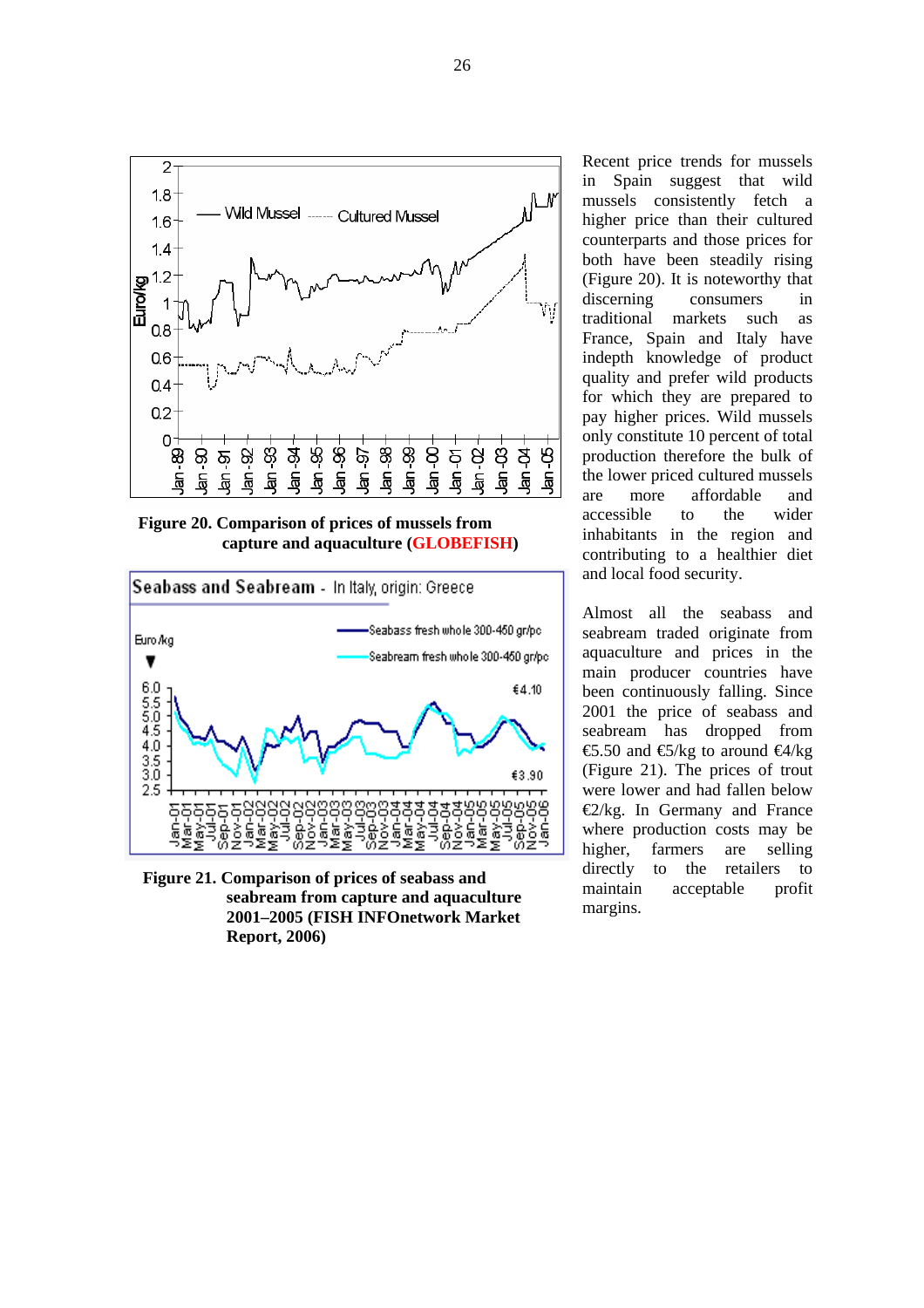### **5. ENVIRONMENT AND RESOURCES**

### **5.1 Impacts of aquaculture on environment**

The expansion of aquaculture in the region continued to be affected by extra-sectoral and intrasectoral environmental factors. These influences can be broadly separated by reference to intensity of farming and species, with finfi sh being increasingly challenged by internal factors while shellfish being predominantly affected by the external environment. Aquaculture operators in inland and coastal environments are working to meet increasingly stringent regulations and legal enforcements that govern the impact of their activity on the environment. The industry has taken the lead in adopting mitigating measures to minimize impact of farming activity on the environment but in recent years this has also been driven primarily by the market place.

In the last decade the intensive farming practices have been challenged with a number of issues affecting the broader environment. Expansion and intensification of production has increased the nutrient loading and affected benthic life in the immediate vicinity of the farming activity, increased the risk of escapees of cultured fish with potential undesirable interactions with wild populations and raised concerns on animal welfare issues.

Rapid expansion of intensive finfish production in marine waters, in particular salmon, and trout in freshwater environments in the recent years has generated increased awareness of pressures on the environment. Even though the number of companies operating farms has sharply decreased in all major finfish producing countries in the region, the number of sites have remained largely unchanged or have decreased only marginally. Under these conditions the 2.5 fold increase in salmon production (298 000 to 730 000 tonnes) between 1994 and 2003 for example was attained largely from a similar number of sites with consequent use of substantially more feed at the same sites thus increasing pressure on the environment in these localities. Such concentrated farming activity especially within aquatic systems such as fjords and sea lochs which are most suited to aquaculture, but have long retention times, has resulted in an increase in organic and inorganic discharge of nutrients. Consequently one major challenge faced by the salmon industry is to militate against impact of local discharge of nutrients, organic matter, and chemicals from intensive cultivation.

The level of nutrient loading, especially of nitrogen (N) and phosphorus (P) would appear to be associated with known intensities of coastal finfish aquaculture activity in the region (Figure 22). However, there is no clear evidence that this loading has resulted in significant undesirable changes in the wider coastal environment (EEA, 2005). The discharges, although only indicative, also contribute to the overall load from inland and coastal areas together with discharges from agriculture, forestry, industry and domestic waste (EEA, 2005).



**Figure 22. Indicative contribution of marine and brackish water finfish culture to total coastal nutrient discharges in selected countries (EEA, 2005)**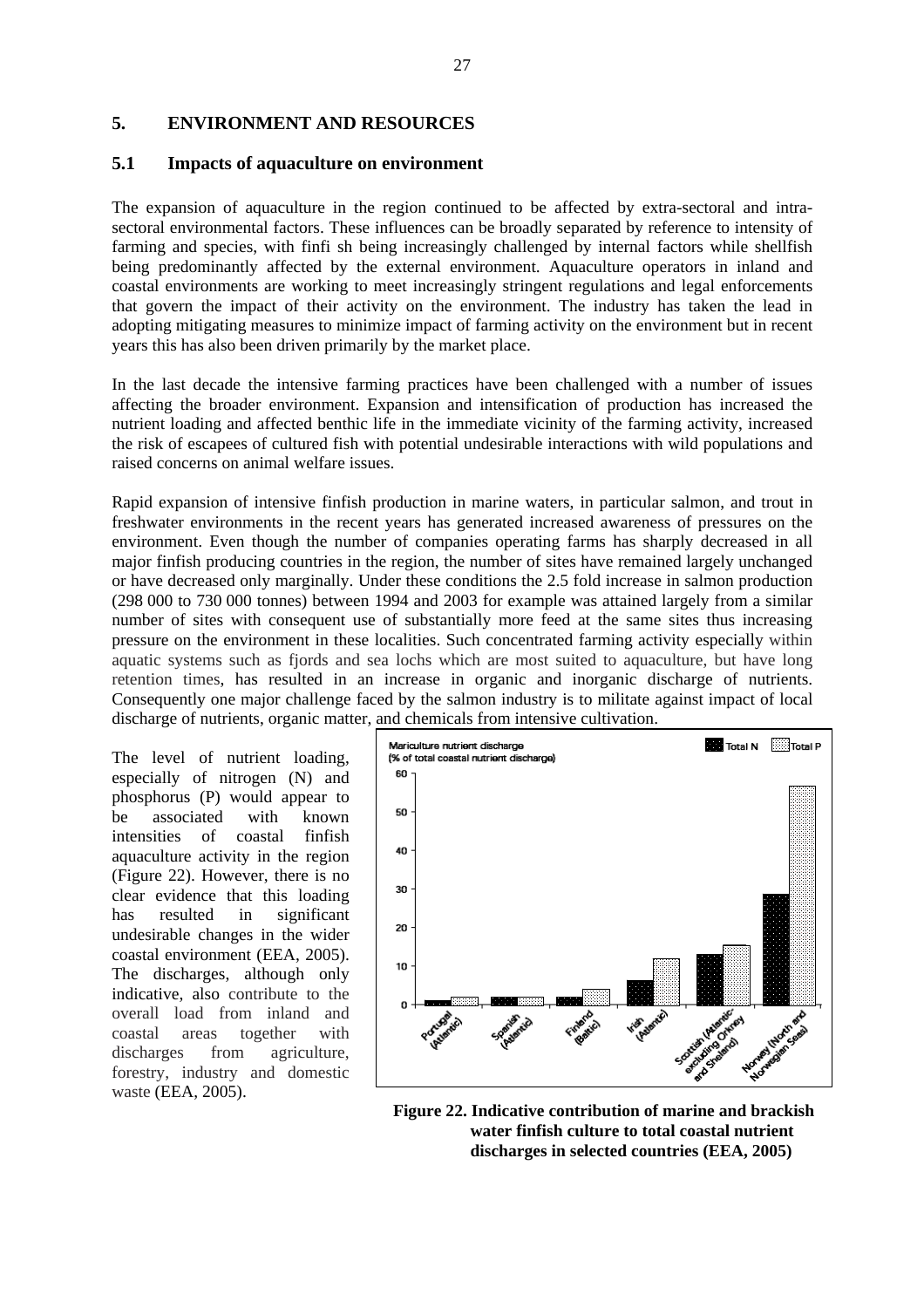The rapid increase in number of fish stocked in intensive units can increase the probability of unintentional fish escapees and disease outbreaks and consequent potential impacts on wild stocks through genetic change in populations, competition for food and diseases. Improved cage technology and management however, has reduced the escapees to a very small percent of total production although they can represent a large absolute number (EEA, 2005).

### **5.2 Environmental management**

To mitigate against such pressures on the environment actions have been taken at farm level and at the institutional levels. Key trends at the farm level have been the increasing practice of fallowing (production site rotation), improved cage design to minimize escapees and reduced use of antibiotics. At the institutional level there is an increase in the enforcement of regulations although these measures are targeted at farm level activity rather than at local or regional level. The uptake of regulations is strong in many countries often where the growth of aquaculture has been rapid, suggesting that many governments have taken a view to ensure sustainability of the sector. The industry, however, has taken the lead to respond to environmental concerns and many of these have been driven by market forces.

#### **Mitigation at farm level**

In the last decade the reduction of the number of companies and acquisitions has resulted in companies having multiple sites, which facilitated the practice of fallowing. This practice has enabled sites to recover and has proved successful in mitigating against the now well-understood effects of feed wastes in the immediate vicinity of cages or pond discharges. In 2003, 231 of the 326 salmon sites in Scotland were fallowed for varying periods between 4 and 52 weeks to allow the sites to recover and to break any disease cycles. The practice of fallowing was introduced by many Norwegian farmers some 15–20 years ago (K. Maroni, pers. comm.) and is also built into Norwegian licensing regulation whereby companies can only farm if they have licences to farm several sites. Only one stocking cycle is allowed and upon harvest the sites must be fallowed for at least 6 months (Venvik, 2005). The consolidation of farms in the Faeroe Islands has also made it possible for each company or group of companies to have at least three farming sites at sea. This will make it possible to harvest year round and practice fallow periods between each production cycle, which is now a legislative requirement. The slide in fish price has also provided an incentive for such farms to reduce waste. The efficiency of nutrient utilization in intensive salmonid aquaculture has increased steadily. The quantity of nitrogen discharged per tonne of production has decreased from almost 180 kg/tonne of production in the late 1970s to less than 40 kg/tonne in the mid-1990s (EEA, 2005). Further improvements in the last decade have come mainly from improved feed quality and from improved automated feed management systems.

In several European countries such as the Netherlands, France, Belgium and Denmark, recirculatory aquaculture systems are being increasingly used to mitigate against effluent discharge, as well as to provide the circumstances required for products desired by local or regional markets (e.g. eels). Some sectors of the industry have also responded to consumer concern by initiating codes of practice and joining quality management and organic certification schemes.

#### **Mitigation at institution level**

An overview of regulatory instruments governing aquaculture is provided in Section 6. These are supported by local laws that are more stringent in those countries where aquaculture has high economic significance, a position that suggests that governments have taken a view to ensure higher levels of control to support the sustainability of the sector. However, an appraisal (see Section 6) of these regulations suggests that, like industry and agriculture, these directives are targeted at micro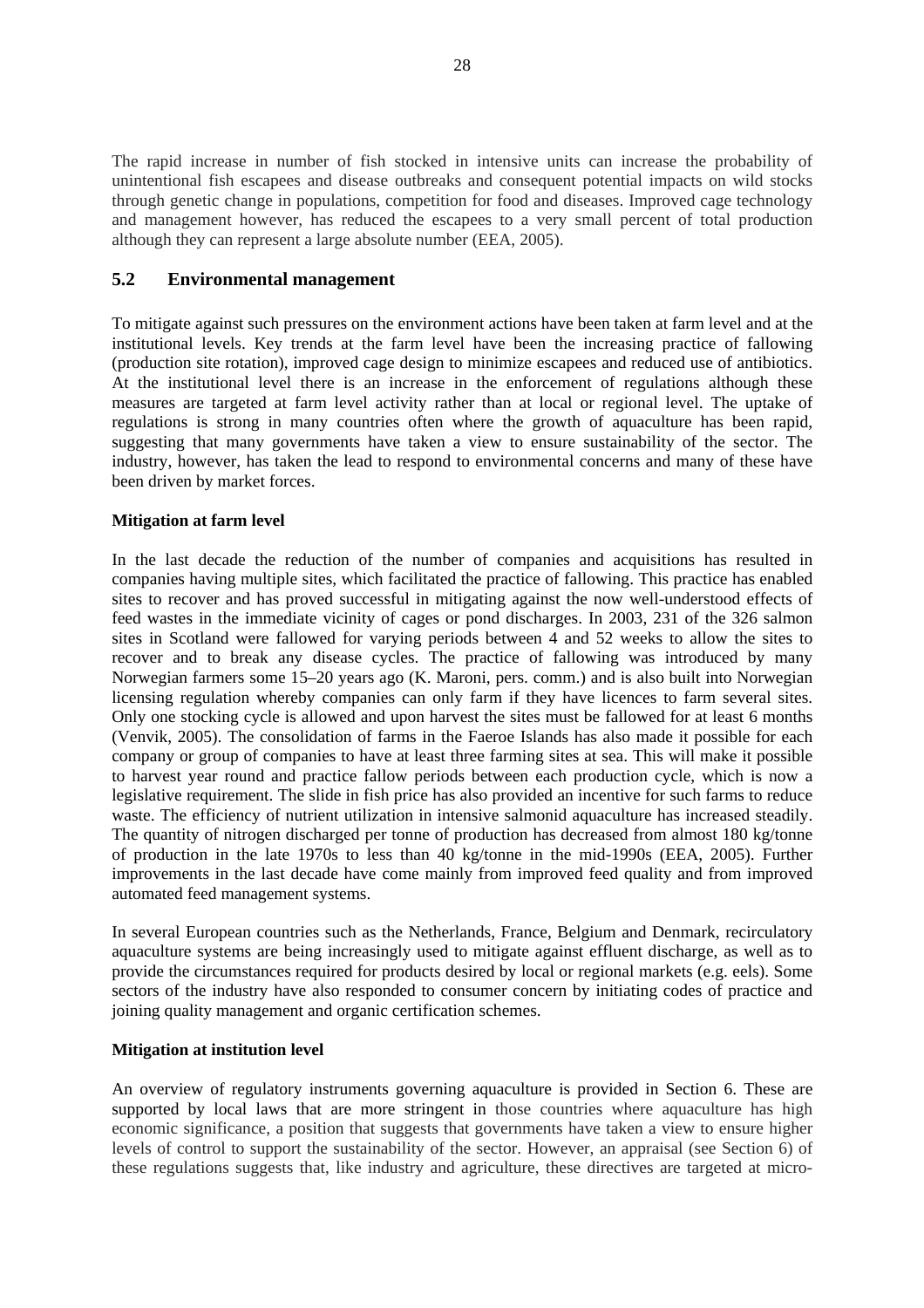impacts of organic matter in the immediate vicinity of farms but not the wider environment. The latter can only be addressed through comprehensive monitoring and integrated management of aquatic systems, taking account of the pressures from aquaculture and other economic activities perhaps through pragmatic zonation. In the last five years the EU and some individual countries, including Spain and UK, have developed strategies for the sustainable development of aquaculture. Such a strategy was developed and implemented in Norway in the 1985 Aquaculture Act.

### **5.3 Feed resources and efficiency**

The sustainable farming of carnivorous species such as salmonids, seabass and seabream in the W-ER (and the world) appears to be inextricably linked with the supply of fishmeal and fish oils. In the last decade aquaculture has surpassed livestock into becoming the largest user of fishmeal for fish feed in 2003 consuming 46 percent of world fishmeal (Figure 23) and 81 percent of fish oil.

The major users of fishmeal in the W-ER are members of the EU and therefore consumption of fishmeal in the EU is also reflective on the W-ER. In the EU the average consumption of fishmeal for aquaculture purposes has increased from 21 percent since 1998 to 33 percent in 2002 and has overtaken pigs as the largest consumer of fishmeal (Table 10).



**Figure 23. Utilization of fishmeal for fish and meat production in the EU (adapted from Fishmeal Information Network, 2006)**

| Table 10. Average fishmeal consumption in the EU by different uses in 1998 and 2002. Relative |  |  |
|-----------------------------------------------------------------------------------------------|--|--|
| shares given as percentages.                                                                  |  |  |

| Uses of fishmeal in EU region  |      |               |      |               |
|--------------------------------|------|---------------|------|---------------|
|                                | 1998 | $\frac{6}{9}$ | 2002 | $\frac{6}{9}$ |
| Use in aquaculture             | 214  | 21            | 254  | 33            |
| Use in pigs                    | 310  | 31            | 252  | 32            |
| Use in poultry                 | 280  | 28            | 225  | 29            |
| Use in ruminants               | 152  | 15            |      |               |
| Other uses including pet feeds | 39   | 4             | 50   | 6             |
| <b>Total EU consumption</b>    | 995  | 100           | 781  | 100           |

Source: Huntington *et al.*, 2004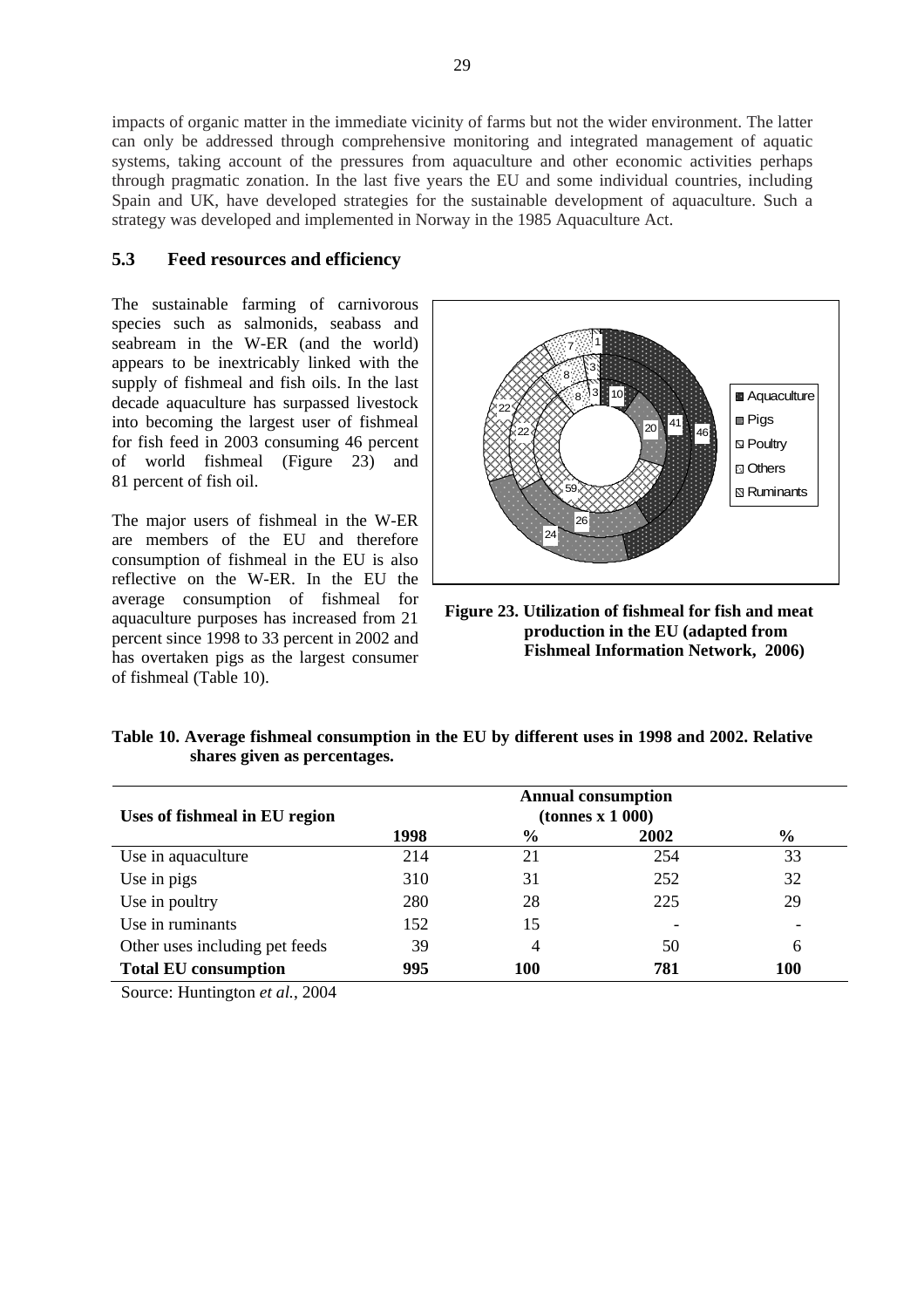

**Figure 24. Changing relationship between feed usage, cost of feed and production costs for Atlantic salmon and trout in Norway** (**Statistics Norway, 2006)**

Aquaculture in Norway increased its consumption of fish oil 1.5 fold between 1996 and 2004 from 149 000 to 215 000 tonnes and fishmeal from 232 000 to 309 000 tonnes in the same period (FIN, 2006). Salmon, trout, seabass and seabream production have placed the greatest demand for fishmeal. In Norway alone the use of complete diets has increased 12 percent/year from 342 000 tonnes in 1994 to 768 000 tonnes in 2003 (Figure 24). The dynamics of feed usage in Norway, its impact and rising costs in the light of rising fishmeal prices on the open market shown in Figure 24 apply equally to trends for seabass and seabream industry. As the

production costs in Norway were reduced by 35 percent since 1994, the proportional cost of feed to total production costs rose by 10 percentage points from 1994 to 43 percent (Figure 24). During this period the economical food conversion ratio (FCR) was similar at 1.2–1.3. In seabass and seabream producing countries feed comprised 35 percent of production costs in 2002 (Stirling Aquaculture, 2004).

The greater reliance on and demand for fishmeal in the last decade has placed upward pressure on prices, and this has generated greater incentive to improve diet formulation and manufacture and to find alternative feed ingredients. Since the early 1990s gains have been achieved by switching to high energy extruded diets resulting in better economical FCRs. The industry has also responded by exploring replacements of dietary marine proteins and oils. In W-ER, Norway has lead the way in terms of dietary fish protein and marine lipid substitution at 55 and 50 percent respectively. Similarly, in the UK substitution levels at 45 and 10 percent have been achieved with no apparent loss in fish growth or the nutritional quality of the fish carcass.

# **6. LEGAL, INSTITUTIONAL AND MANAGEMENT ASPECTS OF THE AQUACULTURE SECTOR**

#### **6.1 Managing the aquaculture sector**

With the exception of Norway and Turkey, the countries in the W-ER with major aquaculture production are members of the EU-25 and therefore the development of the sector is managed through a series of interrelated statutory instruments and regulations at both EU level and national level. These instruments address both the management of the fisheries sector as a whole and the establishment of aquaculture practices and codes. In view of the significance of the EU as a trading block, however, non-EU members often follow and attempt to comply with these instruments as well. This reflects what is known as the *Acquis Communautaire*, where trading countries adopt EU Regulations to assure common rulings. In the last five years the increasing influence of EU legislation has superseded related national legal instruments used to regulate aquaculture to the extent that many national regulations are devoid of aquaculture definitions instead of relying increasingly on harmonized definitions and provisions originating from the EU. Surprisingly, with the exception of Norway, none of the countries in the region have a specific Aquaculture Act. In most cases, provisions in the national Fisheries Acts and/or Environmental Acts are invoked to enforce necessary regulations.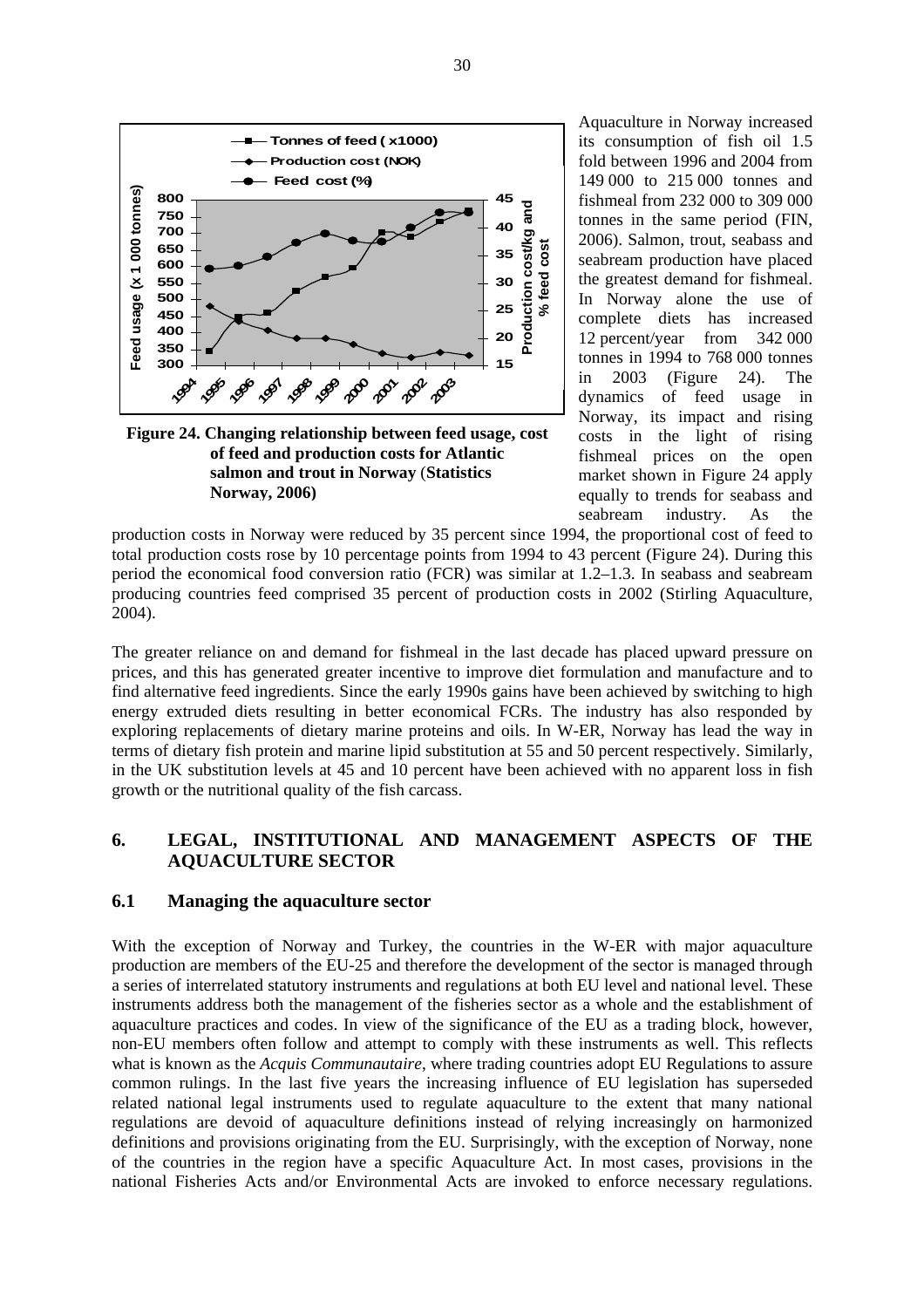Often legislation and regulations used for aquaculture are not formulated specifically for aquaculture as an activity. Instead aspects of many existing legislations are invoked based on the impact of aquaculture as an activity on the broader environment.

The principle legislation used to regulate aquaculture can be categorized as those pertaining to aquaculture in fresh water and sea water. Examples from selected countries in the region are given in Table 11.

The legislations and regulations governing aquaculture activities in the region as a whole are becoming more centred on the protection and improvement of the environment, food safety, and transboundary aquatic animal movement with special reference to biosecurity. Conducting an environmental impact assessment (EIA) is an integral part of the process of determining most applications for marine, brackish and freshwater aquaculture. This is influenced by the EU Water Framework Directive (2000/60/EC) that introduces the environmental objective of good ecological and chemical status for surface and underground waters. This Directive is supported by other Directives, such as the Habitats and Birds Directives. Restoration of waters adversely impacted by aquaculture would have to achieve this target by 2015. The Member States of the EU are required to ensure that all aquaculture enterprises operate within the rules and regulations set by the legislation and to integrate environmental protection requirements into the approving process of aquaculture. The integration of the EIA process is in accordance with the Council Directive on the assessment of the effects of certain public and private projects on the environment (85/337/EC as amended by Council Directive 97/11/EC) and seeks to ensure that where a development is likely to have significant effects on the environment, the potential effects are systematically addressed in a formal environmental statement. This includes changes or extensions to existing developments that may have significant adverse effects on the environment even where the original development was not subject to an EIA. The regulations also apply to renewal of existing leases. The authorization process includes EIA followed by granting a licence or permit. When there are no specific authorizations required to engage in and set up inland aquaculture farms, as in the case of Netherlands, obtaining a number of permits under various environmental laws is mandatory.

Therefore in the absence of an Act specific to aquaculture the most commonly observed sector management approach by countries in the region is to apply various EU and/or EC legislations and communications which have significant implications for the establishment and operation of aquaculture practices. There is a long list of EU and EC Directives, council decisions and convention texts that are relevant for those working in the aquaculture sector. The EU and/or European Council Directives which have significant implications for the development of the aquaculture sector and management are given in Table 12.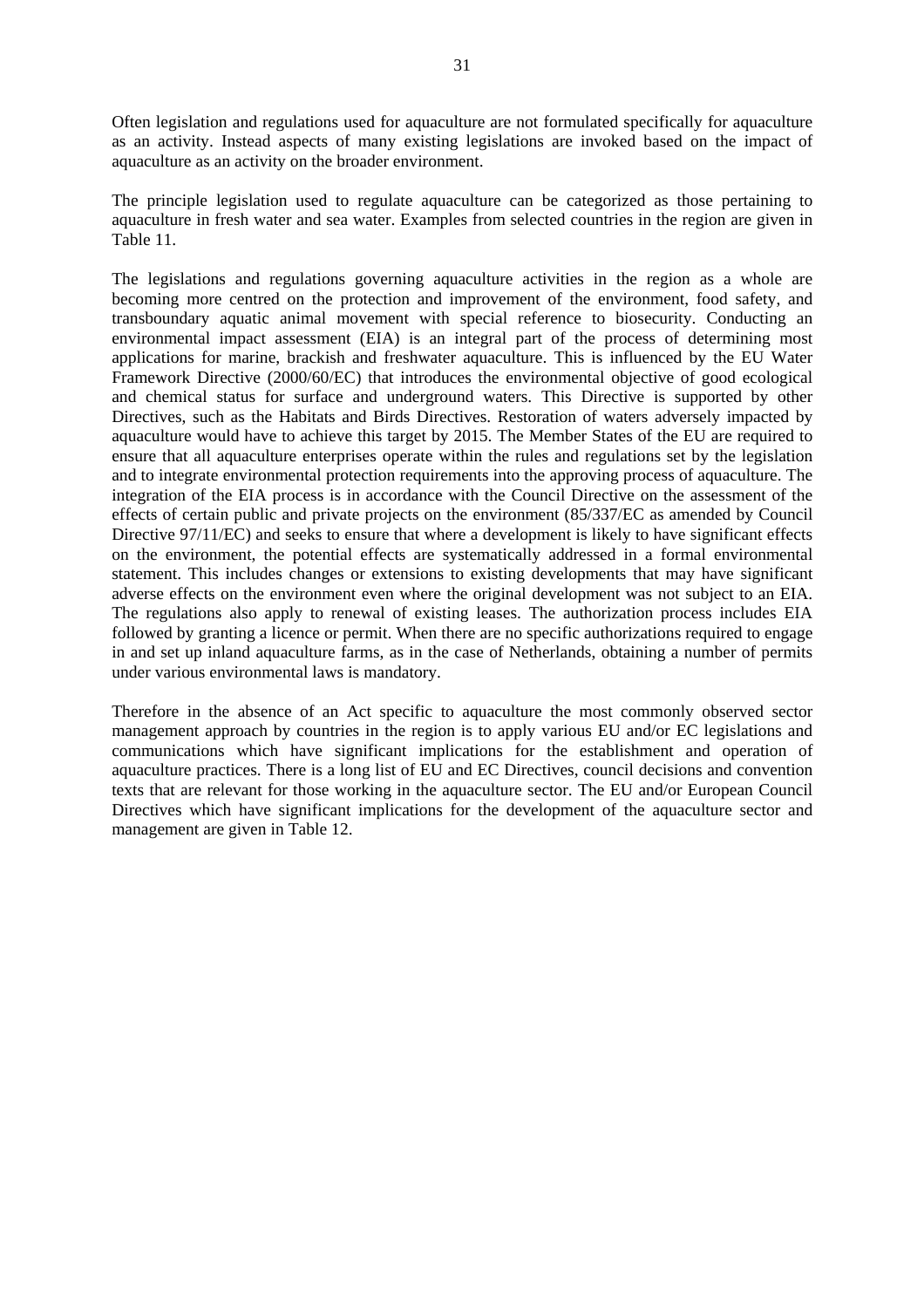| <b>Environments</b> | <b>Denmark</b>                             | <b>France</b>                                     | <b>Netherlands</b>                      | <b>Norway</b>                                                               | <b>UK</b>                                                                                                 |                                     |  |
|---------------------|--------------------------------------------|---------------------------------------------------|-----------------------------------------|-----------------------------------------------------------------------------|-----------------------------------------------------------------------------------------------------------|-------------------------------------|--|
| Freshwater          | Environment<br>Protection Act (2004)       |                                                   |                                         |                                                                             |                                                                                                           |                                     |  |
| Marine water        | Fisheries Act (2004)                       | Law No.97-1051 on<br><b>Maritime Fisheries</b>    | See all environments                    | Act Relative to Sea<br>Ranching (2000)                                      | Crown Estate Act<br>(1961)                                                                                |                                     |  |
|                     |                                            | and Maiculture                                    |                                         |                                                                             | <b>Coastal Protection</b><br>Act (1949)                                                                   |                                     |  |
|                     |                                            |                                                   |                                         |                                                                             | The Environmental<br><b>Impact Assessment</b><br>(Fish Farming in<br>Marine Waters)<br>Regulations (1999) |                                     |  |
| All environments    | Environment<br>protection act (2000)       | Law No.76-629 on<br>the Protection of             | The Fisheries Act<br>(1963)             | The Aquaculture Act<br>(1985)                                               | Environmental<br>Protection Act (1990)                                                                    |                                     |  |
|                     | Act relative to animal<br>keeping $(2004)$ | Nature<br>Environmental Code,                     | The Regulation on<br>Aquaculture (1993) | The Food Safety Act<br>(2003)<br>Prevention of Cruelty<br>to Animals (1974) | <b>Control of Pollution</b><br>Act (1974)                                                                 |                                     |  |
|                     | Foodstuffs Act (1998)                      | Book 1, 2, 4, & 5<br>Law No.83-630<br>environment | Animal Health and<br>Welfare Act (1992) |                                                                             | <b>Registration of Fish</b><br>Farming and Shellfish                                                      |                                     |  |
|                     |                                            |                                                   |                                         |                                                                             | (1993)                                                                                                    | The Environmental<br>Management Act |  |
|                     |                                            |                                                   | The Food and                            |                                                                             | (2002)                                                                                                    |                                     |  |
|                     |                                            |                                                   | <b>Commodities Act</b><br>(1935)        |                                                                             | The Fish Health<br>Regulations (1997)                                                                     |                                     |  |
|                     |                                            |                                                   |                                         |                                                                             | Natural Heritage<br>(Scotland) Act 1991                                                                   |                                     |  |
| Reference           | Skonhoft, 2005                             | D'Andrea, 2005                                    | Spreij, 2005a                           | Skonhoft, 2004                                                              | Spreij, 2005b                                                                                             |                                     |  |

# **Table 11. Examples of sector governing categories of legislation by environment in selected countries**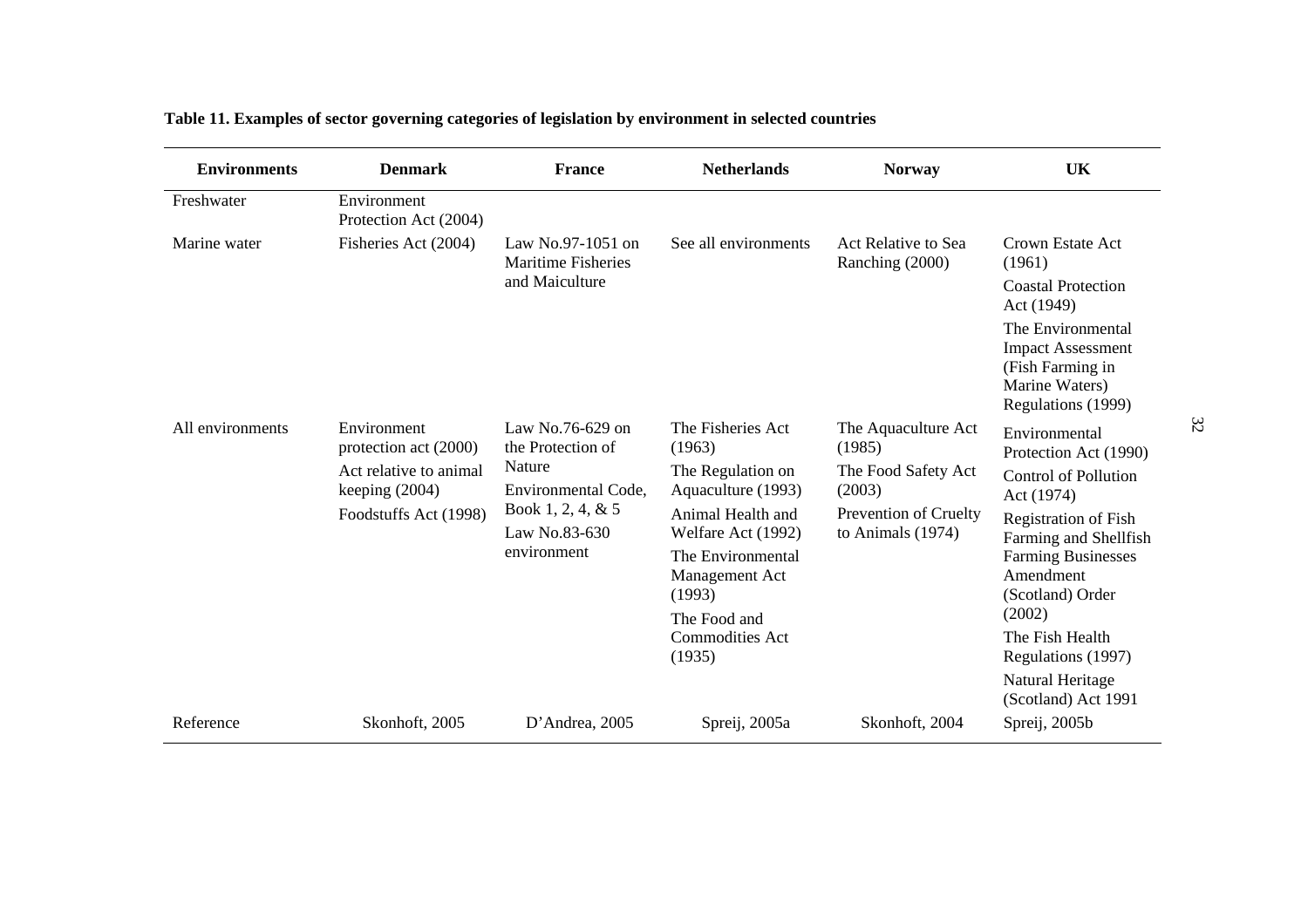#### **Table 12. EU legislation influencing establishment and management of aquaculture sector in the European Union (adapted from Siriwardena, 2005)**

**Section 1: EU and/or European Council legislation concerning** *siting* **of aquaculture**

| <b>EU</b> and/or European Council<br>legislation                                                                         | <b>Purpose of the instrument</b>                                                                               | <b>Further information on the</b><br>instruments see: |
|--------------------------------------------------------------------------------------------------------------------------|----------------------------------------------------------------------------------------------------------------|-------------------------------------------------------|
| Council Directive 79/409/EEC<br>on the conservation of wild<br>birds                                                     | To provide a framework for the<br>conservation and management<br>of, and human interactions with<br>wild birds | www.europa.eu/scadplus/leg/<br>en/lvb/l28046.htm      |
| Council Directive 92/43/EEC<br>on the conservation of natural<br>habitats and of wild fauna and<br>flora                 | To ensure the water quality of<br>surroundings<br>where<br>areas<br>aquaculture activities are sited           | http://europa.eu/scadplus/leg/<br>en/lvb/l28076.htm   |
| concerning the<br>quality of<br>bathing water                                                                            | Council Directive 76/160/EEC To ensure quality of bathing<br>water                                             | http://europa.eu/scadplus/leg/<br>en/lvb/l28007.htm   |
| Council Directive 75/440/EEC<br>concerning the<br>quality<br>of<br>surface<br>intended<br>for<br>water<br>drinking water | To ensure quality required of<br>surface water intended for the<br>abstraction of drinking water               | http://europa.eu/scadplus/leg/<br>en/lvb/l28006a.htm  |

|  |  |                              |  | Section 2: EU and/or European Council legislation concerning procedural formalities and |  |
|--|--|------------------------------|--|-----------------------------------------------------------------------------------------|--|
|  |  | authorization of aquaculture |  |                                                                                         |  |

| <b>EU</b> and/or European Council<br>legislation                                                                                                                  | <b>Purpose of the instrument</b>                                                                                                                                                                                                                                                                                         | <b>Further information on the</b><br>instruments see:                    |
|-------------------------------------------------------------------------------------------------------------------------------------------------------------------|--------------------------------------------------------------------------------------------------------------------------------------------------------------------------------------------------------------------------------------------------------------------------------------------------------------------------|--------------------------------------------------------------------------|
| EIA Directive 85/337/EEC on<br>the assessment of the effects of<br>certain public and private<br>projects on the environment)                                     | Preventive approach to protect<br>the environment by assessing<br>the likelihood of any significant<br>impacts projects may have on<br>the environment                                                                                                                                                                   | http://www.europa.eu/scadplus/<br>leg/en/lvb/128137.htm                  |
| Council Directive 85/337/EEC<br>on the assessment of the effects<br>of certain public and private<br>projects on the environment                                  | To include intensive farming                                                                                                                                                                                                                                                                                             | http://europa.eu/scadplus/leg/<br>en/lvb/128163.htm                      |
| The Directive 76/464/EEC on<br>pollution caused by certain<br>$dis-$<br>substances<br>dangerous<br>charged into<br>the<br>aquatic<br>environment of the Community | To create a framework<br>to<br>control the introduction<br>of<br>certain dangerous substances<br>released into<br>the<br>aquatic<br>environment                                                                                                                                                                          | http://ec.europa.eu/<br>environment/water/<br>water-dangersub/76_464.htm |
| Council Directive 96/61/EC<br>concerning integrated pollution<br>prevention and control                                                                           | achieve<br>To<br>integrated<br>control of<br>prevention<br>and<br>pollution<br>with<br>measures<br>designed to prevent or, where<br>that is not practicable, to reduce<br>emissions including measures<br>concerning waste, in order to<br>achieve a high level of<br>protection of the environment<br>taken as a whole. | http://ec.europa.eu/<br>environment/ippc/index.htm                       |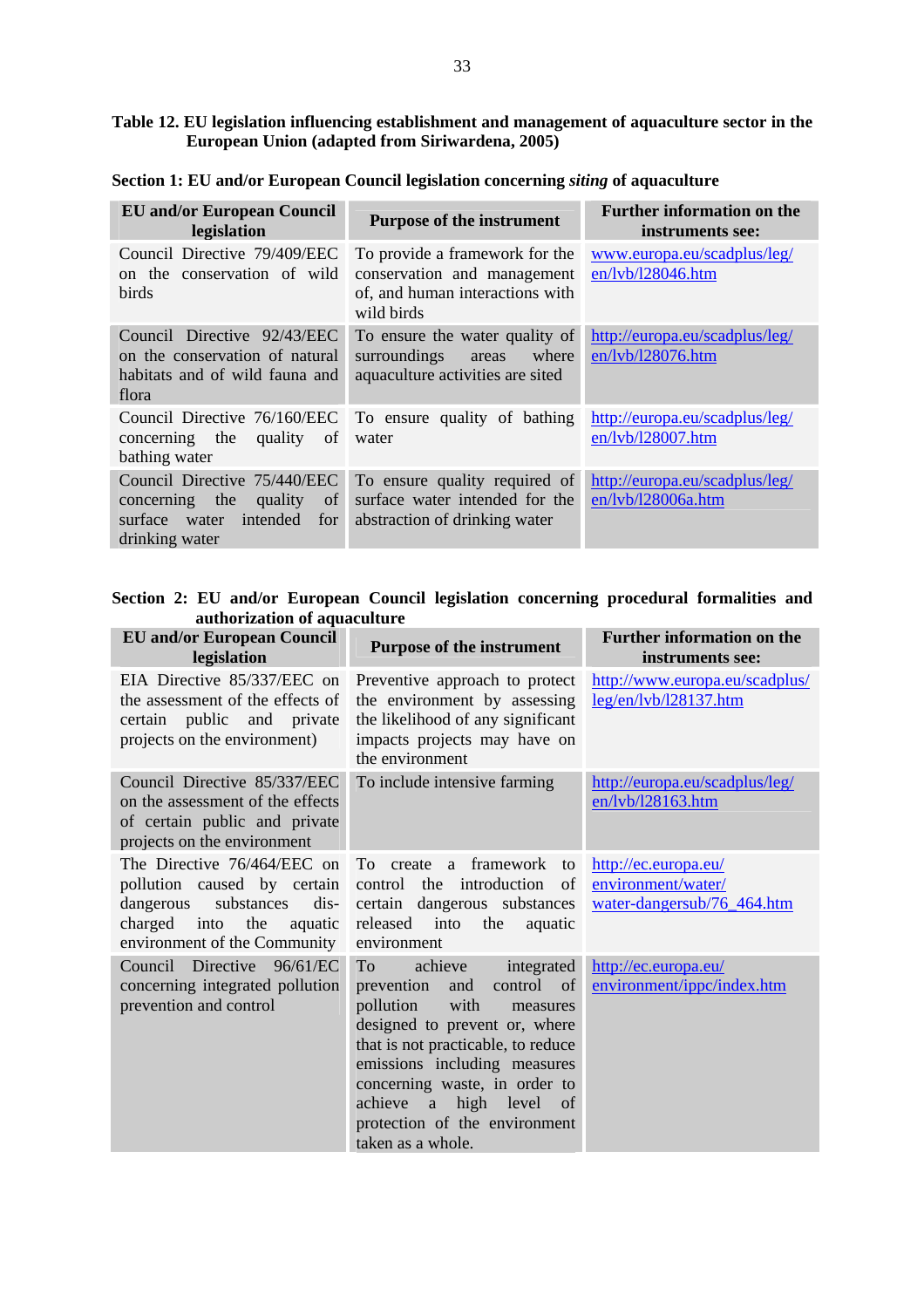| <b>EU</b> and/or European Council<br>legislation                                                                                                         | <b>Purpose of the instrument</b>                                                                                                                                                                                                                  | <b>Further information on the</b><br>instruments see:                                             |
|----------------------------------------------------------------------------------------------------------------------------------------------------------|---------------------------------------------------------------------------------------------------------------------------------------------------------------------------------------------------------------------------------------------------|---------------------------------------------------------------------------------------------------|
| Framework Directive<br>Water<br>2000/60/EC                                                                                                               | <b>Directive</b><br>The<br>aims<br>at<br>maintaining and improving the<br>aquatic environment in the<br>Community. By protecting<br>water resources and ensuring<br>that these water bodies do not<br>deviate from its<br>"normal"<br>condition". | http://europa.eu.int/eur-lex/<br>en/search/search_lif.html                                        |
| Directive<br>76/464/EEC<br>on  <br>pollution caused by certain<br>dangerous<br>substances<br>discharged into the aquatic<br>environment of the Community | Member States shall set up a<br>system of emission standards<br>authorizations<br>for<br>and<br>all<br>discharges into the waters<br>which are liable to contain such<br>substances.                                                              | http://ec.europa.eu/<br>environment/water/<br>water-dangersub/76 464.htm                          |
| Council Directive 79/923/EEC<br>on the quality required of<br>shellfish waters                                                                           | Production of high quality of<br>shellfish products for human<br>consumption                                                                                                                                                                      | http://eur-lex.europa.eu/<br>LexUriServ/site/en/oj/2006/<br>1_190/1_19020060712en009900<br>99.pdf |
| guidelines<br>Community<br>$2001C/37/03$ on state aid for<br>environmental protection                                                                    | "Polluter pays" principle apply<br>to aid protect the environment<br>in all sectors governed by the<br>EC Treaty, including those<br>subject to specific Community<br>rules on state aid including<br>fisheries and aquaculture                   | http://europa.eu.int/eur-lex/<br>pri/en/oj/dat/2001/c_037/<br>c_03720010203en00030015.pd<br>f     |

**Section 3: EU and/or European Council legislation and communications concerning** *water quality* **with implications on aquaculture** 

**Section 4: EU and/or European Council legislation and communications with implications on aquaculture** 

| <b>EU</b> and/or European Council<br>legislation                                                                                                                                 | <b>Purpose of the instrument</b>                                                                                                                                                                                                                                   | <b>Further information on the</b><br>instruments see:              |
|----------------------------------------------------------------------------------------------------------------------------------------------------------------------------------|--------------------------------------------------------------------------------------------------------------------------------------------------------------------------------------------------------------------------------------------------------------------|--------------------------------------------------------------------|
| Council Directive 92/43/EEC<br>on the conservation of natural<br>habitats and of wild fauna and<br>flora                                                                         | To promote the maintenance of<br>biodiversity, taking account of<br>economic, social, cultural and<br>regional<br>requirements.<br>Activities capable of affecting<br>such habitats are to be subject<br>to various controls.                                      | http://europa.eu/scadplus/leg/<br>en/lvb/l28076.htm                |
| Council Directive 79/409/EEC<br>on the conservation of wild<br>birds                                                                                                             | To protect, manage, and control<br>of all naturally occurring birds<br>the wild state of the<br>in<br>European territory.                                                                                                                                          | www.europa.eu/scadplus/leg/<br>en/lvb/l28046.htm                   |
| Council Directive 90/220/EEC<br>on the deliberate release into<br>the environment of genetically<br>modified<br>organisms<br>and<br>Council Directive<br>repealing<br>90/220/EEC | To protect human health and<br>the environment when carrying<br>out the deliberate release into<br>the environment of genetically<br>modified organisms for any<br>other purposes than placing on<br>within<br>market<br>the<br>the<br>Community, and when placing | http://ec.europa.eu/<br>environment/biotechnology/<br>index_en.htm |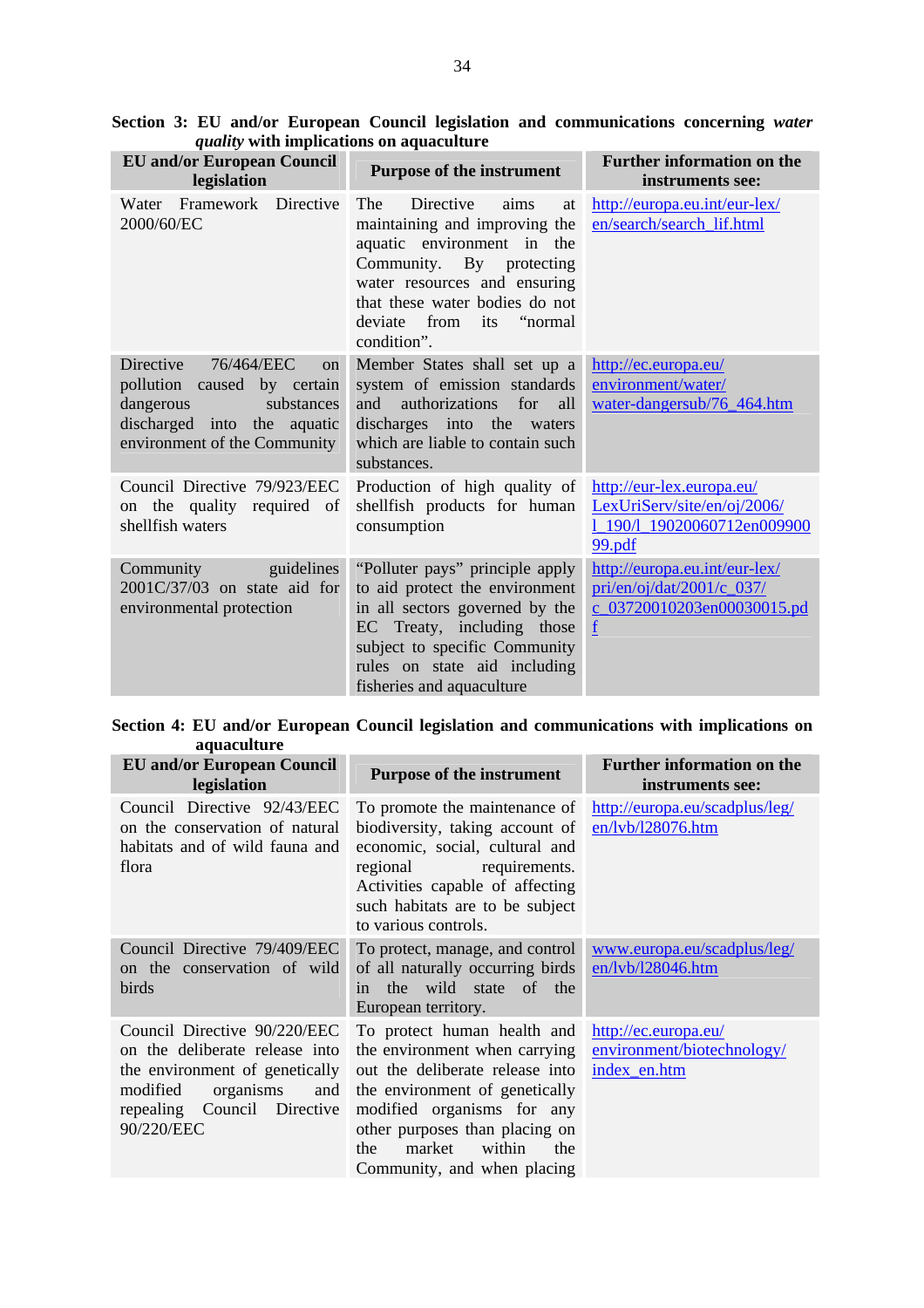|                                 | on the market genetically<br>modified organisms as or in<br>products within<br>the<br>Community. |                                |
|---------------------------------|--------------------------------------------------------------------------------------------------|--------------------------------|
| Commission                      | Communication Establish an action plan to                                                        | http://europa.eu/scadplus/leg/ |
| $(2001)$ to the Council and the | improve or maintain bio- en/lvb/l28025.htm                                                       |                                |
| European Parliament:            | diversity status and prevent bio-                                                                |                                |
| Biodiversity Action Plan for    | diversity loss due to fisheries                                                                  |                                |
| Fisheries (Volume IV).          | and aquaculture activities                                                                       |                                |

|  | Section 5: EU and/or European Council legislation concerning <i>aquatic animal diseases and</i> |  |  |  |  |
|--|-------------------------------------------------------------------------------------------------|--|--|--|--|
|  | <i>health</i> with implications on aquaculture                                                  |  |  |  |  |

| <b>EU</b> and/or European Council<br>legislation                                                                                                                                                                                                                 | <b>Purpose of the instrument</b>                                                                                                                                                                                                                                                                                                                                           | <b>Further information on the</b><br>instruments see:           |
|------------------------------------------------------------------------------------------------------------------------------------------------------------------------------------------------------------------------------------------------------------------|----------------------------------------------------------------------------------------------------------------------------------------------------------------------------------------------------------------------------------------------------------------------------------------------------------------------------------------------------------------------------|-----------------------------------------------------------------|
| Council Directive 91/67/EEC<br>concerning the animal health<br>governing<br>conditions<br>the<br>placing on the market of<br>animals<br>aquaculture<br>and<br>products                                                                                           | To avoid the spread of conta-<br>gious diseases, by introducing<br>the concept of approved zone<br>(disease free areas for a certain<br>disease) and limiting the move-<br>ment of live animals between<br>of different<br>disease<br>zones<br>directive<br>The<br>also<br>status.<br>applies to imports of aqua-<br>culture animals and products<br>from third countries. | http://europa.eu/scadplus/leg/<br>en/lvb/l12008.htm             |
| Commission<br>Decision<br>2002/300/EC establishing the<br>list of approved zones with<br>regard to Bonamia ostreae<br>and/or Marteilia refringens                                                                                                                | The<br>molluscs<br>be<br>must<br>accompanied by a movement<br>document certifying that the<br>molluscs originate from an area<br>where there has been no history<br>bonamiosis<br>(Bonamia<br>of<br>marteiliosis<br><i>ostreae</i> )<br><b>or</b><br>(Marteilia refringens) in the<br>previous two years                                                                   | http://europa.eu/eur-lex/en/lif/<br>reg/en_register_035030.html |
| Commission<br>Decision<br>95/352/EC laying down the<br>animal health conditions and<br>the certification requirements<br>for the importation from third<br>countries of Crassostrea gigas<br>for relaying in Community<br>waters                                 | Guide to authorize imports of<br>belonging to<br>molluscs<br>the<br>species Carassostrea gigas for<br>relaying in Community waters,<br>for<br>re-immersion<br><b>or</b><br>in<br>purification centres in contact<br>with Community waters, from<br>the listed countries                                                                                                    | http://europa.eu/eur-lex/en/lif/<br>reg/en_register_035030.html |
| Decision<br>Commission<br>2002/308/EC establishing lists<br>of<br>approved<br>zones<br>and<br>approved farms with regard to<br>one or more of the fish diseases<br>viral haemorrhagic septicaemia<br>infectious<br>and<br>(VHS)<br>haematopoietic necrosis (IHN) | Restrict fish movement and<br>prevent spread of infectious<br>diseases                                                                                                                                                                                                                                                                                                     | http://europa.eu/eur-lex/en/lif<br>/reg/en_register_035030.html |
| Commission<br>Decision<br>2002/304/EC<br>approving<br>a view to<br>with<br>programmes                                                                                                                                                                            | To obtain approved zone and<br>farm status with regard to one<br>or more of the fish diseases                                                                                                                                                                                                                                                                              | http://europa.eu/eur-lex/en/lif/<br>reg/en_register_035030.html |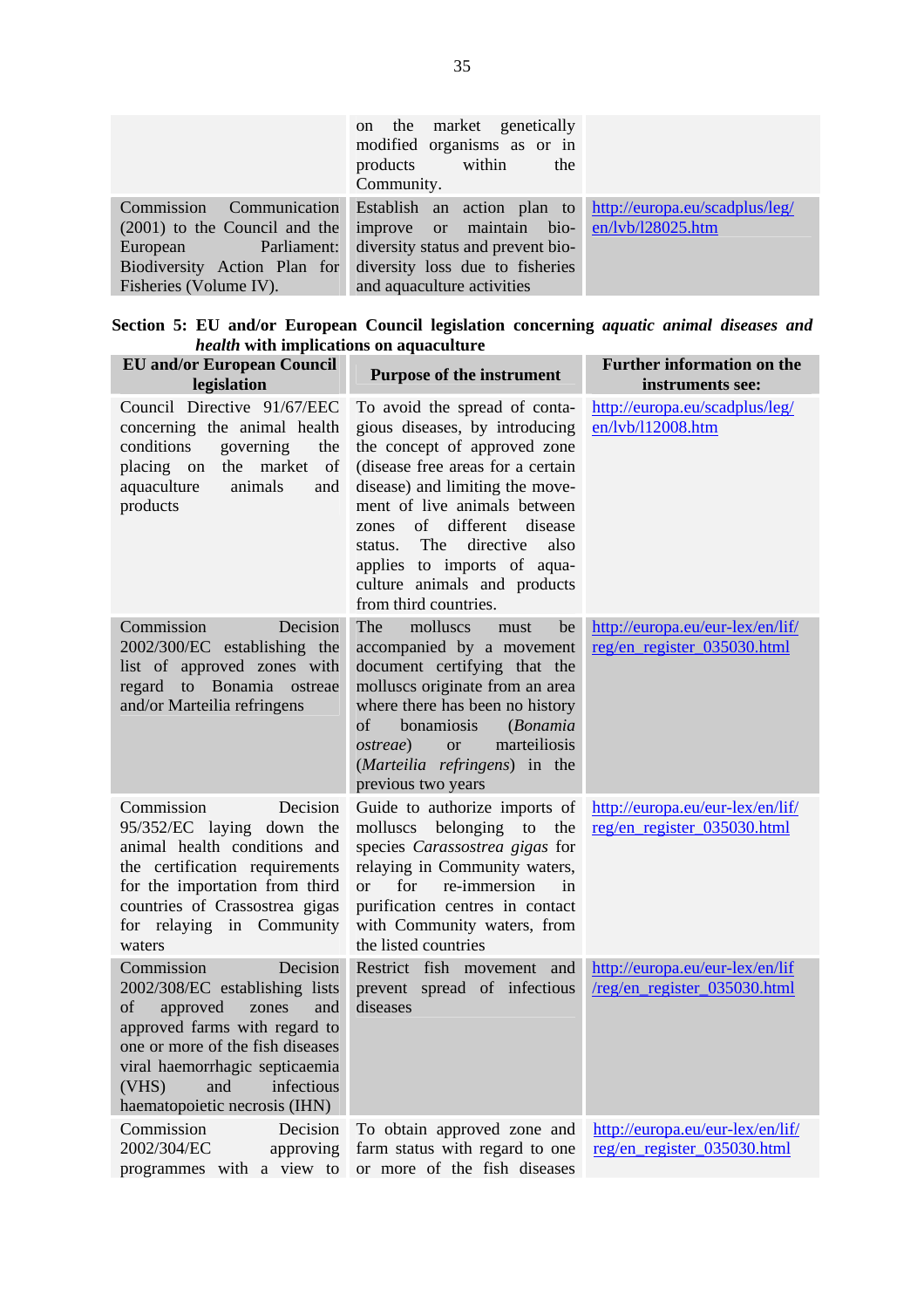| obtaining the status of approved<br>zones and of approved farms in<br>non-approved<br>with<br>zones<br>regard to one or more of the<br>fish<br>diseases<br>viral<br>haemorrhagic<br>septicaemia<br>infectious<br>(VHS)<br>and<br>haematopoietic necrosis (IHN)                         | viral haemorrhagic septicemia<br>infectious<br>(VHS)<br>and<br>haematopoietic necrosis (IHN)                                                                                                                                                                                                              |                                                                                               |
|----------------------------------------------------------------------------------------------------------------------------------------------------------------------------------------------------------------------------------------------------------------------------------------|-----------------------------------------------------------------------------------------------------------------------------------------------------------------------------------------------------------------------------------------------------------------------------------------------------------|-----------------------------------------------------------------------------------------------|
| Council Directive 82/894/EEC<br>on the notification of animal<br>diseases within the Community<br>Amendments - 2002/788/EC;<br>Regulation<br>Council<br>No.<br>3768/85; Council Regulation<br>No. 807/2003                                                                             | Notification of outbreaks of any<br>of the listed diseases                                                                                                                                                                                                                                                | http://europa.eu/eur-lex/en/lif/<br>reg/en_register_035030.html                               |
| Council Directive 93/53/EEC<br>introducing<br>minimum<br>Community measures for the<br>control of certain fish diseases<br>Amendments –<br>200/27/EC;<br>2001/288/EC                                                                                                                   | define<br>the<br>minimum<br>To<br>Community measures for the<br>control of the fish diseases<br>referred to in Annex A, lists I<br>and II, to Directive 91/67/EEC                                                                                                                                         | http://europa.eu/eur-lex/en/lif/<br>reg/en_register_035030.html                               |
| Council Directive<br>95/70/EC<br>introducing<br>minimum<br>Community measures for the<br>of certain<br>control<br>diseases<br>affecting bivalve molluscs<br>Amendments - 2001/293/EC;<br>2003/83/EC                                                                                    | Establishes at Community level<br>the measures to be taken in the<br>event of outbreaks of mollusc<br>disease referred to in Annex A,<br>list II, to Council Directive<br>91/67/EEC.                                                                                                                      | http://europa.eu/eur-lex/en/lif/<br>reg/en_register_035030.html                               |
| Council decision 92/532/EEC<br>Laying down the sampling and<br>diagnostic methods for the<br>detection and confirmation of<br>fish<br>certain<br>diseases<br>and<br>repealing the                                                                                                      | Sampling<br>and<br>diagnostic<br>methods for the detection and<br>confirmation<br>of<br>viral<br>haemorrhagic<br>septicemia<br>(VHS)<br>infectious<br>and<br>haemophoietic necrosis (IHN)                                                                                                                 | http://ec.europa.eu/comm/<br>fisheries/doc_et_publ/<br>factsheets/legal_texts/<br>sani_en.htm |
| Decision<br>Commission<br>2002/878/EC Laying down the<br>diagnostic<br>sampling<br>and<br>methods for the detection and<br>confirmation of the presence of<br>molluscs diseases Bonamiosis<br>(Bonamia<br><i>ostreae</i> )<br>and<br>Marteiliosis<br>(Marteilia<br><i>refringens</i> ) | diagnostic<br>Sampling<br>and<br>methods for the detection and<br>confirmation<br>Bonamiosis<br>of<br>(Bonamia<br><i>ostreae</i> )<br>and<br>Marteiliosis<br>(Marteilia<br><i>refringens</i> ) of molluscs in the<br>case of abnormal mortality and<br>for the recognition of approved<br>zones and farms | http://europa.eu/eur-lex/en/lif/<br>reg/en_register_035030.html                               |
| Commission<br>Decision<br>2001/494/EC<br>Approving the<br>schemes submitted by UK and<br>Ireland to withdraw all fish in<br>farms infected with salmon<br>(ISA)<br>anaemia<br>virus<br>and<br>repealing decision                                                                       | remove and destroy fish from<br>infected farms with the aim to<br>eradicate the disease and to<br>prevent further spread of the<br>disease to other farms as well<br>wild population<br>the<br>to<br>as<br>susceptible to this infection.                                                                 | http://forum.europa.eu.int/irc/<br>sanco/vets/info/data/oj/<br>01494ec.pdf                    |
| Commission<br>Decision<br>96/490/EC<br>Certain<br>on<br>protective<br>with<br>measures                                                                                                                                                                                                 | To prevent the spread of the<br>disease from regions in the<br>Community possibly infected                                                                                                                                                                                                                | http://europa.eu/eur-lex/en/lif/<br>reg/en_register_035030.html                               |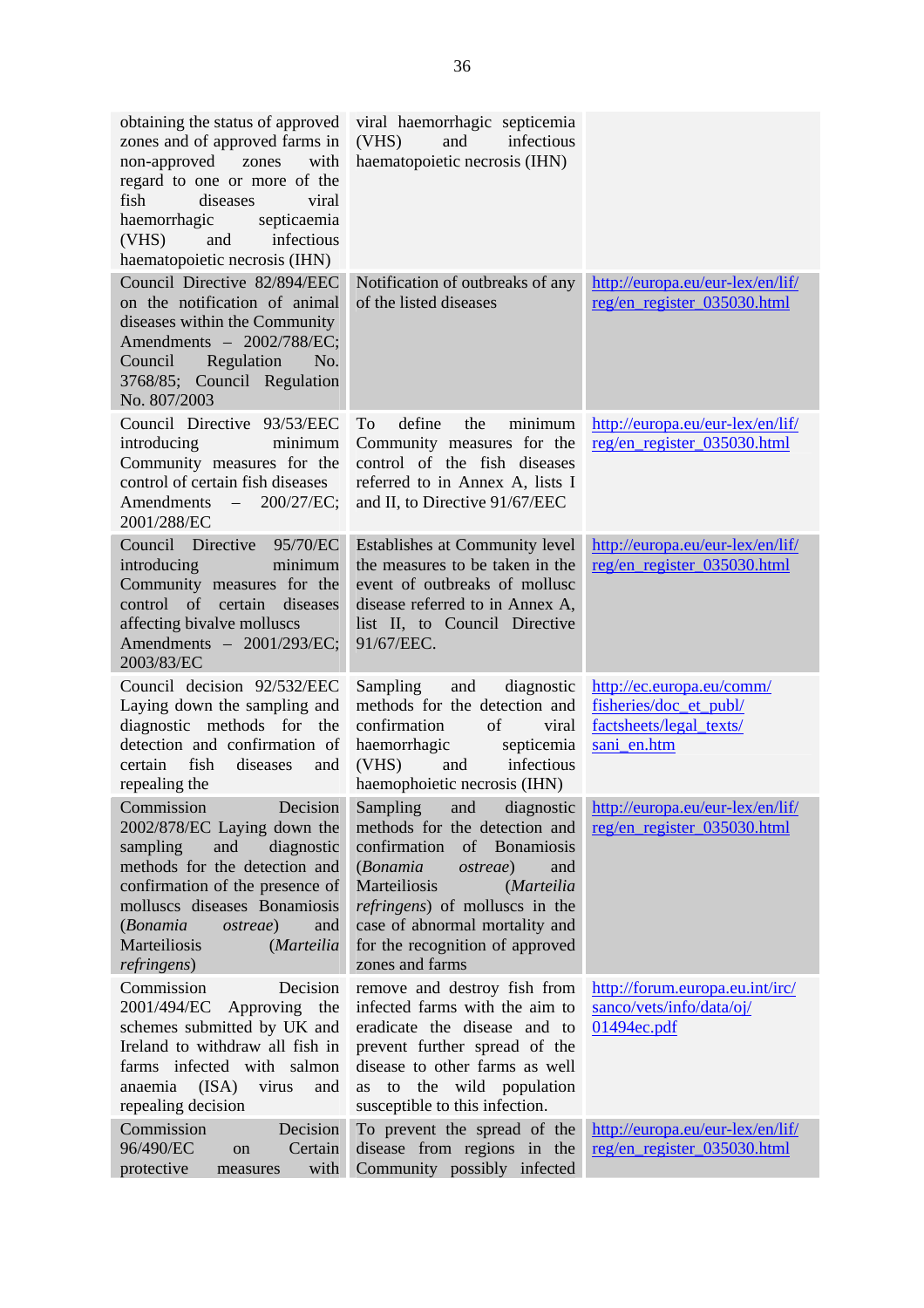| Gyrodactylus<br>respect<br>to<br><i>salaries</i> in salmonids                                                                                                                                                                                              | with Gyrodactylus salaris, and<br>the introduction of the parasite<br>into regions with salmon stocks<br>which are highly susceptible to<br>Gyrodactylus salaries                                                                                                                       |                                                                                                                 |
|------------------------------------------------------------------------------------------------------------------------------------------------------------------------------------------------------------------------------------------------------------|-----------------------------------------------------------------------------------------------------------------------------------------------------------------------------------------------------------------------------------------------------------------------------------------|-----------------------------------------------------------------------------------------------------------------|
| Council<br>Decision<br>(1999/313/EC)<br>reference<br><sub>on</sub><br>laboratories<br>for<br>monitoring<br>bacteriological<br>viral<br>and<br>contamination<br>of<br>bivalve<br>molluscs                                                                   | Designate a national reference<br>laboratory for monitoring viral<br>and bacteriological contamina-<br>tions of bivalve molluscs.                                                                                                                                                       | http://europa.eu/eur-lex/en/lif/<br>reg/en register 035030.html                                                 |
| Commission Regulation (EC)<br>No 2722/2000 for establishing<br>the conditions under which the<br>Financial<br>for<br>Instrument<br>Fisheries Guidance (FIFG) may<br>make a contribution towards<br>the eradication of pathological<br>risks in aquaculture | This<br>regulation<br>permits<br>Community assistance from the<br>Financial<br>Instrument<br>for<br>Fisheries Guidance (FIFG) for<br>eradication.<br>It<br>the<br>may<br>therefore<br>be<br>possible<br>to<br>compensate producers for the<br>slaughter<br>of<br>aquaculture<br>animals | http://europa.eu.int/eur-lex/lex/<br>LexUriServ/LexUriServ.do?uri<br>$=$ CELEX:32000R2722:EN:NO<br>$\mathbf{T}$ |
| Council Decision 93/383/EEC<br>on reference laboratories for the<br>monitoring of marine biotoxins                                                                                                                                                         | To monitor marine biotoxins to<br>ensure shellfish are free from<br>them for the placing on the<br>market of live bivalve molluscs                                                                                                                                                      | http://europa.eu/eur-lex/en/lif/<br>reg/en_register_035030.html                                                 |

**Section 6: EU and/or European Council legislation concerning** *feed additives* **with implications on aquaculture** 

| <b>EU</b> and/or European Council<br>legislation                                                                                                                                                               | <b>Purpose of the instrument</b>        | <b>Further information on the</b><br>instruments see:                                     |
|----------------------------------------------------------------------------------------------------------------------------------------------------------------------------------------------------------------|-----------------------------------------|-------------------------------------------------------------------------------------------|
| Commission<br>2003/7/EC on Amended the for consumer health<br>conditions for authorization of<br>use of canthaxanthin in<br>feeding-stuffs (2003/7/EC) in<br>accordance with Council<br>Directive (70/524/EEC) | Directive To provide greater protection | http://europa.eu.int/eur-lex/pri/<br>en/oj/dat/2003/1_022/1_022200<br>30125en00280030.pdf |

|  |                             |  |  | Section 7: EU and/or European Council legislation concerning coastal zone management with |  |
|--|-----------------------------|--|--|-------------------------------------------------------------------------------------------|--|
|  | implications on aquaculture |  |  |                                                                                           |  |

| <b>EU</b> and/or European Council<br>legislation                                                                   | <b>Purpose of the instrument</b>                                                                                  | <b>Further information on the</b><br>instruments see:                                     |
|--------------------------------------------------------------------------------------------------------------------|-------------------------------------------------------------------------------------------------------------------|-------------------------------------------------------------------------------------------|
| Council 2002/413/EC on the zones<br>Implementation of<br>the<br>integrated coastal<br>zone<br>management in Europe | Recommendation of the To take a strategic approach to<br>European Parliament and of the the management of coastal | http://europa.eu.int/eur-lex/pri/<br>en/oj/dat/2002/1_148/1_148200<br>20606en00240027.pdf |

In addition to the above legislative instruments of the EU, the significance of certain international environmental and wildlife conventions should also be noted in the sector governing process. For example, the EU is party to the Convention on the Conservation of European Wildlife and Natural Habitats and the Convention on Biological Diversity. These conventions commit parties to avoiding or minimizing damage to wildlife sites, to protect fauna and flora, to safeguard the biodiversity and integrating the principles of sustainable use into development policies. Such commitments may be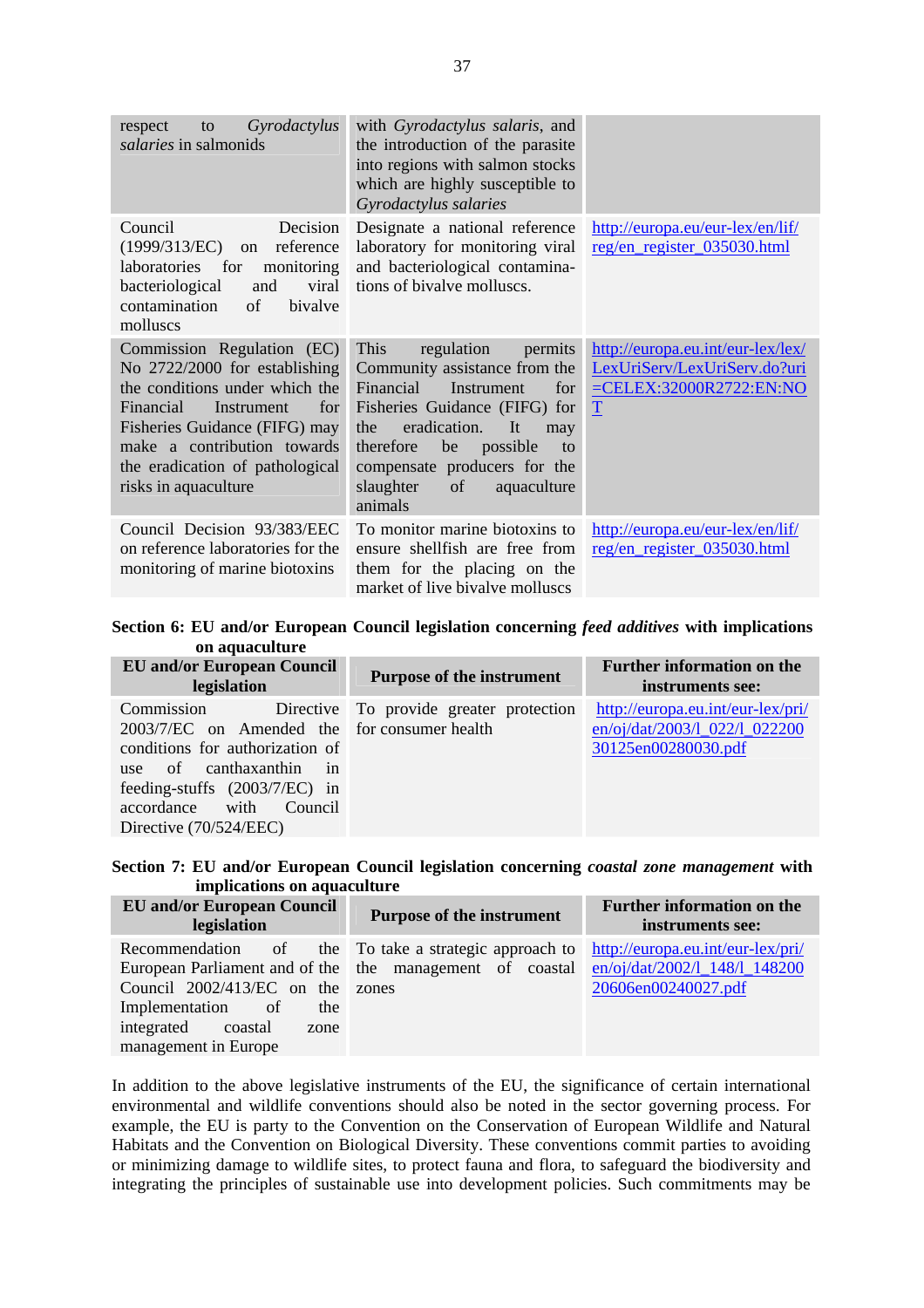relevant when examining whether the proposed use of Community finance for particular aquaculture activities is compatible with Community environmental policy. Most countries have ratified the following international and appropriate regional conventions:

| <b>International and regional Conventions</b>                                                                                             | <b>Further information on Conventions see:</b>                                                               |
|-------------------------------------------------------------------------------------------------------------------------------------------|--------------------------------------------------------------------------------------------------------------|
| Rio de Janeiro Convention on Biological<br>Diversity (CBD) (1992)                                                                         | http://www.biodiv.org/default.shtml                                                                          |
| Bern Convention on Conservation of European<br>Wildlife and Natural Habitats (1997)                                                       | www.coe.int/T/E/Cultural_Co-<br>operation/Environment/Nature_and_biological_<br>diversity/Nature_protection/ |
| Bonn Convention on the Conservation of<br>Migratory Species of Wild Animals (1979)                                                        | http://www.cms.int/documents/index.htm                                                                       |
| <b>MARPOL</b> International Convention for the<br>Prevention of Pollution from Ships                                                      | http://www.imo.org/Conventions/contents.asp?d<br>oc_id=678&topic_id=258                                      |
| UN/ECE Convention on the Protection and Use<br>of Transboundary Watercourses and<br>International Lakes (1996)                            | http://www.unece.org/env/water/text/text.htm                                                                 |
| Basel Convention on the Control of<br>Transboundary Movements of Hazardous<br>Wastes and their Disposal (1992; accession)                 | http://www.basel.int/text/text.html                                                                          |
| Ramsar Convention on Wetlands of<br>International Importance especially as<br>Waterfowl Habitat (1995 into force).                        | http://www.ramsar.org/key_conv_e.htm                                                                         |
| <b>OSPAR Commission on guiding international</b><br>cooperation on the protection of the marine<br>environment of the North-East Atlantic | http://www.ospar.org/eng/html/welcome.html                                                                   |
| Helsinki Convention to protect the marine<br>environment of the Baltic Sea from all sources<br>of pollution                               | http://www.helcom.fi/                                                                                        |
| Barcelona Convention for the Protection of the<br>Marine Environment and the Coastal Region of<br>the Mediterranean                       | http://www.unep.ch/regionalseas/regions/med/t_<br>barcel.htm                                                 |

# **6.2 Envisaged shortcoming in national and EU regulations for sustainable management of aquaculture**

In most countries in the region aquaculture is a relatively new economic activity when compared with agriculture and capture fisheries. Consequently many of the national and EU legal instruments and their regulations predominantly focus on these activities and consequently aquaculture is not specifically defined and its development and regulations are diluted in these instruments. For aquaculture to develop sustainably and attract meaningful support, the activity may need to be recognized as a legal entity in its own right, e.g. the Aquaculture Act (1985) in Norway.

At the EU level this shortcoming has also been recently recognized and for the first time the Financial Instrument for Fisheries Guidance regulation (FIFG) (Council regulation. 2792/99EC) was modified to include a definition for aquaculture to help better, the implementation of the Strategy for the Sustainable Development of European Aquaculture (COM (2002)511 final) (Commission of the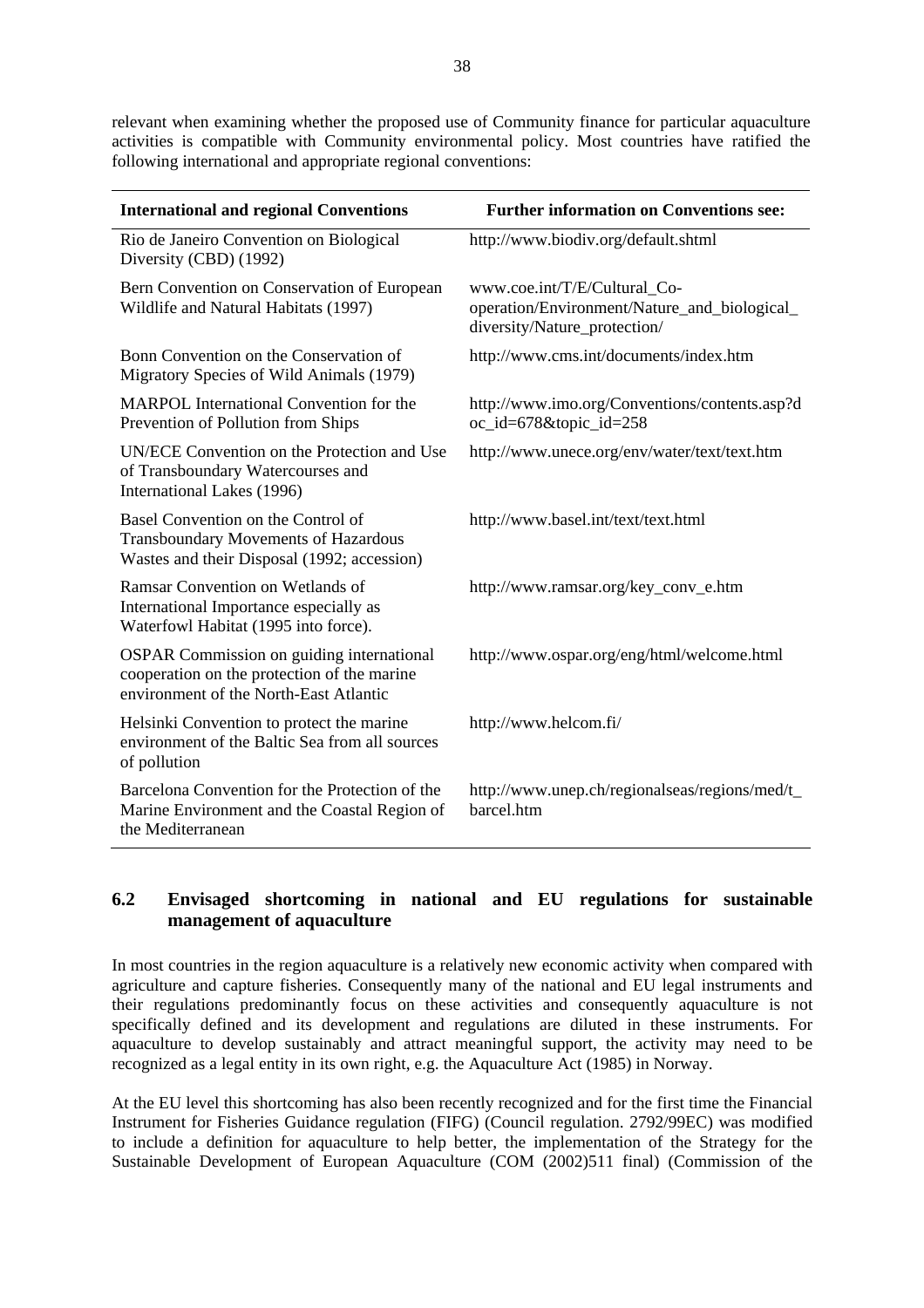European Communities, 2002). In so doing it has clarified aquaculture as an economic entity in its own right and eligible for 30–80 percent public investment aid.

#### **Legal definitions of aquaculture**

There is no legal definition of aquaculture provided in most of the national sector governing principle Acts in most countries. Instead terms such as "aquaculture animals", "aquaculture products" and "farm" have been defined in relevant regulations. Including a legal definition for aquaculture in the principle governing Acts will strengthen the national importance of aquaculture as an economic sector. The regulations related to diseases in aquaculture directly refer to the definitions of Council Directive 91/67/EEC concerning animal health, and conditions governing the placing on the market of aquaculture animals and products. This Directive contains definitions of, *inter alia*, "aquaculture animals", "aquaculture products" and "farm".

In the UK these terms are defined in Fish Health Regulations. In Germany "aquaculture animals" are defined in the Fish Hygiene Ordinance. In the Netherlands these definitions are found in regulations pertaining to fisheries products, snails and frog legs and health requirements for live bivalve molluscs. These regulations are more concerned with product safety than with aquaculture practices. In Denmark the regulations pertaining to the establishment and operation of marine (or ocean) aquaculture farms, adopted under the Fisheries Act (1994), have defined marine/ocean aquaculture farms as "fish farms consisting of cages and similar structures, installed in marine waters which require the use of feed for its operation". The land-based marine/coastal aquaculture is defined in the regulations pertaining to marine water aquaculture (1990), adopted under the Environment Protection Act (1998) as "fish farm placed on land that has an intake of marine water, including cooling water from power plants or similar sources, which requires the use of feed for its operation". Both definitions do not encompass the non-fed aquaculture practices such as seaweed culture and most mollusc cultures not utilizing rafts. The inclusion of the practice of feeding in the definition may be due to its potential to pollute the environment. Nevertheless, this is not reflected in the definition of freshwater aquaculture. The regulations on freshwater fish farms, adopted under the Danish Environment Protection Act (1998) defines freshwater aquaculture practices as fish farms that exclusively take in fresh water and which has a water outlet to water ways, lakes or the ocean. This implies that the definition of aquaculture varies according to the environment within the same country.

Further complexity in the definition of aquaculture is seen in France. Legal definition varies with the relevant decree or regulation. For instance, regulations on the authorization of establishments for marine aquaculture define mariculture as practices aimed at production, which includes capture, cultivation, processing, storage, conditioning and shipping of marine products. In contrast a functional definition is found in the Environmental Code, where fish farming is the raising of fish for consumption or stock enhancement, or for scientific, experimental or recreational/tourism purposes. A third definition exists in the French Rural Code under rural activities. This is the consequence of direct application of a set of regulations originally designed for the agriculture sector, particularly in relation to public funding, financial benefits and labour rights. This approach of defining aquaculture is influenced by the Common Agriculture Policy and the Common Fisheries Policy EU directives which are not activity specific.

#### **Policy and codes**

There are few clear stipulated national policies on aquaculture, with the exception of the recent strategies published in Spain, Norway and the UK. This has weakened the recognition of aquaculture as an independent economic sector of importance at both the European and national levels. This position also reflects the growing influence of EU legislation and policies on both capture fisheries and aquaculture, through the Common Fisheries Policy (CFP) as per Article 14 of Council Regulation (EEC) 3760/92 established by the *Community Framework.* The Common Fisheries Policy tends, as its name implies, to be dominated by capture fisheries issues, particularly those concerning stock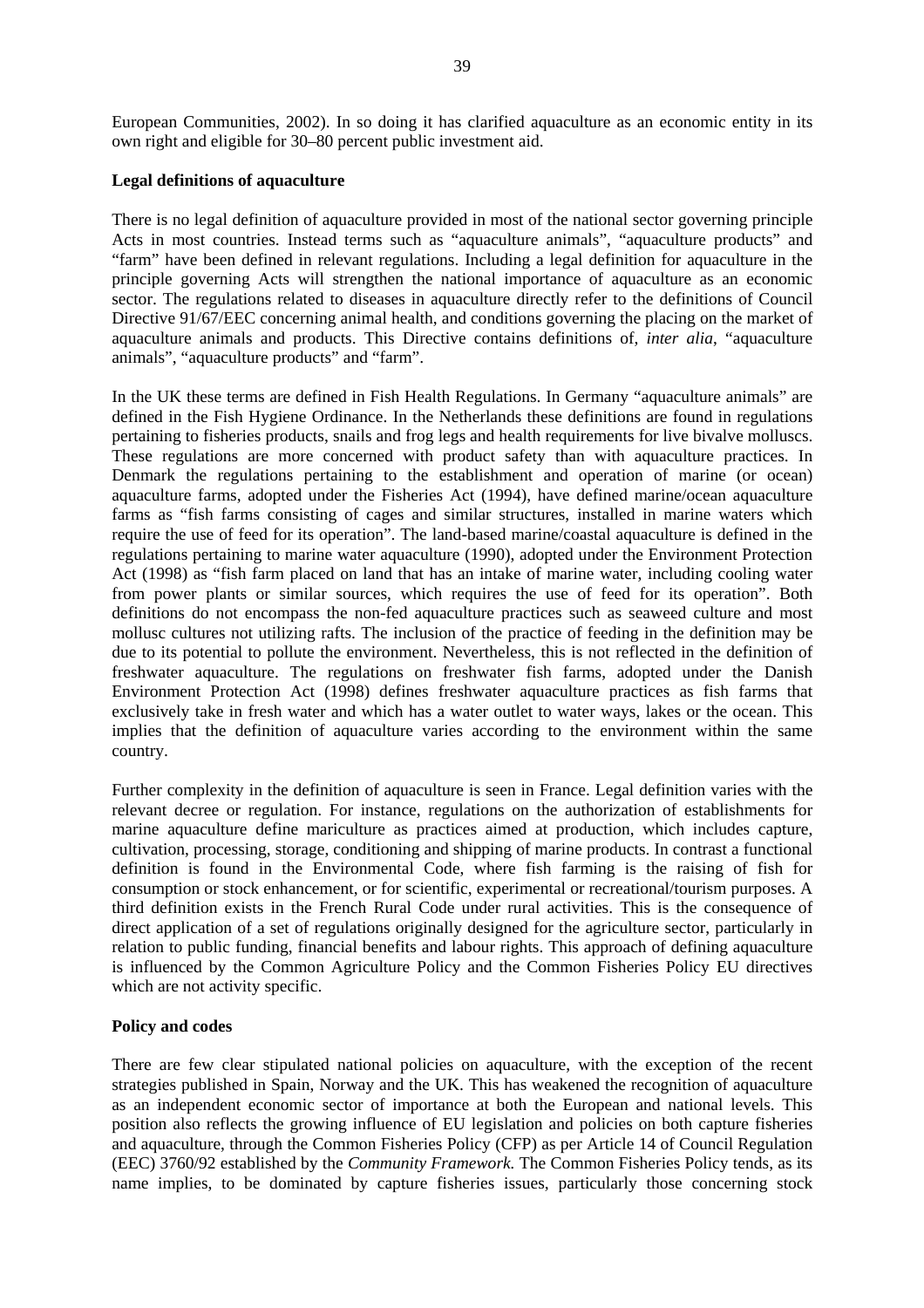management, the protection of specific stocks and the reduction of the overcapacity of the European fleet in the face of what can actually be fished in European waters. Sustainable development and responsible management are the key issues for the present and the immediate future of the CFP. Therefore clear national aquaculture policies need to be formulated to supplement the CFP.

In 2004 the European Commission produced a European Code for Sustainable and Responsible Fisheries Practices under its CFP (Commission of the European Communities, 2004). The Code was prepared with the participation of the Advisory Committee for Fisheries and Aquaculture. With regards to aquaculture it provides only two guiding principles refering to:

- (i) assured quality of the consumer product and animal welfare of farmed fish, and
- (ii) planning and managing fish farming to avoid negative interaction with the environment and resources.

This again is centred on product safety and environment protection. Therefore the policies need to be broadened to encompass areas such as diversification of sustainable aquaculture systems and practices at national level.

Since 2002 the EC has also produced a Strategy for the Sustainable Development of European Aquaculture outlined in text COM(2002)511 final (Commission of the European Communities, 2002). The Strategy contains proposed actions in the following fields:

- (i) increasing production
- (ii) competition for space
- (iii) market development, marketing and information
- (iv) training
- (v) governance
- (vi) safety of aquaculture products
- (vii) public health issues
- (viii) animal welfare issues
- (ix) environmental aspects
- (x) research

This Strategy provides important guidance for the sector. It is also fairly general in scope presumably to accommodate the issues from many EC member countries. Therefore, some aspects presented in the Strategy are not of importance for a particular country's aquaculture sector in the short- and midterm, and alternatively, some specific country issues are not addressed in the EC Strategy (such as, for example, the links between recreational fishing/angling and aquaculture). Nevertheless, this Strategy is being implemented to assist aquaculture development through the FIFG (Council regulation 2792/99EC). Such assistance and its scope was made possible by defining aquaculture in a manner that allows for targeted assistance (Commission of the European Communities, 1999).

The relatively low attention given to aquaculture development by national and regional institutions compared with other food production sectors has necessitated trade organizations representing the aquaculture industry to take a more proactive role in managing and promoting aquaculture. In recent years their activities have been reprioritizing to meet the challenges accompanying a rapidly expanding sector in a price conscious market that is increasingly sensitive to environmental and health issues. For example, the Federation of European Aquaculture Producers (FEAP), in collaboration with several stakeholders, produced a Code of Conduct for European Aquaculture (FEAP, 2000). In addition, marketing information tools have also been developed with financial assistance from the EU and the private sector. National trade associations in major producing countries have also shown the same level of self-monitoring. In Scotland, the Scottish Salmon Producers Organisation took the lead with several other principal stakeholders and recently produced a Code of Good Practice for Scottish finfish culture to ensure that farmers, who wish to join the Association following a successful independent audit, are compliant and implement best management practices therein (SSPO, 2006).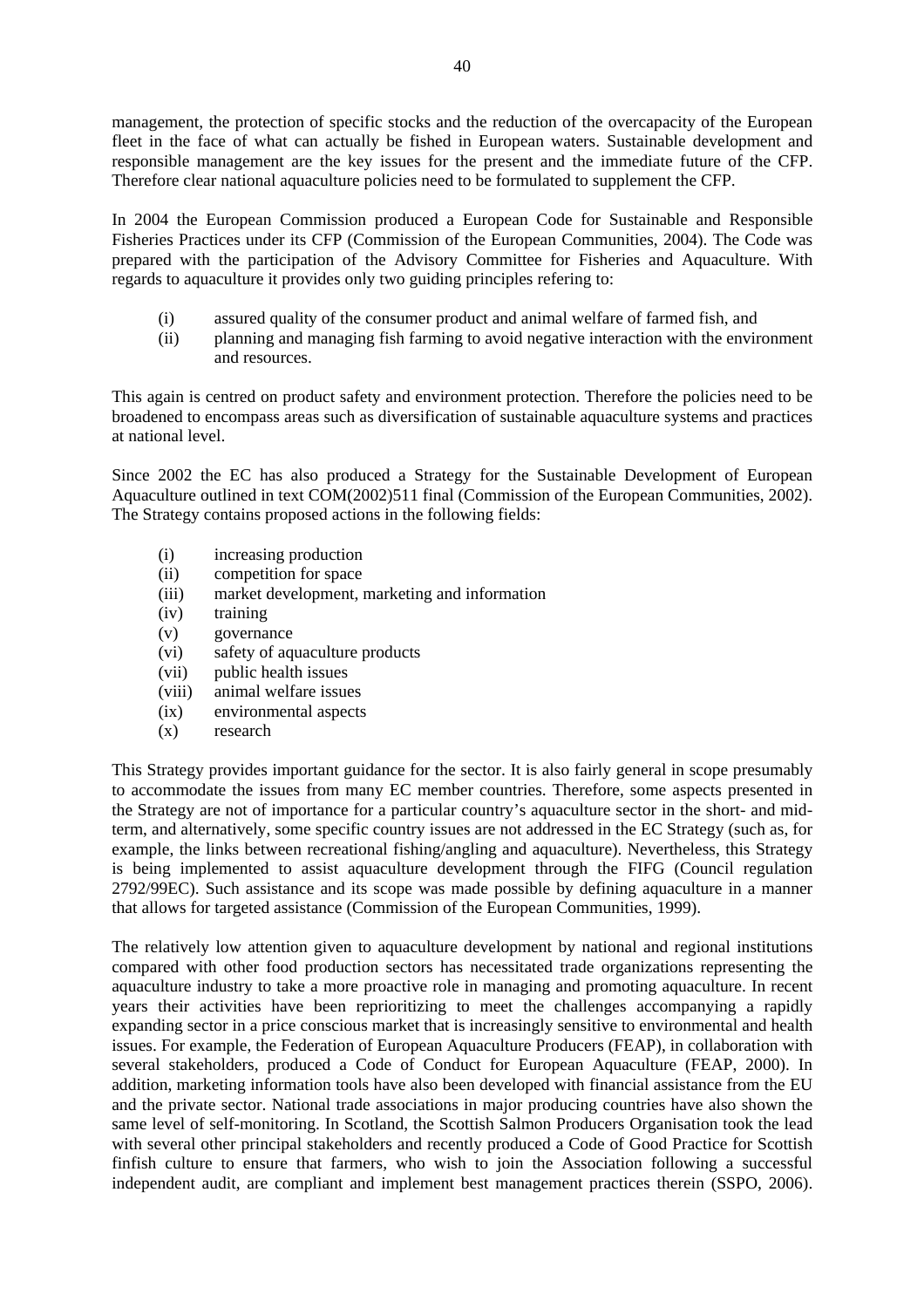Similar examples exist in Italy (Vade Mecum for trout, seabass and seabream: Association of Italian Fish Farmers 2006) and France (Quality Charters: French Federation of Aquaculture 2004–2005) and are being followed by several other associations in Europe (C. Hough, pers. comm.).

#### **Significant recent changes in the management of the aquaculture sector**

The overall effectiveness of a legal system for the management of the aquaculture sector depends to a large extent on an effective government administration of the aquaculture sector. In attempting to identify the current trends in the institutional settings of different countries, it is important to note that most of the countries do not have a well defined aquaculture policy. However, Norway has recognized aquaculture as an important independent economic sector by enacting the Aquaculture Act (1985) to regulate the management, control and development of fish farming in fresh water, brackish water and marine water. In most of the countries in the region, administration is centralized and policies related to aquaculture are developed either by Ministries in charge of agriculture, fisheries and environment or combination thereof. In some countries however, fisheries including aquaculture is devolved to provincial or regional levels. Centralized regulations to ensure the equitable allocation and sustainable management of resources might be desirable, in order to establish the "level playing field" that is required within a "free-trade scenario" (Varadi *et al*., 2001). With the recognition of aquaculture as a natural-resource base sector within the EU, there is a tendency that aquaculture will be a more important component within future fisheries policies.

Significant changes have taken place in aquaculture management at the national level through the formulation of legislation to regulate aquaculture. Such regulations are largely influenced by EU and Council Regulations and Directives aimed at minimizing or preventing environmental impacts, ensuring food safety and preventing transboundary infectious diseases. One advantage of adopting regulations in different countries based on common influence (EU/Council directives/regulations) is the harmonization of regulations across the region.

Prevention of natural water quality deterioration is influenced by the Directive related to water policy (2000/60/EC; known as Water Framework Directive). As per the Directive many countries have adopted the "polluter pays"' principle to safeguard natural water quality from the impacts of aquaculture effluents. This will encourage adoption of mitigatory measures by farmers to reduce environmental impacts which may result from aquaculture effluents. The development of recirculation aquaculture systems is influenced by this "principle" (as can be seen in Denmark or the Netherlands). Licensing systems adopted by all countries allow the controlled expansion of the industry. One implication of this licensing system is the allocation of feed or tonnage quota for various aquaculture practices in a zone (as practiced in Norway). However, the allocation of quota will only be meaningful when it is coupled with the environmental carrying capacity of the zone concerned. Influenced by the EU and/or Council directives and regulations, all countries have adopted the Environmental Impact Assessment (EIA) process. Nevertheless, the need for an EIA is often sizelimited. Aquaculture enterprises below a certain size and production output are exempted from the EIA process. One drawback in such EIA implementation policy is that the potential cumulative effect of aquaculture development is overlooked. To address this issue, integrated EIA for aquaculture zones has been proposed against individual EIA for each aquaculture enterprise.

# **7. SOCIAL IMPACTS, EMPLOYMENT AND POVERTY REDUCTION**

# **7.1 Dynamics of the structure of the aquaculture sector**

The absolute number of businesses engaged in aquaculture of key species has declined across the region, while production has increased significantly. Several factors are driving this change, the most important being falling fish prices, market restructuring where the multiple retail stores increasingly dominate access to the consumer, environmental pressures and competition for space. More often the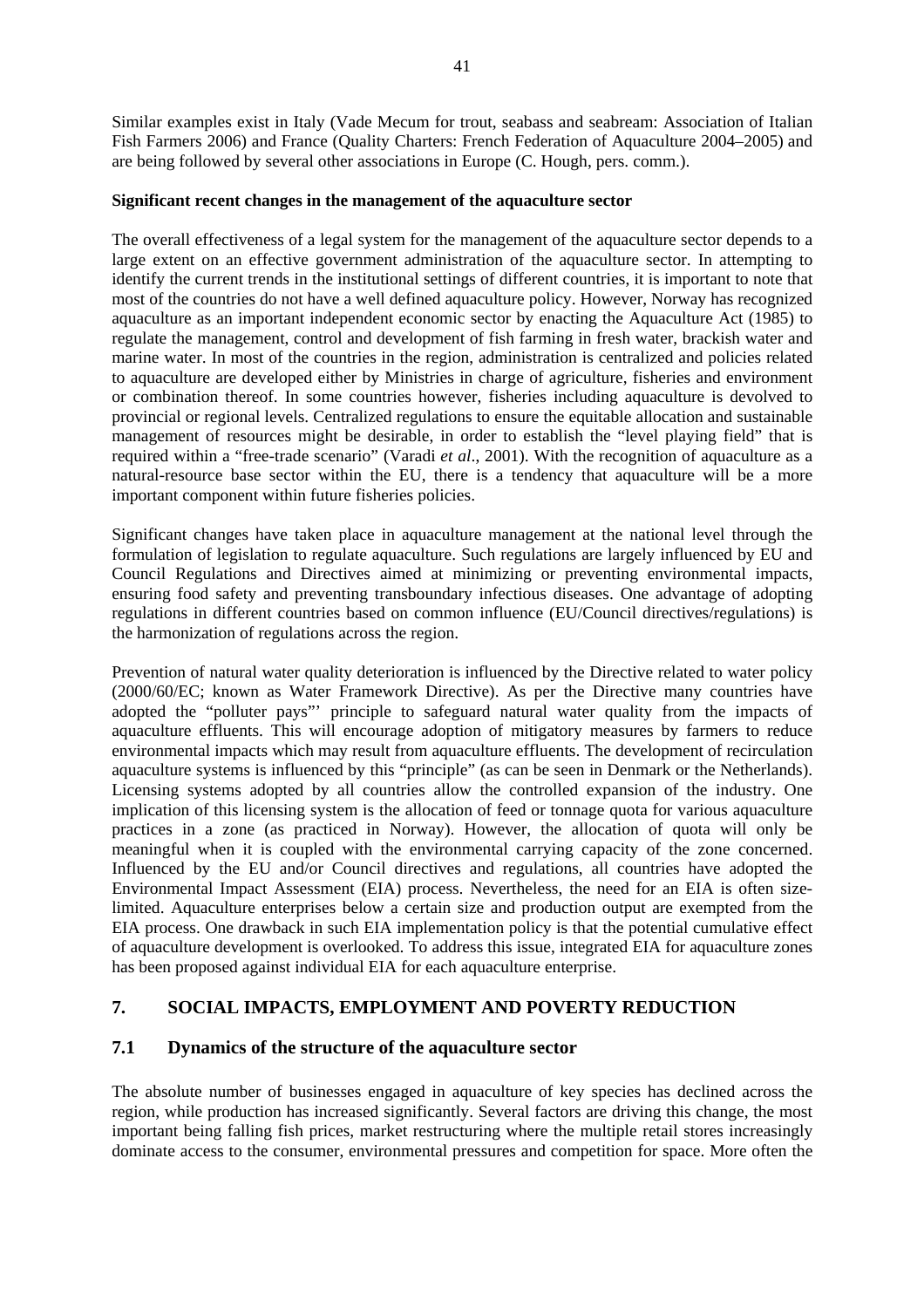maturation of the industry, with more professional businesses, more efficient production, vertical integration and market development are considered very significant drivers (K. Maroni, pers. comm.).

In all salmon, seabass and seabream producing countries these challenges were accompanied by a reduction in the number of companies and through acquisitions, consolidation and vertical and horizontal integration to maintain profitability. In most cases however, the number of licensed sites for production of major species has not decreased and in some instances showed small rises.

In addition the expansions of such farms are also severely curbed due to environmental concerns. In Denmark, no new licences have been approved in the last decade for freshwater farms and only one was allowed for a marine farm. Therefore the growth of companies has been through acquisitions and about 40 percent of farms were also closed to protect rivers and streams. In all cases, however, such reduction has been accompanied by the increase in production and productivity (Larsen, 2005).

In Scotland the number of companies farming rainbow trout (portion-size) in fresh water has decreased from 56 in 1994 to 37 in 2003, while productivity has more than doubled from 20 to 48 tonnes/person/year. Similarly in the same period the number of salmon companies declined from 131 to 81 (Fisheries Research Services, 2005). In Greece the price crisis of 2000–2001 also resulted in consolidation and the number of companies reduced from 269 in 2000 to 167 in 2002 through either closures or mergers and a vertical integration of production (Christofilogiannis, 2005).

In Norway many firms have filed for bankruptcy in recent years. Increased international competition, toll barriers, price pressure and differentiated and strict customer demands are factors challenging industry and innovation (Aslesen, 2004). This has resulted in significant restructuring of the aquaculture sector in Norway in recent years. Two components can be identified to illustrate this trend, the number of farm licences or permits and the ownership of these licences. In 1981, 52 farm licences were issued which increased to 150 at its peak in 1982 before falling to 40 by 2002.

In Norway the proportion of salmon and trout farm licences owned by limited liability companies has increased from 86.3 percent in 1992 to 97.3 percent in 2001. In contrast the share of salmon and trout licences owned by sole proprietorships has declined from 6.7 percent to only 1.2 percent in the same period. The impact of this acquisition is also evident by the influence of the large limited companies on Norwegian output of salmonids. In 1990 the ten largest companies accounted for 8 percent of total production. By 2001 their share had risen to 46 percent, reflecting sectoral consolidation and restructuring.

Malta is a relatively new entrant in aquaculture in the region and despite this shifts in farming operations and systems are already evident. In 1999 there were four companies for seabass and seabream. Following the price crisis of 2001 only two seabass and seabream companies were operational and the focus in the last couple of years was diverted to the more profitable blue fin tuna which could be classed as partly farmed. By 2003 three companies fattened 3 350 tonnes of tuna (Vasallo-Agius, 2005).

In France, Spain, and Italy the shellfish industry continues to be represented by small family and cooperative run farms which have not changed significantly over time. In recent years as many as 55 000 leases were made available to around 3 700 companies in France; the most significant changes have been in the consolidation of sales efforts, primarily through cooperative ventures. Lack of government support and environmental pressure meant that no new fish farms were allowed in the last 10 years in France. Italy has witnessed a yearly fall in the number of trout farms and there remain around 500 farms.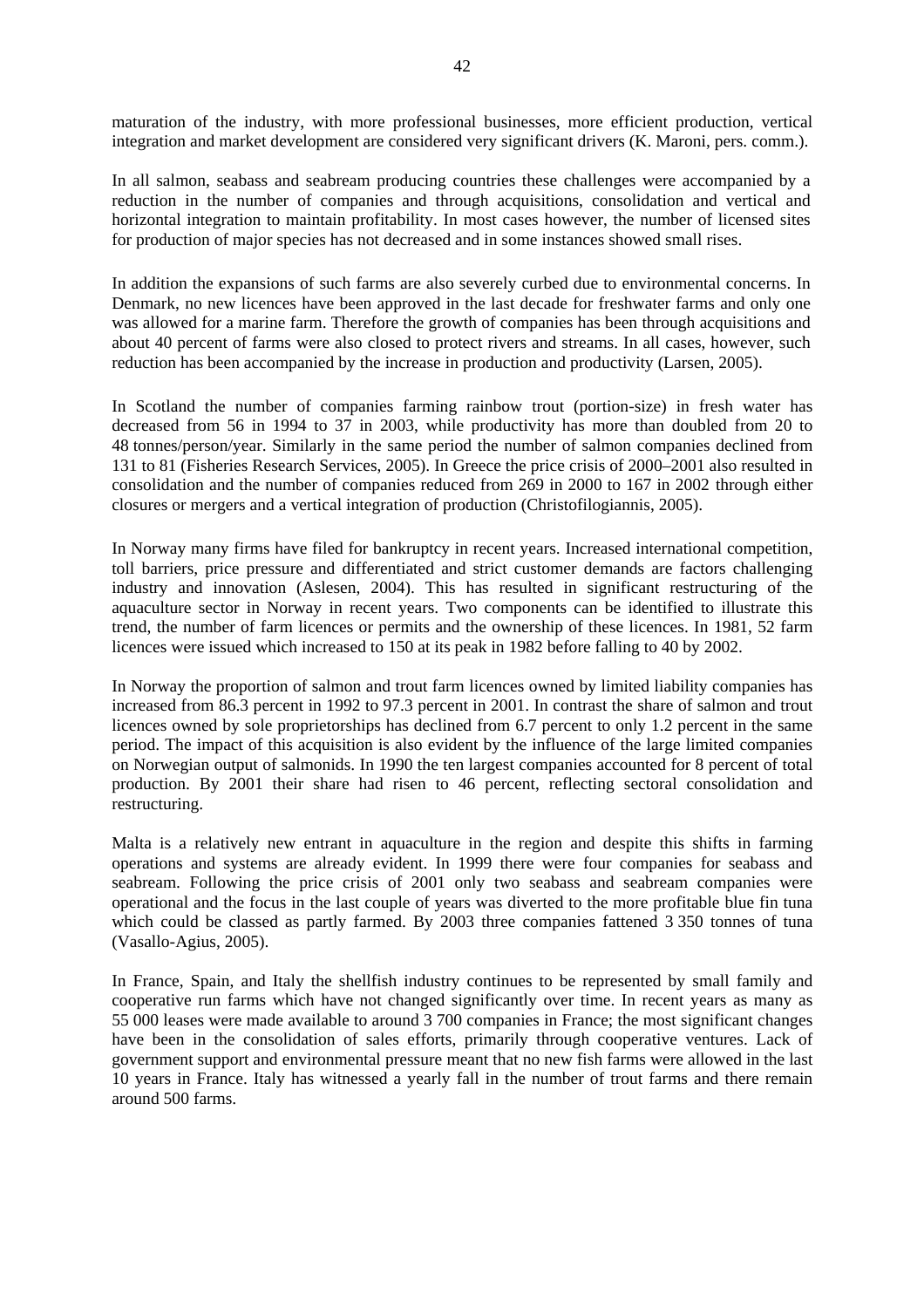# **7.2 Trends in ownership**

Most of the farms in the region are privately owned and the type of businesses range from small family run business to multinational public companies. The dichotomy of business types can be linked to the type of species group farmed, the scale of production and type of production system, and even the location, reflecting local or regional economic circumstances.

Most shellfish in Spain, France, Denmark, and the Netherlands continues to be traditionally cultured in an extensive manner and the majority of these operations are run by small family owned enterprises and cooperatives. Freshwater trout farming is often semi-intensively produced in open flow through systems and many of these businesses are also family owned enterprises.

The salmon and seabass/seabream sectors which farm more intensively and on a much larger scale have witnessed the greatest changes in ownership. This has been an increasing trend in the last decade resulting in reduction in the number of production-related employment, through improvement in productivity and the subcontracting of certain services.

### **7.3 Contribution of aquaculture to employment**

Data on employment in aquaculture in the region are poorly documented and where available are largely incomplete. In addition available national data cited by various authors vary widely. A key issue is the estimation of upstream and downstream employment; for example, within the supply and service sectors, through to logistics (transport), processing and retail. Education and training are also vital in supporting the development of the sector.

As the aquaculture sector provides more and more fish and shellfish to the markets, such service sectors whose reliance was on fisheries are increasingly supported by aquaculture. For example, in 2004 more than 70 percent of all shellfish produced in the EU originated from aquaculture (B. Guillaumie – European Mollusc Producers Association, pers. comm.)**.** 

In 1998 the number of people employed in aquaculture in the EU-25 was estimated at 80 000 full or part-time jobs representing 57 000 full time equivalents (European Commission, 2006). The socioeconomic importance of aquaculture in creating sustainable employment would appear to be related to the type of aquaculture practice. In intensive operations direct employment has evidently decreased in recent years. Most of these jobs are in the marine sector with shellfish farming providing the bulk of the employment (Goulding *et al.*, 2000). Overall however, the socio-economic importance of aquaculture in creating sustainable jobs is linked inevitably to the core criteria of economic sustainability.

Where more traditional aquaculture methods and systems are used they tend to be more labour intensive employing a greater number of persons. Furthermore, in many parts of inland Europe that use such systems, products such as carps are losing ground in consumer preferences and the market place. Where the "consumer is king", and where the EU expands its single market, pressure will increase on the traditional sectors to adapt or diversify or develop products for specialized niche markets, for example, for organic aquaculture products. Failure to do so will inevitably result in activity reductions and decline in aquaculture-related jobs.

The numbers employed in higher profile aquaculture subsectors are more comprehensively documented. The seabass and seabream sector provides jobs equivalent to around 7 600 full time equivalents (FTEs) in the region (Stirling Aquaculture, 2004). For salmonids, the major producer countries such as Norway, Denmark, UK, France, Italy and Spain provided full or part-time jobs equating to around 9 100 FTEs. In addition to these jobs the sectors also provide indirect job opportunities in support services as well as in education and training.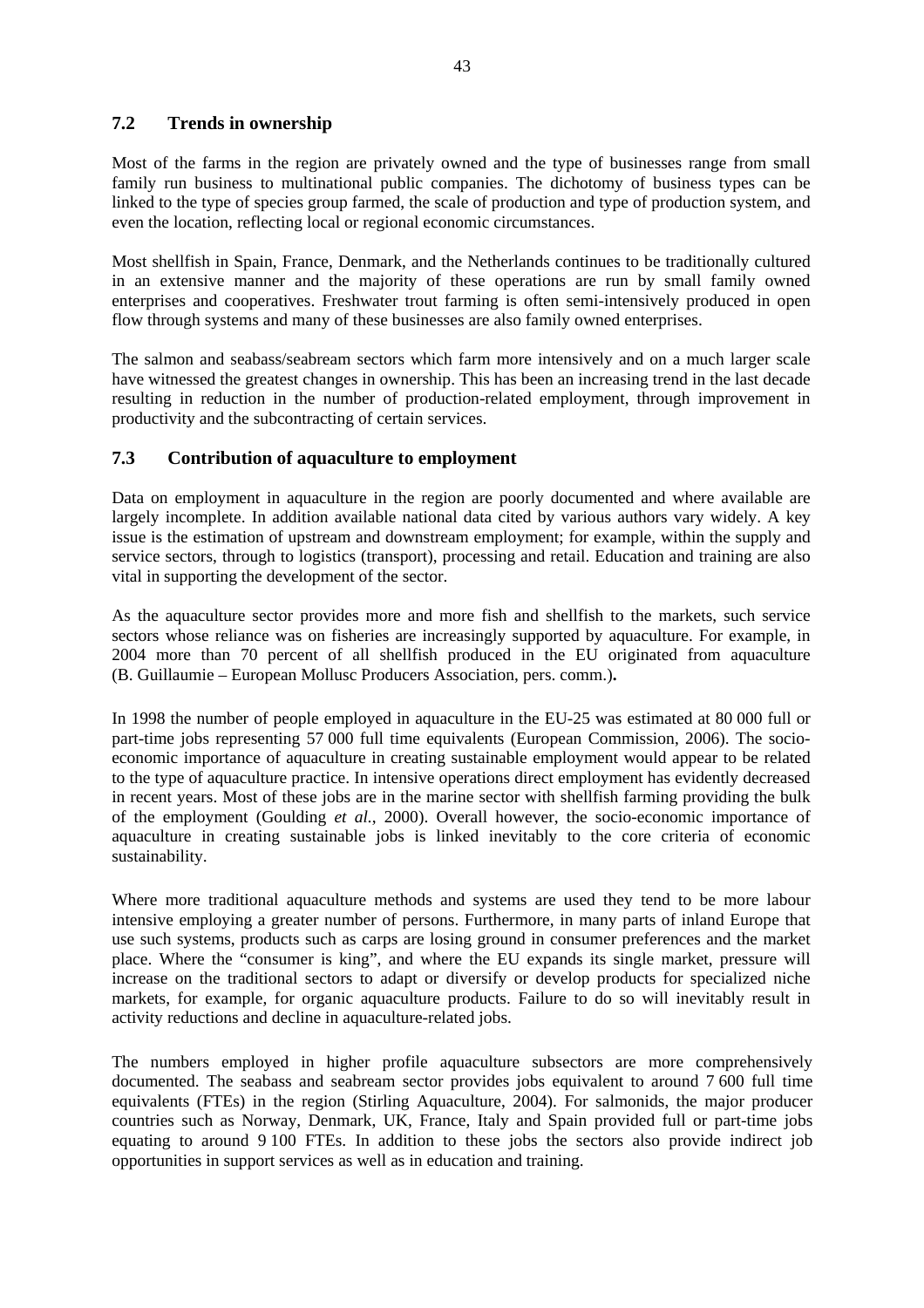#### *Italy*

In Italy the marine and shellfish industry engaged around 6 100 persons in full time employment in 2001, 1 800 persons in coastal aquaculture mainly in the seabass and seabream sector and 4 300 persons in the shellfish sector. In addition these sectors employed 400 seasonal workers and 250 in managerial or expert capacity (Cozzolino, in prep.). A recent study however suggests that the seabass and seabream sector employees 2 150 FTEs (Stirling Aquaculture, 2004).

#### *Denmark*

In 2003 the Danish aquaculture industry directly employed 819 persons on 414 farms, mainly in the inshore and onshore trout industry. The majority (666) of these employees worked on the land based trout farms on a full time basis and an additional 148 were part time. The industry is male dominated with only 7 percent of all employees being female (Larsen, 2005).

#### *Norway*

The number of people directly employed in the Norwegian aquaculture sector has fallen in recent years due to automation and rising labour costs. Since 1995 the number of persons directly employed in salmon and trout production sector has declined by 26 percent in eight years from 4 500 to 3 300 in 2003. This decline mainly affected unskilled production staff while administrative staff and staff with higher education have increased. The immediate service support industries are also significant providers of employment. In 2003 feed industry, marketing and transport supported an additional 2 700 full time jobs (Venvik, 2005).

#### *Spain*

In Galicia, Spain, where mussel farming predominates, the industry directly supports around 13 500 jobs. In addition the seabass and seabream sector provides 800 full time jobs. There is increasing activity (seabass/seabream) also in the Canary Islands (McLeod *et al*., 2006).

# **7.4 Benefits to the wider community**

The primary immediate benefits of aquaculture to the economies in the region are derived from indirect employment generated through support services and added value of aquaculture products. The extent and significance of these contributions especially to rural economies vary within the region.

In Scotland the salmon industry is regarded as the most important economic development in the Highlands and Islands injecting around US\$3.5 million every week in wages into the rural communities. In terms of value, the gate price of salmon (US\$525 million) is greater than the combined value of beef and lamb and represented 40 percent (US\$265 million) of total Scottish food exports in 1999. In Scotland, UK, the salmon farming industry directly employs an equivalent of 1 600 full time staff. For shellfish 137 full time and 230 part-time and casual staff are employed. When the processing and ancillary industries are considered the salmon industry alone supported a total of around 6 500 people.

Norway shows a similar trend in indirect benefits of the salmonid industry. In 2003 around 3 550 persons were directly employed in the salmon aquaculture production sector, plus some 400 persons were employed in aquaculture production of fish species other than salmon and trout (Statistics Norway, 2006). Some additional 3 500 persons were employed in slaughtering and filleting. In total the aquaculture industry provided some 19 500 jobs directly and indirectly (K. Maroni, pers. comm.). Given the rural distribution of these farms these jobs serve a crucial role in social cohesion in these communities.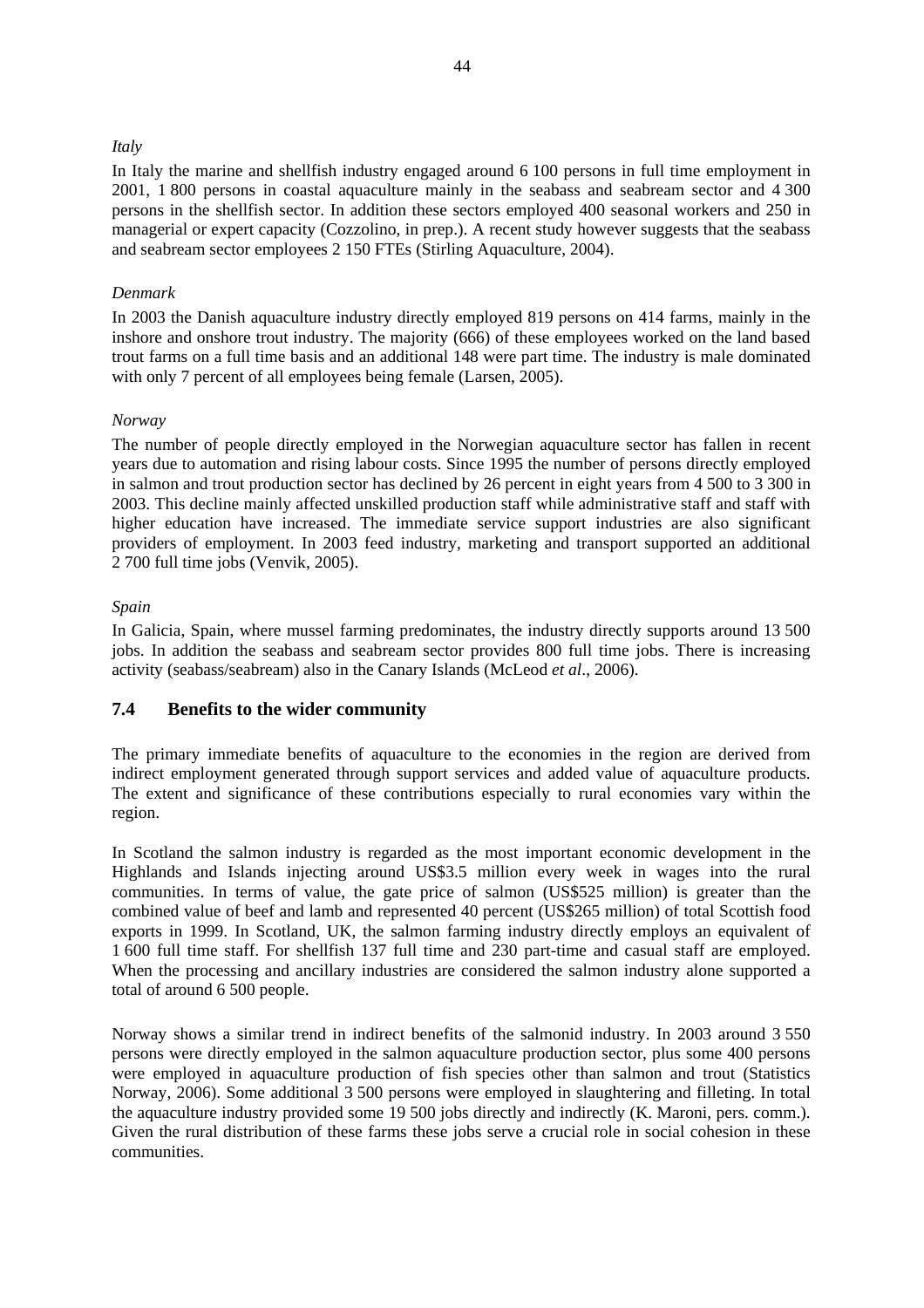The increase in the number of public companies in Greece and Norway in particular, has increased the opportunity of the general public to share the risk and profits of these companies. Such distribution of benefits is unlikely to reduce poverty in the region. The main benefit to communities therefore would be income generation through direct and indirect employment.

# **8. TRENDS, ISSUES AND DEVELOPMENT**

# **8.1 Trends influencing direction of aquaculture development in the region**

The continuing stagnation of capture fisheries and soaring demand for seafood products in the W-ER has stimulated the expansion of the aquaculture sector in the W-ER since the 1970s. The rate of growth over the last decades, however, has not been consistent and shows characteristics of a new agro-food industry that is showing signs of slowing down in the last decade (Table 5). Although aquaculture production has expanded by 7 percent/year between 1994 and 2003 its growth slowed to 1.5 percent/year between 2000 and 2003. This expansion between 1994 and 2003 was about half that of the world average (11 percent/year) but is similar when the respective growth rate of aquaculture production in China is excluded (5.6 percent/year).

The sector comprises diverse production systems in freshwater and coastal environments for farming a variety of finfish and shellfish species using both traditional and intensive production methods and is wholly reliant on natural resources. Its sustainability is therefore intrinsically linked to the sustainable use and management of these resources. In recent years this increasing recognition focused national and regional efforts on regulating the industry to ensure that the socio-economic benefits to the region are sustainable.

The dramatic increase in finfish production especially that of salmonids and seabass and seabream was accompanied by a sharp fall in prices. To meet these challenges the sector had undergone structural adjustment through consolidation and vertical integration. Such changes were also accompanied by dramatic improvements in productivity.

The increased productivity in key producing countries in the region especially within the EU has been accompanied by transboundary marketing initiatives and greater cooperation between farmers and their trade associations. While the industry has invested heavily to address these challenges, the EU has provided strategic information and assistance to the aquaculture industry through the European Community's regional cohesion policy under the Community Research and Technological Development Framework programme. Such support included initiatives such as MASMANAP (Methodology for seafood market studies with the aim of introducing new aquaculture products), AQUAFLOW and the first phase of the Aqua-Media project to improve marketing, research, technology, development and promotional information (Arnal-Monreal, 2002; Hough, 2002). Such targeted support will continue under the new European Fisheries Fund (EFF for the period 2007– 2013) for aquaculture, and processing and marketing of fisheries and aquaculture products (European Commission, 2004).

# **8.2 Impacts of regulatory environment on development**

With the exception of Norway that introduced an Aquaculture Act in 1985, countries in the region regulate the sector through a series of interrelated statutory instruments and regulations which address the management of fisheries sector as a whole and establishment of aquaculture operations. In the last five years, however the increasing influence of the EU has superseded related national legal instruments to the extent that national acts can be devoid of aquaculture definitions, instead relying on harmonized definitions and directions originating from the EU. Since the target countries in the W-ER are members or trade with the EU, all nations are likely to be impacted by its legislation and regulatory developments. The legislations and regulations in the region as a whole are becoming more centred on the well-being of the environment, food safety, and transboundary aquatic animal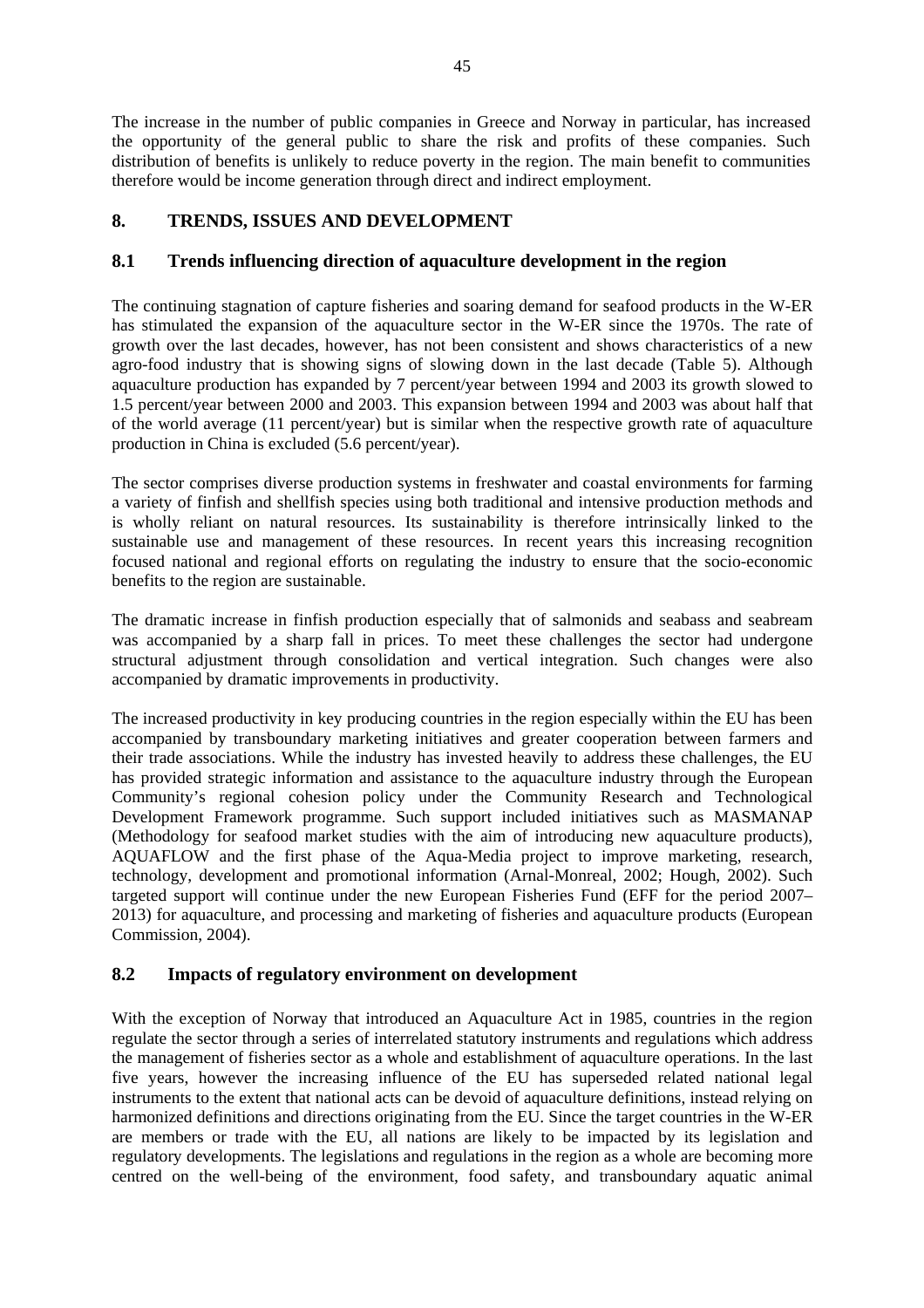movement with special reference to biosecurity (see Table 12 for a list of EU legislative instruments concerning aquaculture).

#### **8.3 Status and contribution of aquaculture**

In the last decade the rate of development has shown high intraregional variation with southern countries exhibiting higher growth and northern countries in the W-ER exhibiting medium growth. Between 1994 and 2003 aquaculture production in Cyprus, Turkey and Greece expanded at an average annual rate of 53, 40 and 21 percent, respectively, compared with 17 and 11 percent for Norway and UK. These differences reflect the varying phases of maturity of the production of these species. Overall, the rate of increase in value has trailed behind the increase in volume indicating a fall in unit prices between 1994 and 2000 following which prices showed some recovery (Figure 10).

The major expansion in aquaculture between 1994 and 2003 was overwhelmingly dominated by the marine finfish production particularly that of Atlantic salmon in northern Europe, and seabass and seabream in the Mediterranean region. Over 70 percent of the increase in tonnage since 1994 was contributed by Atlantic salmon, mussels, trout, seabass and seabream. Atlantic salmon alone contributed 44 percent of the total increase in volume during this period in the W-ER while mussels, trout, seabass and seabream contributed 13, 7.6 and 6.5 percent of the increase, respectively.

Norway (71 percent), UK (19 percent) and Faeroe Islands (10 percent) were the major players driving the soaring increases in Atlantic salmon production and accounting for almost all the increase in salmon production since 1994. Production and productivity from predominantly inshore intensive cage farming systems in these countries has increased following improved feed quality, feed management, husbandry and overall farm management. As a consequence of automation (especially for feeding) the number of people engaged directly in the industry has reduced. Such changes have had the highest impact on unskilled labour market in rural areas. In all three countries, salmon is a major contributor to the economy as a whole and to the rural economy in particular. It is also a significant export earner. In Norway, the export of sea food is second after oil and gas and was valued at US\$3.5 billion in 2003. Farmed salmon and trout accounted for 40 percent (US\$1.4 billion) of this value (Ludvigsen, 2004) and the industry directly employed around 3 500 jobs in 2003 mainly in rural areas. More specifically, according to K. Maroni (pers. comm.) the Norwegian aquaculture industry supports 3 500 FTE jobs in the primary production, 3 500 in slaughtering and some 12 000–13 000 in downstream supporting activities. In Scotland, the significance of salmon farming is equally high, producing over US\$437 million of salmon (gate prices) and supporting over 6 500 people in production and processing often in remote rural areas. In 1999 farmed salmon accounted for around 40 percent (US\$262 million) of total food exports from Scotland. Similarly, in the Faeroe Islands, salmon accounted for 25 percent of the country's exports. In view of the economic importance of this activity, the sustainability of salmon farming in these countries is a high priority. Norway is the only country in the region to enact an Aquaculture Act and Scotland has recently developed a strategic aquaculture plan within their coastal zone strategy.

In southern regions of western Europe seabass and seabream farming has similar significance for Greece, Turkey, Spain, Italy and France, which together in 2003 accounted for 95 percent of production mainly from sea cages. In Greece, fish, mainly farmed seabass and seabream is the third largest agricultural export after olive oil and tobacco, and is regarded as a strategic product by the Greek Government. In 2003, Greeks engaged around 3 200 full time staff to produce 63 250 tonnes of seabass and seabream, accounting for 43 percent of the production in the W-ER. In most countries the number of employees directly employed in the sector has declined following restructuring of the industry since 2000.

The increased production and supply of farmed fish species notably salmon, trout, seabass and seabream was accompanied by a steady fall in gate prices triggering restructuring of the industry farming the major species. In Norway, such restructuring resulted in the number of sole proprietors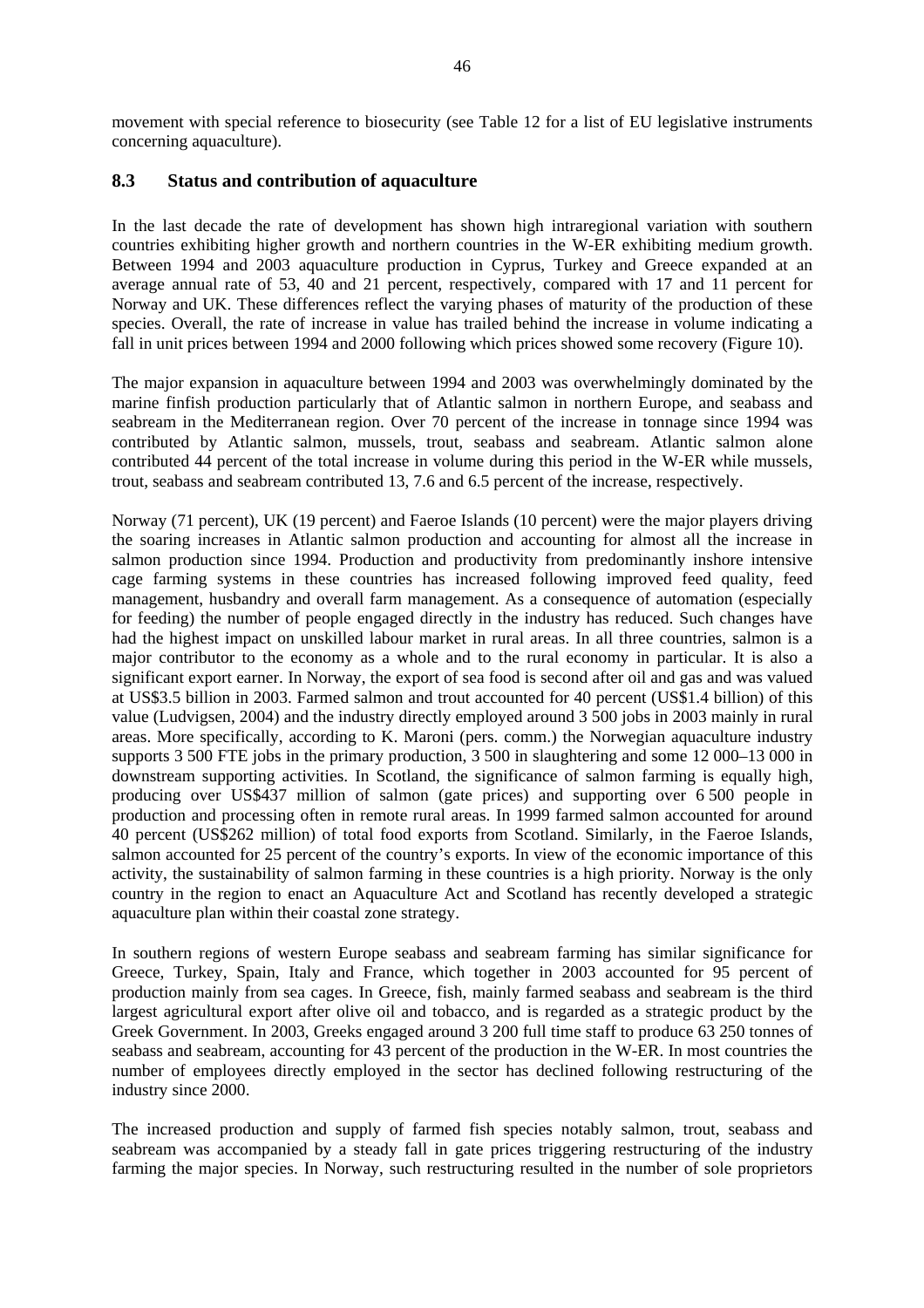declining from 47 in 1994 to just eight in 2003 and concomitant decline in number of employed people in salmon and trout farming by 18 percent of 2001 numbers in 2004. Greece was no exception with number of farms declining from a peak of around 250 in 1998 prior to the price crisis to 167 in 2003. Such restructuring was also accompanied by decline in unit production cost by 34 percent between 1994 and 2003. In the UK a similar trend is evident with the number of salmon farms halving from 131 in 1994 to 63 in 2003. The falling prices have also stimulated productivity and innovation especially in the salmon industry. In the UK productivity has more than trebled in 10 years from 40 tonnes/person in 1994 to 140 tonnes/person in 2003.

These challenges have not had a negative impact on production and falling prices were accompanied by substantial increases in volume of the key finfish species which in the last reporting decade saw production of salmon rise by an average of 15 percent/year and seabass and seabream by 37– 38 percent/year. The demand for farmed fish is also being driven by falling supplies of fish from capture fisheries as well as the market requirement for assured quality, traceability as well as the stability and reliability of the supply chain.

The region produced around 750 000 tonnes of shellfish in 2003 (FAO FISHSTAT Plus, 2005). Production was dominated by three countries, Spain (34 percent), France (24 percent) and Italy (17 percent) accounting for 75 percent of regional production. In the last reporting decade, however, shellfish production only increased by two percent/year but this masks the large heterogeneity in output in the region. Whilst shellfish production in countries such as France, Netherlands and Sweden declined by 2–5 percent/year between 1994 and 2003 output in Ireland, Norway, UK and Germany increased by 21–53 percent/year in the same period, albeit from a relatively low production base.

All present data suggest that the total shellfish production is unlikely to grow significantly although some countries in the region such as Norway have increased the number of licences granted for shellfish production. The production in traditional producing countries such as Spain, France and Italy continues to be influenced by external factors such as deteriorating water quality and algal blooms, competition for space by recreation and leisure sectors, food safety issues and unstable markets, cheaper imports as well as internal factors relating to stocking density and seed availability (McLeod *et al.,* 2006).

There has been a continued increase in interest in the farming of new species such as cod, turbot and halibut and these areas saw some increase in employment and number of companies investing in these species.

# **8.4 Trends in diversification**

The aquaculture sector in the region has been market driven and therefore its sustainability is intrinsically linked with the balance between production and demand and the maintenance of profitability. This together with the recognition of the narrow product base has focused some producers, research institutions and regional institutions such as the EU on giving priority to diversification and securing a sustainable aquaculture sector (Commission of the European Communities, 2002). This process has gained momentum in the last five years with financial aid and human resources, notably in Norway, being channelled to develop new species for culture. Species such as cod, sole and halibut have been targeted for expansion with increasing number of companies, approved sites, and employment. The recent production and rate of expansion of new species are presented in Table 13. The improvements in cod fingerling supply have facilitated expansion by a phenomenal 354 percent/year between 2000 and 2003. Similarly halibut production rose by 176 percent/year in the same period. Nonetheless, specific technical issues for seed supply remain to be resolved and none of these species has yet attained a significant position in the European aquaculture production profile. Niche markets for exotic species continue to provide a stable market for some producers but show signs of saturation under current marketing efforts, e.g. tilapias (Table 13).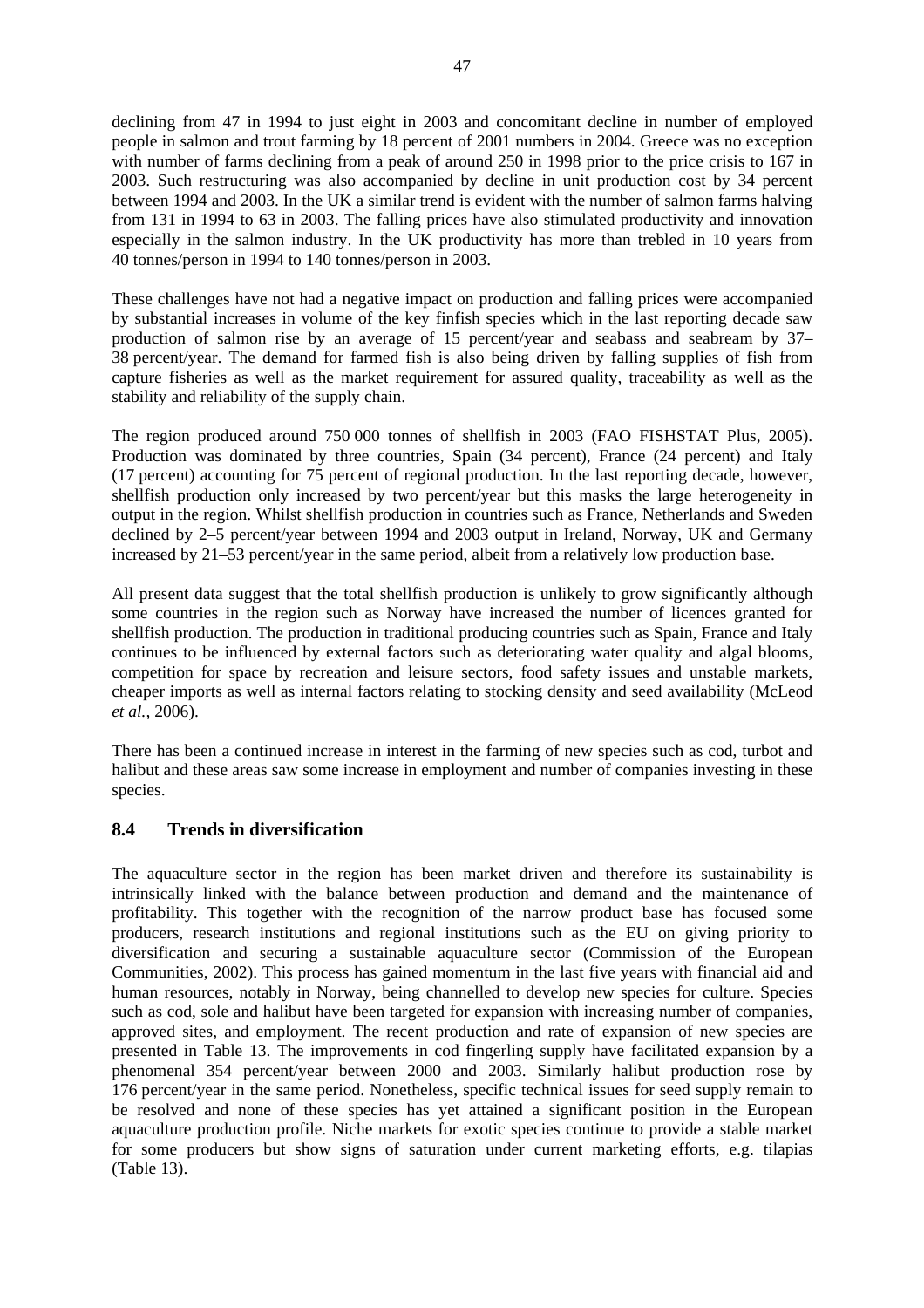| $Exotics1$ and new    |         | Annual rate of increase (%/year) between | <b>Production (tonnes)</b> |             |         |         |
|-----------------------|---------|------------------------------------------|----------------------------|-------------|---------|---------|
| farm candidates       | 1970-80 | 1980-89                                  | 1990-99                    | $2000 - 03$ | 2000    | 2003    |
| Tilapias              | 9       | 8.6                                      | 3.3                        | 0.6         | 7239    | 7403    |
| Turbot                |         |                                          | 52.5                       | 2.8         | 4785    | 5 3 2 1 |
| North African catfish |         |                                          | 24.9                       | 5.4         | 3 000   | 3650    |
| Atlantic cod          | ۳       |                                          | $-7.17$                    | 353.8       | 169     | 2 5 6 1 |
| Arctic char           |         | -                                        | 133.5                      | 15.6        | 1 0 2 8 | 1671    |
| Atlantic halibut      |         |                                          | 107.1                      | 176.4       | 35      | 282     |
| Siberian sturgeon     |         |                                          | 99.0                       | 6.9         | 90      | 115     |
| Kuruma prawn          |         |                                          | 0.4                        | 15.1        | 53      | 85      |
| Indian white prawn    |         |                                          | 341.0                      | 4.6         | 65      | 77      |
| Haddock               |         |                                          |                            |             | 0       | 65      |
| European whitefish    |         |                                          |                            | 76.9        | 79      | 322     |

| Table 13. Trends in diversification: production and growth rate of new aquaculture candidates |  |
|-----------------------------------------------------------------------------------------------|--|
| and exotics (FAO FISHSTAT Plus, 2005)                                                         |  |

<sup>1</sup> Exotic species groups are given in italics

The likely impact these new species compared with established species, however, is difficult to ascertain at present and will probably be dictated by national regulatory authorities rather than technical constraints. The diversification initiatives are occurring against a backdrop of limited production sites being allowed for fish farming, increasing environmental challenges, and a highly competitive marketplace. Many available inshore production sites in these countries are used for currently farmed species, and production sites in UK, Norway and Denmark are regulated through capping of tonnage, feed quota and feed efficiencies, respectively. Clearly, as total fish output in nearshore and land sites may approach allowable capacity, and if new sites are not made available, companies may have to diversify production within current total production limits set for available sites. The use of offshore cages to address environmental concerns is in its initial phase and technical and investment constraints are yet to be overcome.

To develop new markets creative marketing is an emerging strategy for diversification. In the last decade quality labels such as "Tartan Quality Mark Label", "le Label Rouge" for salmon, "Truite Qualité charte" for trout and "Charte Qualité" for aquaculture in France for marine fish and sturgeon have been promoted to attract sales and more recently organic labels have been introduced to create higher priced niche markets (Monfort, 2006).

Countries in the region have varying rules for organic production but as yet there are no European or internationally harmonized standards. The multiplicity of the different organic schemes, ecolabels and third-party labels (supermarkets) appears to be creating a degree of confusion and the production sector supports the idea of common European standards for such approaches.

Whilst these strategies may have been thought to provide increased price margin opportunities, both the mass appeal and degrees of market share remain uncertainties and their impact on increased production is unclear.

The desire for organic, bio and ecolabels has been forwarded from the original organic agriculture movement; however, the absence of general and species-specific guidelines for aquaculture has created a void in the direction of this approach. When compared to organic agriculture, it seems unlikely that, apart from certain niche markets, that organic or ecolabels will displace mainstream production, where costs and guaranteed quality remain the primary decisions of purchase.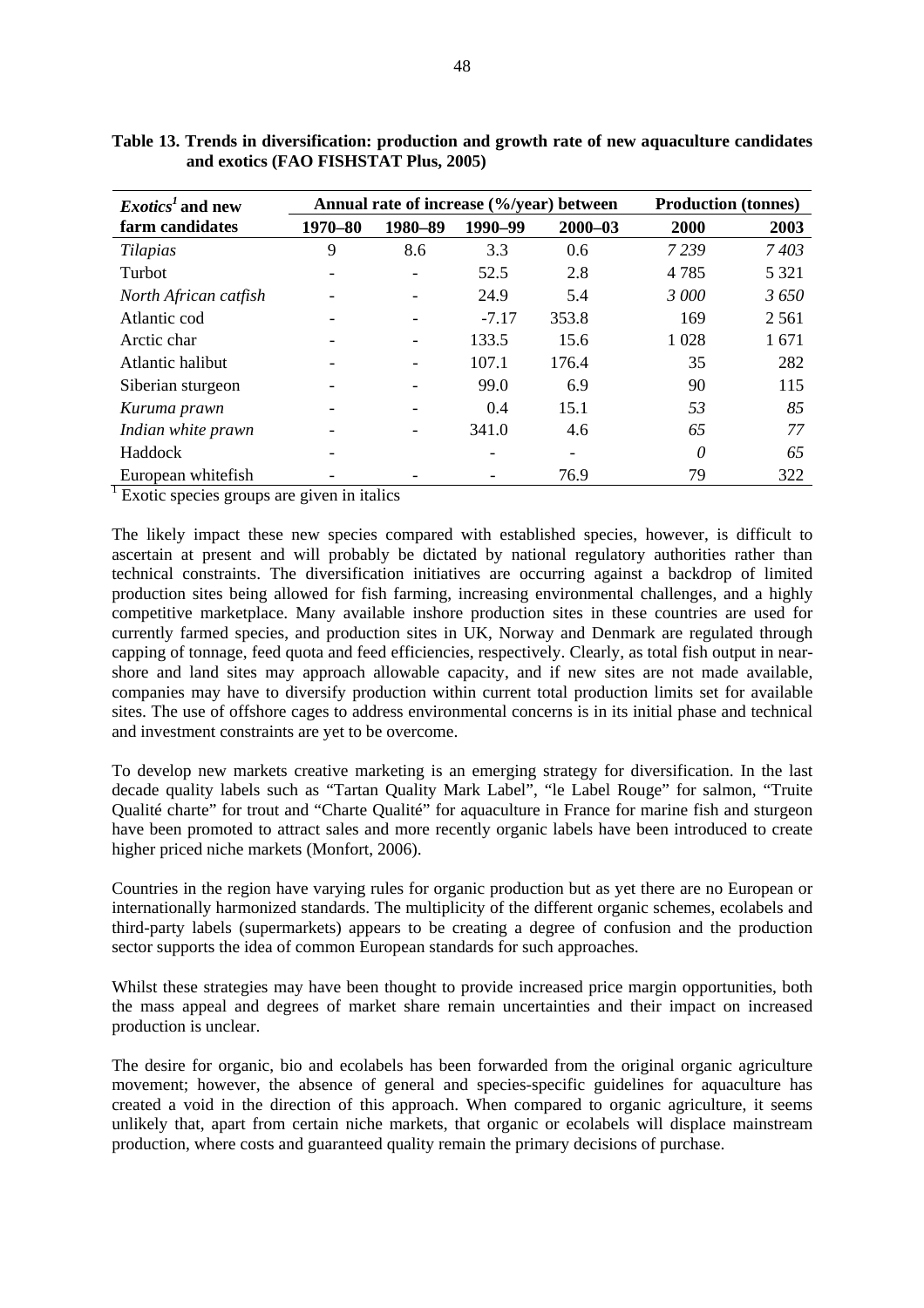# **8.5 Food safety and biosecurity**

In the last decade much greater emphasis has been placed on food safety following public concerns and reports of contaminants in fish products, and the incidences of bovine spongiform encephalopathy (BSE also known as mad cow disease), salmonella, dioxin contamination and avian flu. Public concerns, echoed by the legislator, have been extended into a zero tolerance regime on food contamination, a position extended to fisheries and aquaculture supplies. These initiatives have been taken by the EU to ensure that the benefits are translated in a harmonized manner across the W-ER and beyond; although the legislation is based on risks rather than a risk/benefit analysis; for example, the risks of dioxin contamination versus the benefits of consuming Omega-3 fatty acid rich fish products. New and more stringent EU directives setting maximum dioxin levels in feeds have been established.

The use of antibiotics has declined significantly in the last decade accompanying the widespread use of vaccines in the salmon and seabass and seabream sectors. This aspect, leading to the most significant drop in the use of antibiotics, demonstrated the adaptability of the sector to be able to respond to critical issues.

### **8.6 Environment**

Aquaculture has continued to attract largely unsubstantiated negative publicity as an environmental polluter. The output of nitrates and phosphates from aquaculture to regional nutrient loading is considered insignificant compared to the releases from agriculture and urban agglomerations but may have local impacts on eutrophication and algal blooms. Great strides have been made in the last decade to mitigate against nutrient inputs by improving feed delivery systems to redress uneaten feed. Notable advances and innovation in automated feeding technology has significantly reduced feed input whilst maintaining productivity. These developments were strengthened by the increased practice of fallowing made possible through increased site availability but, more often, by increased site access through acquisitions and mergers.

The number of escapees into the wild in major salmon producing countries in the region has stabilized and is evidently declining. Improved cage and surveillance technology has been largely responsible for these improvements.

Factors external to the shellfish farming industry have continued to dominate its sustainability in the last decade. Algal blooms and strong competition for space especially with tourism and recreation is affecting production and expansion.

# **9. OPPORTUNITIES AND CONSTRAINTS**

Aquaculture in the W-ER has developed in a socio-economic environment of traditionally high demand for aquatic products concomitant with declining wild fish supplies from European waters, a rising urban population and increasing disposable income. This combination of factors together with the need to stabilize rural economies provided the initial set of drivers and opportunities for development.

The opportunities available for developing and transforming aquaculture in W-ER have varied over the different phases of its development and between countries within the region. These opportunities have been recognized at regional, national and enterprise levels.

Although these opportunities across the region are market driven in the first instance, developments were also facilitated through incentives geared to support developed and underdeveloped European regions. In the EU, this refers to funding for research and development (R&D) and training through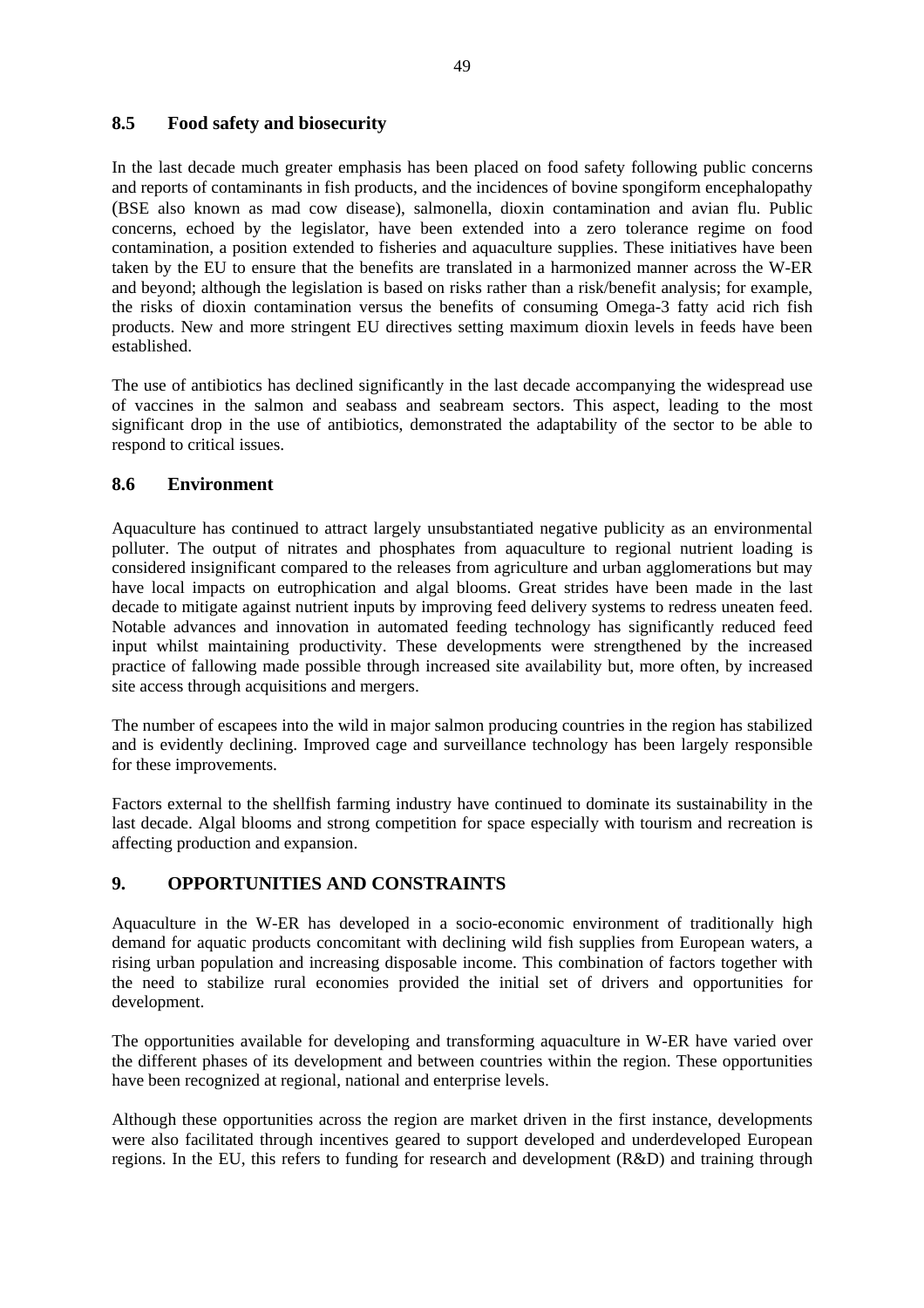instruments such as CORDIS and the Structural Funding mechanisms which were often applied to rural and coastal areas within the EU.

At both the regional and national level aquaculture has provided an opportunity to increase export earnings, stabilize rural economies through economic regeneration and job opportunities especially in localities affected by declining fishing and agricultural activities. Reducing urban migration and providing local employment was a prime consideration in aquaculture development in many areas of Europe. The recognition of this opportunity continues to be reinforced through the European Commission in the recent strategy for sustainable development of European aquaculture (COM, 2002, 511 final) (Commission of the European Communities, 2002).

The European mechanism served originally to stimulate investment in aquaculture in the poorer areas of Europe, providing partial interventions (relative contribution depending on the region and the activity) towards capital investment. As such developments became mature and the legislative pressure, principally environmental, increased, such financial support has been applied to ensure that farms are able to comply with the increasingly restrictive legislation that is in force.

Generally, these development opportunities have stimulated innovative processes towards a skilled, professional culture technology, adapted to the modern market and consumer demands. None of this would have happened without the development of highly skilled hatcheries and associate technologies, who supply the core seed stock to the ongrowing sector. Developments in first feeding, strain selection and improved performance in the stock produced for ongrowing comes primarily from this subsector of the European aquaculture "industry".

The rapid expansion of aquaculture production (Figure 25), primarily as small or family businesses, came at a time of political European expansion and consolidation, reflected by expansion of the EU to now include 25 Member States and thus the Single European Market as well. It was also based primarily on the production of high value finfish species (salmon, seabass, seabream, turbot, eel, etc.).



**Figure 25. Profile of annual total aquaculture production showing (A) exponential and (B) maturing phase of development (adapted from FAO FISHSTAT Plus, 2005)** 

At the same time, the European retail sector underwent significant changes. The multiple retail stores (super and hypermarkets) looked to increase their product ranges and to decrease purchase costs, reducing the number of players in the fisheries and seafood supply chains. The result was a reduction in the influence of public auctions for fishery products and a virtual elimination of the middlemen and fishmongers (especially in northern Europe). The domination of Multiple Retail Stores (MRS) and the changes in the conditions of purchase (6-month contracts with pre-determined prices versus auction daily prices) has meant that market conditions have changed. Some 85 percent of all fish sold in France go through five major MRS chains. This condition means that a small family farm is

generally excluded from the major retail markets and that marketing efforts are no longer in the hands of the production sector.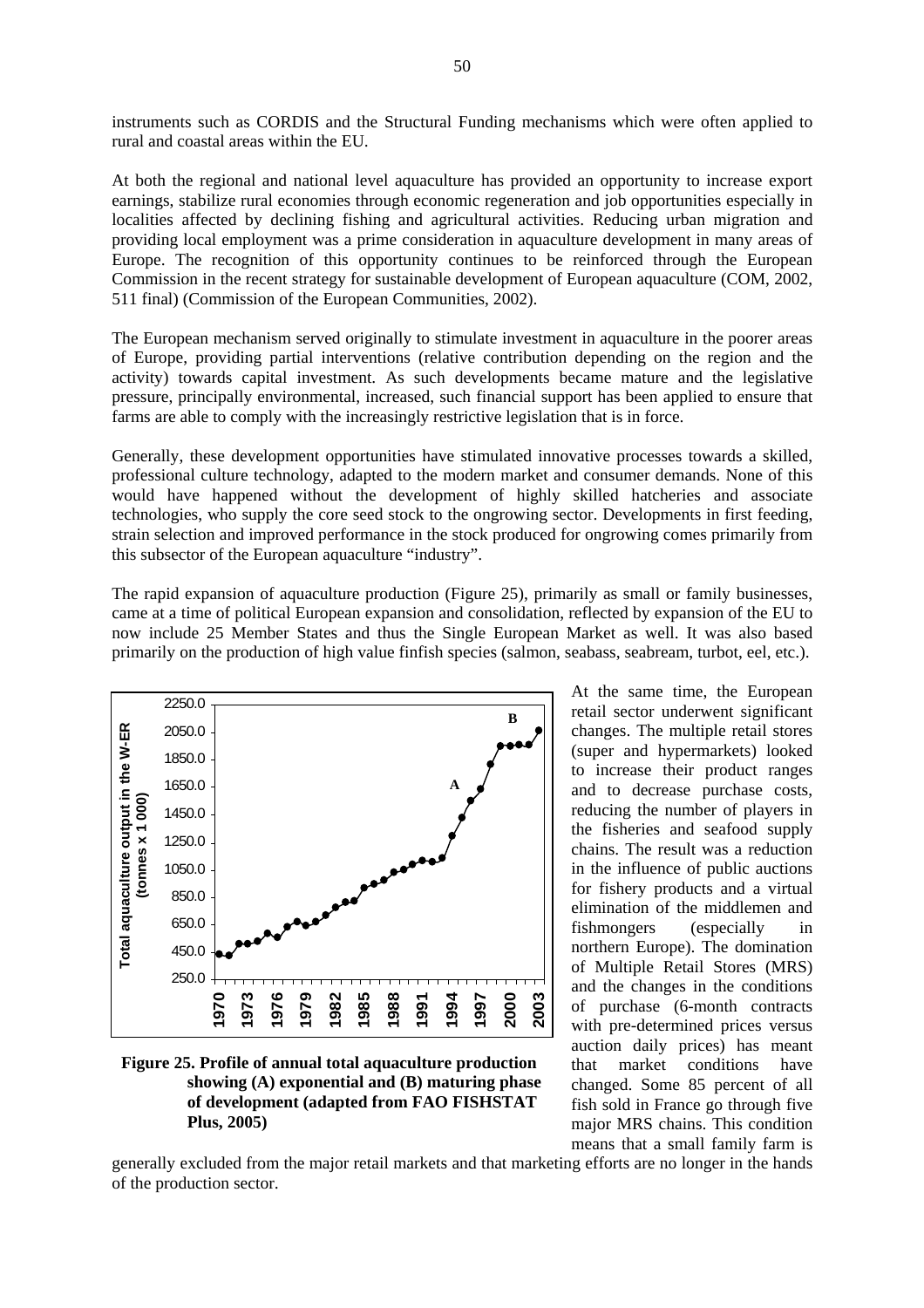As prices decreased – additionally, a result of poor marketing and production controls within a highly dispersed production sector – many producers opted to increase production and productivity. Production increases without marketing inevitably give rise to price reductions and the conundrum of the need to increase productivity. The decline in prices affected principal aquaculture products such as salmon, trout, seabass and seabream (Section 4).

Declining profitability and saturating markets for the principal farmed species have also resulted in some companies and national research institutions exploring production of new cultured species and also resulted in some companies seeking alternative opportunities to diversify into niche markets.

Quality labels such as "Tartan Quality Mark", " the "Label Rouge" for salmon and turbot, "Truite Qualité charte" for trout and "Charte Qualité" have been developed (see Section 8) as a means of diversification into niche markets. Organic production is also developing albeit slowly and remains a marginal activity. The existence of different national schemes, combined with the costs of certification, have contributed to confusion in the development of this niche market. Similarly, uncertainties as to the difference between organic and ecolabelled products – which are not necessarily produced to the same quality levels as ISO/EN certification – has limited their development.

For a dispersed industry that faces a remarkable concentration of the buying power of the MRS, the lack of concentrated selling in the different subsectors of European aquaculture is seen as a limiting factor. The increased use of cooperative structures or producer organizations to counter this has to be foreseen. Such efforts would also answer the lack of concerted marketing for the promotion of valueadded and new products which is an issue that is of great concern to the sector, particularly when production is geared to export to other European and non-European countries.

Scope for further immediate expansion of aquaculture production in the region, may well be constrained by the reduced availability of new sites (competition of space) and the capping of production at existing sites through new or existing regulations. Production increases on existing sites will require the mitigation of detrimental environmental effects. The availability of adequate fish feed supplies may also prove to be a limiting factor in the future, although much development work is being applied to this issue.

Therefore to sustain expansion and to maintain adequate production levels and profitability, new sites will have to be licensed and effective alternatives to fishmeal and fish oil be identified. These constraints however, do offer opportunities to develop new and efficient production technologies and effective fishmeal replacements. Technologies for offshore cages and more efficient recirculatory aquaculture systems (RAS) are being developed. The use of RAS has been promoted, particularly for warmwater species such as tilapia, African catfish and eel, but their total contribution to European production remains limited. Pre-treatment of fresh water and partial waste treatment and water recirculation may provide a viable option for more intensive freshwater farms (i.e. trout), while waste recovery systems for cage culture are also increasingly under investigation. In Israel 500-tonne RAS units have been recently developed to commercially farm Barramundi and stripped seabass. These systems however, have been developed with State grants to the value of around US\$10 million (Yarkov, pers. comm.).

Compromises in farm biosecurity has resulted in significant production losses due to disease outbreaks and affected some farming activities. In addition such pressures on production losses have been compounded by the absence of licenCes for new and some traditional therapeutic agents. The development and increasing use of vaccines has been encouraged in some countries, but the sector remains very concerned about the long-term availability of effective veterinary medicines. Unpredictable weather, water quality problems (algal blooms and pollution), particularly from urban or agricultural run-off, are also factors providing negative external effects.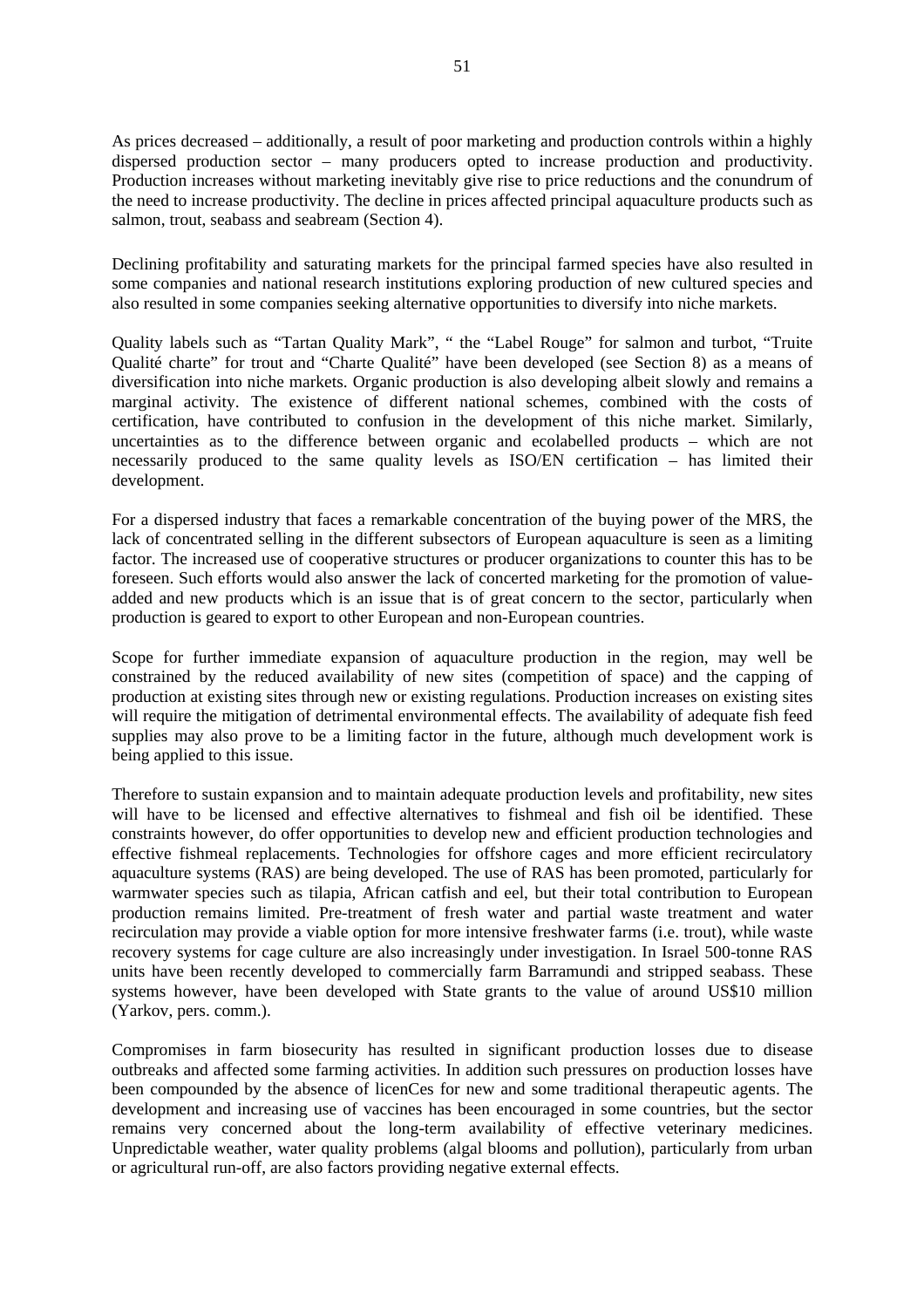On the social front, negative media coverage**,** and food scare stories have been at the forefront for negating the image of European aquaculture, imposing higher levels of transparency and communication between the producers and end users.

In summary, there are several aspects that provide both opportunities and constraints, each being linked to the concept of sustainable development, and which need to be addressed in consultation with stakeholders involved, particularly by the regional, national and local authorities as well as the professional sectors:

- Rising fish and seafood imports, significant reductions in supplies from capture fisheries and rising populations in the region provide the prime encouragement for sectoral growth in Europe.
- Harmonization of rules and regulations within the region provides a level playing field for European producers; however, there are major differences in the interpretation and uptake of core legislation that discourage this.
- A realistic and practical approach to integrated coastal site management, particularly for marine fish farming, is needed which provides more opportunities than constraints given new knowledge generated through Environmental Impact Assessments (EIAs), the benefits of fallowing and improved feeds, and the socio-economic contribution of aquaculture to local coastal communities especially in rural areas .
- Freshwater fish farming may be hindered on two fronts, the competitive use of freshwater and the acceptability of some products, particularly in Central European areas. Improved water use, recent developments in recirculating aquaculture systems (RAS) drastically reducing water use and reduced effluent levels provide opportunities for sectoral consolidation and growth. Product and even activity diversification towards restocking, sport fishing, and agro/ecotourism may provide further opportunities.
- The development of genuine offshore fish farming activities (a concept which should be encouraged) must be seen as a medium to long-term objective, since their viability is uncertain and neither the structures nor their management systems exist as yet for this activity.
- Production increases and price decreases have encouraged market diversification and productivity. Niche market development through quality and local origin labels, organic production etc., is increasing. The dominance of Multiple Retail Stores (MRS) may dictate the scope for such diversification. Future expansion of traditional species may depend on successful transnational marketing efforts and more proactive role by trade organizations.
- Competitiveness is being addressed by using a trained workforce whose skills are being routinely upgraded. Skill development should be encouraged within the sector to ensure higher competence levels.
- The fishmeal and fish oil supply line is frequently suggested as a limiting factor for the continued development of aquaculture. The reduced availability of these ingredients and those from fish recycling activities has reduced the availability to compound feed manufacturers. Significant progress had been made on replacement materials.
- On farm and national biosecurity measures need to be better disseminated, understood and implemented, reducing escapes and mitigating potential impacts.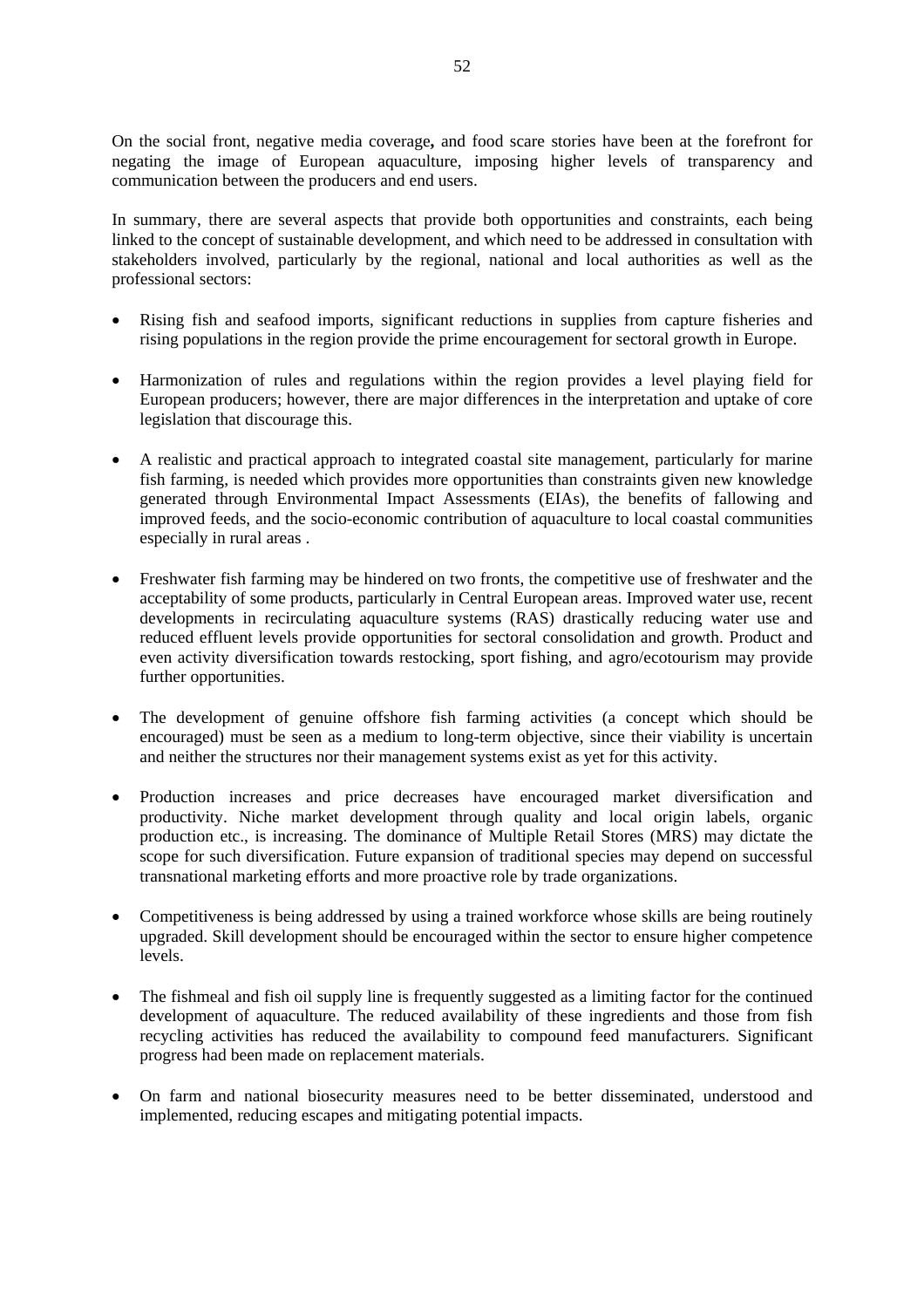#### **10. REFERENCES**

- **Arnal Monreal, M. 2002.** EU marketing studies and promotion initiatives. In: P. Paquotte, C. Mariojouls and J. Young (eds). *Seafood market studies for the introduction of new aquaculture products*, pp. 91–94. Cahiers Options Méditerranéennes v. 59. Seminar of the CIHEAM Network on Socio-Economic and Legal Aspects of Aquaculture in the Mediterranean, 2001/06/21-22, Zaragoza (Spain). CIHEAM-IAMZ, 377 pp. Available at: <http://ressources.ciheam.org/om/pdf/c59/02600085.pdf> and <http://www.ciheam.org/util/search/detail\_numero.php?mot=772&langue=fr>
- **Aslesen, H.W. 2004**. Knowledge intensive service activities and innovation in the Norwegian aquaculture industry - Part project report from the OECD KISA study. STEP - Centre for Innovation Research, Hammersborg Torg 3, NO-0179 Oslo, Norway. 92 pp
- **Basurco, B. & Lovatelli, A. 2003.** *The aquaculture situation in the Mediterranean sea Predictions for the future*. Presented at the International Conference on the Sustainable Development of the Mediterranean and Black Sea Environment (IASON), 28 May - 1 June 2003, Thessaloniki, Greece. 6 pp. Available at: <http://www.faosipam.org/VirtualLibrary/AquacMed.pdf>
- **Christofilogiannis, P. 2005**. National Aquaculture Sector Overview **Greece**. National Aquaculture Sector Overview Fact Sheets. FAO Inland Water Resources and Aquaculture Service (FIRI). c2005- . FAO - Rome. Updated Tue Nov 14 15:04:40 CET 2006. Available at: <http://www.fao.org/figis/servlet/static?dom=countrysector&xml=naso\_greece.xml>
- **Commission of the European Communities. 1999**. Council Regulation (EC) No 2792/1999 of 17 December. *Official Journal* L 337, 30/12/1999, pp. 0010–0028.
- **Commission of the European Communities. 2002.** *A strategy for the sustainable development of European aquaculture.* COM(2002) 511 final, 26 pp.*.* Available at: <http://www.europa.eu.int/eur-lex/en/com/cnc/2002/com2002\_0511en01.pdf>
- **Commission of the European Communities. 2004 .** European Code for Sustainable and Responsible Fisheries Practices. European Commission, 15 pp. Available at: <http://www.govdocs.aquake.org/cgi/reprint/2004/1017/10170060.pdf>
- **Cozzolino, M.** National Aquaculture Sector Overview **Italy**. FIRI. 15 pp. (in prep.).
- **D'Andrea, A. 2005.** National Aquaculture Legislation Overview  **France**. National Aquaculture Legislation Overview Fact Sheets. FAO Inland Water Resources and Aquaculture Service (FIRI). c2005- . FAO - Rome. Updated Thu Sep 21 14:05:05 CEST 2006. Available at: <http://www.fao.org/figis/servlet/static?dom=legalframework&xml=nalo\_france.xml> [Accessed Jan 5 2007].
- **EEA. 2005.** The European environment State and outlook 2005. The European Environment Agency, Copenhagen. Available at: <http://reports.eea.europa.eu/environmental\_assessment \_report\_2003\_10/en/kiev\_chapt\_02\_5.pdf>
- **European Commission. 2004**. The proposed European Fisheries Fund: questions and answers. Available at: <http://ec.europa.eu/fisheries/press\_corner/press\_releases/archives/com04/com04\_30\_en.htm>
- **European Commission. 2006**. Aquaculture. In : About the Common Fisheries Policy. Available at: <http://www.ec.europa.eu/fisheries/cfp/aquaculture\_processing/aquaculture\_en.htm>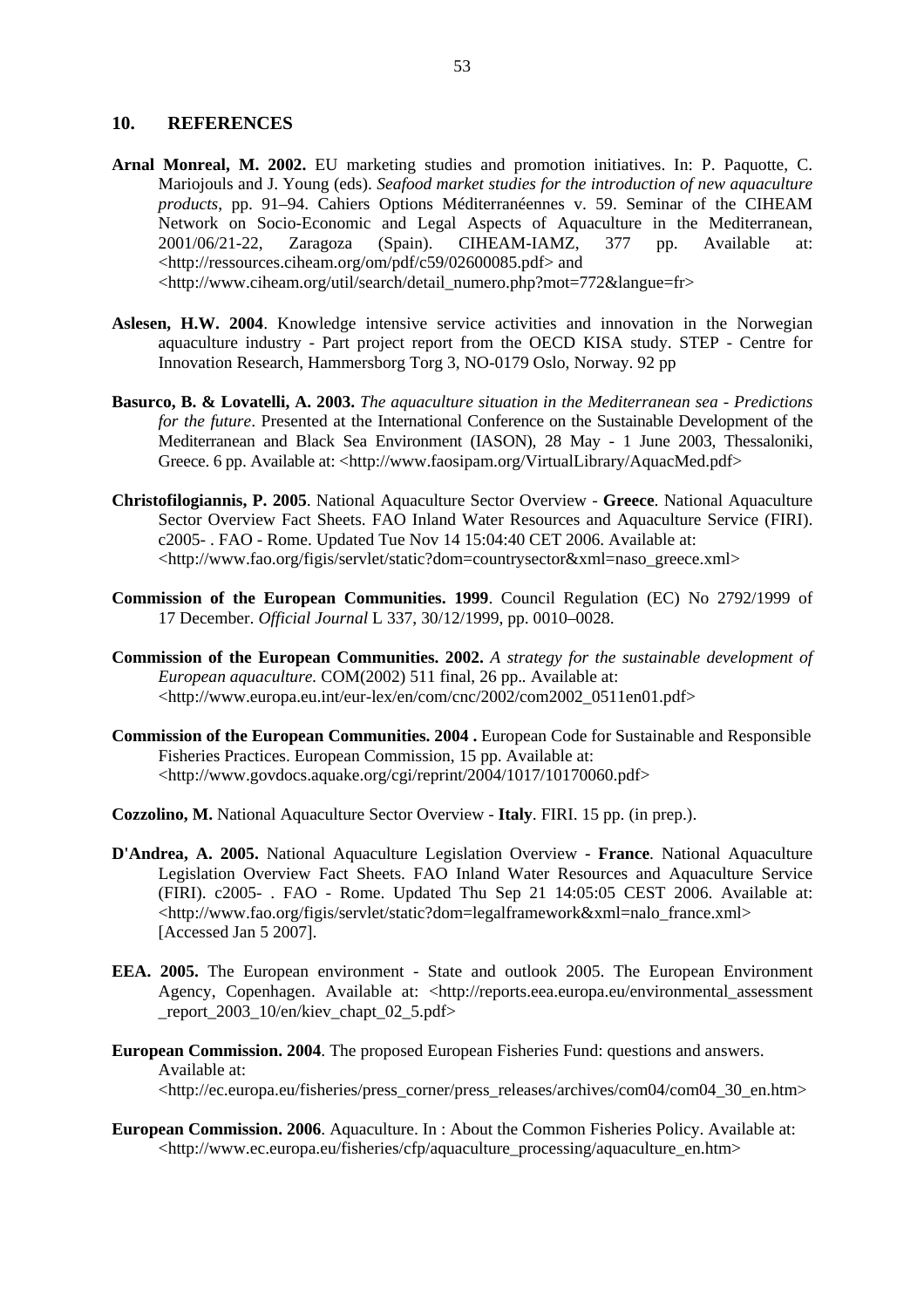- **Eurostat. 2006.** Eurostat New Cronos, © European Communities. Source Eurostat delivered by ESDS International, (MIMAS) University of Manchester. Available at: <http://www.europa.eu.int/comm/eurostat/>
- **FAO FISHTAT Plus. 2005.** Universal software for fishery statistical time series. Vers. 2.30. Fisheries Department, Fishery Information, Data and Statistics Unit. Rome. Available at: <http://www.fao.org/fi/statist/FISOFT/FISHPLUS.asp>
- **FEAP. 2000**. A Code of Conduct for European Aquaculture. Federation of European Aquaculture Producers. Available at: <http://www.aquamedia.org/feap/code> and <http://www.aquamedia.org/FileLibrary/6/FEAP%20Code%20of%20Conduct.pdf>
- **FIN (Fishmeal Information Network). 2006**. World and European production, supply and consumption of fishmeal and fish oil. Available at: <http://www.gafta.com/fin/finfacts3.html> and <http://www.gafta.com/fin/finfacts4.html>
- **FISH INFOnetwork, 2006.** Seabass and Seabream Market Report January 2006. Globefish. FAO. Rome. Available at: **<**http://www.globefish.org/index.php?id=2677>
- **FISH INFOnetwork Market Report. 2005.** Globefish. FAO. Rome. Available at: <http://www.eurofish.dk/>
- **Fisheries Research Services. 2005.** Scottish Fish Farms. Annual Production Survey, 2003.
- **Goulding, I., Hallam, D., Harrison-Mayfield, L., Mackenzie-Hill, V. & da Silva, H. 2000**. *Regional socio-economic studies on employment and the level of dependency on fishing*. MegaPesca Lda. Portugal in collaboration with Centre for Agricultural Strategy, UK. Directorate General for Fisheries. Commission of the European Communities. 113 pp. Available at: <http://www.ec.europa.eu/fisheries/publications/studies/regional/finalreport.pdf> and

<http://www.megapesca.com/acrobat/23%20execsum.pdf>

- **Hough, C. 2002.** FEAP marketing studies and promotion initiatives. In: P. Paquotte, C. Mariojouls and J. Young (eds). *Seafood market studies for the introduction of new aquaculture products*, pp. 95–100. Cahiers Options Méditerranéennes v. 59. Seminar of the CIHEAM Network on Socio-Economic and Legal Aspects of Aquaculture in the Mediterranean, 2001/06/21-22, Zaragoza (Spain). CIHEAM-IAMZ, 377 pp. Available at: <http://ressources.ciheam.org/om/pdf/c59/02600086.pdf>
- **Huntington, T.**, **Frid, C., Banks, R., Scott, C. & Paramor, O. 2004.** *Assessment of the Sustainability of Industrial Fisheries Producing Fish Meal and Fish Oil*. Report to RSPB. Poseidon Aquatic Resource Management Ltd, Lymington, Hampshire, UK. 119 pp.
- **Lacroix, D. 2005.** National Aquaculture Sector Overview **France**. National Aquaculture Sector Overview Fact Sheets. FAO Inland Water Resources and Aquaculture Service (FIRI). c2005- . FAO - Rome. Updated Tue Nov 14 15:04:38 CET 2006. Available at: <http://www.fao.org/figis/servlet/static?dom=countrysector&xml=naso\_france.xml>
- **Larsen, K. 2005.** National Aquaculture Sector Overview **Denmark**. National Aquaculture Sector Overview Fact Sheets. FAO Inland Water Resources and Aquaculture Service (FIRI). c2005-. FAO - Rome. Updated Tue Nov 14 15:04:33 CET 2006. Available at: <http://www.fao.org/figis/servlet/static?dom=countrysector&xml=naso\_denmark.xml>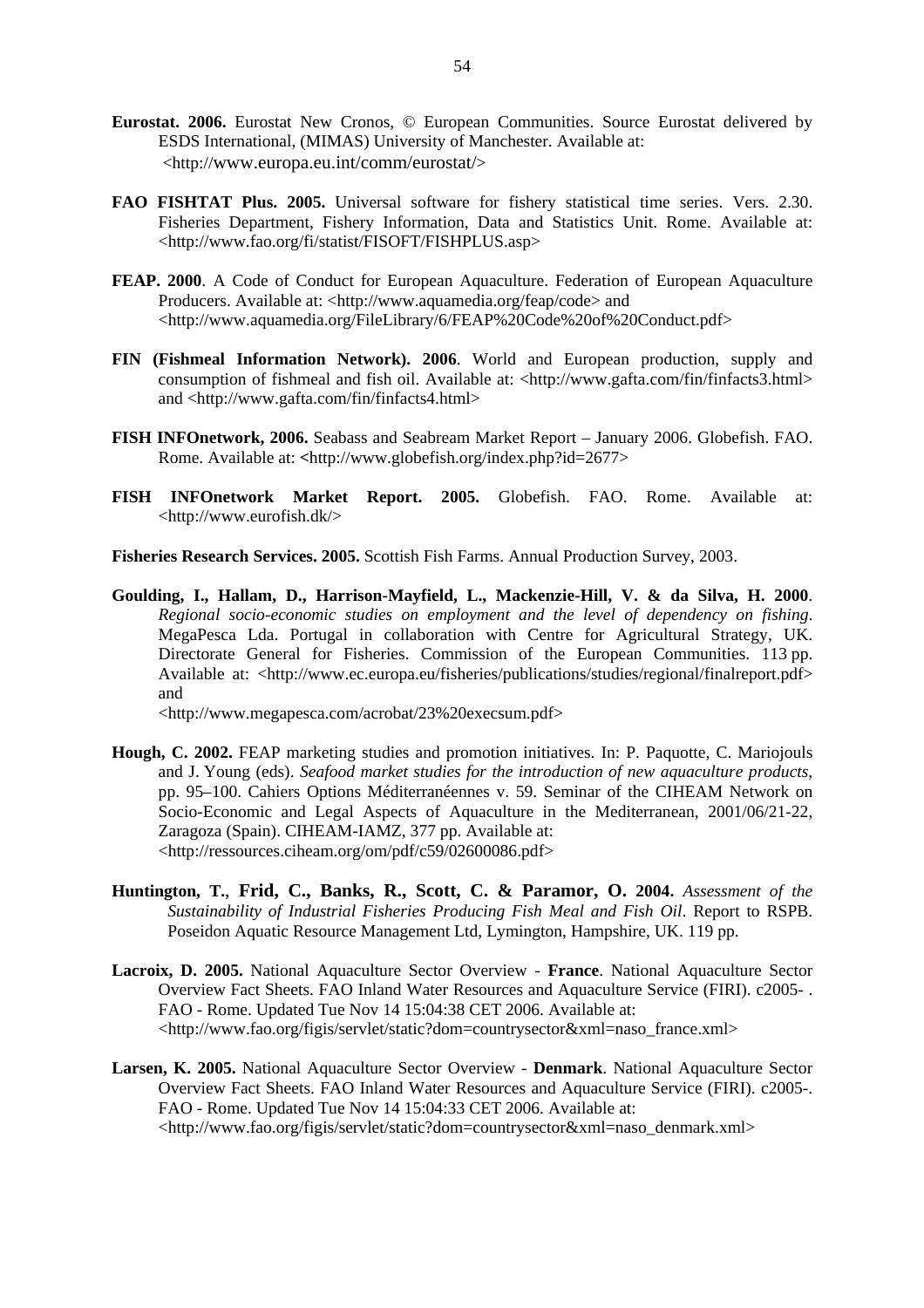- **Ludvigsen, S. 2004.** Norwegian Fisheries policy with main focus on the promotion of sustainability. Lecture by the Norwegian Minister of Fisheries and Coastal Affairs, at the University of Washington, Seattle, 20 October 2004. Available at: <http://odin.dep.no/odinarkiv/norsk/fid/2004/taler/047041-090002/dok-bn.html>
- **McLeod, D.** *et al***., 2006**. Marine systems focusing on shellfish culture. Position Paper of CONSENSUS Working Group 4. CONSENSUS Workshops, Oostende, Belgium, 21– 23 November 2005. 39 pp. Project CONSENSUS – A Multi-Stakeholder Platform for Sustainable Aquaculture in Europe. Paper can be accessed on attached CD [CONSENSUS – Defining Indicators for Sustainable Aquaculture in Europe] in directory: D:\resources\papers\WG4\_ShellfishProduction.pdf Available at: <http://www.euraquaculture.info/files/D2.2\_WG4\_Shellfish\_Production.pdf>
- **Monfort, M.C. 2006**. *Markets and Marketing of Aquaculture Finfish in Europe, Focus on the Mediterranean Basin*. Prepared for FAO Fisheries. 46 pp. Globefish Industry Issues. Available at: <http://www.globefish.org/index.php?id=2801> and <http://www.globefish.org/files/Marketing%20Aquaculture%20Finfish\_347.pdf>
- **OECD. 2003.** Country Note on National Fisheries Management Systems Turkey. In: OECD, *Fisheries Management Systems in OECD Countries*. Country Notes. Paris, OECD. Available at <http://www.oecd.org/dataoecd/9/29/34431494.pdf>
- **Reyni, L. av.** National Aquaculture Sector Overview **Faeroe Islands.** FAO Inland Water Resources and Aquaculture Service (FIRI). FAO - Rome. 10 pp. (in prep.)
- **Siriwardena, S.N. 2005.** *Report on the Review of Aquaculture in Latvia. Aquatic animal health management in Latvia*. TCP/LAT/3001. Unpublished report. Rome, FAO. 55 pp.
- **Skonhoft, A. 2004.** National Aquaculture Legislation Overview **Norway**. National Aquaculture Legislation Overview Fact Sheets. FAO Inland Water Resources and Aquaculture Service (FIRI). c2004- . FAO - Rome. Updated Thu Sep 21 14:05:06 CEST 2006. Available at: <http://www.fao.org/figis/servlet/static?dom=legalframework&xml=nalo\_norway.xml> [Accessed Jan 5 2007].
- **Skonhoft, A. 2005.** National Aquaculture Legislation Overview  **Denmark**. National Aquaculture Legislation Overview Fact Sheets. FAO Inland Water Resources and Aquaculture Service (FIRI). c2005- . FAO - Rome. Updated Thu Sep 21 14:05:09 CEST 2006. Available at: <http://www.fao.org/figis/servlet/static?dom=legalframework&xml=nalo\_denmark.xml> [Accessed Jan 5 2007].
- **Spreij, M. 2005a.** National Aquaculture Legislation Overview  **The Netherlands**. National Aquaculture Legislation Overview Fact Sheets. FAO Inland Water Resources and Aquaculture Service (FIRI) c2005- . FAO - Rome. Updated Thu Sep 21 14:05:06 CEST 2006. Available at:

 <http://www.fao.org/figis/servlet/static?dom=legalframework&xml=nalo\_netherlands.xml> [Accessed Jan 5 2007].

**Spreij, M. 2005b.** National Aquaculture Legislation Overview **- United Kingdom of Great Britain and Northern Ireland**. National Aquaculture Legislation Overview Fact Sheets. FAO Inland Water Resources and Aquaculture Service (FIRI). c2005- . FAO - Rome. Updated Thu Sep 21 14:05:05 CEST 2006. Available at:

 <http://www.fao.org/figis/servlet/static?dom=legalframework&xml=nalo\_uk.xml> [Accessed Jan 5 2007].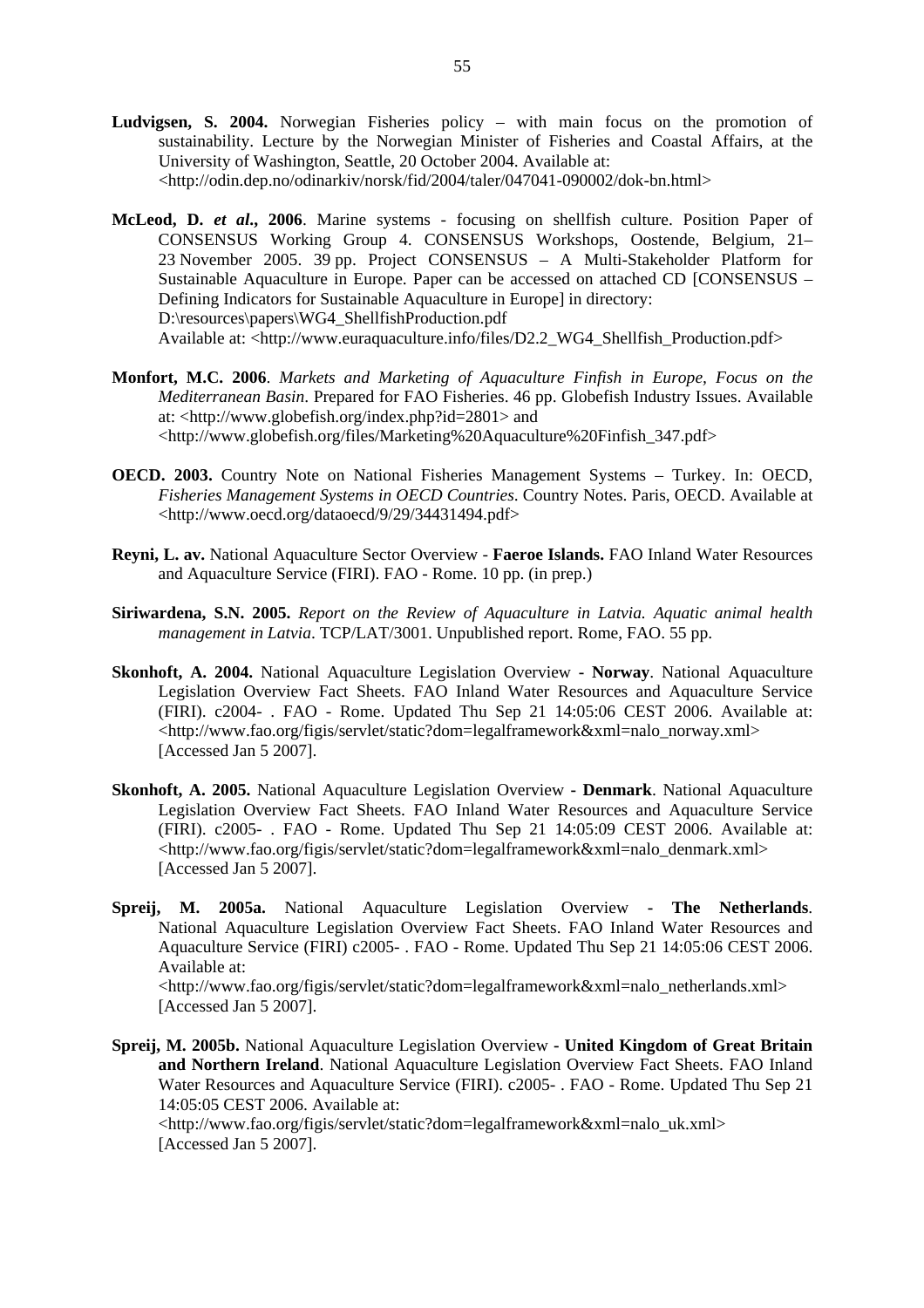- **SSPO (Scottish Salmon Producers' Organisation). 2006**. *A code of good practice for Scottish finfish aquaculture*. 114 pp. Available at: <http://www.scottishsalmon.co.uk/dlDocs/CoGp.pdf>
- **Statistics Norway. 2006**. *Fish Farming 2004*. 75p. [NOS D 359.] Available at: <http://www.ssb.no/emner/10/05/nos\_fiskeoppdrett/nos\_d359/nos\_d359.pdf> and <http://www.ssb.no/english/subjects/10/05/nos\_fiskeoppdrett\_en/>
- **Stirling Aquaculture. 2004.** *Study on the market for the aquaculture produced seabass and seabream species*. Report to the European Commission DG Fisheries (Fish/2003/05). 94 pp.
- **Varadi, L., Szucs, I., Pekar, F., Blokhin, S. & Csavas, I. 2001**. Aquaculture Development Trends in Europe, In: R.P. Subasinghe, P.B. Bueno, M.J. Phillips, C. Hough, S.E. McGladdery and J.R. Arthur (eds). *Aquaculture in the Third Millennium - Technical Proceedings of the Conference on Aquaculture in the Third Millennium*, pp. 397–416. Bangkok, Thailand. 20–25 February 2000. NACA, Bangkok and FAO, Rome. 471 pp. Available at: <http://www.fao.org/docrep/003/AB412E/ab412e24.htm>
- **Vassallo-Agius, R. 2005**. National Aquaculture Sector Overview **Malta**. National Aquaculture Sector Overview Fact Sheets. FAO Inland Water Resources and Aquaculture Service (FIRI). c2005- . FAO - Rome. Updated Tue Nov 14 15:04:09 CET 2006. Available at: <http://www.fao.org/figis/servlet/static?dom=countrysector&xml=naso\_malta.xml> [Accessed Jan 8 2007].
- **Venvik, T. 2005.** National Aquaculture Sector Overview **Norway**. National Aquaculture Sector Overview Fact Sheets. FAO Inland Water Resources and Aquaculture Service (FIRI). c2005- . FAO - Rome. Updated Tue Nov 14 15:04:34 CET 2006. Available at: <http://www.fao.org/figis/servlet/static?dom=countrysector&xml=naso\_norway.xml> [Accessed Jan 8 2007].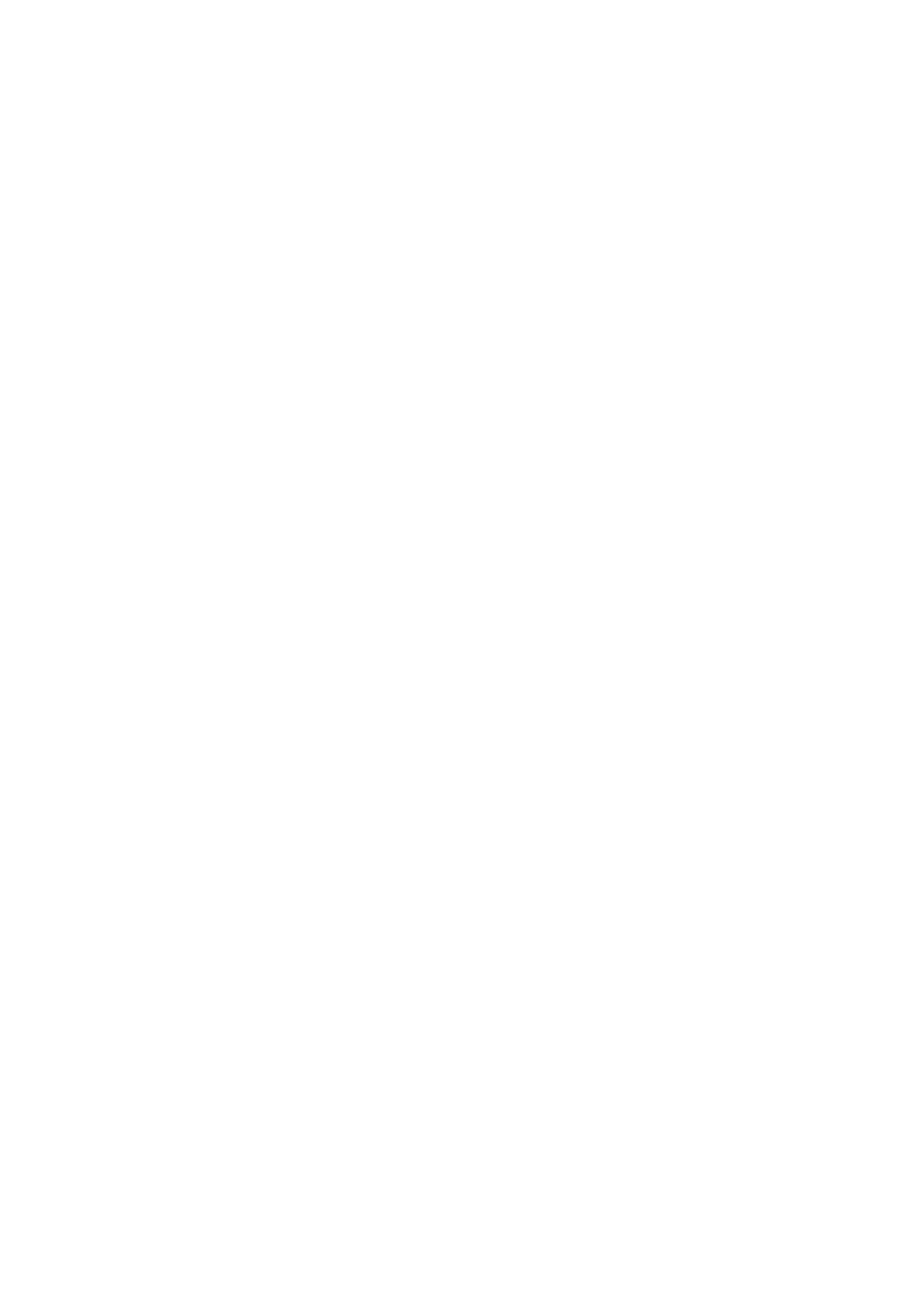# **CD ROM – Links to "Existing knowledge/position papers" by CONSENSUS Working Groups**

A CD ROM is attached inside the back cover of this document to provide readers with the "Existing knowledge/position papers" on European aquaculture which were prepared in 2005 by the below CONSENSUS Working Groups:

- **WG 1 SEMI-STATIC FRESHWATER SYSTEMS** Chaired by Laszlo Varadi, Research Institute for Fisheries, Aquaculture and Irrigation (HAKI), Hungary.
	- ¾ D:\resources\papers\WG1\_Semi-staticSystems.pdf
- **WG 2 FLOW-THROUGH FRESHWATER SYSTEMS** Chaired by Benoît Fauconneau, Institut national de la recherche agronomique (INRA), France.
	- ¾ D:\resources\papers\WG2\_Flow-throughSystems.pdf
- **WG 3 RECIRCULATION SYSTEMS** Chaired by Johan Verreth, Wageningen University and Research (WUR), The Netherlands.
	- ¾ D:\resources\papers\WG3\_RecirculationSystems.pdf
- **WG 4 INTER-TIDAL MARINE SYSTEMS** Chaired by Douglas McLeod, Association of Scottish Shellfish Growers (ASSG), United Kingdom
	- ¾ D:\resources\papers\WG4\_ShellfishProduction.pdf
- **WG 5 COASTAL SYSTEMS** Chaired by Rosa Flos, Technical University of Catalonia (UPC), Spain.
	- ¾ D:\resources\papers\WG5\_CoastalSystems.pdf
- **WG 6 POST-HARVEST OPERATIONS, PROCESSING & TRACEABILITY** Chaired by Erling Larsen, Danish Institute for Fisheries Research (DIFRES), Denmark
	- ¾ D:\resources\papers\WG6\_PostHarvestOperations.pdf